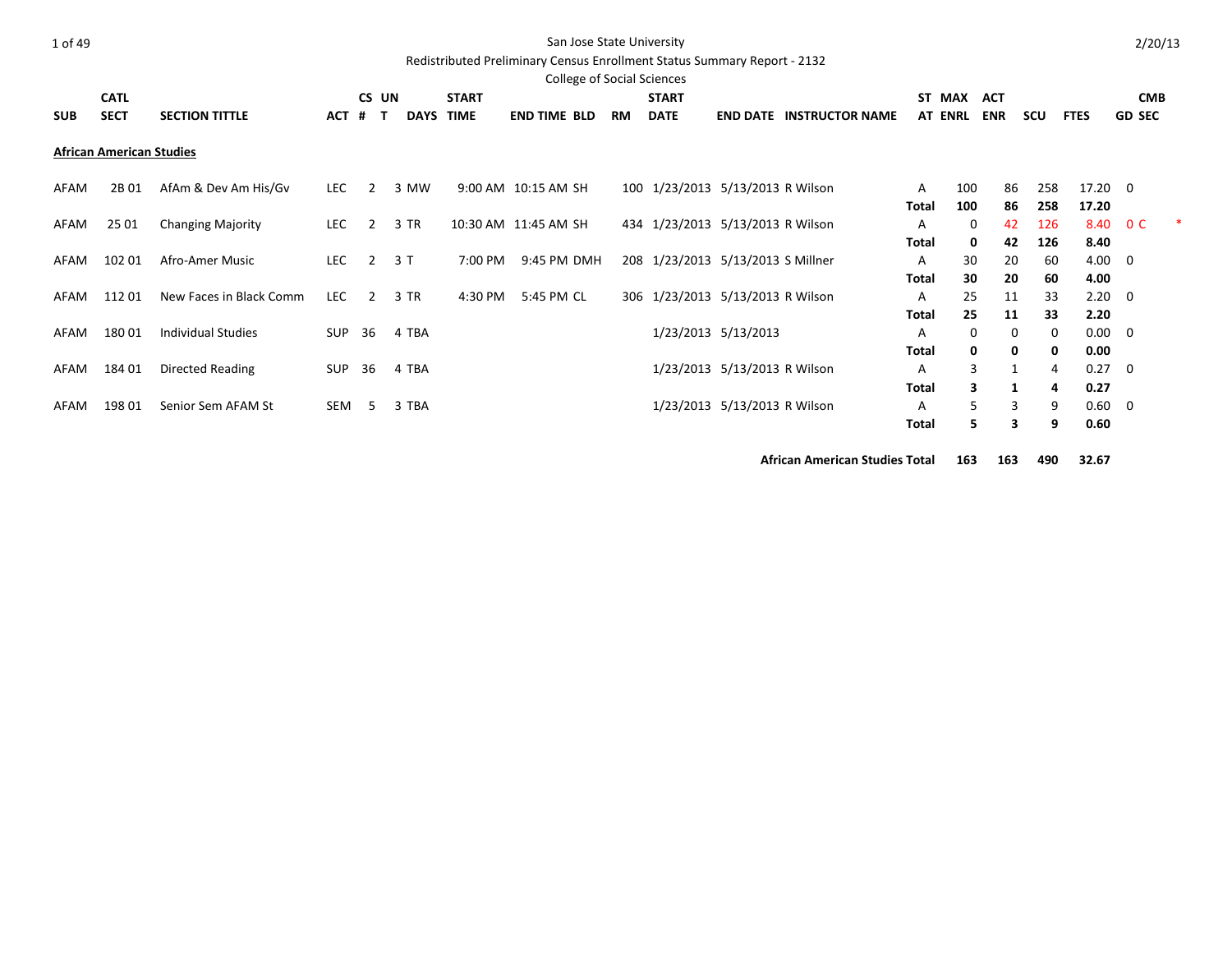Redistributed Preliminary Census Enrollment Status Summary Report - 2132

|              | <b>College of Social Sciences</b><br><b>CATL</b><br>CS UN<br><b>START</b><br><b>START</b><br>ST MAX ACT<br><b>CMB</b><br><b>SECT</b><br><b>DAYS TIME</b><br><b>GD SEC</b><br><b>SECTION TITTLE</b><br>ACT # T<br><b>END TIME BLD</b><br>RM<br><b>DATE</b><br><b>END DATE INSTRUCTOR NAME</b><br>AT ENRL ENR<br>scu<br><b>FTES</b> |                          |            |                |                |          |                             |  |                                     |                     |                                    |       |     |              |             |       |                |   |
|--------------|-----------------------------------------------------------------------------------------------------------------------------------------------------------------------------------------------------------------------------------------------------------------------------------------------------------------------------------|--------------------------|------------|----------------|----------------|----------|-----------------------------|--|-------------------------------------|---------------------|------------------------------------|-------|-----|--------------|-------------|-------|----------------|---|
|              |                                                                                                                                                                                                                                                                                                                                   |                          |            |                |                |          |                             |  |                                     |                     |                                    |       |     |              |             |       |                |   |
| <b>SUB</b>   |                                                                                                                                                                                                                                                                                                                                   |                          |            |                |                |          |                             |  |                                     |                     |                                    |       |     |              |             |       |                |   |
|              |                                                                                                                                                                                                                                                                                                                                   |                          |            |                |                |          |                             |  |                                     |                     |                                    |       |     |              |             |       |                |   |
| Anthropology |                                                                                                                                                                                                                                                                                                                                   |                          |            |                |                |          |                             |  |                                     |                     |                                    |       |     |              |             |       |                |   |
| ANTH         | 11 01                                                                                                                                                                                                                                                                                                                             | Cultural Anthro          | LEC        | 2              | 3 MW           |          | 9:00 AM 10:15 AM CL         |  | 310 1/23/2013 5/13/2013 J Marlovits |                     |                                    | Α     | 45  | 44           | 132         | 8.80  | 0              |   |
| <b>ANTH</b>  | 11 02                                                                                                                                                                                                                                                                                                                             | <b>Cultural Anthro</b>   | <b>LEC</b> | $\overline{2}$ | 3 MW           |          | 12:00 PM 1:15 PM CL         |  | 310 1/23/2013 5/13/2013 J Marlovits |                     |                                    | A     | 45  | 47           | 141         | 9.40  | 0              |   |
| <b>ANTH</b>  | 11 03                                                                                                                                                                                                                                                                                                                             | <b>Cultural Anthro</b>   | <b>LEC</b> | $\overline{2}$ | 3 TR           |          | 10:30 AM 11:45 AM CL        |  | 310 1/23/2013 5/13/2013 G Salazar   |                     |                                    | A     | 45  | 44           | 132         | 8.80  | $\mathbf 0$    |   |
| ANTH         | 11 04                                                                                                                                                                                                                                                                                                                             | <b>Cultural Anthro</b>   | <b>LEC</b> | $\overline{2}$ | 3 TR           |          | 3:00 PM 4:15 PM CL          |  | 310 1/23/2013 5/13/2013 G Salazar   |                     |                                    | Α     | 45  | 24           | 72          | 4.80  | 0              |   |
|              |                                                                                                                                                                                                                                                                                                                                   |                          |            |                |                |          |                             |  |                                     |                     |                                    | Total | 180 | 159          | 477         | 31.80 |                |   |
| ANTH         | 1201                                                                                                                                                                                                                                                                                                                              | Intro to Human Evol      | <b>LEC</b> | $\overline{2}$ | 3 MW           |          | 10:30 AM 11:45 AM CL        |  | 310 1/23/2013 5/13/2013 C Yan       |                     |                                    | Α     | 45  | 49           | 147         | 9.80  | 0              |   |
| <b>ANTH</b>  | 1202                                                                                                                                                                                                                                                                                                                              | Intro to Human Evol      | <b>LEC</b> | $\overline{2}$ | $\overline{3}$ |          |                             |  |                                     | 1/23/2013 5/13/2013 |                                    | X     | 0   | 0            | 0           | 0.00  | 0              |   |
| <b>ANTH</b>  | 1203                                                                                                                                                                                                                                                                                                                              | Intro to Human Evol      | LEC        | $\overline{2}$ | 3 TR           |          | 12:00 PM  1:15 PM  WSQ      |  | 207 1/23/2013 5/13/2013 E Weiss     |                     |                                    | Α     | 120 | 127          | 381         | 25.40 | 0              |   |
|              |                                                                                                                                                                                                                                                                                                                                   |                          |            |                |                |          |                             |  |                                     |                     |                                    | Total | 165 | 176          | 528         | 35.20 |                |   |
| ANTH         | 13 01                                                                                                                                                                                                                                                                                                                             | Archaeology              | <b>LEC</b> | 2              | 3 TR           | 1:30 PM  | 2:45 PM WSQ                 |  | 4 1/23/2013 5/13/2013 C Sunseri     |                     |                                    | Α     | 35  | 22           | 66          | 4.40  | 0              |   |
|              |                                                                                                                                                                                                                                                                                                                                   |                          |            |                |                |          |                             |  |                                     |                     |                                    | Total | 35  | 22           | 66          | 4.40  |                |   |
| <b>ANTH</b>  | 25 01                                                                                                                                                                                                                                                                                                                             | Human Life Context       | LEC        | 2              | 3 MW           |          | 9:00 AM 10:15 AM CL         |  | 225 1/23/2013 5/13/2013 J Anderson  |                     |                                    | Α     | 45  | 39           | 117         | 7.80  | 0              |   |
| ANTH         | 25 02                                                                                                                                                                                                                                                                                                                             | Human Life Context       | <b>LEC</b> | $\overline{2}$ | 3 MW           |          | 3:00 PM 4:15 PM CL          |  | 204 1/23/2013 5/13/2013 J Anderson  |                     |                                    | Α     | 45  | 43           | 129         | 8.60  | - 0            |   |
|              |                                                                                                                                                                                                                                                                                                                                   |                          |            |                |                |          |                             |  |                                     |                     |                                    | Total | 90  | 82           | 246         | 16.40 |                |   |
| ANTH         |                                                                                                                                                                                                                                                                                                                                   | 100W 01 Writing Workshop | SEM        | 5              | 3 TR           | 4:30 PM  | 5:45 PM CL                  |  | 204 1/23/2013 5/13/2013 J Anderson  |                     |                                    | Α     | 25  | 19           | 57          | 3.80  | $\mathbf 0$    |   |
|              |                                                                                                                                                                                                                                                                                                                                   |                          |            |                |                |          |                             |  |                                     |                     |                                    | Total | 25  | 19           | 57          | 3.80  |                |   |
| ANTH         | 115 01                                                                                                                                                                                                                                                                                                                            | Global Culture           | LEC        | 2              | 3 MW           | 1:30 PM  | 2:45 PM CL                  |  | 204 1/23/2013 5/13/2013 J Anderson  |                     |                                    | Α     | 45  | 49           | 147         | 9.85  | 1 C            |   |
| ASIA         | 115 01                                                                                                                                                                                                                                                                                                                            | <b>Global Culture</b>    | <b>LEC</b> | $\overline{2}$ | 3 MW           | 1:30 PM  | 2:45 PM CL                  |  | 204 1/23/2013 5/13/2013 J Anderson  |                     |                                    | Α     | 0   | $\mathbf 0$  | $\mathbf 0$ | 0.00  | 0 <sup>C</sup> |   |
| <b>ANTH</b>  | 115 02                                                                                                                                                                                                                                                                                                                            | <b>Global Culture</b>    | <b>LEC</b> | $\overline{2}$ | 3 MW           | 4:30 PM  | 5:45 PM CL                  |  |                                     |                     | 204 1/23/2013 5/13/2013 R Gonzalez | Α     | 45  | 43           | 129         | 8.65  | 1 C            |   |
| ASIA         | 115 02                                                                                                                                                                                                                                                                                                                            | Global Culture           | LEC        | $\overline{2}$ | 3 MW           | 4:30 PM  | 5:45 PM CL                  |  | 204 1/23/2013 5/13/2013 R Gonzalez  |                     |                                    | Α     | 0   | $\mathbf 0$  | 0           | 0.00  | 0 <sup>C</sup> |   |
| <b>ANTH</b>  | 115 03                                                                                                                                                                                                                                                                                                                            | Global Culture           | <b>LEC</b> |                | 3              |          |                             |  |                                     |                     |                                    | X     | 0   | 0            | 0           | 0.00  | $\mathbf 0$    |   |
| ASIA         | 115 03                                                                                                                                                                                                                                                                                                                            | Global Culture           | <b>LEC</b> |                | 3              |          |                             |  |                                     |                     |                                    | X     | 0   | 0            | 0           | 0.00  | 0              |   |
| <b>ANTH</b>  | 115 04                                                                                                                                                                                                                                                                                                                            | Global Culture           | <b>LEC</b> | $\overline{2}$ | 3 TR           | 12:00 PM | 1:15 PM CL                  |  | 204 1/23/2013 5/13/2013 K Fielstad  |                     |                                    | Α     | 45  | 53           | 159         | 10.60 | 0 <sup>C</sup> | * |
| ASIA         | 115 04                                                                                                                                                                                                                                                                                                                            | Global Culture           | <b>LEC</b> | $\overline{2}$ | 3 TR           | 12:00 PM | 1:15 PM CL                  |  | 204 1/23/2013 5/13/2013 K Fjelstad  |                     |                                    | Α     | 0   | $\mathbf{0}$ | $\mathbf 0$ | 0.00  | 0 <sup>C</sup> |   |
| <b>ANTH</b>  | 115 05                                                                                                                                                                                                                                                                                                                            | Global Culture           | <b>LEC</b> | $\overline{2}$ | 3 W            | 6:00 PM  | 8:45 PM CL                  |  | 204 1/23/2013 5/13/2013 Q Mccrary   |                     |                                    | Α     | 45  | 42           | 126         | 8.50  | 2 C            |   |
| ASIA         | 115 05                                                                                                                                                                                                                                                                                                                            | Global Culture           | LEC        | $\overline{2}$ | 3 W            | 6:00 PM  | 8:45 PM CL                  |  | 204 1/23/2013 5/13/2013 Q Mccrary   |                     |                                    | Α     | 0   | $\mathbf 0$  | $\mathbf 0$ | 0.00  | 0 <sup>C</sup> |   |
|              |                                                                                                                                                                                                                                                                                                                                   |                          |            |                |                |          |                             |  |                                     |                     |                                    | Total | 180 | 187          | 561         | 37.60 |                |   |
| ANTH         | 125 01                                                                                                                                                                                                                                                                                                                            | Urban Anth               | LEC        | $\overline{2}$ | 3 TR           | 12:00 PM | 1:15 PM WSQ                 |  | 4 1/23/2013 5/13/2013 G Salazar     |                     |                                    | Α     | 35  | 32           | 96          |       | 6.40 0 C       |   |
| URBP         | 125 01                                                                                                                                                                                                                                                                                                                            | Urban Anth               | <b>LEC</b> | $\overline{2}$ | 3 TR           |          | 12:00 PM   1:15 PM   WSQ    |  | 4 1/23/2013 5/13/2013 G Salazar     |                     |                                    | Α     | 0   | $\mathbf 0$  | $\bf{0}$    | 0.00  | 0 <sup>C</sup> |   |
|              |                                                                                                                                                                                                                                                                                                                                   |                          |            |                |                |          |                             |  |                                     |                     |                                    | Total | 35  | 32           | 96          | 6.40  |                |   |
| ANTH         | 136 01                                                                                                                                                                                                                                                                                                                            | <b>Thought Control</b>   | <b>LEC</b> | $\overline{2}$ | 3 TR           |          | 4:30 PM 5:45 PM CL          |  |                                     |                     | 310 1/23/2013 5/13/2013 R Gonzalez | Α     | 45  | 30           | 90          | 6.10  | 2              |   |
|              |                                                                                                                                                                                                                                                                                                                                   |                          |            |                |                |          |                             |  |                                     |                     |                                    | Total | 45  | 30           | 90          | 6.10  |                |   |
| ANTH         | 140 01                                                                                                                                                                                                                                                                                                                            | Human Sexuality          | LEC        |                |                |          | 1 3 MW 10:30 AM 11:45 AM CL |  | 204 1/23/2013 5/13/2013 J Anderson  |                     |                                    | Α     | 45  | 54           | 162         | 10.80 | 0 <sup>C</sup> |   |
| <b>BIOL</b>  | 140 01                                                                                                                                                                                                                                                                                                                            | <b>Human Sexuality</b>   | <b>LEC</b> | 1              | 3 MW           |          | 10:30 AM 11:45 AM CL        |  | 204 1/23/2013 5/13/2013 J Anderson  |                     |                                    | Α     | 0   | 0            | 0           |       | $0.00 \t 0 C$  |   |
| HS           | 140 01                                                                                                                                                                                                                                                                                                                            | <b>Human Sexuality</b>   | <b>LEC</b> | $\mathbf{1}$   | 3 MW           |          | 10:30 AM 11:45 AM CL        |  | 204 1/23/2013 5/13/2013 J Anderson  |                     |                                    | Α     | 0   | 0            | $\bf{0}$    |       | $0.00 \t 0 C$  |   |
| ANTH         | 140 03                                                                                                                                                                                                                                                                                                                            | <b>Human Sexuality</b>   | <b>LEC</b> | $\mathbf{1}$   | 3 TR           |          | 9:00 AM 10:15 AM CL         |  | 204 1/23/2013 5/13/2013 S Cate      |                     |                                    | Α     | 45  | 54           | 162         |       | 10.80 O C      |   |
| <b>BIOL</b>  | 140 03                                                                                                                                                                                                                                                                                                                            | <b>Human Sexuality</b>   | <b>LEC</b> | $\mathbf{1}$   | 3 TR           |          | 9:00 AM 10:15 AM CL         |  | 204 1/23/2013 5/13/2013 S Cate      |                     |                                    | A     | 0   | 0            | $\bf{0}$    |       | $0.00 \t 0 C$  |   |
| HS           | 140 03                                                                                                                                                                                                                                                                                                                            | <b>Human Sexuality</b>   | <b>LEC</b> | $\mathbf{1}$   | 3 TR           |          | 9:00 AM 10:15 AM CL         |  | 204 1/23/2013 5/13/2013 S Cate      |                     |                                    | Α     | 0   | 0            | 0           |       | 0.00 0 C       |   |
| ANTH         | 140 04                                                                                                                                                                                                                                                                                                                            | <b>Human Sexuality</b>   | LEC        | 1              | 3 TR           |          | 12:00 PM 1:15 PM CL         |  | 310 1/23/2013 5/13/2013 S Cate      |                     |                                    | Α     | 45  | 54           | 162         |       | 10.80 0 C      |   |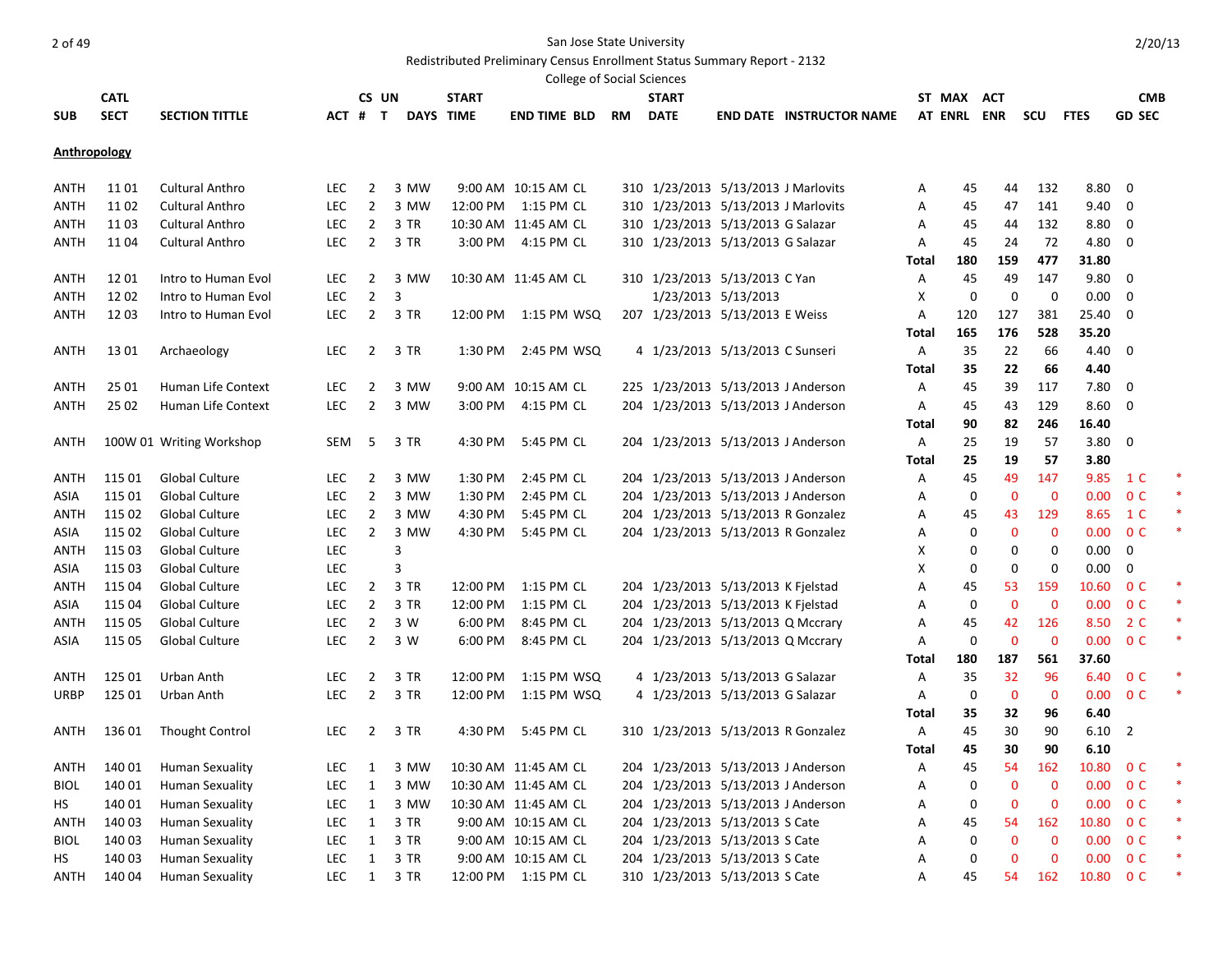### Redistributed Preliminary Census Enrollment Status Summary Report - 2132

|             |             |                               |            |                |              |                  | <b>College of Social Sciences</b> |    |                                    |                              |                                     |       |                |              |             |                   |                         |        |
|-------------|-------------|-------------------------------|------------|----------------|--------------|------------------|-----------------------------------|----|------------------------------------|------------------------------|-------------------------------------|-------|----------------|--------------|-------------|-------------------|-------------------------|--------|
|             | <b>CATL</b> |                               |            | CS UN          |              | <b>START</b>     |                                   |    | <b>START</b>                       |                              |                                     |       | ST MAX ACT     |              |             |                   | <b>CMB</b>              |        |
| <b>SUB</b>  | <b>SECT</b> | <b>SECTION TITTLE</b>         |            | ACT # T        |              | <b>DAYS TIME</b> | <b>END TIME BLD</b>               | RM | <b>DATE</b>                        |                              | <b>END DATE INSTRUCTOR NAME</b>     |       |                | AT ENRL ENR  | scu         | <b>FTES</b>       | <b>GD SEC</b>           |        |
| <b>BIOL</b> | 14004       | Human Sexuality               | <b>LEC</b> | 1              | 3 TR         | 12:00 PM         | 1:15 PM CL                        |    | 310 1/23/2013 5/13/2013 S Cate     |                              |                                     | Α     | 0              | $\mathbf 0$  | 0           | 0.00              | 0 <sup>C</sup>          |        |
| НS          | 140 04      | Human Sexuality               | <b>LEC</b> | $\mathbf{1}$   | 3 TR         | 12:00 PM         | 1:15 PM CL                        |    | 310 1/23/2013 5/13/2013 S Cate     |                              |                                     | Α     | 0              | $\mathbf 0$  | 0           |                   | 0.00 0 C                |        |
| ANTH        | 140 05      | Human Sexuality               | LEC        | $\mathbf{1}$   | 3 TR         | 1:30 PM          | 2:45 PM DH                        |    | 250 1/23/2013 5/13/2013 V Johnson  |                              |                                     | А     | 50             | $\mathbf 0$  | 0           | 0.00              | 0 <sup>C</sup>          | ∗      |
| HS          | 140 05      | Human Sexuality               | LEC        | $\mathbf{1}$   | 3 TR         | 1:30 PM          | 2:45 PM DH                        |    | 250 1/23/2013 5/13/2013 V Johnson  |                              |                                     | Α     | 0              | $\mathbf 0$  | 0           | 0.00              | 0 <sup>C</sup>          | ∗      |
| ANTH        | 140 06      | Human Sexuality               | <b>LEC</b> | $\mathbf{1}$   | 3 MW         | 3:00 PM          | 4:15 PM DH                        |    | 351 1/23/2013 5/13/2013 V Johnson  |                              |                                     | А     | 50             | $\mathbf 0$  | 0           | 0.00              | 0 <sup>C</sup>          | ∗      |
| HS          | 140 06      | Human Sexuality               | <b>LEC</b> | $\mathbf{1}$   | 3 MW         | 3:00 PM          | 4:15 PM DH                        |    | 351 1/23/2013 5/13/2013 V Johnson  |                              |                                     | А     | 0              | $\mathbf 0$  | 0           | 0.00              | 0 <sup>C</sup>          | ∗      |
| <b>ANTH</b> | 140 07      | Human Sexuality               | LEC        | $\mathbf{1}$   | 3 M          | 6:00 PM          | 8:45 PM CL                        |    | 224 1/23/2013 5/13/2013 J Karpf    |                              |                                     | Α     | 40             | 25           | 75          | 5.00              | 0 <sup>C</sup>          | $\ast$ |
| <b>BIOL</b> | 140 07      | <b>Human Sexuality</b>        | LEC        | $\mathbf{1}$   | 3 M          | 6:00 PM          | 8:45 PM CL                        |    | 224 1/23/2013 5/13/2013 J Karpf    |                              |                                     | Α     | 0              | $\mathbf 0$  | $\mathbf 0$ | 0.00              | 0 <sup>C</sup>          |        |
| НS          | 140 07      | <b>Human Sexuality</b>        | LEC        | $\mathbf{1}$   | 3 M          | 6:00 PM          | 8:45 PM CL                        |    | 224 1/23/2013 5/13/2013 J Karpf    |                              |                                     | Α     | 0              | $\mathbf 0$  | $\mathbf 0$ | 0.00              | 0 <sup>C</sup>          | $\ast$ |
|             |             |                               |            |                |              |                  |                                   |    |                                    |                              |                                     | Total | 275            | 187          | 561         | 37.40             |                         |        |
| ANTH        | 143 01      | Cult & Adaptation             | <b>LEC</b> | $\overline{2}$ | 3 MW         |                  | 10:30 AM 11:45 AM WSQ             |    |                                    |                              | 4 1/23/2013 5/13/2013 M Meniketti   | Α     | 35             | 32           | 96          | $6.45$ 1          |                         |        |
|             |             |                               |            |                |              |                  |                                   |    |                                    |                              |                                     | Total | 35             | 32           | 96          | 6.45              |                         |        |
| ANTH        | 146 01      | Culture & Conflict            | <b>LEC</b> | $\overline{2}$ | 3 M          |                  | 6:00 PM 8:45 PM CL                |    | 204 1/23/2013 5/13/2013 Q Mccrary  |                              |                                     | Α     | 45             | 42           | 126         | 8.40              | 0                       |        |
| ANTH        | 146 02      | <b>Culture &amp; Conflict</b> | <b>LEC</b> | $\overline{2}$ | 3 TR         |                  | 10:30 AM 11:45 AM CL              |    | 204 1/23/2013 5/13/2013 A Pandey   |                              |                                     | Α     | 45             | 51           | 153         | 10.20             | 0                       |        |
|             |             |                               |            |                |              |                  |                                   |    |                                    |                              |                                     | Total | 90             | 93           | 279         | 18.60             |                         |        |
| ANTH        | 15101       | Modernity/Disease             | LEC        | $\overline{2}$ | 3 TR         | 1:30 PM          | 2:45 PM CL                        |    | 310 1/23/2013 5/13/2013 G Salazar  |                              |                                     | Α     | 45             | 32           | 96          | 6.60              | $\overline{4}$          |        |
|             |             |                               |            |                |              |                  |                                   |    |                                    |                              |                                     | Total | 45             | 32           | 96          | 6.60              |                         |        |
| ANTH        | 15701       | <b>Forensic Anthro</b>        | <b>LEC</b> | $\overline{2}$ | 3 W          | $3:00$ PM        | 5:45 PM WSQ                       |    | 4 1/23/2013 5/13/2013 L Pierce     |                              |                                     | Α     | 25             | 25           | 75          | 5.00              | $\overline{0}$          |        |
|             |             |                               |            |                |              |                  |                                   |    |                                    |                              |                                     | Total | 25             | 25           | 75          | 5.00              |                         |        |
| ANTH        | 159 01      | <b>Mummies</b>                | <b>LEC</b> | 3              | 3 TR         |                  | 9:00 AM 10:15 AM WSQ              |    | 4 1/23/2013 5/13/2013 E Weiss      |                              |                                     | Α     | 35             | 28           | 84          | 5.60              | $\overline{\mathbf{0}}$ |        |
|             |             |                               |            |                |              |                  |                                   |    |                                    |                              |                                     | Total | 35             | 28           | 84          | 5.60              |                         |        |
| ANTH        | 16001       | <b>Recon Lost Civs</b>        | <b>LEC</b> | 2              | 3 MW         |                  | 9:00 AM 10:15 AM CL               |    | 204 1/23/2013 5/13/2013 J Karpf    |                              |                                     | Α     | 45             | 42           | 126         | 8.40              | $\overline{0}$          |        |
| ANTH        | 160 02      | <b>Recon Lost Civs</b>        | <b>LEC</b> | $\overline{2}$ | 3 MW         | 3:00 PM          | 4:15 PM CL                        |    |                                    |                              | 310 1/23/2013 5/13/2013 M Meniketti | Α     | 45             | 44           | 132         | 8.80              | 0                       |        |
| ANTH        | 160 03      | <b>Recon Lost Civs</b>        | LEC        | $\overline{2}$ | 3 TR         | 3:00 PM          | 4:15 PM CL                        |    | 204 1/23/2013 5/13/2013 C Sunseri  |                              |                                     | Α     | 45             | 43           | 129         | 8.60              | 0                       |        |
|             |             |                               |            |                |              |                  |                                   |    |                                    |                              |                                     | Total | 135            | 129          | 387         | 25.80             |                         |        |
| ANTH        | 162 01      | Inca/Aztc/Maya Civ            | <b>LEC</b> | $\overline{2}$ | 3 MW         |                  | 12:00 PM  1:15 PM  WSQ            |    |                                    |                              | 4 1/23/2013 5/13/2013 M Meniketti   | Α     | 35             | 32           | 96          | $6.50$ 2          |                         |        |
|             |             |                               |            |                |              |                  |                                   |    |                                    |                              |                                     | Total | 35             | 32           | 96          | 6.50              |                         |        |
| ANTH        | 168 01      | Archaeological Methods        | <b>LEC</b> | $\overline{2}$ | 3 TR         |                  | 10:30 AM 11:45 AM WSQ             |    | 4 1/23/2013 5/13/2013 C Sunseri    |                              |                                     | Α     | 35             | 22           | 66          | 4.40              | 0                       |        |
|             |             |                               |            |                |              |                  |                                   |    |                                    |                              |                                     | Total | 35             | 22           | 66          | 4.40              |                         |        |
| ANTH        | 17701       | Anth Asia                     | <b>LEC</b> | 2              | 3 TR         | 3:00 PM          | 4:15 PM WSQ                       |    | 4 1/23/2013 5/13/2013 S Cate       |                              |                                     | Α     | 35             | 20           | 60          | 4.00              | 0 <sup>C</sup>          |        |
| ASIA        | 17701       | Anth Asia                     | <b>LEC</b> | $\overline{2}$ | 3 TR         | $3:00$ PM        | 4:15 PM WSQ                       |    | 4 1/23/2013 5/13/2013 S Cate       |                              |                                     | A     | 0              | $\mathbf 0$  | $\mathbf 0$ | 0.00 <sub>1</sub> | 0 <sup>C</sup>          |        |
|             |             |                               |            |                |              |                  |                                   |    |                                    |                              |                                     | Total | 35             | 20           | 60          | 4.00              |                         |        |
| ANTH        | 179 01      | Anth Mexico                   | <b>LEC</b> | 2              | 3 MW         | 3:00 PM          | 4:15 PM CL                        |    | 231 1/23/2013 5/13/2013 R Gonzalez |                              |                                     | Α     | 45             | 16           | 48          | 3.30              | $\overline{2}$          |        |
|             |             |                               |            |                |              |                  |                                   |    |                                    |                              |                                     | Total | 45             | 16           | 48          | 3.30              |                         |        |
| ANTH        |             | 180 02 Individual Studies     |            |                | SUP 36 3 TBA |                  |                                   |    |                                    | 1/23/2013 5/13/2013          |                                     | Α     | $10\,$         | 0            | 0           | $0.00\quad$ $0$   |                         |        |
|             |             |                               |            |                |              |                  |                                   |    |                                    |                              |                                     | Total | 10             | 0            | 0           | 0.00              |                         |        |
| ANTH        | 184 02      | <b>Directed Reading</b>       | SUP        | 36             | 3 TBA        |                  |                                   |    |                                    | 1/23/2013 5/13/2013          |                                     | Α     | 10             | 0            | 0           | $0.00 \t 0$       |                         |        |
| ANTH        | 184 03      | <b>Directed Reading</b>       | SUP        | 36             | 3 TBA        |                  |                                   |    |                                    |                              | 1/23/2013 5/13/2013 M Meniketti     | Α     | $\overline{2}$ | $\mathbf{1}$ | 3           | $0.20 \ 0$        |                         |        |
| ANTH        | 184 04      | <b>Directed Reading</b>       | SUP        | 36             | 3 TBA        |                  |                                   |    |                                    | 1/23/2013 5/13/2013 A Pandey |                                     | Α     | $\overline{2}$ | $\mathbf{1}$ | 3           | $0.25$ 1          |                         |        |
|             |             |                               |            |                |              |                  |                                   |    |                                    |                              |                                     | Total | 14             | 2            | 6           | 0.45              |                         |        |
| ANTH        | 18702       | <b>Special Topics</b>         | SEM        | 5              | 3 TBA        |                  |                                   |    |                                    |                              | 1/23/2013 5/13/2013 R Gonzalez      | Α     | 10             | 0            | 0           | $0.00 \t 0$       |                         |        |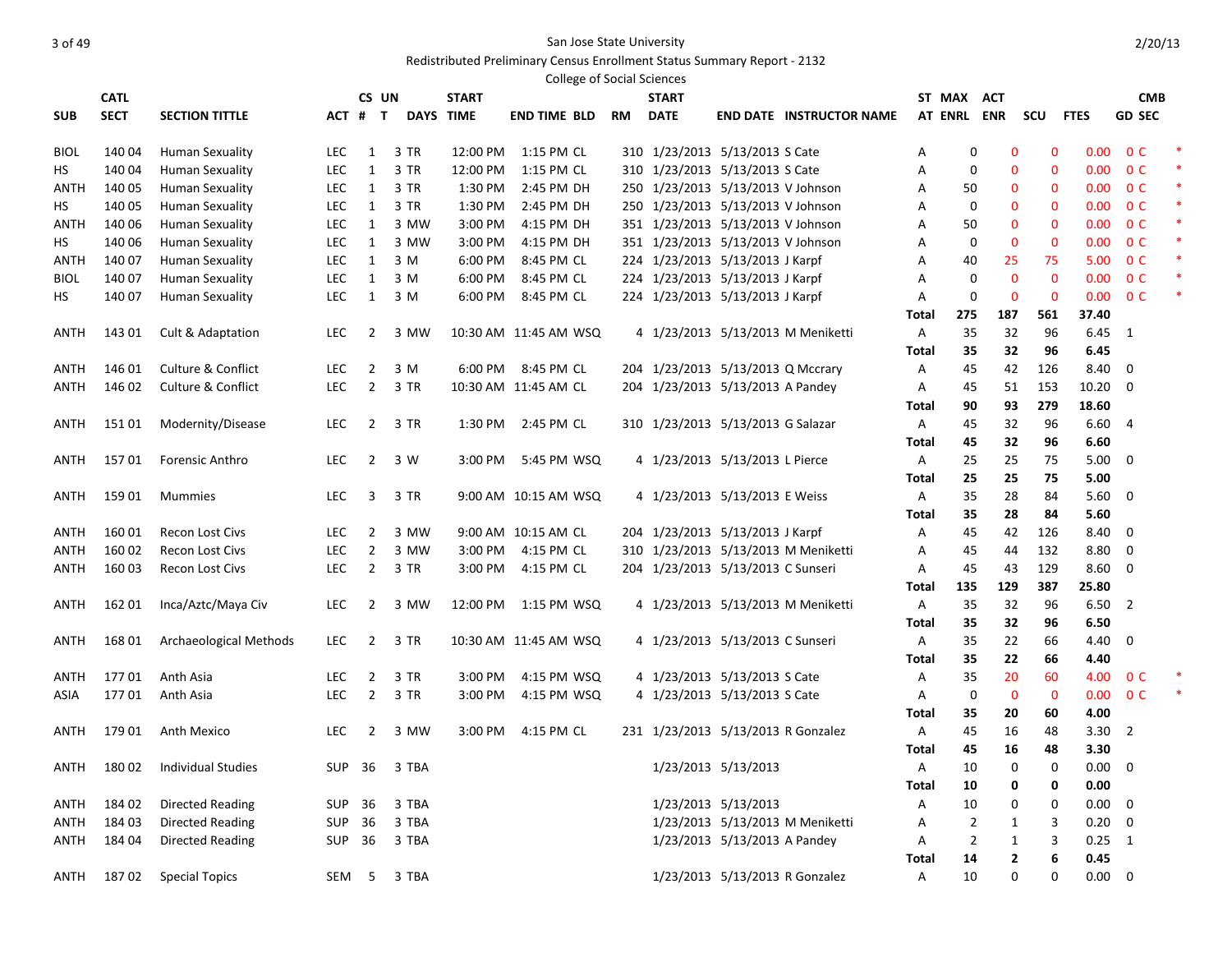Redistributed Preliminary Census Enrollment Status Summary Report - 2132

|             | <b>College of Social Sciences</b><br><b>CATL</b><br>CS UN<br><b>START</b><br><b>START</b><br>ST MAX<br><b>ACT</b><br><b>CMB</b> |                                |            |                |       |                  |                     |           |                                 |                               |                                     |       |                |                         |              |             |                |        |
|-------------|---------------------------------------------------------------------------------------------------------------------------------|--------------------------------|------------|----------------|-------|------------------|---------------------|-----------|---------------------------------|-------------------------------|-------------------------------------|-------|----------------|-------------------------|--------------|-------------|----------------|--------|
|             |                                                                                                                                 |                                |            |                |       |                  |                     |           |                                 |                               |                                     |       |                |                         |              |             |                |        |
| <b>SUB</b>  | <b>SECT</b>                                                                                                                     | <b>SECTION TITTLE</b>          | ACT #      | $\mathbf{T}$   |       | <b>DAYS TIME</b> | <b>END TIME BLD</b> | <b>RM</b> | <b>DATE</b>                     |                               | <b>END DATE INSTRUCTOR NAME</b>     |       | AT ENRL ENR    |                         | scu          | <b>FTES</b> | <b>GD SEC</b>  |        |
|             |                                                                                                                                 |                                |            |                |       |                  |                     |           |                                 |                               |                                     | Total | 10             | 0                       | 0            | 0.00        |                |        |
| ANTH        | 19101                                                                                                                           | <b>Frontiers Anthro</b>        | <b>SEM</b> | 5              | 3 MW  | 1:30 PM          | 2:45 PM WSQ         |           | 4 1/23/2013 5/13/2013 C Darrah  |                               |                                     | Α     | 35             | 34                      | 102          | 6.80        | 0              |        |
|             |                                                                                                                                 |                                |            |                |       |                  |                     |           |                                 |                               |                                     | Total | 35             | 34                      | 102          | 6.80        |                |        |
| ANTH        | 193 01                                                                                                                          | Beh Science in Practice        | <b>LEC</b> | $\overline{2}$ | 3 TR  | 4:30 PM          | 5:45 PM WSQ         |           | 4 1/23/2013 5/13/2013 S Cate    |                               |                                     | Α     | 35             | 46                      | 138          | 9.20        | 0 <sup>C</sup> | ×      |
| <b>PSYC</b> | 193 01                                                                                                                          | Beh Science in Practice        | <b>LEC</b> | $\overline{2}$ | 3 TR  | 4:30 PM          | 5:45 PM WSQ         |           | 4 1/23/2013 5/13/2013 S Cate    |                               |                                     | Α     | 0              | $\mathbf{0}$            | $\mathbf{0}$ | 0.00        | 0 <sup>C</sup> |        |
| SOCI        | 19301                                                                                                                           | <b>Beh Science in Practice</b> | <b>LEC</b> | $\overline{2}$ | 3 TR  | 4:30 PM          | 5:45 PM WSQ         |           | 4 1/23/2013 5/13/2013 S Cate    |                               |                                     | A     | 0              | $\mathbf{0}$            | $\mathbf 0$  | 0.00        | 0 <sup>C</sup> | $\ast$ |
|             |                                                                                                                                 |                                |            |                |       |                  |                     |           |                                 |                               |                                     | Total | 35             | 46                      | 138          | 9.20        |                |        |
| ANTH        | 195 02                                                                                                                          | <b>Anthro Practicum</b>        | <b>SUP</b> | 36             | 3 TBA |                  |                     |           |                                 | 1/23/2013 5/13/2013           |                                     | Α     | 10             | 0                       | 0            | 0.00        | $\overline{0}$ |        |
| <b>ANTH</b> | 195 03                                                                                                                          | <b>Anthro Practicum</b>        | <b>SUP</b> | 36             | 3 TBA |                  |                     |           |                                 |                               | 1/23/2013 5/13/2013 R Gonzalez      | Α     | 20             | 4                       | 12           | 0.80        | 0              |        |
| ANTH        | 195 05                                                                                                                          | <b>Anthro Practicum</b>        | SUP        | 36             | 3 TBA |                  |                     |           |                                 |                               | 1/23/2013 5/13/2013 A Leventhal     | Α     | 10             | $\overline{2}$          | 6            | 0.45        | $\mathbf{1}$   |        |
|             |                                                                                                                                 |                                |            |                |       |                  |                     |           |                                 |                               |                                     | Total | 40             | 6                       | 18           | 1.25        |                |        |
| ANTH        | 198 01                                                                                                                          | <b>Special Projects</b>        | SUP        | 25             | 4 TBA |                  |                     |           |                                 | 1/23/2013 5/13/2013           |                                     | Α     | 0              | 0                       | 0            | 0.00        | 0              |        |
|             |                                                                                                                                 |                                |            |                |       |                  |                     |           |                                 |                               |                                     | Total | $\mathbf 0$    | 0                       | 0            | 0.00        |                |        |
| ANTH        | 232 01                                                                                                                          | <b>Applications Core</b>       | <b>SEM</b> | $\overline{4}$ | 3 M   | 6:00 PM          | 8:45 PM WSQ         |           | 4 1/23/2013 5/13/2013 C Darrah  |                               |                                     | Α     | 25             | 17                      | 51           | 4.25 17     |                |        |
|             |                                                                                                                                 |                                |            |                |       |                  |                     |           |                                 |                               |                                     | Total | 25             | 17                      | 51           | 4.25        |                |        |
| ANTH        | 234 01                                                                                                                          | Adv Research Methd             | <b>SEM</b> | $\overline{4}$ | 3 W   | 6:00 PM          | 8:45 PM WSQ         |           |                                 |                               | 4 1/23/2013 5/13/2013 M Meniketti   | A     | 20             | 21                      | 63           | 5.20 20     |                |        |
|             |                                                                                                                                 |                                |            |                |       |                  |                     |           |                                 |                               |                                     | Total | 20             | 21                      | 63           | 5.20        |                |        |
| ANTH        | 235 01                                                                                                                          | <b>Quantitative Meths</b>      | <b>SEM</b> | $\overline{4}$ | 3 R   | 6:00 PM          | 8:45 PM WSQ         |           | 4 1/23/2013 5/13/2013 C Sunseri |                               |                                     | Α     | 25             | 15                      | 45           | 3.75 15     |                |        |
|             |                                                                                                                                 |                                |            |                |       |                  |                     |           |                                 |                               |                                     | Total | 25             | 15                      | 45           | 3.75        |                |        |
| ANTH        | 280 01                                                                                                                          | <b>Individual Studies</b>      | <b>SUP</b> | 25             | 4 TBA |                  |                     |           |                                 | 1/23/2013 5/13/2013           |                                     | Α     | 0              | $\mathbf 0$             | 0            | $0.00\,$    | $\overline{0}$ |        |
| ANTH        | 28003                                                                                                                           | <b>Individual Studies</b>      | <b>SUP</b> | 25             | 3 TBA |                  |                     |           |                                 | 1/23/2013 5/13/2013 C Sunseri |                                     | Α     | 5              | $\overline{2}$          | 6            | 0.50        | $\overline{2}$ |        |
| ANTH        | 28009                                                                                                                           | Individual Studies             | <b>SUP</b> | 25             | 4 TBA |                  |                     |           |                                 |                               | 1/23/2013 5/13/2013 W Reckmeyer     | Α     | 2              | $\overline{2}$          | 8            | 0.67        | $\overline{2}$ |        |
|             |                                                                                                                                 |                                |            |                |       |                  |                     |           |                                 |                               |                                     | Total | $\overline{7}$ | 4                       | 14           | 1.17        |                |        |
| <b>ANTH</b> | 298 01                                                                                                                          | Anth Project                   | <b>SUP</b> | 25             | 6 TBA |                  |                     |           |                                 | 1/23/2013 5/13/2013           |                                     | Α     | 0              | 0                       | 0            | 0.00        | $\overline{0}$ |        |
| ANTH        | 298 05                                                                                                                          | Anth Project                   | SUP        | 25             | 1 TBA |                  |                     |           |                                 |                               | 1/23/2013 5/13/2013 W Reckmeyer     | Α     | $\mathbf{1}$   | 0                       | 0            | 0.00        | 0              |        |
| ANTH        | 298 06                                                                                                                          | Anth Project                   | SUP        | 25             | 3 TBA |                  |                     |           |                                 |                               | 1/23/2013 5/13/2013 R Gonzalez      | Α     | 10             | $\overline{2}$          | 6            | 0.50        | $\overline{2}$ |        |
| ANTH        | 298 07                                                                                                                          | Anth Project                   | <b>SUP</b> | 25             | 3 TBA |                  |                     |           |                                 | 1/23/2013 5/13/2013 C Darrah  |                                     | Α     | 10             | 3                       | 9            | 0.75        | $\overline{3}$ |        |
| ANTH        | 298 08                                                                                                                          | Anth Project                   | <b>SUP</b> | 25             | 3 TBA |                  |                     |           |                                 |                               | 1/23/2013 5/13/2013 J English-Lueck | Α     | 5              | 1                       | 3            | 0.25        | 1              |        |
| ANTH        | 298 09                                                                                                                          | Anth Project                   | <b>SUP</b> | 25             | 3 TBA |                  |                     |           |                                 | 1/23/2013 5/13/2013 C Sunseri |                                     | Α     | 55             | $\mathbf{1}$            | 3            | 0.25        | $\overline{1}$ |        |
|             |                                                                                                                                 |                                |            |                |       |                  |                     |           |                                 |                               |                                     | Total | 81             | $\overline{\mathbf{z}}$ | 21           | 1.75        |                |        |
| ANTH        | 299 01                                                                                                                          | <b>Master's Thesis</b>         | <b>SUP</b> | 25             | 6 TBA |                  |                     |           |                                 | 1/23/2013 5/13/2013           |                                     | Α     | 0              | 0                       | 0            | 0.00        | $\overline{0}$ |        |
| ANTH        | 299 02                                                                                                                          | <b>Master's Thesis</b>         | <b>SUP</b> | 25             | 3 TBA |                  |                     |           |                                 | 1/23/2013 5/13/2013 C Sunseri |                                     | Α     | 5              | 0                       | 0            | 0.00        | 0              |        |
|             |                                                                                                                                 |                                |            |                |       |                  |                     |           |                                 |                               |                                     | Total | 5              | 0                       | $\mathbf 0$  | 0.00        |                |        |

**Anthropology Total 1852 1475 4427 299.17**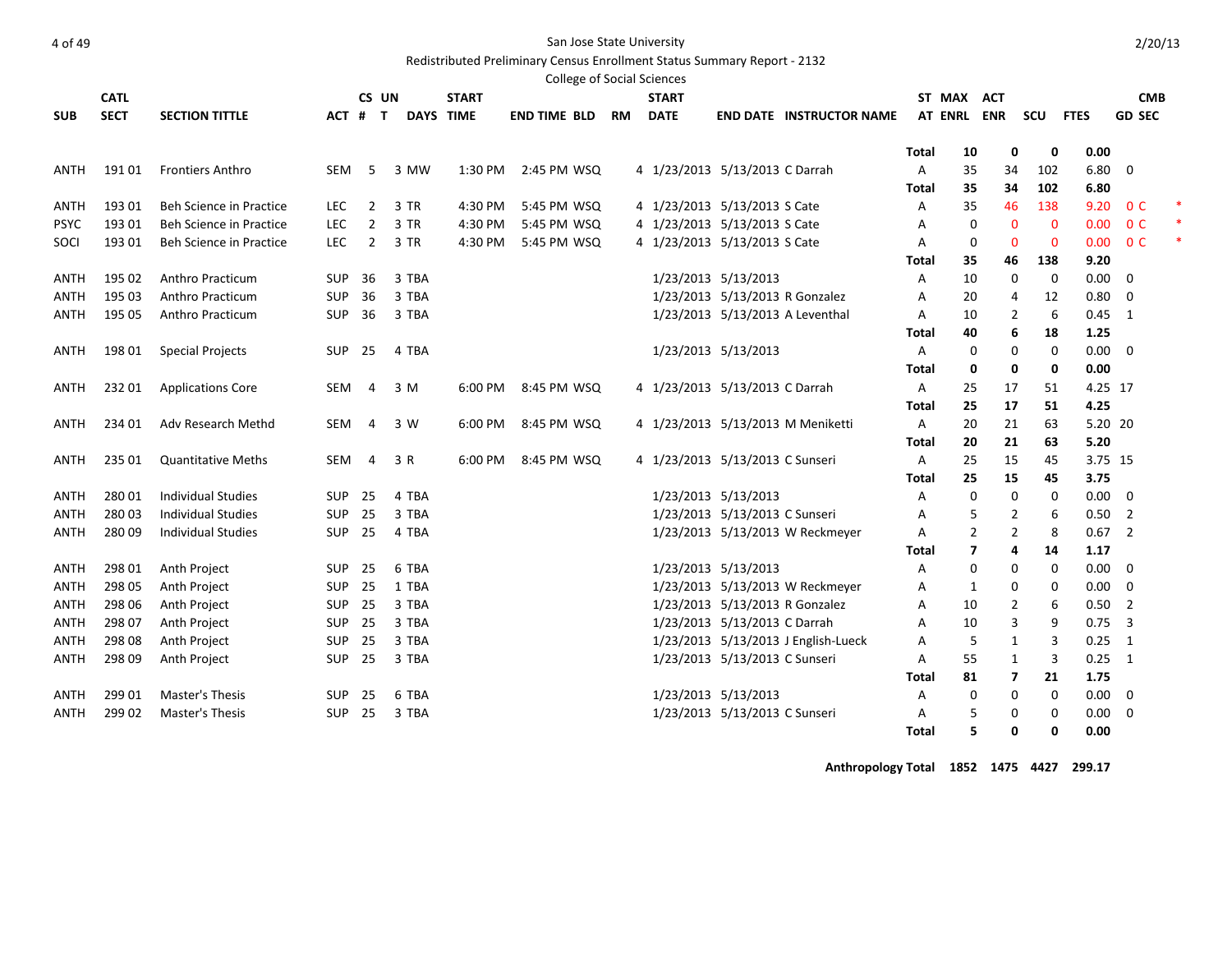# Redistributed Preliminary Census Enrollment Status Summary Report - 2132

|             |                              |                           |            |                |       |                  |              | <b>College of Social Sciences</b> |           |              |                                     |                                      |       |                |            |     |             |               |
|-------------|------------------------------|---------------------------|------------|----------------|-------|------------------|--------------|-----------------------------------|-----------|--------------|-------------------------------------|--------------------------------------|-------|----------------|------------|-----|-------------|---------------|
|             | <b>CATL</b>                  |                           |            |                | CS UN |                  | <b>START</b> |                                   |           | <b>START</b> |                                     |                                      |       | ST MAX         | <b>ACT</b> |     |             | <b>CMB</b>    |
| <b>SUB</b>  | <b>SECT</b>                  | <b>SECTION TITTLE</b>     | ACT # T    |                |       | <b>DAYS TIME</b> |              | <b>END TIME BLD</b>               | <b>RM</b> | <b>DATE</b>  |                                     | <b>END DATE INSTRUCTOR NAME</b>      |       | <b>AT ENRL</b> | <b>ENR</b> | scu | <b>FTES</b> | <b>GD SEC</b> |
|             | <b>Communication Studies</b> |                           |            |                |       |                  |              |                                   |           |              |                                     |                                      |       |                |            |     |             |               |
|             |                              |                           |            |                |       |                  |              |                                   |           |              |                                     |                                      |       |                |            |     |             |               |
| COMM        | 10 01                        | <b>Comm and Relations</b> | LEC.       | 1              |       | 3 TBA            |              |                                   |           |              | 1/23/2013 5/13/2013                 |                                      | А     | 25             | 22         | 66  | 4.40        | 0             |
| COMM        | 1080                         | <b>Comm and Relations</b> | <b>LEC</b> | 1              |       | 3 TBA            |              |                                   |           |              | 1/23/2013 5/13/2013 C Perez         |                                      | Α     | 25             | 23         | 69  | 4.60        | 0             |
|             |                              |                           |            |                |       |                  |              |                                   |           |              |                                     |                                      | Total | 50             | 45         | 135 | 9.00        |               |
| COMM        | 20 01                        | <b>Public Speaking</b>    | <b>LEC</b> | 4              |       | 3 M              | 6:00 PM      | 8:45 PM BBC                       |           |              | 223 1/23/2013 5/13/2013 A Iyengar   |                                      | Α     | 25             | 27         | 81  | 5.40        | 0             |
| COMM        | 20 02                        | <b>Public Speaking</b>    | <b>LEC</b> |                |       | 3                |              |                                   |           |              |                                     |                                      | х     | 0              | 0          | 0   | 0.00        | 0             |
| <b>COMM</b> | 20 03                        | <b>Public Speaking</b>    | LEC        | 4              |       | 3 MW             | 7:30 AM      | 8:45 AM CL                        |           |              | 318 1/23/2013 5/13/2013 E Schwing   |                                      | Α     | 25             | 24         | 72  | 4.80        | 0             |
| <b>COMM</b> | 20 04                        | <b>Public Speaking</b>    | LEC        | 4              |       | 3 MW             |              | 9:00 AM 10:15 AM BBC              |           |              | 223 1/23/2013 5/13/2013 K Glass     |                                      | А     | 25             | 24         | 72  | 4.80        | 0             |
| <b>COMM</b> | 20 05                        | <b>Public Speaking</b>    | LEC        | 4              |       | 3 MW             |              | 10:30 AM 11:45 AM BBC             |           |              |                                     | 223 1/23/2013 5/13/2013 T Harbrecht  | Α     | 25             | 25         | 75  | 5.00        | 0             |
| COMM        | 20 06                        | <b>Public Speaking</b>    | LEC        | 4              |       | 3 MW             |              | 10:30 AM 11:45 AM CL              |           |              |                                     | 318 1/23/2013 5/13/2013 R Friedberg  | А     | 25             | 25         | 75  | 5.00        | 0             |
| <b>COMM</b> | 20 07                        | <b>Public Speaking</b>    | LEC        | 4              |       | 3 MW             | 12:00 PM     | 1:15 PM BBC                       |           |              | 223 1/23/2013 5/13/2013 A Gutierrez |                                      | А     | 28             | 27         | 81  | 5.40        | 0             |
| <b>COMM</b> | 20 08                        | <b>Public Speaking</b>    | LEC        | 4              |       | 3 MW             | 12:00 PM     | 1:15 PM BBC                       |           |              |                                     | 122 1/23/2013 5/13/2013 P Mcelearney | Α     | 28             | 28         | 84  | 5.60        | 0             |
| <b>COMM</b> | 20 09                        | <b>Public Speaking</b>    | LEC        | 4              |       | 3 MW             | 1:30 PM      | 2:45 PM CL                        |           |              | 318 1/23/2013 5/13/2013 J Johnson   |                                      | А     | 25             | 23         | 69  | 4.60        | 0             |
| COMM        | 20 10                        | <b>Public Speaking</b>    | LEC        | 4              |       | 3 MW             | 3:00 PM      | 4:15 PM HGH                       |           |              | 219 1/23/2013 5/13/2013 K Ireland   |                                      | Α     | 25             | 24         | 72  | 4.80        | 0             |
| COMM        | 20 11                        | <b>Public Speaking</b>    | LEC        |                |       | 3                |              |                                   |           |              |                                     |                                      | X     | 0              | 0          | 0   | 0.00        | 0             |
| COMM        | 20 12                        | <b>Public Speaking</b>    | LEC        | 4              |       | 3 MW             | 4:30 PM      | 5:45 PM HGH                       |           |              | 219 1/23/2013 5/13/2013 V Arafa     |                                      | Α     | 25             | 26         | 78  | 5.20        | 0             |
| COMM        | 20 13                        | <b>Public Speaking</b>    | LEC        | 4              |       | 3 MW             | 4:30 PM      | 5:45 PM HGH                       |           |              | 223 1/23/2013 5/13/2013 P Kramer    |                                      | Α     | 25             | 23         | 69  | 4.60        | 0             |
|             |                              |                           |            |                |       |                  |              |                                   |           |              |                                     |                                      | Total | 281            | 276        | 828 | 55.20       |               |
| COMM        | 21 01                        | PERF CULT SOC             | LEC        | 4              |       | 3 TR             |              | 10:30 AM 11:45 AM HGH             |           |              | 231 1/23/2013 5/13/2013 S Anderson  |                                      | Α     | 25             | 24         | 72  | 4.80        | 0             |
|             |                              |                           |            |                |       |                  |              |                                   |           |              |                                     |                                      | Total | 25             | 24         | 72  | 4.80        |               |
| COMM        | 40 01                        | Argmnt/Advocacy           | SEM        | 4              |       | 3 MW             | 7:30 AM      | 8:45 AM HGH                       |           |              | 219 1/23/2013 5/13/2013 E Harris    |                                      | Α     | 24             | 24         | 72  | 4.80        | 0             |
| COMM        | 40 02                        | Argmnt/Advocacy           | SEM        | 4              |       | 3 MW             |              | 9:00 AM 10:15 AM HGH              |           |              | 225 1/23/2013 5/13/2013 J Hawker    |                                      | Α     | 24             | 22         | 66  | 4.40        | 0             |
| <b>COMM</b> | 40 03                        | Argmnt/Advocacy           | SEM        | 4              |       | 3 MW             | 3:00 PM      | 4:15 PM HGH                       |           |              | 225 1/23/2013 5/13/2013 J Hawker    |                                      | Α     | 24             | 24         | 72  | 4.80        | 0             |
| COMM        | 40 04                        | Argmnt/Advocacy           | SEM        | $\overline{4}$ |       | 3 TR             | 7:30 AM      | 8:45 AM HGH                       |           |              | 225 1/23/2013 5/13/2013 S Doyle     |                                      | Α     | 24             | 21         | 63  | 4.20        | 0             |
| COMM        | 40 05                        | Argmnt/Advocacy           | SEM        | 4              |       | 3 TR             |              | 9:00 AM 10:15 AM CL               |           |              | 318 1/23/2013 5/13/2013 S Doyle     |                                      | Α     | 24             | 24         | 72  | 4.80        | 0             |
| <b>COMM</b> | 40 06                        | Argmnt/Advocacy           | SEM        | 4              |       | 3 TR             |              | 10:30 AM 11:45 AM CL              |           |              | 318 1/23/2013 5/13/2013 T Lim       |                                      | Α     | 24             | 24         | 72  | 4.80        | 0             |
| <b>COMM</b> | 40 07                        | Argmnt/Advocacy           | SEM        | 4              |       | 3 TR             |              | 10:30 AM 11:45 AM HGH             |           |              | 116 1/23/2013 5/13/2013 J Hawker    |                                      | А     | 24             | 25         | 75  | 5.00        | 0             |
| COMM        | 40 08                        | Argmnt/Advocacy           | SEM        |                |       | 3                |              |                                   |           |              |                                     |                                      | х     | $\mathbf 0$    | 0          | 0   | 0.00        | 0             |
|             |                              |                           |            |                |       |                  |              |                                   |           |              |                                     |                                      | Total | 168            | 164        | 492 | 32.80       |               |
| COMM        | 41 01                        | <b>Crit Dec Making</b>    | SEM        | 4              |       | 3 M              | 6:00 PM      | 8:45 PM HGH                       |           |              | 223 1/23/2013 5/13/2013 M Minarik   |                                      | Α     | 25             | 23         | 69  | 4.60        | 0             |
| COMM        | 41 03                        | <b>Crit Dec Making</b>    | SEM        | 4              |       | 3 MW             | 3:00 PM      | 4:15 PM BBC                       |           |              | 223 1/23/2013 5/13/2013 M Zajac     |                                      | Α     | 25             | 25         | 75  | 5.00        | 0             |
| COMM        | 41 04                        | <b>Crit Dec Making</b>    | SEM        | $\overline{4}$ |       | 3 MW             | 4:30 PM      | 5:45 PM CL                        |           |              | 318 1/23/2013 5/13/2013 M Zajac     |                                      | Α     | 25             | 25         | 75  | 5.00        | 0             |
| COMM        | 41 05                        | <b>Crit Dec Making</b>    | SEM        | 4              |       | 3 T              | 6:00 PM      | 8:45 PM HGH                       |           |              | 223 1/23/2013 5/13/2013 M Minarik   |                                      | Α     | 25             | 24         | 72  | 4.80        | 0             |
|             | COMM 4106                    | <b>Crit Dec Making</b>    | SEM 4      |                |       | 3 TBA            |              |                                   |           |              | 1/23/2013 5/13/2013                 |                                      | A     | 25             | 25         | 75  | 5.00        | 0             |
|             | COMM 4107                    | <b>Crit Dec Making</b>    | SEM        | 4              |       | 3 TBA            |              |                                   |           |              | 1/23/2013 5/13/2013                 |                                      | Α     | 25             | 25         | 75  | 5.00        | 0             |
| COMM        | 41 08                        | <b>Crit Dec Making</b>    | SEM        | 4              |       | 3 TBA            |              |                                   |           |              | 1/23/2013 5/13/2013                 |                                      | Α     | 25             | 26         | 78  | 5.20        | 0             |
| COMM        | 41 09                        | <b>Crit Dec Making</b>    | SEM        | 4              |       | 3 TR             |              | 1:30 PM 2:45 PM BBC               |           |              | 223 1/23/2013 5/13/2013 R Webb      |                                      | Α     | 25             | 24         | 72  | 4.80        | 0             |
| COMM        | 41 10                        | <b>Crit Dec Making</b>    | SEM        |                |       | 3                |              |                                   |           |              |                                     |                                      | x     | 0              | 0          | 0   | $0.00 \t 0$ |               |
|             | COMM 41 11                   | <b>Crit Dec Making</b>    | SEM        | 4              |       | 3 MW             |              | 1:30 PM 2:45 PM HGH               |           |              |                                     | 223 1/23/2013 5/13/2013 M Holopainen | А     | 25             | 25         | 75  | $5.00 \t 0$ |               |
|             | COMM 41 12                   | <b>Crit Dec Making</b>    | SEM        | 4              |       | 3 MW             |              | 12:00 PM 1:15 PM HGH              |           |              | 116 1/23/2013 5/13/2013 N George    |                                      | Α     | 25             | 25         | 75  | $5.00 \t 0$ |               |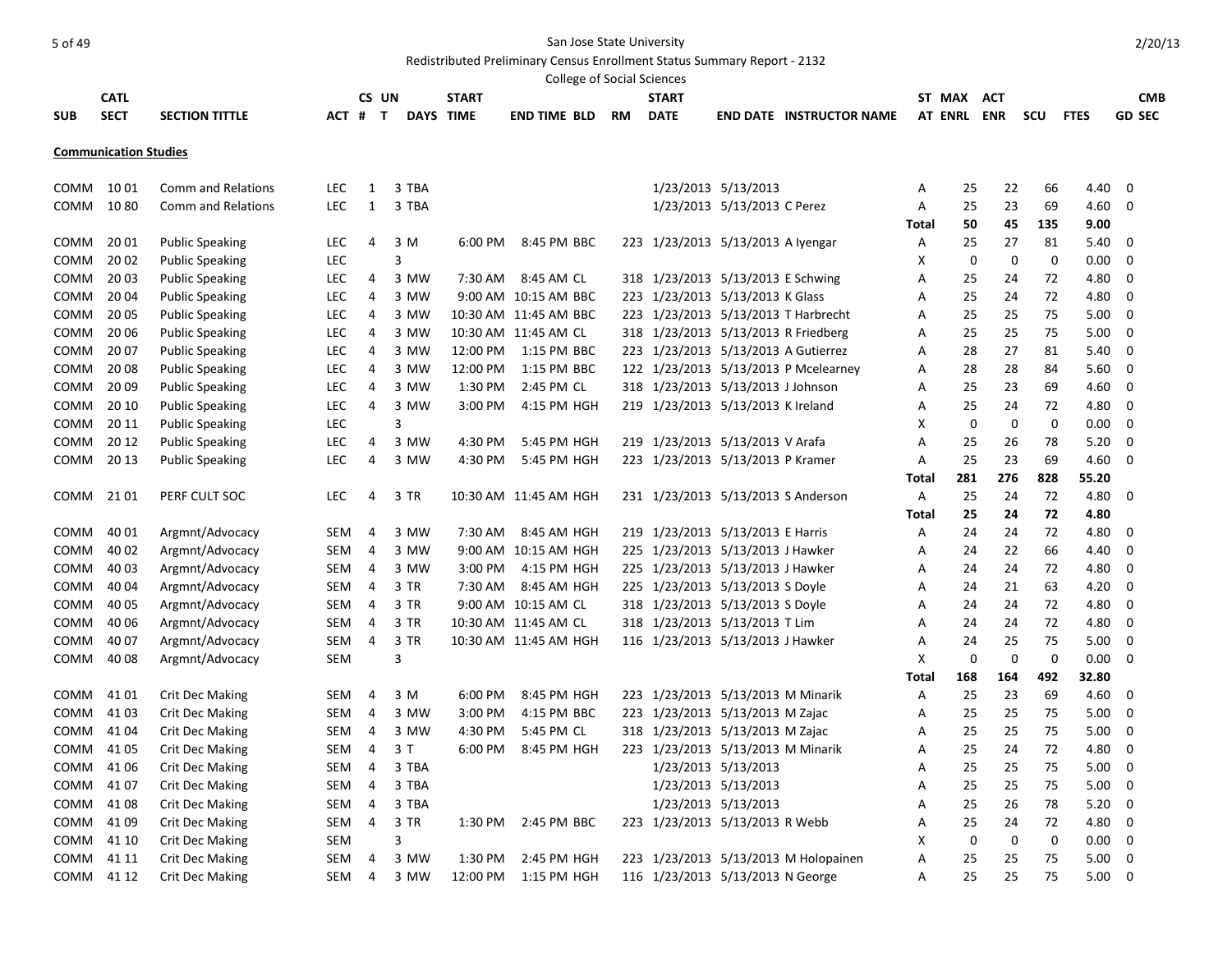| <b>CATL</b><br>CS UN<br><b>START</b><br><b>START</b><br>ST MAX<br><b>CMB</b><br>ACT<br><b>SECT</b><br><b>DATE</b><br>AT ENRL ENR<br><b>GD SEC</b><br><b>SECTION TITTLE</b><br>DAYS TIME<br>end time bld<br><b>END DATE INSTRUCTOR NAME</b><br>scu<br><b>FTES</b><br><b>SUB</b><br>ACT # T<br>RM<br>1/23/2013 5/13/2013<br>SEM<br>3 TBA<br>25<br>5.00<br>0<br>COMM<br>41 13<br><b>Crit Dec Making</b><br>4<br>25<br>75<br>A<br>216 1/23/2013 5/13/2013 L Pour<br><b>Crit Dec Making</b><br>3 MW<br>12:00 PM<br>1:15 PM CL<br>25<br>25<br>75<br>5.00<br>COMM<br>41 14<br>SEM<br>4<br>0<br>A<br>162 1/23/2013 5/13/2013 L Pour<br>COMM<br><b>Crit Dec Making</b><br>SEM<br>3 MW<br>3:00 PM<br>4:15 PM DMH<br>25<br>25<br>75<br>5.00<br>0<br>41 15<br>4<br>Α<br>3 TBA<br>1/23/2013 5/13/2013 S Hinerman<br>25<br>25<br>5.00<br>COMM<br>4180<br><b>Crit Dec Making</b><br>SEM<br>75<br>0<br>4<br>A<br>3 TBA<br>1/23/2013 5/13/2013 C Perez<br>25<br>25<br>75<br>COMM<br>4181<br><b>Crit Dec Making</b><br>SEM<br>5.00<br>0<br>4<br>Α<br>375<br>372<br>1116<br>74.40<br>Total<br>1/23/2013 5/13/2013 R Cnudde<br>80 01<br><b>Communication Workshop</b><br>1 TBA<br>50<br>50<br>50<br>3.33<br>0<br>COMM<br>ACT 12<br>Α<br>1 TBA<br>1/23/2013 5/13/2013 M Peck<br>COMM<br>8002<br><b>Communication Workshop</b><br>ACT 12<br>50<br>50<br>50<br>3.33<br>0<br>A<br><b>Communication Workshop</b><br>1 TBA<br>1/23/2013 5/13/2013 S Doyle<br>3.33<br>COMM<br>8003<br>ACT 12<br>50<br>50<br>50<br>0<br>Α<br>1/23/2013 5/13/2013 P Antonellis<br>COMM<br>8004<br><b>Communication Workshop</b><br>ACT 12<br>1 TBA<br>50<br>48<br>$3.22 \quad 1$<br>Α<br>48<br>1 TBA<br>1/23/2013 5/13/2013 S Doyle<br>COMM<br>8005<br><b>Communication Workshop</b><br>ACT 12<br>48<br>3.20<br>0<br>Α<br>50<br>48<br>$\mathbf{1}$<br>COMM<br>8006<br><b>Communication Workshop</b><br>ACT<br>Х<br>0<br>0<br>0<br>$0.00\,$<br>0<br>$\mathbf{1}$<br>COMM<br>8007<br><b>Communication Workshop</b><br>ACT<br>х<br>0<br>0<br>0<br>$0.00\,$<br>0<br>80 40<br>1/23/2013 5/13/2013<br>0.93<br>COMM<br><b>Communication Workshop</b><br>ACT<br>12<br>1 TBA<br>20<br>14<br>0<br>Α<br>14<br>0<br>COMM<br>8041<br><b>Communication Workshop</b><br>ACT<br>1<br>Х<br>0<br>0<br>0.00<br>0<br>17.35<br>270<br>260<br>260<br>Total<br>1 TBA<br>1/23/2013 5/13/2013 M Sunseri<br>3.93<br>91J 01<br><b>Judge Training</b><br>12<br>60<br>59<br>59<br>COMM<br>ACT<br>Α<br>0<br>1/23/2013 5/13/2013 T Teng<br>3.87<br>COMM<br>91J 02<br><b>Judge Training</b><br>ACT 12<br>1 TBA<br>60<br>58<br>58<br>0<br>Α<br>120<br>117<br>117<br>7.80<br>Total<br>96PS 01 Public Speaking<br>3 M<br>9:00 AM 10:15 AM HGH<br>223 1/23/2013 5/13/2013 E Harris<br>21<br>21<br>31.5<br>4.20<br>COMM<br>SEM<br>5<br>Α<br>0<br>223 1/23/2013 5/13/2013 E Harris<br>COMM<br>96PS 02 Public Speaking<br>SEM<br>-5<br>3 W<br>9:00 AM 10:15 AM HGH<br>21<br>21<br>31.5<br>4.20<br>0<br>А<br>96PS 03 Public Speaking<br>318 1/23/2013 5/13/2013 K Raiff<br>COMM<br>SEM<br>-5<br>3 M<br>9:00 AM 10:15 AM CL<br>21<br>24<br>36<br>4.80<br>0<br>А<br>96PS 04 Public Speaking<br>SEM<br>-5<br>3 W<br>9:00 AM 10:15 AM CL<br>318 1/23/2013 5/13/2013 K Raiff<br>21<br>21<br>31.5<br>4.20<br>0<br>COMM<br>Α<br>223 1/23/2013 5/13/2013 E Harris<br>96PS 05 Public Speaking<br>SEM<br>3 M<br>12:00 PM<br>1:15 PM HGH<br>21<br>20<br>30<br>4.00<br>0<br>COMM<br>5<br>Α<br>223 1/23/2013 5/13/2013 E Harris<br>COMM<br>96PS 06 Public Speaking<br>SEM<br>5<br>3 W<br>12:00 PM<br>1:15 PM HGH<br>21<br>23<br>4.60<br>0<br>Α<br>34.5<br>96PS 07 Public Speaking<br>219 1/23/2013 5/13/2013 S Eckstone<br>SEM<br>-5<br>3 W<br>1:30 PM<br>2:45 PM HGH<br>21<br>24<br>36<br>4.80<br>0<br>COMM<br>А<br>219 1/23/2013 5/13/2013 S Sequeira<br>96PS 08 Public Speaking<br>SEM<br>1:30 PM<br>2:45 PM HGH<br>22<br>0<br>COMM<br>-5<br>3 M<br>Α<br>21<br>33<br>4.40<br>96PS 09 Public Speaking<br>225 1/23/2013 5/13/2013 S Eckstone<br>SEM<br>3 W<br>4:30 PM<br>5:45 PM HGH<br>22<br>33<br>4.40<br>0<br>COMM<br>- 5<br>Α<br>21<br>223 1/23/2013 5/13/2013 E Harris<br>96PS 10 Public Speaking<br>SEM<br>3 R<br>6:00 PM<br>7:15 PM HGH<br>21<br>31.5<br>4.20<br>0<br>COMM<br>- 5<br>21<br>Α<br>223 1/23/2013 5/13/2013 T Teng<br>28.5<br>96PS 11 Public Speaking<br>SEM<br>-5<br>3 T<br>7:30 AM<br>8:45 AM HGH<br>19<br>3.80<br>0<br>COMM<br>21<br>A<br>223 1/23/2013 5/13/2013 T Teng<br>96PS 12 Public Speaking<br>-5<br>3 R<br>7:30 AM<br>8:45 AM HGH<br>19<br>28.5<br>3.80<br>0<br>COMM<br>SEM<br>21<br>A<br>3T<br>219 1/23/2013 5/13/2013 R Cnudde<br>96PS 13 Public Speaking<br>SEM<br>-5<br>9:00 AM 10:15 AM HGH<br>22<br>33<br>4.40<br>0<br><b>COMM</b><br>21<br>A<br>3 R<br>219 1/23/2013 5/13/2013 D Fassett<br>4.20<br>COMM<br>96PS 14 Public Speaking<br>SEM<br>-5<br>9:00 AM 10:15 AM HGH<br>21<br>21<br>31.5<br>0<br>A<br>-5<br>223 1/23/2013 5/13/2013 R Mara<br>25<br>37.5<br>5.00<br>COMM<br>96PS 15 Public Speaking<br>SEM<br>3 R<br>9:00 AM 10:15 AM BBC<br>21<br>0<br>A<br>SEM 5 3 T<br>223 1/23/2013 5/13/2013 D Fassett<br>21 31.5<br>$4.20 \ 0$<br>COMM 96PS 16 Public Speaking<br>21<br>10:30 AM 11:45 AM BBC<br>Α<br>$\boldsymbol{0}$<br>$\mathbf 0$<br>96PS 17 Public Speaking<br>SEM<br>3<br>х<br>0<br>$0.00\,$<br>COMM<br>$\overline{\mathbf{0}}$<br>5<br>3T<br>96PS 18 Public Speaking<br>SEM<br>12:00 PM 1:15 PM HGH<br>219 1/23/2013 5/13/2013 B Brockmann<br>22<br>4.40<br>COMM<br>Α<br>21<br>33<br>0<br>96PS 19 Public Speaking<br>COMM<br>SEM<br>3<br>X<br>0<br>0<br>0<br>0.00<br>$\overline{\mathbf{0}}$<br>223 1/23/2013 5/13/2013 R Mara<br>COMM<br>96PS 20 Public Speaking<br>SEM<br>5<br>3 R<br>12:00 PM<br>1:15 PM BBC<br>21<br>31.5<br>4.20<br>Α<br>21<br>$\overline{0}$<br>223 1/23/2013 5/13/2013 P Antonellis<br>22<br>96PS 21 Public Speaking<br>-5<br>3T<br>12:00 PM<br>1:15 PM BBC<br>21<br>33<br>4.40<br>COMM<br>SEM<br>Α<br>$\overline{\mathbf{0}}$<br>96PS 22 Public Speaking<br>223 1/23/2013 5/13/2013 R Cnudde<br>SEM 5 3 T<br>21 31.5<br>$4.20\ 0$ |      | <b>College of Social Sciences</b> |  |  |  |  |         |             |  |  |  |  |   |    |  |  |  |
|-----------------------------------------------------------------------------------------------------------------------------------------------------------------------------------------------------------------------------------------------------------------------------------------------------------------------------------------------------------------------------------------------------------------------------------------------------------------------------------------------------------------------------------------------------------------------------------------------------------------------------------------------------------------------------------------------------------------------------------------------------------------------------------------------------------------------------------------------------------------------------------------------------------------------------------------------------------------------------------------------------------------------------------------------------------------------------------------------------------------------------------------------------------------------------------------------------------------------------------------------------------------------------------------------------------------------------------------------------------------------------------------------------------------------------------------------------------------------------------------------------------------------------------------------------------------------------------------------------------------------------------------------------------------------------------------------------------------------------------------------------------------------------------------------------------------------------------------------------------------------------------------------------------------------------------------------------------------------------------------------------------------------------------------------------------------------------------------------------------------------------------------------------------------------------------------------------------------------------------------------------------------------------------------------------------------------------------------------------------------------------------------------------------------------------------------------------------------------------------------------------------------------------------------------------------------------------------------------------------------------------------------------------------------------------------------------------------------------------------------------------------------------------------------------------------------------------------------------------------------------------------------------------------------------------------------------------------------------------------------------------------------------------------------------------------------------------------------------------------------------------------------------------------------------------------------------------------------------------------------------------------------------------------------------------------------------------------------------------------------------------------------------------------------------------------------------------------------------------------------------------------------------------------------------------------------------------------------------------------------------------------------------------------------------------------------------------------------------------------------------------------------------------------------------------------------------------------------------------------------------------------------------------------------------------------------------------------------------------------------------------------------------------------------------------------------------------------------------------------------------------------------------------------------------------------------------------------------------------------------------------------------------------------------------------------------------------------------------------------------------------------------------------------------------------------------------------------------------------------------------------------------------------------------------------------------------------------------------------------------------------------------------------------------------------------------------------------------------------------------------------------------------------------------------------------------------------------------------------------------------------------------------------------------------------------------------------------------------------------------------------------------------------------------------------------------------------------------------------------------------------------------------------------------------------------------------------------------------------------------------------------------------------------------------------------------------------------------------------------------------------------------------------------------------------------------------------------------------------------------------------------------------------------------------------------------------------------------------------------------------------------------------------------------------------------------------------------------------------------------------------------------------------------------------------------------------------------------------------------------------------------------------------------------------------------------------------------------------------------------------------------------|------|-----------------------------------|--|--|--|--|---------|-------------|--|--|--|--|---|----|--|--|--|
|                                                                                                                                                                                                                                                                                                                                                                                                                                                                                                                                                                                                                                                                                                                                                                                                                                                                                                                                                                                                                                                                                                                                                                                                                                                                                                                                                                                                                                                                                                                                                                                                                                                                                                                                                                                                                                                                                                                                                                                                                                                                                                                                                                                                                                                                                                                                                                                                                                                                                                                                                                                                                                                                                                                                                                                                                                                                                                                                                                                                                                                                                                                                                                                                                                                                                                                                                                                                                                                                                                                                                                                                                                                                                                                                                                                                                                                                                                                                                                                                                                                                                                                                                                                                                                                                                                                                                                                                                                                                                                                                                                                                                                                                                                                                                                                                                                                                                                                                                                                                                                                                                                                                                                                                                                                                                                                                                                                                                                                                                                                                                                                                                                                                                                                                                                                                                                                                                                                                                                                                                 |      |                                   |  |  |  |  |         |             |  |  |  |  |   |    |  |  |  |
|                                                                                                                                                                                                                                                                                                                                                                                                                                                                                                                                                                                                                                                                                                                                                                                                                                                                                                                                                                                                                                                                                                                                                                                                                                                                                                                                                                                                                                                                                                                                                                                                                                                                                                                                                                                                                                                                                                                                                                                                                                                                                                                                                                                                                                                                                                                                                                                                                                                                                                                                                                                                                                                                                                                                                                                                                                                                                                                                                                                                                                                                                                                                                                                                                                                                                                                                                                                                                                                                                                                                                                                                                                                                                                                                                                                                                                                                                                                                                                                                                                                                                                                                                                                                                                                                                                                                                                                                                                                                                                                                                                                                                                                                                                                                                                                                                                                                                                                                                                                                                                                                                                                                                                                                                                                                                                                                                                                                                                                                                                                                                                                                                                                                                                                                                                                                                                                                                                                                                                                                                 |      |                                   |  |  |  |  |         |             |  |  |  |  |   |    |  |  |  |
|                                                                                                                                                                                                                                                                                                                                                                                                                                                                                                                                                                                                                                                                                                                                                                                                                                                                                                                                                                                                                                                                                                                                                                                                                                                                                                                                                                                                                                                                                                                                                                                                                                                                                                                                                                                                                                                                                                                                                                                                                                                                                                                                                                                                                                                                                                                                                                                                                                                                                                                                                                                                                                                                                                                                                                                                                                                                                                                                                                                                                                                                                                                                                                                                                                                                                                                                                                                                                                                                                                                                                                                                                                                                                                                                                                                                                                                                                                                                                                                                                                                                                                                                                                                                                                                                                                                                                                                                                                                                                                                                                                                                                                                                                                                                                                                                                                                                                                                                                                                                                                                                                                                                                                                                                                                                                                                                                                                                                                                                                                                                                                                                                                                                                                                                                                                                                                                                                                                                                                                                                 |      |                                   |  |  |  |  |         |             |  |  |  |  |   |    |  |  |  |
|                                                                                                                                                                                                                                                                                                                                                                                                                                                                                                                                                                                                                                                                                                                                                                                                                                                                                                                                                                                                                                                                                                                                                                                                                                                                                                                                                                                                                                                                                                                                                                                                                                                                                                                                                                                                                                                                                                                                                                                                                                                                                                                                                                                                                                                                                                                                                                                                                                                                                                                                                                                                                                                                                                                                                                                                                                                                                                                                                                                                                                                                                                                                                                                                                                                                                                                                                                                                                                                                                                                                                                                                                                                                                                                                                                                                                                                                                                                                                                                                                                                                                                                                                                                                                                                                                                                                                                                                                                                                                                                                                                                                                                                                                                                                                                                                                                                                                                                                                                                                                                                                                                                                                                                                                                                                                                                                                                                                                                                                                                                                                                                                                                                                                                                                                                                                                                                                                                                                                                                                                 |      |                                   |  |  |  |  |         |             |  |  |  |  |   |    |  |  |  |
|                                                                                                                                                                                                                                                                                                                                                                                                                                                                                                                                                                                                                                                                                                                                                                                                                                                                                                                                                                                                                                                                                                                                                                                                                                                                                                                                                                                                                                                                                                                                                                                                                                                                                                                                                                                                                                                                                                                                                                                                                                                                                                                                                                                                                                                                                                                                                                                                                                                                                                                                                                                                                                                                                                                                                                                                                                                                                                                                                                                                                                                                                                                                                                                                                                                                                                                                                                                                                                                                                                                                                                                                                                                                                                                                                                                                                                                                                                                                                                                                                                                                                                                                                                                                                                                                                                                                                                                                                                                                                                                                                                                                                                                                                                                                                                                                                                                                                                                                                                                                                                                                                                                                                                                                                                                                                                                                                                                                                                                                                                                                                                                                                                                                                                                                                                                                                                                                                                                                                                                                                 |      |                                   |  |  |  |  |         |             |  |  |  |  |   |    |  |  |  |
|                                                                                                                                                                                                                                                                                                                                                                                                                                                                                                                                                                                                                                                                                                                                                                                                                                                                                                                                                                                                                                                                                                                                                                                                                                                                                                                                                                                                                                                                                                                                                                                                                                                                                                                                                                                                                                                                                                                                                                                                                                                                                                                                                                                                                                                                                                                                                                                                                                                                                                                                                                                                                                                                                                                                                                                                                                                                                                                                                                                                                                                                                                                                                                                                                                                                                                                                                                                                                                                                                                                                                                                                                                                                                                                                                                                                                                                                                                                                                                                                                                                                                                                                                                                                                                                                                                                                                                                                                                                                                                                                                                                                                                                                                                                                                                                                                                                                                                                                                                                                                                                                                                                                                                                                                                                                                                                                                                                                                                                                                                                                                                                                                                                                                                                                                                                                                                                                                                                                                                                                                 |      |                                   |  |  |  |  |         |             |  |  |  |  |   |    |  |  |  |
|                                                                                                                                                                                                                                                                                                                                                                                                                                                                                                                                                                                                                                                                                                                                                                                                                                                                                                                                                                                                                                                                                                                                                                                                                                                                                                                                                                                                                                                                                                                                                                                                                                                                                                                                                                                                                                                                                                                                                                                                                                                                                                                                                                                                                                                                                                                                                                                                                                                                                                                                                                                                                                                                                                                                                                                                                                                                                                                                                                                                                                                                                                                                                                                                                                                                                                                                                                                                                                                                                                                                                                                                                                                                                                                                                                                                                                                                                                                                                                                                                                                                                                                                                                                                                                                                                                                                                                                                                                                                                                                                                                                                                                                                                                                                                                                                                                                                                                                                                                                                                                                                                                                                                                                                                                                                                                                                                                                                                                                                                                                                                                                                                                                                                                                                                                                                                                                                                                                                                                                                                 |      |                                   |  |  |  |  |         |             |  |  |  |  |   |    |  |  |  |
|                                                                                                                                                                                                                                                                                                                                                                                                                                                                                                                                                                                                                                                                                                                                                                                                                                                                                                                                                                                                                                                                                                                                                                                                                                                                                                                                                                                                                                                                                                                                                                                                                                                                                                                                                                                                                                                                                                                                                                                                                                                                                                                                                                                                                                                                                                                                                                                                                                                                                                                                                                                                                                                                                                                                                                                                                                                                                                                                                                                                                                                                                                                                                                                                                                                                                                                                                                                                                                                                                                                                                                                                                                                                                                                                                                                                                                                                                                                                                                                                                                                                                                                                                                                                                                                                                                                                                                                                                                                                                                                                                                                                                                                                                                                                                                                                                                                                                                                                                                                                                                                                                                                                                                                                                                                                                                                                                                                                                                                                                                                                                                                                                                                                                                                                                                                                                                                                                                                                                                                                                 |      |                                   |  |  |  |  |         |             |  |  |  |  |   |    |  |  |  |
|                                                                                                                                                                                                                                                                                                                                                                                                                                                                                                                                                                                                                                                                                                                                                                                                                                                                                                                                                                                                                                                                                                                                                                                                                                                                                                                                                                                                                                                                                                                                                                                                                                                                                                                                                                                                                                                                                                                                                                                                                                                                                                                                                                                                                                                                                                                                                                                                                                                                                                                                                                                                                                                                                                                                                                                                                                                                                                                                                                                                                                                                                                                                                                                                                                                                                                                                                                                                                                                                                                                                                                                                                                                                                                                                                                                                                                                                                                                                                                                                                                                                                                                                                                                                                                                                                                                                                                                                                                                                                                                                                                                                                                                                                                                                                                                                                                                                                                                                                                                                                                                                                                                                                                                                                                                                                                                                                                                                                                                                                                                                                                                                                                                                                                                                                                                                                                                                                                                                                                                                                 |      |                                   |  |  |  |  |         |             |  |  |  |  |   |    |  |  |  |
|                                                                                                                                                                                                                                                                                                                                                                                                                                                                                                                                                                                                                                                                                                                                                                                                                                                                                                                                                                                                                                                                                                                                                                                                                                                                                                                                                                                                                                                                                                                                                                                                                                                                                                                                                                                                                                                                                                                                                                                                                                                                                                                                                                                                                                                                                                                                                                                                                                                                                                                                                                                                                                                                                                                                                                                                                                                                                                                                                                                                                                                                                                                                                                                                                                                                                                                                                                                                                                                                                                                                                                                                                                                                                                                                                                                                                                                                                                                                                                                                                                                                                                                                                                                                                                                                                                                                                                                                                                                                                                                                                                                                                                                                                                                                                                                                                                                                                                                                                                                                                                                                                                                                                                                                                                                                                                                                                                                                                                                                                                                                                                                                                                                                                                                                                                                                                                                                                                                                                                                                                 |      |                                   |  |  |  |  |         |             |  |  |  |  |   |    |  |  |  |
|                                                                                                                                                                                                                                                                                                                                                                                                                                                                                                                                                                                                                                                                                                                                                                                                                                                                                                                                                                                                                                                                                                                                                                                                                                                                                                                                                                                                                                                                                                                                                                                                                                                                                                                                                                                                                                                                                                                                                                                                                                                                                                                                                                                                                                                                                                                                                                                                                                                                                                                                                                                                                                                                                                                                                                                                                                                                                                                                                                                                                                                                                                                                                                                                                                                                                                                                                                                                                                                                                                                                                                                                                                                                                                                                                                                                                                                                                                                                                                                                                                                                                                                                                                                                                                                                                                                                                                                                                                                                                                                                                                                                                                                                                                                                                                                                                                                                                                                                                                                                                                                                                                                                                                                                                                                                                                                                                                                                                                                                                                                                                                                                                                                                                                                                                                                                                                                                                                                                                                                                                 |      |                                   |  |  |  |  |         |             |  |  |  |  |   |    |  |  |  |
|                                                                                                                                                                                                                                                                                                                                                                                                                                                                                                                                                                                                                                                                                                                                                                                                                                                                                                                                                                                                                                                                                                                                                                                                                                                                                                                                                                                                                                                                                                                                                                                                                                                                                                                                                                                                                                                                                                                                                                                                                                                                                                                                                                                                                                                                                                                                                                                                                                                                                                                                                                                                                                                                                                                                                                                                                                                                                                                                                                                                                                                                                                                                                                                                                                                                                                                                                                                                                                                                                                                                                                                                                                                                                                                                                                                                                                                                                                                                                                                                                                                                                                                                                                                                                                                                                                                                                                                                                                                                                                                                                                                                                                                                                                                                                                                                                                                                                                                                                                                                                                                                                                                                                                                                                                                                                                                                                                                                                                                                                                                                                                                                                                                                                                                                                                                                                                                                                                                                                                                                                 |      |                                   |  |  |  |  |         |             |  |  |  |  |   |    |  |  |  |
|                                                                                                                                                                                                                                                                                                                                                                                                                                                                                                                                                                                                                                                                                                                                                                                                                                                                                                                                                                                                                                                                                                                                                                                                                                                                                                                                                                                                                                                                                                                                                                                                                                                                                                                                                                                                                                                                                                                                                                                                                                                                                                                                                                                                                                                                                                                                                                                                                                                                                                                                                                                                                                                                                                                                                                                                                                                                                                                                                                                                                                                                                                                                                                                                                                                                                                                                                                                                                                                                                                                                                                                                                                                                                                                                                                                                                                                                                                                                                                                                                                                                                                                                                                                                                                                                                                                                                                                                                                                                                                                                                                                                                                                                                                                                                                                                                                                                                                                                                                                                                                                                                                                                                                                                                                                                                                                                                                                                                                                                                                                                                                                                                                                                                                                                                                                                                                                                                                                                                                                                                 |      |                                   |  |  |  |  |         |             |  |  |  |  |   |    |  |  |  |
|                                                                                                                                                                                                                                                                                                                                                                                                                                                                                                                                                                                                                                                                                                                                                                                                                                                                                                                                                                                                                                                                                                                                                                                                                                                                                                                                                                                                                                                                                                                                                                                                                                                                                                                                                                                                                                                                                                                                                                                                                                                                                                                                                                                                                                                                                                                                                                                                                                                                                                                                                                                                                                                                                                                                                                                                                                                                                                                                                                                                                                                                                                                                                                                                                                                                                                                                                                                                                                                                                                                                                                                                                                                                                                                                                                                                                                                                                                                                                                                                                                                                                                                                                                                                                                                                                                                                                                                                                                                                                                                                                                                                                                                                                                                                                                                                                                                                                                                                                                                                                                                                                                                                                                                                                                                                                                                                                                                                                                                                                                                                                                                                                                                                                                                                                                                                                                                                                                                                                                                                                 |      |                                   |  |  |  |  |         |             |  |  |  |  |   |    |  |  |  |
|                                                                                                                                                                                                                                                                                                                                                                                                                                                                                                                                                                                                                                                                                                                                                                                                                                                                                                                                                                                                                                                                                                                                                                                                                                                                                                                                                                                                                                                                                                                                                                                                                                                                                                                                                                                                                                                                                                                                                                                                                                                                                                                                                                                                                                                                                                                                                                                                                                                                                                                                                                                                                                                                                                                                                                                                                                                                                                                                                                                                                                                                                                                                                                                                                                                                                                                                                                                                                                                                                                                                                                                                                                                                                                                                                                                                                                                                                                                                                                                                                                                                                                                                                                                                                                                                                                                                                                                                                                                                                                                                                                                                                                                                                                                                                                                                                                                                                                                                                                                                                                                                                                                                                                                                                                                                                                                                                                                                                                                                                                                                                                                                                                                                                                                                                                                                                                                                                                                                                                                                                 |      |                                   |  |  |  |  |         |             |  |  |  |  |   |    |  |  |  |
|                                                                                                                                                                                                                                                                                                                                                                                                                                                                                                                                                                                                                                                                                                                                                                                                                                                                                                                                                                                                                                                                                                                                                                                                                                                                                                                                                                                                                                                                                                                                                                                                                                                                                                                                                                                                                                                                                                                                                                                                                                                                                                                                                                                                                                                                                                                                                                                                                                                                                                                                                                                                                                                                                                                                                                                                                                                                                                                                                                                                                                                                                                                                                                                                                                                                                                                                                                                                                                                                                                                                                                                                                                                                                                                                                                                                                                                                                                                                                                                                                                                                                                                                                                                                                                                                                                                                                                                                                                                                                                                                                                                                                                                                                                                                                                                                                                                                                                                                                                                                                                                                                                                                                                                                                                                                                                                                                                                                                                                                                                                                                                                                                                                                                                                                                                                                                                                                                                                                                                                                                 |      |                                   |  |  |  |  |         |             |  |  |  |  |   |    |  |  |  |
|                                                                                                                                                                                                                                                                                                                                                                                                                                                                                                                                                                                                                                                                                                                                                                                                                                                                                                                                                                                                                                                                                                                                                                                                                                                                                                                                                                                                                                                                                                                                                                                                                                                                                                                                                                                                                                                                                                                                                                                                                                                                                                                                                                                                                                                                                                                                                                                                                                                                                                                                                                                                                                                                                                                                                                                                                                                                                                                                                                                                                                                                                                                                                                                                                                                                                                                                                                                                                                                                                                                                                                                                                                                                                                                                                                                                                                                                                                                                                                                                                                                                                                                                                                                                                                                                                                                                                                                                                                                                                                                                                                                                                                                                                                                                                                                                                                                                                                                                                                                                                                                                                                                                                                                                                                                                                                                                                                                                                                                                                                                                                                                                                                                                                                                                                                                                                                                                                                                                                                                                                 |      |                                   |  |  |  |  |         |             |  |  |  |  |   |    |  |  |  |
|                                                                                                                                                                                                                                                                                                                                                                                                                                                                                                                                                                                                                                                                                                                                                                                                                                                                                                                                                                                                                                                                                                                                                                                                                                                                                                                                                                                                                                                                                                                                                                                                                                                                                                                                                                                                                                                                                                                                                                                                                                                                                                                                                                                                                                                                                                                                                                                                                                                                                                                                                                                                                                                                                                                                                                                                                                                                                                                                                                                                                                                                                                                                                                                                                                                                                                                                                                                                                                                                                                                                                                                                                                                                                                                                                                                                                                                                                                                                                                                                                                                                                                                                                                                                                                                                                                                                                                                                                                                                                                                                                                                                                                                                                                                                                                                                                                                                                                                                                                                                                                                                                                                                                                                                                                                                                                                                                                                                                                                                                                                                                                                                                                                                                                                                                                                                                                                                                                                                                                                                                 |      |                                   |  |  |  |  |         |             |  |  |  |  |   |    |  |  |  |
|                                                                                                                                                                                                                                                                                                                                                                                                                                                                                                                                                                                                                                                                                                                                                                                                                                                                                                                                                                                                                                                                                                                                                                                                                                                                                                                                                                                                                                                                                                                                                                                                                                                                                                                                                                                                                                                                                                                                                                                                                                                                                                                                                                                                                                                                                                                                                                                                                                                                                                                                                                                                                                                                                                                                                                                                                                                                                                                                                                                                                                                                                                                                                                                                                                                                                                                                                                                                                                                                                                                                                                                                                                                                                                                                                                                                                                                                                                                                                                                                                                                                                                                                                                                                                                                                                                                                                                                                                                                                                                                                                                                                                                                                                                                                                                                                                                                                                                                                                                                                                                                                                                                                                                                                                                                                                                                                                                                                                                                                                                                                                                                                                                                                                                                                                                                                                                                                                                                                                                                                                 |      |                                   |  |  |  |  |         |             |  |  |  |  |   |    |  |  |  |
|                                                                                                                                                                                                                                                                                                                                                                                                                                                                                                                                                                                                                                                                                                                                                                                                                                                                                                                                                                                                                                                                                                                                                                                                                                                                                                                                                                                                                                                                                                                                                                                                                                                                                                                                                                                                                                                                                                                                                                                                                                                                                                                                                                                                                                                                                                                                                                                                                                                                                                                                                                                                                                                                                                                                                                                                                                                                                                                                                                                                                                                                                                                                                                                                                                                                                                                                                                                                                                                                                                                                                                                                                                                                                                                                                                                                                                                                                                                                                                                                                                                                                                                                                                                                                                                                                                                                                                                                                                                                                                                                                                                                                                                                                                                                                                                                                                                                                                                                                                                                                                                                                                                                                                                                                                                                                                                                                                                                                                                                                                                                                                                                                                                                                                                                                                                                                                                                                                                                                                                                                 |      |                                   |  |  |  |  |         |             |  |  |  |  |   |    |  |  |  |
|                                                                                                                                                                                                                                                                                                                                                                                                                                                                                                                                                                                                                                                                                                                                                                                                                                                                                                                                                                                                                                                                                                                                                                                                                                                                                                                                                                                                                                                                                                                                                                                                                                                                                                                                                                                                                                                                                                                                                                                                                                                                                                                                                                                                                                                                                                                                                                                                                                                                                                                                                                                                                                                                                                                                                                                                                                                                                                                                                                                                                                                                                                                                                                                                                                                                                                                                                                                                                                                                                                                                                                                                                                                                                                                                                                                                                                                                                                                                                                                                                                                                                                                                                                                                                                                                                                                                                                                                                                                                                                                                                                                                                                                                                                                                                                                                                                                                                                                                                                                                                                                                                                                                                                                                                                                                                                                                                                                                                                                                                                                                                                                                                                                                                                                                                                                                                                                                                                                                                                                                                 |      |                                   |  |  |  |  |         |             |  |  |  |  |   |    |  |  |  |
|                                                                                                                                                                                                                                                                                                                                                                                                                                                                                                                                                                                                                                                                                                                                                                                                                                                                                                                                                                                                                                                                                                                                                                                                                                                                                                                                                                                                                                                                                                                                                                                                                                                                                                                                                                                                                                                                                                                                                                                                                                                                                                                                                                                                                                                                                                                                                                                                                                                                                                                                                                                                                                                                                                                                                                                                                                                                                                                                                                                                                                                                                                                                                                                                                                                                                                                                                                                                                                                                                                                                                                                                                                                                                                                                                                                                                                                                                                                                                                                                                                                                                                                                                                                                                                                                                                                                                                                                                                                                                                                                                                                                                                                                                                                                                                                                                                                                                                                                                                                                                                                                                                                                                                                                                                                                                                                                                                                                                                                                                                                                                                                                                                                                                                                                                                                                                                                                                                                                                                                                                 |      |                                   |  |  |  |  |         |             |  |  |  |  |   |    |  |  |  |
|                                                                                                                                                                                                                                                                                                                                                                                                                                                                                                                                                                                                                                                                                                                                                                                                                                                                                                                                                                                                                                                                                                                                                                                                                                                                                                                                                                                                                                                                                                                                                                                                                                                                                                                                                                                                                                                                                                                                                                                                                                                                                                                                                                                                                                                                                                                                                                                                                                                                                                                                                                                                                                                                                                                                                                                                                                                                                                                                                                                                                                                                                                                                                                                                                                                                                                                                                                                                                                                                                                                                                                                                                                                                                                                                                                                                                                                                                                                                                                                                                                                                                                                                                                                                                                                                                                                                                                                                                                                                                                                                                                                                                                                                                                                                                                                                                                                                                                                                                                                                                                                                                                                                                                                                                                                                                                                                                                                                                                                                                                                                                                                                                                                                                                                                                                                                                                                                                                                                                                                                                 |      |                                   |  |  |  |  |         |             |  |  |  |  |   |    |  |  |  |
|                                                                                                                                                                                                                                                                                                                                                                                                                                                                                                                                                                                                                                                                                                                                                                                                                                                                                                                                                                                                                                                                                                                                                                                                                                                                                                                                                                                                                                                                                                                                                                                                                                                                                                                                                                                                                                                                                                                                                                                                                                                                                                                                                                                                                                                                                                                                                                                                                                                                                                                                                                                                                                                                                                                                                                                                                                                                                                                                                                                                                                                                                                                                                                                                                                                                                                                                                                                                                                                                                                                                                                                                                                                                                                                                                                                                                                                                                                                                                                                                                                                                                                                                                                                                                                                                                                                                                                                                                                                                                                                                                                                                                                                                                                                                                                                                                                                                                                                                                                                                                                                                                                                                                                                                                                                                                                                                                                                                                                                                                                                                                                                                                                                                                                                                                                                                                                                                                                                                                                                                                 |      |                                   |  |  |  |  |         |             |  |  |  |  |   |    |  |  |  |
|                                                                                                                                                                                                                                                                                                                                                                                                                                                                                                                                                                                                                                                                                                                                                                                                                                                                                                                                                                                                                                                                                                                                                                                                                                                                                                                                                                                                                                                                                                                                                                                                                                                                                                                                                                                                                                                                                                                                                                                                                                                                                                                                                                                                                                                                                                                                                                                                                                                                                                                                                                                                                                                                                                                                                                                                                                                                                                                                                                                                                                                                                                                                                                                                                                                                                                                                                                                                                                                                                                                                                                                                                                                                                                                                                                                                                                                                                                                                                                                                                                                                                                                                                                                                                                                                                                                                                                                                                                                                                                                                                                                                                                                                                                                                                                                                                                                                                                                                                                                                                                                                                                                                                                                                                                                                                                                                                                                                                                                                                                                                                                                                                                                                                                                                                                                                                                                                                                                                                                                                                 |      |                                   |  |  |  |  |         |             |  |  |  |  |   |    |  |  |  |
|                                                                                                                                                                                                                                                                                                                                                                                                                                                                                                                                                                                                                                                                                                                                                                                                                                                                                                                                                                                                                                                                                                                                                                                                                                                                                                                                                                                                                                                                                                                                                                                                                                                                                                                                                                                                                                                                                                                                                                                                                                                                                                                                                                                                                                                                                                                                                                                                                                                                                                                                                                                                                                                                                                                                                                                                                                                                                                                                                                                                                                                                                                                                                                                                                                                                                                                                                                                                                                                                                                                                                                                                                                                                                                                                                                                                                                                                                                                                                                                                                                                                                                                                                                                                                                                                                                                                                                                                                                                                                                                                                                                                                                                                                                                                                                                                                                                                                                                                                                                                                                                                                                                                                                                                                                                                                                                                                                                                                                                                                                                                                                                                                                                                                                                                                                                                                                                                                                                                                                                                                 |      |                                   |  |  |  |  |         |             |  |  |  |  |   |    |  |  |  |
|                                                                                                                                                                                                                                                                                                                                                                                                                                                                                                                                                                                                                                                                                                                                                                                                                                                                                                                                                                                                                                                                                                                                                                                                                                                                                                                                                                                                                                                                                                                                                                                                                                                                                                                                                                                                                                                                                                                                                                                                                                                                                                                                                                                                                                                                                                                                                                                                                                                                                                                                                                                                                                                                                                                                                                                                                                                                                                                                                                                                                                                                                                                                                                                                                                                                                                                                                                                                                                                                                                                                                                                                                                                                                                                                                                                                                                                                                                                                                                                                                                                                                                                                                                                                                                                                                                                                                                                                                                                                                                                                                                                                                                                                                                                                                                                                                                                                                                                                                                                                                                                                                                                                                                                                                                                                                                                                                                                                                                                                                                                                                                                                                                                                                                                                                                                                                                                                                                                                                                                                                 |      |                                   |  |  |  |  |         |             |  |  |  |  |   |    |  |  |  |
|                                                                                                                                                                                                                                                                                                                                                                                                                                                                                                                                                                                                                                                                                                                                                                                                                                                                                                                                                                                                                                                                                                                                                                                                                                                                                                                                                                                                                                                                                                                                                                                                                                                                                                                                                                                                                                                                                                                                                                                                                                                                                                                                                                                                                                                                                                                                                                                                                                                                                                                                                                                                                                                                                                                                                                                                                                                                                                                                                                                                                                                                                                                                                                                                                                                                                                                                                                                                                                                                                                                                                                                                                                                                                                                                                                                                                                                                                                                                                                                                                                                                                                                                                                                                                                                                                                                                                                                                                                                                                                                                                                                                                                                                                                                                                                                                                                                                                                                                                                                                                                                                                                                                                                                                                                                                                                                                                                                                                                                                                                                                                                                                                                                                                                                                                                                                                                                                                                                                                                                                                 |      |                                   |  |  |  |  |         |             |  |  |  |  |   |    |  |  |  |
|                                                                                                                                                                                                                                                                                                                                                                                                                                                                                                                                                                                                                                                                                                                                                                                                                                                                                                                                                                                                                                                                                                                                                                                                                                                                                                                                                                                                                                                                                                                                                                                                                                                                                                                                                                                                                                                                                                                                                                                                                                                                                                                                                                                                                                                                                                                                                                                                                                                                                                                                                                                                                                                                                                                                                                                                                                                                                                                                                                                                                                                                                                                                                                                                                                                                                                                                                                                                                                                                                                                                                                                                                                                                                                                                                                                                                                                                                                                                                                                                                                                                                                                                                                                                                                                                                                                                                                                                                                                                                                                                                                                                                                                                                                                                                                                                                                                                                                                                                                                                                                                                                                                                                                                                                                                                                                                                                                                                                                                                                                                                                                                                                                                                                                                                                                                                                                                                                                                                                                                                                 |      |                                   |  |  |  |  |         |             |  |  |  |  |   |    |  |  |  |
|                                                                                                                                                                                                                                                                                                                                                                                                                                                                                                                                                                                                                                                                                                                                                                                                                                                                                                                                                                                                                                                                                                                                                                                                                                                                                                                                                                                                                                                                                                                                                                                                                                                                                                                                                                                                                                                                                                                                                                                                                                                                                                                                                                                                                                                                                                                                                                                                                                                                                                                                                                                                                                                                                                                                                                                                                                                                                                                                                                                                                                                                                                                                                                                                                                                                                                                                                                                                                                                                                                                                                                                                                                                                                                                                                                                                                                                                                                                                                                                                                                                                                                                                                                                                                                                                                                                                                                                                                                                                                                                                                                                                                                                                                                                                                                                                                                                                                                                                                                                                                                                                                                                                                                                                                                                                                                                                                                                                                                                                                                                                                                                                                                                                                                                                                                                                                                                                                                                                                                                                                 |      |                                   |  |  |  |  |         |             |  |  |  |  |   |    |  |  |  |
|                                                                                                                                                                                                                                                                                                                                                                                                                                                                                                                                                                                                                                                                                                                                                                                                                                                                                                                                                                                                                                                                                                                                                                                                                                                                                                                                                                                                                                                                                                                                                                                                                                                                                                                                                                                                                                                                                                                                                                                                                                                                                                                                                                                                                                                                                                                                                                                                                                                                                                                                                                                                                                                                                                                                                                                                                                                                                                                                                                                                                                                                                                                                                                                                                                                                                                                                                                                                                                                                                                                                                                                                                                                                                                                                                                                                                                                                                                                                                                                                                                                                                                                                                                                                                                                                                                                                                                                                                                                                                                                                                                                                                                                                                                                                                                                                                                                                                                                                                                                                                                                                                                                                                                                                                                                                                                                                                                                                                                                                                                                                                                                                                                                                                                                                                                                                                                                                                                                                                                                                                 |      |                                   |  |  |  |  |         |             |  |  |  |  |   |    |  |  |  |
|                                                                                                                                                                                                                                                                                                                                                                                                                                                                                                                                                                                                                                                                                                                                                                                                                                                                                                                                                                                                                                                                                                                                                                                                                                                                                                                                                                                                                                                                                                                                                                                                                                                                                                                                                                                                                                                                                                                                                                                                                                                                                                                                                                                                                                                                                                                                                                                                                                                                                                                                                                                                                                                                                                                                                                                                                                                                                                                                                                                                                                                                                                                                                                                                                                                                                                                                                                                                                                                                                                                                                                                                                                                                                                                                                                                                                                                                                                                                                                                                                                                                                                                                                                                                                                                                                                                                                                                                                                                                                                                                                                                                                                                                                                                                                                                                                                                                                                                                                                                                                                                                                                                                                                                                                                                                                                                                                                                                                                                                                                                                                                                                                                                                                                                                                                                                                                                                                                                                                                                                                 |      |                                   |  |  |  |  |         |             |  |  |  |  |   |    |  |  |  |
|                                                                                                                                                                                                                                                                                                                                                                                                                                                                                                                                                                                                                                                                                                                                                                                                                                                                                                                                                                                                                                                                                                                                                                                                                                                                                                                                                                                                                                                                                                                                                                                                                                                                                                                                                                                                                                                                                                                                                                                                                                                                                                                                                                                                                                                                                                                                                                                                                                                                                                                                                                                                                                                                                                                                                                                                                                                                                                                                                                                                                                                                                                                                                                                                                                                                                                                                                                                                                                                                                                                                                                                                                                                                                                                                                                                                                                                                                                                                                                                                                                                                                                                                                                                                                                                                                                                                                                                                                                                                                                                                                                                                                                                                                                                                                                                                                                                                                                                                                                                                                                                                                                                                                                                                                                                                                                                                                                                                                                                                                                                                                                                                                                                                                                                                                                                                                                                                                                                                                                                                                 |      |                                   |  |  |  |  |         |             |  |  |  |  |   |    |  |  |  |
|                                                                                                                                                                                                                                                                                                                                                                                                                                                                                                                                                                                                                                                                                                                                                                                                                                                                                                                                                                                                                                                                                                                                                                                                                                                                                                                                                                                                                                                                                                                                                                                                                                                                                                                                                                                                                                                                                                                                                                                                                                                                                                                                                                                                                                                                                                                                                                                                                                                                                                                                                                                                                                                                                                                                                                                                                                                                                                                                                                                                                                                                                                                                                                                                                                                                                                                                                                                                                                                                                                                                                                                                                                                                                                                                                                                                                                                                                                                                                                                                                                                                                                                                                                                                                                                                                                                                                                                                                                                                                                                                                                                                                                                                                                                                                                                                                                                                                                                                                                                                                                                                                                                                                                                                                                                                                                                                                                                                                                                                                                                                                                                                                                                                                                                                                                                                                                                                                                                                                                                                                 |      |                                   |  |  |  |  |         |             |  |  |  |  |   |    |  |  |  |
|                                                                                                                                                                                                                                                                                                                                                                                                                                                                                                                                                                                                                                                                                                                                                                                                                                                                                                                                                                                                                                                                                                                                                                                                                                                                                                                                                                                                                                                                                                                                                                                                                                                                                                                                                                                                                                                                                                                                                                                                                                                                                                                                                                                                                                                                                                                                                                                                                                                                                                                                                                                                                                                                                                                                                                                                                                                                                                                                                                                                                                                                                                                                                                                                                                                                                                                                                                                                                                                                                                                                                                                                                                                                                                                                                                                                                                                                                                                                                                                                                                                                                                                                                                                                                                                                                                                                                                                                                                                                                                                                                                                                                                                                                                                                                                                                                                                                                                                                                                                                                                                                                                                                                                                                                                                                                                                                                                                                                                                                                                                                                                                                                                                                                                                                                                                                                                                                                                                                                                                                                 |      |                                   |  |  |  |  |         |             |  |  |  |  |   |    |  |  |  |
|                                                                                                                                                                                                                                                                                                                                                                                                                                                                                                                                                                                                                                                                                                                                                                                                                                                                                                                                                                                                                                                                                                                                                                                                                                                                                                                                                                                                                                                                                                                                                                                                                                                                                                                                                                                                                                                                                                                                                                                                                                                                                                                                                                                                                                                                                                                                                                                                                                                                                                                                                                                                                                                                                                                                                                                                                                                                                                                                                                                                                                                                                                                                                                                                                                                                                                                                                                                                                                                                                                                                                                                                                                                                                                                                                                                                                                                                                                                                                                                                                                                                                                                                                                                                                                                                                                                                                                                                                                                                                                                                                                                                                                                                                                                                                                                                                                                                                                                                                                                                                                                                                                                                                                                                                                                                                                                                                                                                                                                                                                                                                                                                                                                                                                                                                                                                                                                                                                                                                                                                                 |      |                                   |  |  |  |  |         |             |  |  |  |  |   |    |  |  |  |
|                                                                                                                                                                                                                                                                                                                                                                                                                                                                                                                                                                                                                                                                                                                                                                                                                                                                                                                                                                                                                                                                                                                                                                                                                                                                                                                                                                                                                                                                                                                                                                                                                                                                                                                                                                                                                                                                                                                                                                                                                                                                                                                                                                                                                                                                                                                                                                                                                                                                                                                                                                                                                                                                                                                                                                                                                                                                                                                                                                                                                                                                                                                                                                                                                                                                                                                                                                                                                                                                                                                                                                                                                                                                                                                                                                                                                                                                                                                                                                                                                                                                                                                                                                                                                                                                                                                                                                                                                                                                                                                                                                                                                                                                                                                                                                                                                                                                                                                                                                                                                                                                                                                                                                                                                                                                                                                                                                                                                                                                                                                                                                                                                                                                                                                                                                                                                                                                                                                                                                                                                 |      |                                   |  |  |  |  |         |             |  |  |  |  |   |    |  |  |  |
|                                                                                                                                                                                                                                                                                                                                                                                                                                                                                                                                                                                                                                                                                                                                                                                                                                                                                                                                                                                                                                                                                                                                                                                                                                                                                                                                                                                                                                                                                                                                                                                                                                                                                                                                                                                                                                                                                                                                                                                                                                                                                                                                                                                                                                                                                                                                                                                                                                                                                                                                                                                                                                                                                                                                                                                                                                                                                                                                                                                                                                                                                                                                                                                                                                                                                                                                                                                                                                                                                                                                                                                                                                                                                                                                                                                                                                                                                                                                                                                                                                                                                                                                                                                                                                                                                                                                                                                                                                                                                                                                                                                                                                                                                                                                                                                                                                                                                                                                                                                                                                                                                                                                                                                                                                                                                                                                                                                                                                                                                                                                                                                                                                                                                                                                                                                                                                                                                                                                                                                                                 |      |                                   |  |  |  |  |         |             |  |  |  |  |   |    |  |  |  |
|                                                                                                                                                                                                                                                                                                                                                                                                                                                                                                                                                                                                                                                                                                                                                                                                                                                                                                                                                                                                                                                                                                                                                                                                                                                                                                                                                                                                                                                                                                                                                                                                                                                                                                                                                                                                                                                                                                                                                                                                                                                                                                                                                                                                                                                                                                                                                                                                                                                                                                                                                                                                                                                                                                                                                                                                                                                                                                                                                                                                                                                                                                                                                                                                                                                                                                                                                                                                                                                                                                                                                                                                                                                                                                                                                                                                                                                                                                                                                                                                                                                                                                                                                                                                                                                                                                                                                                                                                                                                                                                                                                                                                                                                                                                                                                                                                                                                                                                                                                                                                                                                                                                                                                                                                                                                                                                                                                                                                                                                                                                                                                                                                                                                                                                                                                                                                                                                                                                                                                                                                 |      |                                   |  |  |  |  |         |             |  |  |  |  |   |    |  |  |  |
|                                                                                                                                                                                                                                                                                                                                                                                                                                                                                                                                                                                                                                                                                                                                                                                                                                                                                                                                                                                                                                                                                                                                                                                                                                                                                                                                                                                                                                                                                                                                                                                                                                                                                                                                                                                                                                                                                                                                                                                                                                                                                                                                                                                                                                                                                                                                                                                                                                                                                                                                                                                                                                                                                                                                                                                                                                                                                                                                                                                                                                                                                                                                                                                                                                                                                                                                                                                                                                                                                                                                                                                                                                                                                                                                                                                                                                                                                                                                                                                                                                                                                                                                                                                                                                                                                                                                                                                                                                                                                                                                                                                                                                                                                                                                                                                                                                                                                                                                                                                                                                                                                                                                                                                                                                                                                                                                                                                                                                                                                                                                                                                                                                                                                                                                                                                                                                                                                                                                                                                                                 |      |                                   |  |  |  |  |         |             |  |  |  |  |   |    |  |  |  |
|                                                                                                                                                                                                                                                                                                                                                                                                                                                                                                                                                                                                                                                                                                                                                                                                                                                                                                                                                                                                                                                                                                                                                                                                                                                                                                                                                                                                                                                                                                                                                                                                                                                                                                                                                                                                                                                                                                                                                                                                                                                                                                                                                                                                                                                                                                                                                                                                                                                                                                                                                                                                                                                                                                                                                                                                                                                                                                                                                                                                                                                                                                                                                                                                                                                                                                                                                                                                                                                                                                                                                                                                                                                                                                                                                                                                                                                                                                                                                                                                                                                                                                                                                                                                                                                                                                                                                                                                                                                                                                                                                                                                                                                                                                                                                                                                                                                                                                                                                                                                                                                                                                                                                                                                                                                                                                                                                                                                                                                                                                                                                                                                                                                                                                                                                                                                                                                                                                                                                                                                                 |      |                                   |  |  |  |  |         |             |  |  |  |  |   |    |  |  |  |
|                                                                                                                                                                                                                                                                                                                                                                                                                                                                                                                                                                                                                                                                                                                                                                                                                                                                                                                                                                                                                                                                                                                                                                                                                                                                                                                                                                                                                                                                                                                                                                                                                                                                                                                                                                                                                                                                                                                                                                                                                                                                                                                                                                                                                                                                                                                                                                                                                                                                                                                                                                                                                                                                                                                                                                                                                                                                                                                                                                                                                                                                                                                                                                                                                                                                                                                                                                                                                                                                                                                                                                                                                                                                                                                                                                                                                                                                                                                                                                                                                                                                                                                                                                                                                                                                                                                                                                                                                                                                                                                                                                                                                                                                                                                                                                                                                                                                                                                                                                                                                                                                                                                                                                                                                                                                                                                                                                                                                                                                                                                                                                                                                                                                                                                                                                                                                                                                                                                                                                                                                 |      |                                   |  |  |  |  |         |             |  |  |  |  |   |    |  |  |  |
|                                                                                                                                                                                                                                                                                                                                                                                                                                                                                                                                                                                                                                                                                                                                                                                                                                                                                                                                                                                                                                                                                                                                                                                                                                                                                                                                                                                                                                                                                                                                                                                                                                                                                                                                                                                                                                                                                                                                                                                                                                                                                                                                                                                                                                                                                                                                                                                                                                                                                                                                                                                                                                                                                                                                                                                                                                                                                                                                                                                                                                                                                                                                                                                                                                                                                                                                                                                                                                                                                                                                                                                                                                                                                                                                                                                                                                                                                                                                                                                                                                                                                                                                                                                                                                                                                                                                                                                                                                                                                                                                                                                                                                                                                                                                                                                                                                                                                                                                                                                                                                                                                                                                                                                                                                                                                                                                                                                                                                                                                                                                                                                                                                                                                                                                                                                                                                                                                                                                                                                                                 |      |                                   |  |  |  |  |         |             |  |  |  |  |   |    |  |  |  |
|                                                                                                                                                                                                                                                                                                                                                                                                                                                                                                                                                                                                                                                                                                                                                                                                                                                                                                                                                                                                                                                                                                                                                                                                                                                                                                                                                                                                                                                                                                                                                                                                                                                                                                                                                                                                                                                                                                                                                                                                                                                                                                                                                                                                                                                                                                                                                                                                                                                                                                                                                                                                                                                                                                                                                                                                                                                                                                                                                                                                                                                                                                                                                                                                                                                                                                                                                                                                                                                                                                                                                                                                                                                                                                                                                                                                                                                                                                                                                                                                                                                                                                                                                                                                                                                                                                                                                                                                                                                                                                                                                                                                                                                                                                                                                                                                                                                                                                                                                                                                                                                                                                                                                                                                                                                                                                                                                                                                                                                                                                                                                                                                                                                                                                                                                                                                                                                                                                                                                                                                                 | COMM |                                   |  |  |  |  | 1:30 PM | 2:45 PM HGH |  |  |  |  | Α | 21 |  |  |  |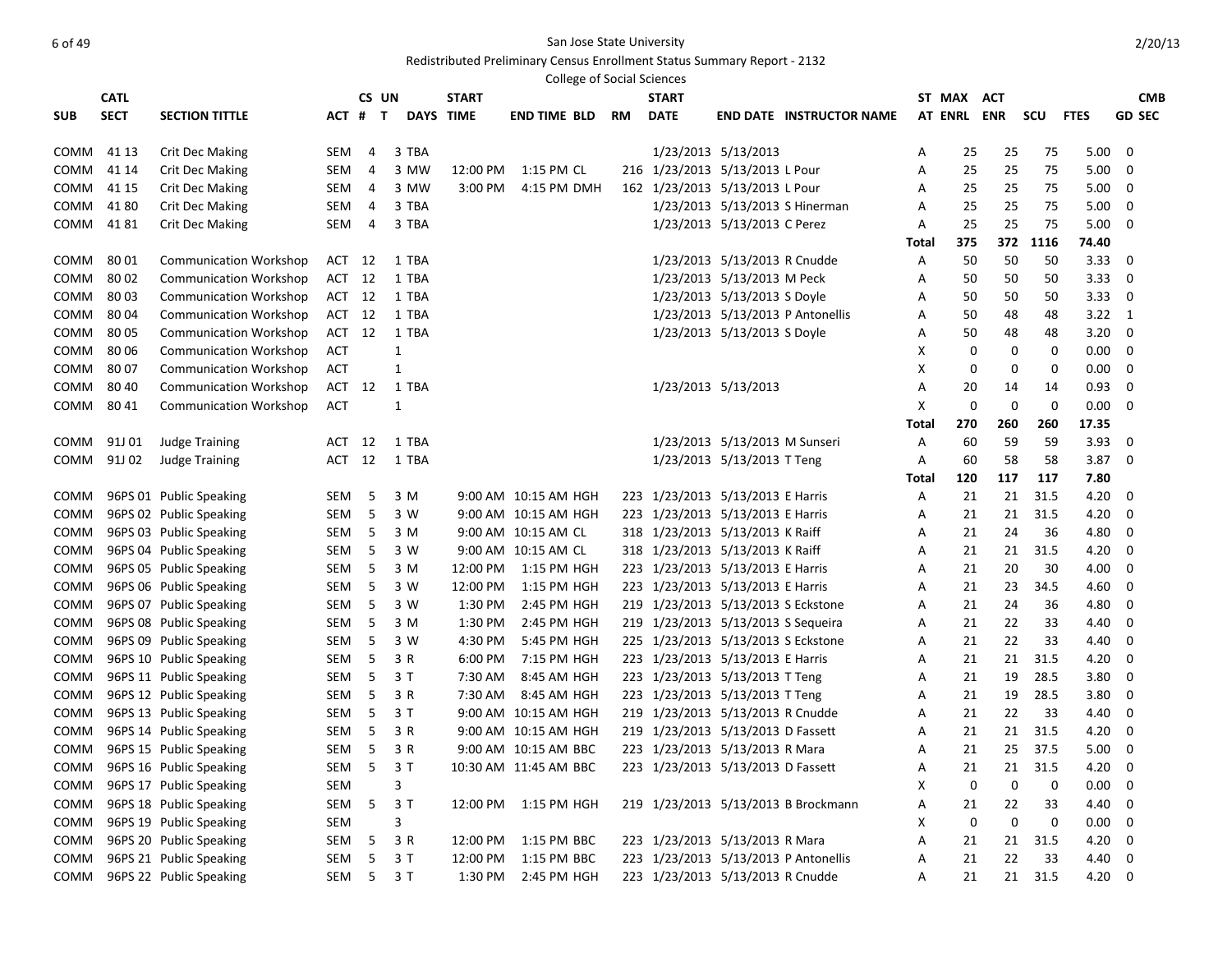# Redistributed Preliminary Census Enrollment Status Summary Report - 2132

|             | <b>College of Social Sciences</b><br><b>CATL</b><br>CS UN<br><b>START</b><br><b>START</b><br>ST MAX<br><b>CMB</b><br>ACT |                               |            |   |             |           |                       |    |                                    |                           |                                 |       |             |      |          |                |                         |
|-------------|--------------------------------------------------------------------------------------------------------------------------|-------------------------------|------------|---|-------------|-----------|-----------------------|----|------------------------------------|---------------------------|---------------------------------|-------|-------------|------|----------|----------------|-------------------------|
|             |                                                                                                                          |                               |            |   |             |           |                       |    |                                    |                           |                                 |       |             |      |          |                |                         |
| <b>SUB</b>  | <b>SECT</b>                                                                                                              | <b>SECTION TITTLE</b>         | ACT # T    |   |             | DAYS TIME | <b>END TIME BLD</b>   | RM | <b>DATE</b>                        |                           | <b>END DATE INSTRUCTOR NAME</b> |       | AT ENRL ENR |      | scu      | <b>FTES</b>    | <b>GD SEC</b>           |
| COMM        |                                                                                                                          | 96PS 23 Public Speaking       | SEM        |   | 3           |           |                       |    |                                    |                           |                                 | X     | 0           | 0    | 0        | $0.00\,$       | 0                       |
| COMM        |                                                                                                                          | 96PS 24 Public Speaking       | SEM        |   | 3           |           |                       |    |                                    |                           |                                 | Х     | 0           | 0    | 0        | $0.00\,$       | 0                       |
| COMM        |                                                                                                                          | 96PS 25 Public Speaking       | SEM        | 5 | 3 R         | 1:30 PM   | 2:45 PM CL            |    | 318 1/23/2013 5/13/2013 E Harris   |                           |                                 | Α     | 21          | 21   | 31.5     | 4.20           | 0                       |
| COMM        |                                                                                                                          | 96PS 26 Public Speaking       | SEM        |   | 3           |           |                       |    |                                    |                           |                                 | Х     | 0           | 0    | 0        | $0.00\,$       | 0                       |
| COMM        |                                                                                                                          | 96PS 27 Public Speaking       | SEM        |   | 3           |           |                       |    |                                    |                           |                                 | х     | 0           | 0    | 0        | 0.00           | 0                       |
| COMM        |                                                                                                                          | 96PS 28 Public Speaking       | SEM        |   | 3           |           |                       |    |                                    |                           |                                 | Х     | 0           | 0    | 0        | 0.00           | 0                       |
| COMM        |                                                                                                                          | 96PS 29 Public Speaking       | SEM        |   | 3           |           |                       |    |                                    |                           |                                 | Х     | 0           | 0    | 0        | 0.00           | 0                       |
| COMM        |                                                                                                                          | 96PS 30 Public Speaking       | SEM        |   | 3           |           |                       |    |                                    |                           |                                 | х     | 0           | 0    | 0        | 0.00           | 0                       |
| COMM        |                                                                                                                          | 96PS 31 Public Speaking       | SEM        |   | 3           |           |                       |    |                                    |                           |                                 | Х     | 0           | 0    | 0        | 0.00           | 0                       |
| COMM        |                                                                                                                          | 96PS 32 Public Speaking       | SEM        |   | 3           |           |                       |    |                                    |                           |                                 | Х     | 0           | 0    | 0        | $0.00\,$       | 0                       |
| COMM        |                                                                                                                          | 96PS 33 Public Speaking       | SEM        | 5 | 3 M         |           | 10:30 AM 11:45 AM DMH |    | 359 1/23/2013 5/13/2013 K Raiff    |                           |                                 | Α     | 21          | 24   | 36       | 4.80           | 0                       |
| COMM        |                                                                                                                          | 96PS 34 Public Speaking       | SEM        | 5 | 3 W         |           | 10:30 AM 11:45 AM DMH |    | 359 1/23/2013 5/13/2013 S Eckstone |                           |                                 | Α     | 21          | 21   | 31.5     | 4.20           | 0                       |
| COMM        |                                                                                                                          | 96PS 35 Public Speaking       | SEM        | 5 | 3 T         |           | 10:30 AM 11:45 AM HGH |    | 122 1/23/2013 5/13/2013 R Cnudde   |                           |                                 | A     | 21          | 20   | 30       | 4.00           | 0                       |
| COMM        |                                                                                                                          | 96PS 36 Public Speaking       | <b>SEM</b> |   | 3           |           |                       |    |                                    |                           |                                 | X     | 0           | 0    | 0        | $0.00\,$       | 0                       |
| сомм        |                                                                                                                          | 96PS 70 Public Speaking       | <b>LEC</b> | 1 | 0 TBA       |           |                       |    |                                    | 1/23/2013 5/13/2013 G Gao |                                 | Α     | 900         | 518  | 777      | $0.00\,$       | 0                       |
|             |                                                                                                                          |                               |            |   |             |           |                       |    |                                    |                           |                                 | Total | 1404        | 1036 | 1554     | 103.60         |                         |
| COMM        |                                                                                                                          | 100W 01 Writing Workshop      | SEM        | 4 | 3 MW        | 7:30 AM   | 8:45 AM HGH           |    | 225 1/23/2013 5/13/2013 N George   |                           |                                 | Α     | 25          | 24   | 72       | 4.80           | 0                       |
| COMM        |                                                                                                                          | 100W 02 Writing Workshop      | SEM        | 4 | 3 MW        |           | 9:00 AM 10:15 AM HGH  |    | 221 1/23/2013 5/13/2013 N George   |                           |                                 | А     | 20          | 20   | 60       | 4.00           | 0                       |
| COMM        |                                                                                                                          | 100W 03 Writing Workshop      | SEM        | 4 | 3 MW        |           | 10:30 AM 11:45 AM HGH |    | 221 1/23/2013 5/13/2013 S Sequeira |                           |                                 | А     | 20          | 19   | 57       | 3.80           | 0                       |
| <b>COMM</b> |                                                                                                                          | 100W 04 Writing Workshop      | SEM        | 4 | 3 MW        | 12:00 PM  | 1:15 PM HGH           |    | 221 1/23/2013 5/13/2013 S Sequeira |                           |                                 | А     | 20          | 20   | 60       | 4.00           | 0                       |
| <b>COMM</b> |                                                                                                                          | 100W 05 Writing Workshop      | SEM        | 4 | 3 TBA       |           |                       |    |                                    | 1/23/2013 5/13/2013       |                                 | Α     | 20          | 19   | 57       | 3.80           | 0                       |
| <b>COMM</b> |                                                                                                                          | 100W 06 Writing Workshop      | SEM        | 4 | 3 TBA       |           |                       |    |                                    | 1/23/2013 5/13/2013       |                                 | Α     | 20          | 19   | 57       | 3.80           | 0                       |
| COMM        |                                                                                                                          | 100W 07 Writing Workshop      | SEM        | 4 | 3 TBA       |           |                       |    |                                    | 1/23/2013 5/13/2013       |                                 | Α     | 20          | 20   | 60       | 4.00           | 0                       |
| COMM        |                                                                                                                          | 100W 08 Writing Workshop      | SEM        | 4 | 3 TBA       |           |                       |    |                                    | 1/23/2013 5/13/2013       |                                 | Α     | 20          | 20   | 60       | 4.00           | 0                       |
| COMM        |                                                                                                                          | 100W 09 Writing Workshop      | SEM        | 4 | 3 TR        | 7:30 AM   | 8:45 AM HGH           |    | 219 1/23/2013 5/13/2013 M Sunseri  |                           |                                 | Α     | 20          | 21   | 63       | 4.20           | 0                       |
| COMM        |                                                                                                                          | 100W 10 Writing Workshop      | SEM        | 4 | 3 TBA       |           |                       |    |                                    | 1/23/2013 5/13/2013       |                                 | А     | 20          | 20   | 60       | 4.00           | 0                       |
| COMM        |                                                                                                                          | 100W 11 Writing Workshop      | SEM        | 4 | 3 TBA       |           |                       |    |                                    | 1/23/2013 5/13/2013       |                                 | Α     | 20          | 23   | 69       | 4.60           | 0                       |
| COMM        |                                                                                                                          | 100W 12 Writing Workshop      | SEM        | 4 | 3 TBA       |           |                       |    |                                    | 1/23/2013 5/13/2013       |                                 | A     | 20          | 20   | 60       | 4.00           | 0                       |
| COMM        |                                                                                                                          | 100W 13 Writing Workshop      | SEM        | 4 | 3 TBA       |           |                       |    |                                    | 1/23/2013 5/13/2013       |                                 | A     | 28          | 28   | 84       | 5.60           | 0                       |
| COMM        |                                                                                                                          | 100W 14 Writing Workshop      | SEM        | 4 | 3 TBA       |           |                       |    |                                    | 1/23/2013 5/13/2013       |                                 | A     | 20          | 20   | 60       | 4.00           | 0                       |
| COMM        |                                                                                                                          | 100W 15 Writing Workshop      | SEM        | 4 | 3 TBA       |           |                       |    |                                    | 1/23/2013 5/13/2013       |                                 | Α     | 20          | 19   | 57       | 3.80           | 0                       |
| COMM        |                                                                                                                          | 100W 16 Writing Workshop      | SEM        |   | 3           |           |                       |    |                                    |                           |                                 | х     | 0           | 0    | 0        | $0.00\,$       | 0                       |
| COMM        |                                                                                                                          | 100W 17 Writing Workshop      | SEM        | 4 | 3 TBA       |           |                       |    |                                    | 1/23/2013 5/13/2013       |                                 | Α     | 20          | 18   | 54       | 3.60           | 0                       |
|             |                                                                                                                          | COMM 100W 80 Writing Workshop | SEM        | 4 | 3 TBA       |           |                       |    |                                    |                           | 1/23/2013 5/13/2013 B Lawhorne  | A     | 25          | 24   | 72       | 4.80           | 0                       |
|             |                                                                                                                          | COMM 100W 81 Writing Workshop |            |   | SEM 4 3 TBA |           |                       |    |                                    |                           | 1/23/2013 5/13/2013 B Lawhorne  | Α     | 25          | 24   | 72       | 4.80           | $\overline{\mathbf{0}}$ |
|             |                                                                                                                          |                               |            |   |             |           |                       |    |                                    |                           |                                 | Total | 383         |      | 378 1134 | 75.60          |                         |
|             |                                                                                                                          | COMM 101C 01 Junior Seminar   | LEC        | 3 | 4 TBA       |           |                       |    |                                    | 1/23/2013 5/13/2013       |                                 | Α     | 25          | 24   | 96       | $6.40\quad 0$  |                         |
|             |                                                                                                                          | COMM 101C 02 Junior Seminar   | <b>LEC</b> | 3 | 4 TBA       |           |                       |    |                                    | 1/23/2013 5/13/2013       |                                 | Α     | 25          | 25   | 100      | 6.67 0         |                         |
|             |                                                                                                                          | COMM 101C 03 Junior Seminar   | LEC        | 3 | 4 TBA       |           |                       |    |                                    | 1/23/2013 5/13/2013       |                                 | Α     | 25          | 23   | 92       | $6.13 \quad 0$ |                         |
|             |                                                                                                                          | COMM 101C 04 Junior Seminar   | <b>LEC</b> | 3 | 4 TBA       |           |                       |    |                                    | 1/23/2013 5/13/2013       |                                 | A     | 25          | 24   | 96       | $6.40\quad 0$  |                         |
|             |                                                                                                                          | COMM 101C 80 Junior Seminar   | <b>LEC</b> | 3 | 4 TBA       |           |                       |    |                                    |                           | 1/23/2013 5/13/2013 S Hinerman  | Α     | 25          | 19   | 76       | 5.13 1         |                         |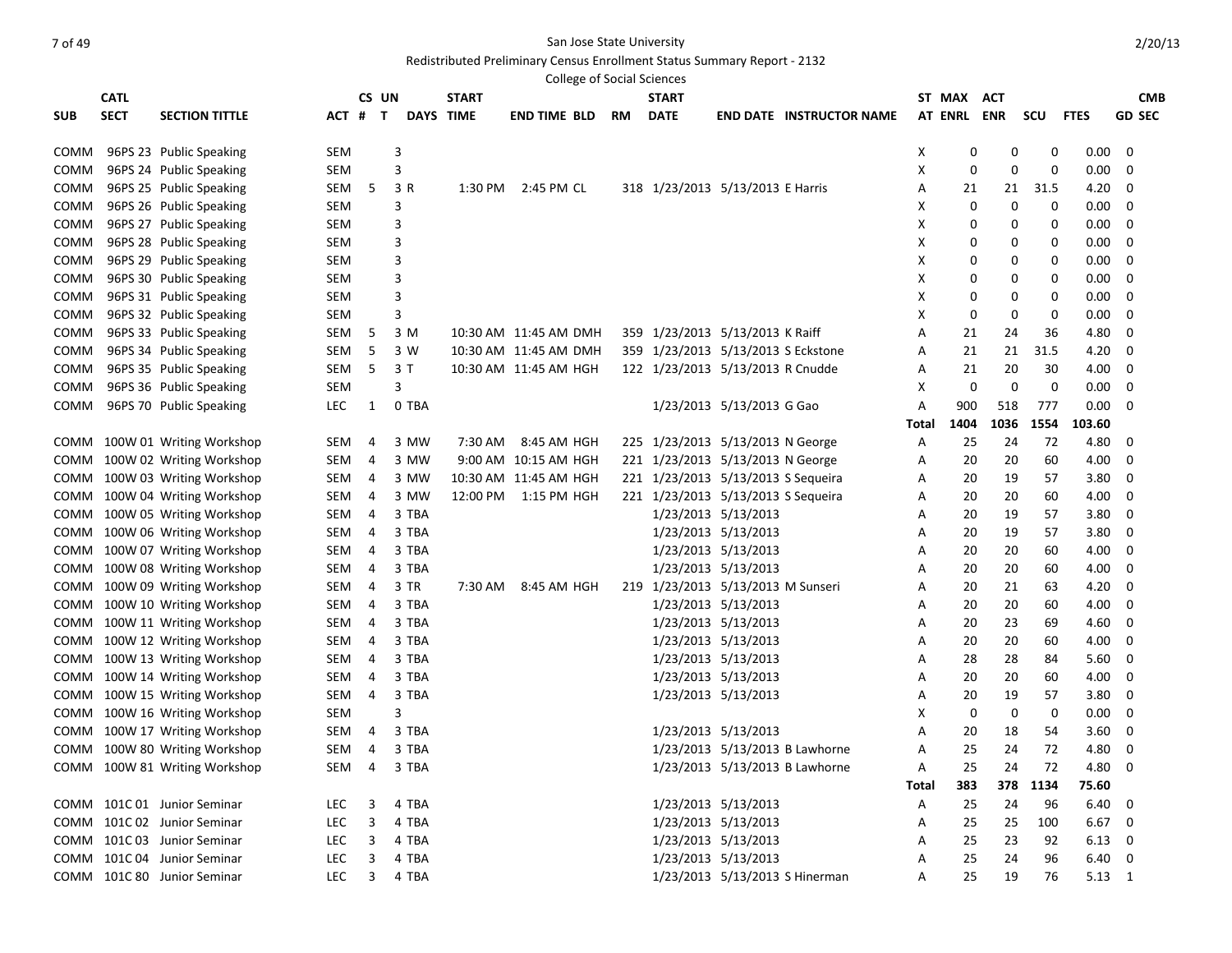|            | <b>CATL</b> |                                 |                   | CS UN                   |                | <b>START</b>     | College of Social Sciences |    | <b>START</b>                 |                                            |                                 |              | ST MAX ACT  |          |            |                | <b>CMB</b>                  |  |
|------------|-------------|---------------------------------|-------------------|-------------------------|----------------|------------------|----------------------------|----|------------------------------|--------------------------------------------|---------------------------------|--------------|-------------|----------|------------|----------------|-----------------------------|--|
| <b>SUB</b> | <b>SECT</b> | <b>SECTION TITTLE</b>           |                   | ACT # T                 |                | <b>DAYS TIME</b> | <b>END TIME BLD</b>        | RM | <b>DATE</b>                  |                                            | <b>END DATE INSTRUCTOR NAME</b> |              | AT ENRL ENR |          | scu        | <b>FTES</b>    | <b>GD SEC</b>               |  |
|            |             |                                 |                   |                         |                |                  |                            |    |                              |                                            |                                 |              |             |          |            |                |                             |  |
|            |             |                                 |                   |                         |                |                  |                            |    |                              |                                            |                                 | Total        | 125         | 115      | 460        | 30.73          |                             |  |
|            |             | COMM 105P 80 Comm Self & Soc    | SEM               | $\overline{\mathbf{3}}$ | 4 TBA          |                  |                            |    |                              | 1/23/2013 5/13/2013 C Perez                |                                 | Α            | 25          | 25       | 100        | $6.73$ 1       |                             |  |
|            |             |                                 |                   |                         |                |                  |                            |    |                              |                                            |                                 | Total        | 25          | 25       | 100        | 6.73           |                             |  |
|            |             | COMM 110F 01 Interpersonal Comm | SEM               | $\overline{\mathbf{3}}$ | 4 TBA          |                  |                            |    |                              | 1/23/2013 5/13/2013                        |                                 | Α            | 25          | 28       | 112        | $7.47 \quad 0$ |                             |  |
|            |             |                                 |                   | 3                       | 4 TBA          |                  |                            |    |                              | 1/23/2013 5/13/2013                        |                                 | Total        | 25<br>25    | 28<br>25 | 112<br>100 | 7.47<br>6.67   | $\overline{\mathbf{0}}$     |  |
|            |             | COMM 111P 01 Interviewing       | <b>LEC</b>        |                         |                |                  |                            |    |                              |                                            |                                 | Α<br>Total   | 25          | 25       | 100        | 6.67           |                             |  |
|            |             | COMM 114P 01 Bus & Prof Spking  | LEC               | 3                       | 4 TBA          |                  |                            |    |                              | 1/23/2013 5/13/2013                        |                                 | Α            | 25          | 25       | 100        | $6.67$ 0       |                             |  |
|            |             |                                 |                   |                         |                |                  |                            |    |                              |                                            |                                 | Total        | 25          | 25       | 100        | 6.67           |                             |  |
|            |             | COMM 116P 01 Mediation          | LEC               | 3                       | 4 TBA          |                  |                            |    |                              | 1/23/2013 5/13/2013                        |                                 | Α            | 25          | 20       | 80         | 5.3300         |                             |  |
|            |             |                                 |                   |                         |                |                  |                            |    |                              |                                            |                                 | Total        | 25          | 20       | 80         | 5.33           |                             |  |
|            |             | COMM 120P 01 Pers & Pres Skills | <b>LEC</b>        | 3                       | 4 TBA          |                  |                            |    |                              | 1/23/2013 5/13/2013                        |                                 | Α            | 25          | 26       | 104        | $6.93$ 0       |                             |  |
|            |             |                                 |                   |                         |                |                  |                            |    |                              |                                            |                                 | Total        | 25          | 26       | 104        | 6.93           |                             |  |
|            |             | COMM 121P 01 Perf as Practice   | LEC               | 3                       | 4 TBA          |                  |                            |    |                              | 1/23/2013 5/13/2013                        |                                 | A            | 25          | 25       | 100        | $6.67$ 0       |                             |  |
|            |             |                                 |                   |                         |                |                  |                            |    |                              |                                            |                                 | Total        | 25          | 25       | 100        | 6.67           |                             |  |
|            |             | COMM 122F 01 Perform Studies    | LEC               | 3                       | 4 TBA          |                  |                            |    |                              | 1/23/2013 5/13/2013                        |                                 | Α            | 25          | 25       | 100        | $6.67$ 0       |                             |  |
|            |             |                                 |                   |                         |                |                  |                            |    |                              |                                            |                                 | <b>Total</b> | 25          | 25       | 100        | 6.67           |                             |  |
|            | COMM 123101 | Performance Ethno               | SEM               | 3                       | 4 TBA          |                  |                            |    |                              | 1/23/2013 5/13/2013                        |                                 | Α<br>Total   | 25<br>25    | 26<br>26 | 104<br>104 | 6.93<br>6.93   | 0                           |  |
|            |             | COMM 125P 01 Ensemble Perf      | ACT 20            |                         | 4 TBA          |                  |                            |    |                              | 1/23/2013 5/13/2013                        |                                 | Α            | 25          | 24       | 96         | $6.40 \quad 0$ |                             |  |
|            |             |                                 |                   |                         |                |                  |                            |    |                              |                                            |                                 | Total        | 25          | 24       | 96         | 6.40           |                             |  |
|            |             | COMM 131P 80 New/You Media      | LEC.              | 4                       | 4 TBA          |                  |                            |    |                              | 1/23/2013 5/13/2013 C Perez                |                                 | Α            | 25          | 25       | 100        | $6.73$ 1       |                             |  |
|            |             |                                 |                   |                         |                |                  |                            |    |                              |                                            |                                 | Total        | 25          | 25       | 100        | 6.73           |                             |  |
|            |             | COMM 140P 01 Argument & Debate  | LEC               | 3                       | 4 TBA          |                  |                            |    |                              | 1/23/2013 5/13/2013                        |                                 | Α            | 24          | 24       | 96         | 6.40           | - 0                         |  |
|            |             |                                 |                   |                         |                |                  |                            |    |                              |                                            |                                 | Total        | 24          | 24       | 96         | 6.40           |                             |  |
|            |             | COMM 141P 01 Small Group Comm   | LEC               | 3                       | 4 TBA          |                  |                            |    |                              | 1/23/2013 5/13/2013                        |                                 | Α            | 20          | 20       | 80         | $5.33 \ 0$     |                             |  |
|            |             |                                 |                   |                         |                |                  |                            |    |                              |                                            |                                 | Total        | 20          | 20       | 80         | 5.33           |                             |  |
|            |             | COMM 144F 01 Organiza Communica | <b>LEC</b>        | 3                       | 4 TBA          |                  |                            |    |                              | 1/23/2013 5/13/2013                        |                                 | Α            | 25          | 27       | 108        | 7.20           | $\mathbf 0$                 |  |
|            |             | COMM 144F 03 Organiza Communica | LEC<br><b>LEC</b> | 3<br>3                  | 4 TBA<br>4 TBA |                  |                            |    |                              | 1/23/2013 5/13/2013<br>1/23/2013 5/13/2013 |                                 | A<br>Α       | 25<br>25    | 26<br>26 | 104<br>104 | 6.93<br>7.00   | $\mathbf 0$<br><sup>1</sup> |  |
|            |             | COMM 144F 04 Organiza Communica |                   |                         |                |                  |                            |    |                              |                                            |                                 | Total        | 75          | 79       | 316        | 21.13          |                             |  |
|            | COMM 145101 | <b>Rhet Criticism</b>           | <b>LEC</b>        | 3                       | 4 TBA          |                  |                            |    |                              | 1/23/2013 5/13/2013                        |                                 | Α            | 25          | 26       | 104        | 6.93           | $\overline{\mathbf{0}}$     |  |
|            | COMM 145180 | <b>Rhet Criticism</b>           | <b>LEC</b>        | 3                       | 4 TBA          |                  |                            |    |                              |                                            | 1/23/2013 5/13/2013 S Hinerman  | Α            | 25          | 25       | 100        | 6.67           | $\mathbf 0$                 |  |
|            |             |                                 |                   |                         |                |                  |                            |    |                              |                                            |                                 | Total        | 50          | 51       | 204        | 13.60          |                             |  |
|            | COMM 151101 | New Media/Methods               | <b>LEC</b>        | 4                       | 4 TBA          |                  |                            |    |                              | 1/23/2013 5/13/2013                        |                                 | Α            | 25          | 26       | 104        | 6.93           | $\overline{\mathbf{0}}$     |  |
|            |             |                                 |                   |                         |                |                  |                            |    |                              |                                            |                                 | <b>Total</b> | 25          | 26       | 104        | 6.93           |                             |  |
|            |             | COMM 155101 Quantitative Comm   | LEC               | 3                       | 4 TBA          |                  |                            |    |                              | 1/23/2013 5/13/2013                        |                                 | Α            | 25          | 25       | 100        | $6.67$ 0       |                             |  |
|            |             |                                 |                   |                         |                |                  |                            |    |                              |                                            |                                 | Total        | 25          | 25       | 100        | 6.67           |                             |  |
|            |             | COMM 156101 Qualitative Comm    | <b>LEC</b>        | 3                       | 4 TBA          |                  |                            |    |                              | 1/23/2013 5/13/2013                        |                                 | A            | 25          | 23       | 92         | $6.20 \quad 1$ |                             |  |
|            |             |                                 |                   |                         |                |                  |                            |    |                              |                                            |                                 | <b>Total</b> | 25          | 23       | 92         | 6.20           |                             |  |
|            | COMM 15701  | Comm Action & Serv              | LEC               | $\overline{2}$          | 3 W            | 3:00 PM          | 5:45 PM CL                 |    | 226 1/23/2013 5/13/2013 M Lu |                                            |                                 | Α            | 30          | $\Omega$ | $\Omega$   | 0.00           | 0 <sup>C</sup>              |  |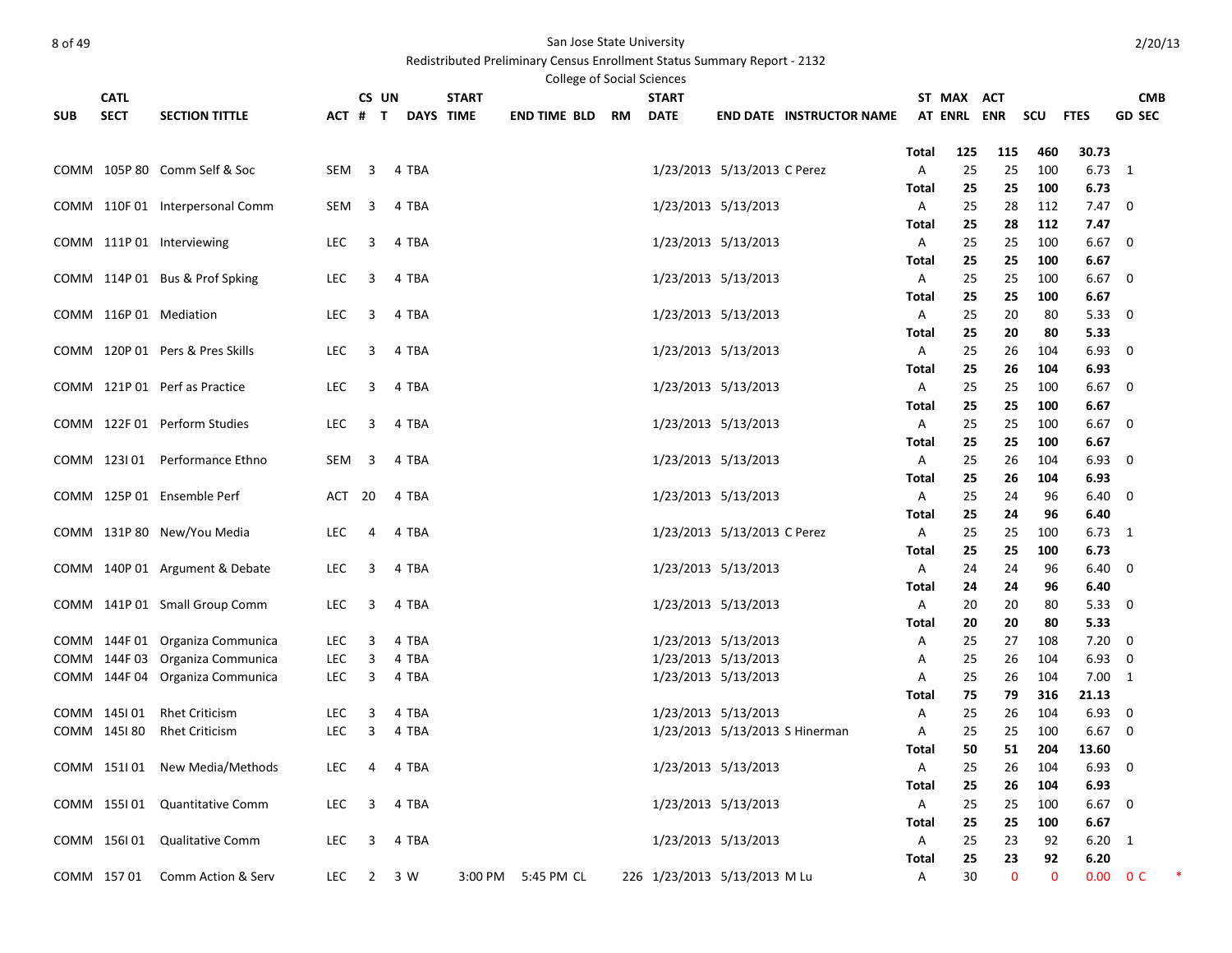### er of 49 San Jose State University and the State University of 49

|                                                      |             |                                       |            |                |           |         |                       | <b>College of Social Sciences</b> |                                  |                               |                                     |            |     |                   |             |                |                         |   |
|------------------------------------------------------|-------------|---------------------------------------|------------|----------------|-----------|---------|-----------------------|-----------------------------------|----------------------------------|-------------------------------|-------------------------------------|------------|-----|-------------------|-------------|----------------|-------------------------|---|
| <b>CATL</b><br>CS UN<br><b>START</b><br><b>START</b> |             |                                       |            |                |           |         |                       |                                   |                                  |                               |                                     |            |     | ST MAX ACT        |             |                | <b>CMB</b>              |   |
| <b>SUB</b>                                           | <b>SECT</b> | <b>SECTION TITTLE</b>                 |            | ACT # T        | DAYS TIME |         | <b>END TIME BLD</b>   | RM                                | <b>DATE</b>                      |                               | <b>END DATE INSTRUCTOR NAME</b>     |            |     | AT ENRL ENR       | scu         | <b>FTES</b>    | <b>GD SEC</b>           |   |
| HA                                                   | 15701       | Comm Action & Serv                    | <b>LEC</b> | 2              | 3 W       | 3:00 PM | 5:45 PM CL            |                                   | 226 1/23/2013 5/13/2013 M Lu     |                               |                                     | Α          |     | 0<br>$\mathbf 0$  | 0           |                | $0.00 \t 0 C$           |   |
| SCI                                                  | 15701       | Comm Action & Serv                    | <b>LEC</b> | $\overline{2}$ | 3 W       | 3:00 PM | 5:45 PM CL            |                                   | 226 1/23/2013 5/13/2013 M Lu     |                               |                                     | Α          | 0   | $\mathbf 0$       | 0           |                | $0.00 \t 0 C$           |   |
| ENGR                                                 | 15701       | Comm Action & Serv                    | LEC        | $\overline{2}$ | 3 W       | 3:00 PM | 5:45 PM CL            |                                   | 226 1/23/2013 5/13/2013 M Lu     |                               |                                     | Α          | 0   | $\mathbf 0$       | 0           |                | $0.00 \t 0 C$           |   |
| COMM                                                 | 15702       | Comm Action & Serv                    | LEC        | $\overline{2}$ | 3T        | 3:00 PM | 5:45 PM CL            |                                   | 226 1/23/2013 5/13/2013 B Gainer |                               |                                     | А          | 60  | 27                | 81          | 5.40           | 0 <sup>C</sup>          | ∗ |
| НA                                                   | 15702       | Comm Action & Serv                    | <b>LEC</b> | $\overline{2}$ | 3T        | 3:00 PM | 5:45 PM CL            |                                   | 226 1/23/2013 5/13/2013 B Gainer |                               |                                     | А          | 0   | $\mathbf 0$       | 0           | 0.00           | 0 <sup>C</sup>          |   |
| SCI                                                  | 15702       | Comm Action & Serv                    | <b>LEC</b> | $\overline{2}$ | 3T        | 3:00 PM | 5:45 PM CL            |                                   | 226 1/23/2013 5/13/2013 B Gainer |                               |                                     | Α          | 0   | $\mathbf 0$       | 0           | 0.00           | 0 <sup>C</sup>          | × |
| ENGR                                                 | 15702       | Comm Action & Serv                    | LEC        | $\overline{2}$ | 3T        | 3:00 PM | 5:45 PM CL            |                                   | 226 1/23/2013 5/13/2013 B Gainer |                               |                                     | Α          |     | 0<br>$\mathbf 0$  | 0           | 0.00           | 0 <sup>C</sup>          |   |
|                                                      |             |                                       |            |                |           |         |                       |                                   |                                  |                               |                                     | Total      | 90  | 27                | 81          | 5.40           |                         |   |
|                                                      |             | COMM 160F 80 Lang, Meaning, Cul       | <b>LEC</b> |                | 4         |         |                       |                                   |                                  |                               |                                     | Х          |     | 0<br>0            | 0           | $0.00 \t 0$    |                         |   |
|                                                      |             |                                       |            |                |           |         |                       |                                   |                                  |                               |                                     | Total      | 0   | 0                 | 0           | 0.00           |                         |   |
|                                                      |             | COMM 161F 01 Comm & Culture           | <b>LEC</b> | 3              | 4 TBA     |         |                       |                                   |                                  | 1/23/2013 5/13/2013           |                                     | Α          | 25  | 29                | 116         | 7.73           | $\overline{0}$          |   |
|                                                      |             |                                       |            |                |           |         |                       |                                   |                                  |                               |                                     | Total      | 25  | 29                | 116         | 7.73           |                         |   |
|                                                      |             | COMM 168W 01 Global Climate Change II | LEC.       | $\overline{2}$ | 3 TR      | 1:30 PM | 2:45 PM WSQ           |                                   |                                  |                               | 207 1/23/2013 5/13/2013 B Brockmann | Α          | 100 | 27                | 81          |                | 5.40 OC                 |   |
| <b>GEOL</b>                                          |             | 168W 01 Global Climate Change II      | <b>LEC</b> | $\overline{2}$ | 3 TR      | 1:30 PM | 2:45 PM WSQ           |                                   |                                  |                               | 207 1/23/2013 5/13/2013 B Brockmann | Α          | 0   | $\mathbf 0$       | $\mathbf 0$ | 0.00           | 0 <sup>C</sup>          |   |
| HUM                                                  |             | 168W 01 Global Climate Change II      | LEC        | $\overline{2}$ | 3 TR      | 1:30 PM | 2:45 PM WSQ           |                                   |                                  |                               | 207 1/23/2013 5/13/2013 B Brockmann | Α          | 0   | $\mathbf 0$       | $\mathbf 0$ | 0.00           | 0 <sup>C</sup>          |   |
|                                                      |             |                                       |            |                |           |         |                       |                                   |                                  |                               |                                     | Total      | 100 | 27                | 81          | 5.40           |                         |   |
|                                                      |             | COMM 169180 Media Respns Crit         | <b>LEC</b> | 3              | 4 TBA     |         |                       |                                   |                                  |                               | 1/23/2013 5/13/2013 S Hinerman      | Α          | 25  | 25                | 100         | 6.67           | $\overline{0}$          |   |
|                                                      |             |                                       |            |                |           |         |                       |                                   |                                  |                               |                                     | Total      | 25  | 25                | 100         | 6.67           |                         |   |
|                                                      |             | COMM 170F 80 Persuasion               | <b>LEC</b> | 3              | 4 TBA     |         |                       |                                   |                                  |                               | 1/23/2013 5/13/2013 T Coopman       | Α          | 25  | 26                | 104         | 6.93           | $\overline{\mathbf{0}}$ |   |
|                                                      |             |                                       |            |                |           |         |                       |                                   |                                  |                               |                                     | Total      | 25  | 26                | 104         | 6.93           |                         |   |
|                                                      |             | COMM 172F 01 Multicultural Comm       | <b>LEC</b> | 3              | 4 TBA     |         |                       |                                   |                                  | 1/23/2013 5/13/2013           |                                     | Α          | 25  | 25                | 100         | $6.67$ 0       |                         |   |
|                                                      |             |                                       |            |                |           |         |                       |                                   |                                  |                               |                                     | Total      | 25  | 25                | 100         | 6.67           |                         |   |
|                                                      | COMM 174 01 | Intercult & Inequal                   | <b>LEC</b> | 4              | 3 MW      |         | 10:30 AM 11:45 AM HGH |                                   | 223 1/23/2013 5/13/2013 P Raman  |                               |                                     | A          | 25  | 27                | 81          | 5.40           | $\mathbf 0$             |   |
|                                                      |             |                                       |            |                |           |         |                       |                                   |                                  |                               |                                     | Total      | 25  | 27                | 81          | 5.40           |                         |   |
|                                                      |             | COMM 176P 01 Comm & Gender            | <b>LEC</b> | 3              | 4 TBA     |         |                       |                                   |                                  | 1/23/2013 5/13/2013           |                                     | Α          | 25  | 25                | 100         | 6.67           | 0                       |   |
|                                                      |             |                                       |            |                |           |         |                       |                                   |                                  |                               |                                     | Total      | 25  | 25                | 100         | 6.67           |                         |   |
|                                                      | COMM 180 01 | Individual Study                      | SUP        | -36            | 1 TBA     |         |                       |                                   |                                  | 1/23/2013 5/13/2013 D Fassett |                                     | Α          | 5   | 1                 | 1           | $0.08$ 1       |                         |   |
|                                                      | COMM 180 02 | Individual Study                      | SUP        | 36             | 2 TBA     |         |                       |                                   |                                  |                               | 1/23/2013 5/13/2013 S Coopman       | Α          | 3   | $\overline{2}$    | 4           | $0.30 \quad 1$ |                         |   |
|                                                      |             |                                       |            |                |           |         |                       |                                   |                                  |                               |                                     | Total      | 8   | 3                 | 5           | 0.38           |                         |   |
|                                                      |             | COMM 181F 01 New Media/World          | <b>LEC</b> | 3              | 4 TBA     |         |                       |                                   |                                  | 1/23/2013 5/13/2013           |                                     | A          | 25  | 26                | 104         | 6.93           | $\mathbf 0$             |   |
|                                                      |             |                                       |            |                |           |         |                       |                                   |                                  | 1/23/2013 5/13/2013           |                                     | Total      | 25  | 26<br>0           | 104         | 6.93           |                         |   |
|                                                      |             | COMM 184 01 Directed Reading          | SUP 36     |                | 1 TBA     |         |                       |                                   |                                  |                               |                                     | Α<br>Total |     | 5<br>5<br>0       | 0<br>0      | 0.00<br>0.00   | $\mathbf 0$             |   |
| SPED                                                 |             | 184Y 01 Stdt Tchg II                  | SUP 25     |                | 6 TBA     |         |                       |                                   |                                  | 1/23/2013 5/13/2013           |                                     | Α          |     | 0<br>0            | 0           | $0.00 \t 0$    |                         |   |
|                                                      |             |                                       |            |                |           |         |                       |                                   |                                  |                               |                                     | Total      | 0   | 0                 | 0           | 0.00           |                         |   |
|                                                      | COMM 190 01 | Act Proj in Speech                    | SUP        | 36             | 1 TBA     |         |                       |                                   |                                  | 1/23/2013 5/13/2013 T Hart    |                                     | Α          | 20  | 3                 | 3           | $0.20 \t 0$    |                         |   |
|                                                      | COMM 190 02 | Act Proj in Speech                    | SUP        | 36             | 2 TBA     |         |                       |                                   |                                  | 1/23/2013 5/13/2013 T Hart    |                                     | Α          |     | 5<br>3            | 6           | 0.40           | $\overline{0}$          |   |
|                                                      | COMM 190 03 | Act Proj in Speech                    | SUP        | 36             | 6 TBA     |         |                       |                                   |                                  | 1/23/2013 5/13/2013 T Hart    |                                     | Α          |     | 3<br>$\mathbf{1}$ | 6           | 0.40           | $\overline{\mathbf{0}}$ |   |
|                                                      | COMM 190 04 | Act Proj in Speech                    | SUP        | 36             | 3 TBA     |         |                       |                                   |                                  | 1/23/2013 5/13/2013 T Hart    |                                     | Α          |     | 5<br>$\mathbf{1}$ | 3           | 0.20           | $\overline{\mathbf{0}}$ |   |
|                                                      |             |                                       |            |                |           |         |                       |                                   |                                  |                               |                                     | Total      | 33  | 8                 | 18          | 1.20           |                         |   |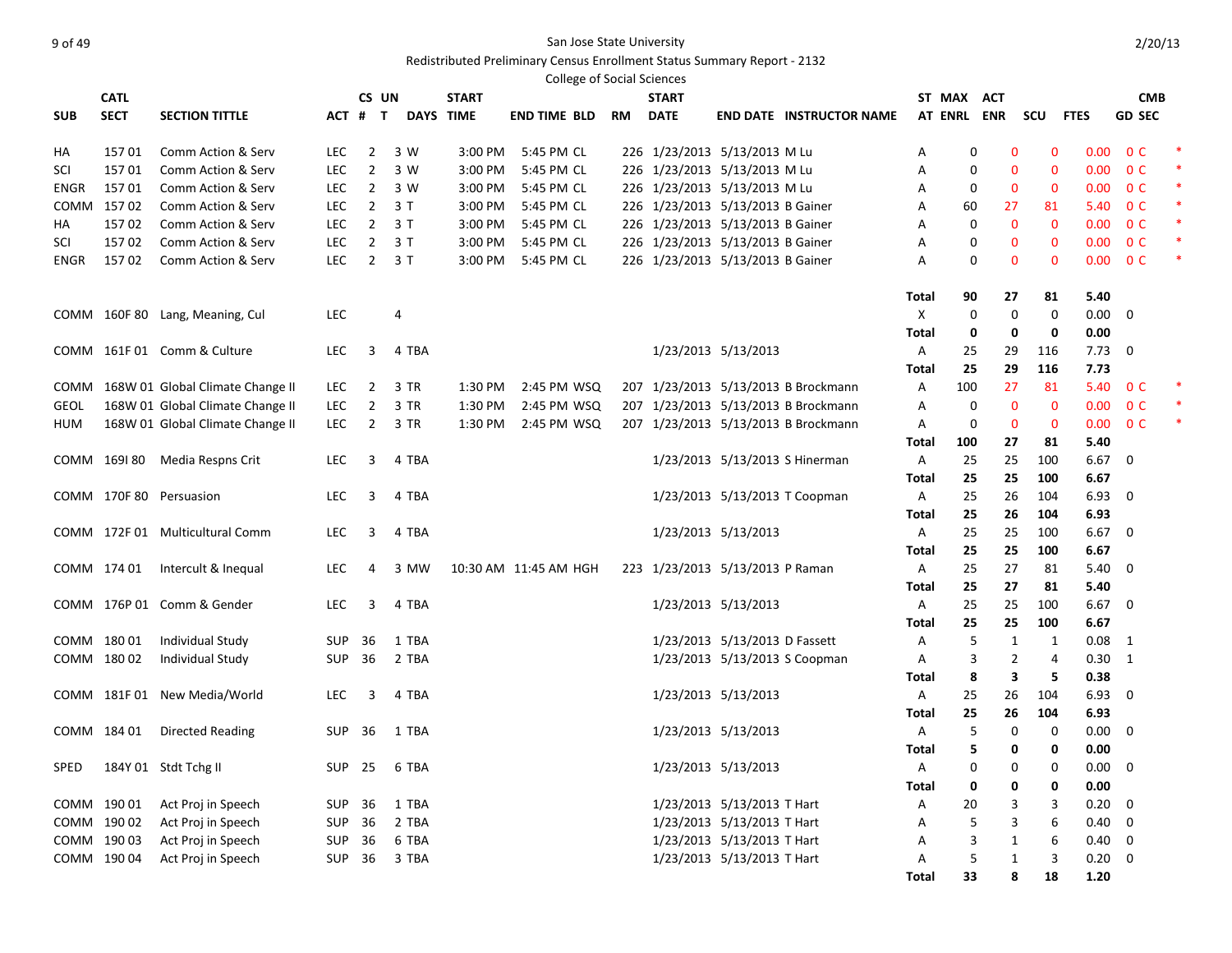|             | <b>College of Social Sciences</b><br><b>CATL</b><br>CS UN<br><b>START</b><br><b>START</b><br>ST MAX<br><b>CMB</b><br>ACT<br><b>SECT</b><br><b>DATE</b><br><b>SECTION TITTLE</b><br><b>DAYS TIME</b><br><b>AT ENRL</b><br>ENR<br>scu<br><b>FTES</b><br><b>GD SEC</b><br>ACT # T<br>END TIME BLD<br>RM<br><b>END DATE INSTRUCTOR NAME</b> |                                 |            |    |              |       |         |                     |  |                                     |                                |                                   |              |     |                         |                         |         |             |
|-------------|-----------------------------------------------------------------------------------------------------------------------------------------------------------------------------------------------------------------------------------------------------------------------------------------------------------------------------------------|---------------------------------|------------|----|--------------|-------|---------|---------------------|--|-------------------------------------|--------------------------------|-----------------------------------|--------------|-----|-------------------------|-------------------------|---------|-------------|
|             |                                                                                                                                                                                                                                                                                                                                         |                                 |            |    |              |       |         |                     |  |                                     |                                |                                   |              |     |                         |                         |         |             |
| <b>SUB</b>  |                                                                                                                                                                                                                                                                                                                                         |                                 |            |    |              |       |         |                     |  |                                     |                                |                                   |              |     |                         |                         |         |             |
|             |                                                                                                                                                                                                                                                                                                                                         | COMM 191A 01 Foren Act Debate   | SUP        | 36 |              | 1 TBA |         |                     |  |                                     |                                | 1/23/2013 5/13/2013 G Austin-Lett | Α            | 20  | 20                      | 20                      | 1.37    | 2           |
|             |                                                                                                                                                                                                                                                                                                                                         | COMM 191A 02 Foren Act Debate   | <b>SUP</b> | 36 |              | 1 TBA |         |                     |  |                                     |                                | 1/23/2013 5/13/2013 G Austin-Lett | Α            | 20  | 17                      | 17                      | 1.13    | 0           |
|             |                                                                                                                                                                                                                                                                                                                                         | COMM 191A 03 Foren Act Debate   | <b>SUP</b> | 36 |              | 1 TBA |         |                     |  |                                     | 1/23/2013 5/13/2013 T Lim      |                                   | Α            | 20  | 20                      | 20                      | 1.33    | 0           |
|             |                                                                                                                                                                                                                                                                                                                                         | COMM 191A 04 Foren Act Debate   | <b>SUP</b> | 36 |              | 1 TBA |         |                     |  |                                     | 1/23/2013 5/13/2013 T Lim      |                                   | А            | 20  | 20                      | 20                      | 1.33    | 0           |
|             |                                                                                                                                                                                                                                                                                                                                         | COMM 191A 05 Foren Act Debate   | SUP        | 36 |              | 1 TBA |         |                     |  |                                     | 1/23/2013 5/13/2013 T Lim      |                                   | Α            | 20  | 17                      | 17                      | 1.13    | 0           |
|             |                                                                                                                                                                                                                                                                                                                                         | COMM 191A 06 Foren Act Debate   | SUP        | 36 |              | 1 TBA |         |                     |  |                                     | 1/23/2013 5/13/2013 T Lim      |                                   | Α            | 20  | 20                      | 20                      | 1.33    | 0           |
|             |                                                                                                                                                                                                                                                                                                                                         |                                 |            |    |              |       |         |                     |  |                                     |                                |                                   | Total        | 120 | 114                     | 114                     | 7.63    |             |
|             |                                                                                                                                                                                                                                                                                                                                         | COMM 191B 01 Ind Evnts Plat Spk | SUP        | 36 |              | 1 TBA |         |                     |  |                                     | 1/23/2013 5/13/2013 M Sunseri  |                                   | Α            | 20  | 19                      | 19                      | 1.27    | 0           |
|             |                                                                                                                                                                                                                                                                                                                                         | COMM 191B 02 Ind Evnts Plat Spk | SUP        | 36 |              | 1 TBA |         |                     |  |                                     | 1/23/2013 5/13/2013 T Teng     |                                   | Α            | 20  | 19                      | 19                      | 1.27    | 0           |
|             |                                                                                                                                                                                                                                                                                                                                         | COMM 191B 03 Ind Evnts Plat Spk | SUP        | 36 |              | 1 TBA |         |                     |  |                                     |                                | 1/23/2013 5/13/2013 P Antonellis  | Α            | 20  | 9                       | 9                       | 0.60    | 0           |
|             |                                                                                                                                                                                                                                                                                                                                         | COMM 191B 04 Ind Evnts Plat Spk | <b>SUP</b> | 36 |              | 1 TBA |         |                     |  |                                     |                                | 1/23/2013 5/13/2013 S Anderson    | Α            | 20  | 3                       | 3                       | 0.20    | 0           |
|             |                                                                                                                                                                                                                                                                                                                                         | COMM 191B 05 Ind Evnts Plat Spk | <b>SUP</b> | 36 |              | 1 TBA |         |                     |  |                                     |                                | 1/23/2013 5/13/2013 S Anderson    | Α            | 20  | 4                       | $\overline{4}$          | 0.27    | 0           |
|             |                                                                                                                                                                                                                                                                                                                                         | COMM 191B 06 Ind Evnts Plat Spk | SUP        | 36 |              | 1 TBA |         |                     |  |                                     |                                | 1/23/2013 5/13/2013 P Antonellis  | Α            | 20  | 10                      | 10                      | 0.67    | 0           |
|             |                                                                                                                                                                                                                                                                                                                                         |                                 |            |    |              |       |         |                     |  |                                     |                                |                                   | Total        | 120 | 64                      | 64                      | 4.27    |             |
|             |                                                                                                                                                                                                                                                                                                                                         | COMM 191C 01 Ind Evnts Oral Int | SUP        | 36 |              | 1 TBA |         |                     |  |                                     |                                | 1/23/2013 5/13/2013 S Anderson    | Α            | 20  | 19                      | 19                      | 1.27    | 0           |
|             |                                                                                                                                                                                                                                                                                                                                         | COMM 191C 02 Ind Evnts Oral Int | SUP        | 36 |              | 1 TBA |         |                     |  |                                     | 1/23/2013 5/13/2013 K Ireland  |                                   | Α            | 20  | 19                      | 19                      | 1.27    | 0           |
|             |                                                                                                                                                                                                                                                                                                                                         |                                 |            |    |              |       |         |                     |  |                                     |                                |                                   | Total        | 40  | 38                      | 38                      | 2.53    |             |
|             |                                                                                                                                                                                                                                                                                                                                         | COMM 191J 01 Speech Judging     | SUP        | 36 |              | 1 TBA |         |                     |  |                                     | 1/23/2013 5/13/2013 S Anderson |                                   | Α            | 60  | 53                      | 53                      | 3.53    | 0           |
|             |                                                                                                                                                                                                                                                                                                                                         |                                 |            |    |              |       |         |                     |  |                                     |                                |                                   | Total        | 60  | 53                      | 53                      | 3.53    |             |
|             | COMM 198 01                                                                                                                                                                                                                                                                                                                             | Comm Applied Activity           | <b>SUP</b> | 36 |              | 1 TBA |         |                     |  |                                     | 1/23/2013 5/13/2013 R Cnudde   |                                   | Α            | 20  | 20                      | 20                      | 1.33    | 0           |
|             | COMM 198 02                                                                                                                                                                                                                                                                                                                             | Comm Applied Activity           | SUP        | 36 |              | 2 TBA |         |                     |  |                                     | 1/23/2013 5/13/2013 R Cnudde   |                                   | А            | 16  | $\mathbf{1}$            | $\overline{2}$          | 0.13    | 0           |
|             | COMM 198 03                                                                                                                                                                                                                                                                                                                             | Comm Applied Activity           | SUP        | 36 |              | 1 TBA |         |                     |  |                                     | 1/23/2013 5/13/2013 M Peck     |                                   | Α            | 20  | 13                      | 13                      | 0.87    | 0           |
|             | COMM 198 04                                                                                                                                                                                                                                                                                                                             | Comm Applied Activity           | SUP        | 36 |              | 2 TBA |         |                     |  |                                     | 1/23/2013 5/13/2013 T Hart     |                                   | Α            | 16  | 17                      | 34                      | 2.27    | 0           |
| COMM 198 05 |                                                                                                                                                                                                                                                                                                                                         | Comm Applied Activity           | SUP        | 36 |              | 1 TBA |         |                     |  |                                     | 1/23/2013 5/13/2013 T Hart     |                                   | Α            | 20  | 8                       | 8                       | 0.53    | 0           |
|             | COMM 198 06                                                                                                                                                                                                                                                                                                                             | Comm Applied Activity           | SUP        | 36 |              | 2 TBA |         |                     |  |                                     | 1/23/2013 5/13/2013 M Peck     |                                   | Α            | 10  | 2                       | 4                       | 0.27    | 0           |
|             | COMM 198 07                                                                                                                                                                                                                                                                                                                             | Comm Applied Activity           | SUP        | 36 |              | 2 TBA |         |                     |  |                                     | 1/23/2013 5/13/2013 L Gomez    |                                   | Α            | 5   | 6                       | 12                      | 0.83    | 1           |
|             | COMM 198 08                                                                                                                                                                                                                                                                                                                             | Comm Applied Activity           | SUP        | 36 |              | 1 TBA |         |                     |  |                                     | 1/23/2013 5/13/2013 L Gomez    |                                   | Α            | 5   | 0                       | 0                       | 0.00    | 0           |
|             |                                                                                                                                                                                                                                                                                                                                         |                                 |            |    |              |       |         |                     |  |                                     |                                |                                   | Total        | 112 | 67                      | 93                      | 6.23    |             |
|             |                                                                                                                                                                                                                                                                                                                                         | COMM 199C 01 Senior Seminar     | LEC        | 3  |              | 4 TBA |         |                     |  |                                     | 1/23/2013 5/13/2013            |                                   | Α            | 25  | 28                      | 112                     | 7.47    | 0           |
|             |                                                                                                                                                                                                                                                                                                                                         | COMM 199C 02 Senior Seminar     | <b>LEC</b> | 3  |              | 4 TBA |         |                     |  |                                     | 1/23/2013 5/13/2013            |                                   | A            | 25  | 25                      | 100                     | 6.67    | 0           |
|             |                                                                                                                                                                                                                                                                                                                                         | COMM 199C 03 Senior Seminar     | LEC        | 3  |              | 4 TBA |         |                     |  |                                     | 1/23/2013 5/13/2013            |                                   | Α            | 25  | 27                      | 108                     | 7.20    | 0           |
|             |                                                                                                                                                                                                                                                                                                                                         | COMM 199C 80 Senior Seminar     | <b>LEC</b> | 3  |              | 4 TBA |         |                     |  |                                     | 1/23/2013 5/13/2013 B Gainer   |                                   | Α            | 25  | 25                      | 100                     | 6.67    | 0           |
|             |                                                                                                                                                                                                                                                                                                                                         |                                 |            |    |              |       |         |                     |  |                                     |                                |                                   | Total        | 100 | 105                     | 420                     | 28.00   |             |
|             |                                                                                                                                                                                                                                                                                                                                         | COMM 204A 01 Adv Quant Methods  | SEM        | -5 |              | 1 M   | 6:00 PM | 8:45 PM HGH         |  | 219 1/28/2013 2/25/2013 L Gomez     |                                |                                   | Α            | 15  | 7                       | 7                       | 0.58    | 7           |
|             |                                                                                                                                                                                                                                                                                                                                         |                                 |            |    |              |       |         |                     |  |                                     |                                |                                   | Total        | 15  | $\overline{\mathbf{z}}$ | $\overline{\mathbf{z}}$ | 0.58    |             |
|             |                                                                                                                                                                                                                                                                                                                                         | COMM 205 01 Qualitative Method  | SEM 5 1 R  |    |              |       |         | 6:00 PM 8:45 PM HGH |  | 219 1/24/2013 2/21/2013 D Fassett   |                                |                                   | A            | 15  | 10                      | 10                      |         | $0.83$ 10   |
|             |                                                                                                                                                                                                                                                                                                                                         |                                 |            |    |              |       |         |                     |  |                                     |                                |                                   | <b>Total</b> | 15  | 10                      | 10                      | 0.83    |             |
|             |                                                                                                                                                                                                                                                                                                                                         | COMM 205A 01 Adv Qual Methods   | SEM        |    | $\mathbf{1}$ |       |         |                     |  |                                     |                                |                                   | Х            | 0   | 0                       | 0                       |         | $0.00 \t 0$ |
|             |                                                                                                                                                                                                                                                                                                                                         | COMM 205A 02 Adv Qual Methods   | SEM 5      |    |              | 1 M   |         | 6:00 PM 9:30 PM HGH |  | 219 4/22/2013 5/13/2013 R Halualani |                                |                                   | A            | 15  | 14                      | 14                      | 1.17 14 |             |
|             |                                                                                                                                                                                                                                                                                                                                         |                                 |            |    |              |       |         |                     |  |                                     |                                |                                   | <b>Total</b> | 15  | 14                      | 14                      | 1.17    |             |
|             |                                                                                                                                                                                                                                                                                                                                         | COMM 206 01 Crit Rhet Methods   | SEM 5 1 M  |    |              |       |         | 6:00 PM 8:45 PM HGH |  | 219 3/4/2013 4/15/2013 A Todd       |                                |                                   | $\mathsf{A}$ | 15  | 16                      | 16                      | 1.33 16 |             |
|             |                                                                                                                                                                                                                                                                                                                                         |                                 |            |    |              |       |         |                     |  |                                     |                                |                                   |              |     |                         |                         |         |             |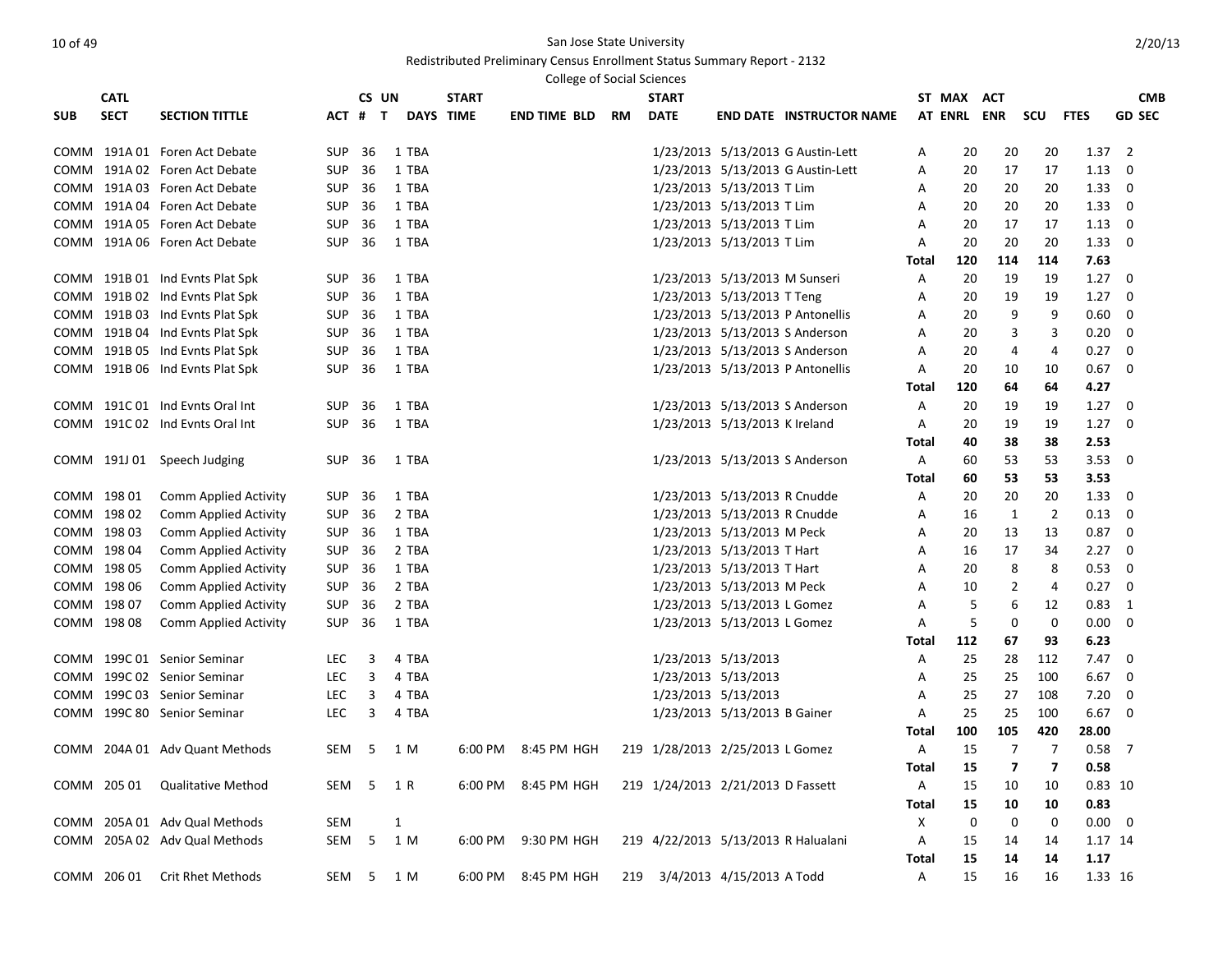Redistributed Preliminary Census Enrollment Status Summary Report - 2132

|             |             |                                |            |       |              |                  | <b>College of Social Sciences</b> |           |                                 |                              |                                 |              |                |                |     |                |                |
|-------------|-------------|--------------------------------|------------|-------|--------------|------------------|-----------------------------------|-----------|---------------------------------|------------------------------|---------------------------------|--------------|----------------|----------------|-----|----------------|----------------|
|             | <b>CATL</b> |                                |            | CS UN |              | <b>START</b>     |                                   |           | <b>START</b>                    |                              |                                 |              | ST MAX         | <b>ACT</b>     |     |                | <b>CMB</b>     |
| <b>SUB</b>  | <b>SECT</b> | <b>SECTION TITTLE</b>          | ACT #      |       | $\mathbf{T}$ | <b>DAYS TIME</b> | <b>END TIME BLD</b>               | <b>RM</b> | <b>DATE</b>                     |                              | <b>END DATE INSTRUCTOR NAME</b> |              | <b>AT ENRL</b> | <b>ENR</b>     | scu | <b>FTES</b>    | <b>GD SEC</b>  |
|             |             |                                |            |       |              |                  |                                   |           |                                 |                              |                                 | <b>Total</b> | 15             | 16             | 16  | 1.33           |                |
|             |             | COMM 240R 01 Sem Argmnt/Debate | SEM        | -5    | 4 TBA        |                  |                                   |           |                                 | 1/23/2013 5/13/2013          |                                 | Α            | 15             | 9              | 36  | 2.93           | 8              |
|             |             |                                |            |       |              |                  |                                   |           |                                 |                              |                                 | <b>Total</b> | 15             | 9              | 36  | 2.93           |                |
|             |             | COMM 241R 01 Sem in Sm Gp Com  | SEM        | -5    | 4 TBA        |                  |                                   |           |                                 | 1/23/2013 5/13/2013          |                                 | Α            | 10             | 10             | 40  | 3.27           | 9              |
|             |             |                                |            |       |              |                  |                                   |           |                                 |                              |                                 | Total        | 10             | 10             | 40  | 3.27           |                |
| <b>SPED</b> |             | 242C 01 Educ Internship        | SUP        | - 25  | 6 TBA        |                  |                                   |           |                                 | 1/23/2013 5/13/2013          |                                 | Α            | 0              | $\mathbf 0$    | 0   | 0.00           | $\mathbf 0$    |
|             |             |                                |            |       |              |                  |                                   |           |                                 |                              |                                 | Total        | 0              | 0              | 0   | 0.00           |                |
|             | COMM 265 01 | Sem Crisis Comm                | SEM        | 5     | 3 W          | 6:00 PM          | 8:45 PM HGH                       |           | 219 1/23/2013 5/13/2013 L Gomez |                              |                                 | Α            | 15             | 10             | 30  | 2.50 10        |                |
|             |             |                                |            |       |              |                  |                                   |           |                                 |                              |                                 | Total        | 15             | 10             | 30  | 2.50           |                |
|             | COMM 280 01 | Independent Study              | <b>SUP</b> | 25    | 1 TBA        |                  |                                   |           |                                 | 1/23/2013 5/13/2013 F Varona |                                 | Α            | 10             | 1              | 1   | 0.08           | $\overline{1}$ |
|             | COMM 280 02 | Independent Study              | <b>SUP</b> | 25    | 2 TBA        |                  |                                   |           |                                 | 1/23/2013 5/13/2013 F Varona |                                 | Α            | 5              | 1              | 2   | $0.17 \quad 1$ |                |
|             | COMM 280 03 | Independent Study              | SUP        | 25    | 3 TBA        |                  |                                   |           |                                 | 1/23/2013 5/13/2013 F Varona |                                 | Α            | $\overline{2}$ | 1              | 3   | 0.25           | $\overline{1}$ |
|             |             |                                |            |       |              |                  |                                   |           |                                 |                              |                                 | <b>Total</b> | 17             | 3              | 6   | 0.50           |                |
|             |             | COMM 285B 01 TA Practicum II   | <b>SUP</b> | 25    | 1 TBA        |                  |                                   |           |                                 | 1/23/2013 5/13/2013 F Varona |                                 | Α            | 15             | 2              | 2   | 0.17           | 2              |
|             |             | COMM 285B 02 TA Practicum II   | SUP        | 25    | 2 TBA        |                  |                                   |           |                                 | 1/23/2013 5/13/2013 F Varona |                                 | Α            | 10             | 4              | 8   | 0.67           | $\overline{4}$ |
|             |             |                                |            |       |              |                  |                                   |           |                                 |                              |                                 | Total        | 25             | 6              | 10  | 0.83           |                |
|             | COMM 297 01 | Adv Writing Workshop           | SEM        | 5     | 2 R          | 6:00 PM          | 8:45 PM HGH                       |           | 219 2/28/2013                   | 5/9/2013 P Raman             |                                 | Α            | 15             | 9              | 18  | 1.50           | 9              |
|             |             |                                |            |       |              |                  |                                   |           |                                 |                              |                                 | <b>Total</b> | 15             | 9              | 18  | 1.50           |                |
|             | COMM 298 01 | <b>Master's Project</b>        | <b>SUP</b> | 25    | 1 TBA        |                  |                                   |           |                                 | 1/23/2013 5/13/2013 F Varona |                                 | Α            | 5              | 0              | 0   | 0.00           | $\mathbf 0$    |
|             | COMM 298 02 | Master's Project               | SUP        | 25    | 2 TBA        |                  |                                   |           |                                 | 1/23/2013 5/13/2013 F Varona |                                 | Α            | 25             | 1              | 2   | $0.17$ 1       |                |
|             |             |                                |            |       |              |                  |                                   |           |                                 |                              |                                 | <b>Total</b> | 30             | 1              | 2   | 0.17           |                |
|             | COMM 299 01 | <b>Master's Thesis</b>         | <b>SUP</b> | 25    | 1 TBA        |                  |                                   |           |                                 | 1/23/2013 5/13/2013 F Varona |                                 | Α            | 5              | 2              | 2   | 0.17           | 2              |
|             | COMM 299 02 | <b>Master's Thesis</b>         | <b>SUP</b> | 25    | 2 TBA        |                  |                                   |           |                                 | 1/23/2013 5/13/2013 F Varona |                                 | Α            | 5              | 3              | 6   | 0.50           | 3              |
|             | COMM 299 03 | <b>Master's Thesis</b>         | SUP        | 25    | 3 TBA        |                  |                                   |           |                                 | 1/23/2013 5/13/2013 F Varona |                                 | Α            | 3              | $\overline{2}$ | 6   | 0.50           | $\overline{2}$ |
|             | COMM 299 04 | <b>Master's Thesis</b>         | <b>SUP</b> | 25    | 4 TBA        |                  |                                   |           |                                 | 1/23/2013 5/13/2013 F Varona |                                 | A            | 5              | 1              | 4   | $0.33 \quad 1$ |                |
|             | COMM 299 05 | Master's Thesis                | <b>SUP</b> | 25    | 6 TBA        |                  |                                   |           |                                 | 1/23/2013 5/13/2013 F Varona |                                 | Α            | 3              | 1              | 6   | 0.50           | 1              |
|             |             |                                |            |       |              |                  |                                   |           |                                 |                              |                                 | <b>Total</b> | 21             | 9              | 24  | 2.00           |                |

**Communication Studies Total 4891 4102 10141 679.95**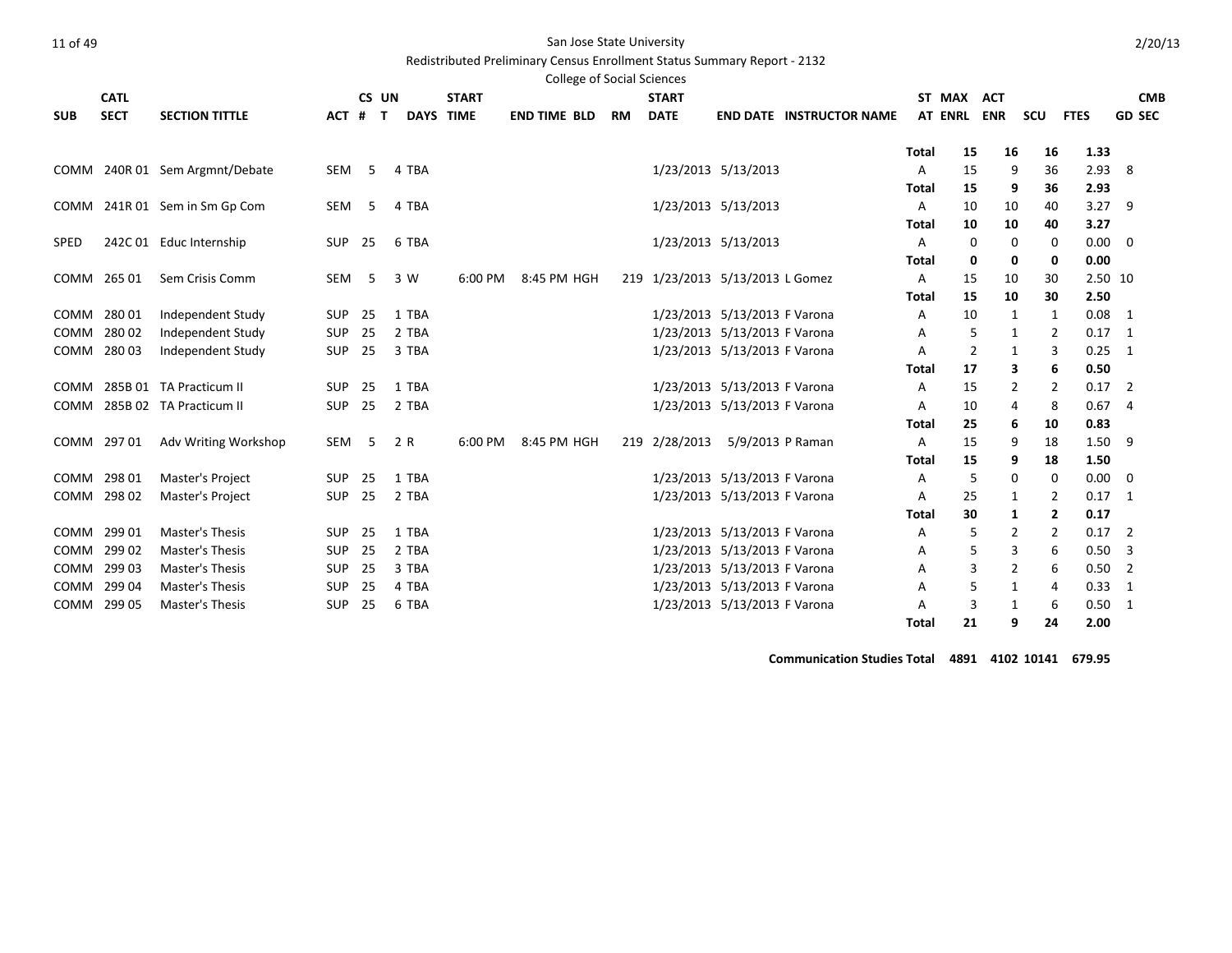# Redistributed Preliminary Census Enrollment Status Summary Report - 2132

|                  |             |                       |            |                |       |                  | College of Social Sciences |           |                                  |                              |                                       |   |               |    |     |             |               |
|------------------|-------------|-----------------------|------------|----------------|-------|------------------|----------------------------|-----------|----------------------------------|------------------------------|---------------------------------------|---|---------------|----|-----|-------------|---------------|
|                  | <b>CATL</b> |                       |            |                | CS UN | <b>START</b>     |                            |           | <b>START</b>                     |                              |                                       |   | ST MAX<br>ACT |    |     |             | <b>CMB</b>    |
| <b>SUB</b>       | <b>SECT</b> | <b>SECTION TITTLE</b> | ACT # T    |                |       | <b>DAYS TIME</b> | <b>END TIME BLD</b>        | <b>RM</b> | <b>DATE</b>                      |                              | <b>END DATE INSTRUCTOR NAME</b>       |   | AT ENRL ENR   |    | scu | <b>FTES</b> | <b>GD SEC</b> |
| <b>Economics</b> |             |                       |            |                |       |                  |                            |           |                                  |                              |                                       |   |               |    |     |             |               |
|                  |             |                       |            |                |       |                  |                            |           |                                  |                              |                                       |   |               |    |     |             |               |
| <b>ECON</b>      | 1A 01       | Prin of Econ          | LEC        | $\overline{2}$ | 4 MW  |                  | 9:00 AM 10:15 AM DMH       |           | 160 1/23/2013 5/13/2013 G Lang   |                              |                                       | Α | 45            | 44 | 132 | 11.73       | 0             |
| <b>ECON</b>      | 1A 02       | Prin of Econ          | <b>ACT</b> | 8              | 0 TBA |                  |                            |           |                                  | 1/23/2013 5/13/2013 G Lang   |                                       | Α | 45            | 44 | 44  | 0.00        | 0             |
| <b>ECON</b>      | 1A 03       | Prin of Econ          | <b>LEC</b> | $\overline{2}$ | 4 MW  |                  | 10:30 AM 11:45 AM DMH      |           | 160 1/23/2013 5/13/2013 G Lang   |                              |                                       | A | 45            | 45 | 135 | 12.00       | 0             |
| <b>ECON</b>      | 1A 04       | Prin of Econ          | <b>ACT</b> | 8              | 0 TBA |                  |                            |           |                                  | 1/23/2013 5/13/2013 G Lang   |                                       | Α | 45            | 45 | 45  | 0.00        | 0             |
| ECON             | 1A 05       | Prin of Econ          | <b>LEC</b> | $\overline{2}$ | 4 MW  | 12:00 PM         | 1:15 PM DMH                |           | 166 1/23/2013 5/13/2013 Y Shieh  |                              |                                       | Α | 45            | 45 | 135 | 12.00       | 0             |
| ECON             | 1A 06       | Prin of Econ          | <b>ACT</b> | 8              | 0 TBA |                  |                            |           |                                  | 1/23/2013 5/13/2013 Y Shieh  |                                       | A | 45            | 45 | 45  | 0.00        | 0             |
| <b>ECON</b>      | 1A 07       | Prin of Econ          | <b>LEC</b> | $\overline{2}$ | 4 MW  | 1:30 PM          | 2:45 PM DMH                |           | 358 1/23/2013 5/13/2013 Y Shieh  |                              |                                       | A | 45            | 44 | 132 | 11.80       | 1             |
| <b>ECON</b>      | 1A 08       | Prin of Econ          | <b>ACT</b> | 8              | 0 TBA |                  |                            |           |                                  | 1/23/2013 5/13/2013 Y Shieh  |                                       | Α | 45            | 44 | 44  | 0.00        | $\mathbf{1}$  |
| ECON             | 1A 09       | Prin of Econ          | <b>LEC</b> | $\overline{2}$ | 4 M   | 6:30 PM          | 9:15 PM DMH                |           | 160 1/23/2013 5/13/2013 N Malek  |                              |                                       | A | 45            | 44 | 132 | 11.73       | 0             |
| <b>ECON</b>      | 1A 10       | Prin of Econ          | <b>ACT</b> | 8              | 0 TBA |                  |                            |           |                                  | 1/23/2013 5/13/2013 N Malek  |                                       | A | 45            | 44 | 44  | 0.00        | $\mathbf 0$   |
| <b>ECON</b>      | 1A 11       | Prin of Econ          | <b>LEC</b> | $\overline{2}$ | 4 TR  |                  | 9:00 AM 10:15 AM DMH       |           | 358 1/23/2013 5/13/2013 M Brady  |                              |                                       | A | 45            | 47 | 141 | 12.53       | $\mathbf 0$   |
| <b>ECON</b>      | 1A 12       | Prin of Econ          | <b>ACT</b> | 8              | 0 TBA |                  |                            |           |                                  | 1/23/2013 5/13/2013 M Brady  |                                       | Α | 45            | 47 | 47  | 0.00        | 0             |
| <b>ECON</b>      | 1A 13       | Prin of Econ          | <b>LEC</b> | $\overline{2}$ | 4 TR  |                  | 10:30 AM 11:45 AM DMH      |           | 160 1/23/2013 5/13/2013 M Brady  |                              |                                       | Α | 45            | 47 | 141 | 12.53       | 0             |
| <b>ECON</b>      | 1A 14       | Prin of Econ          | <b>ACT</b> | 8              | 0 TBA |                  |                            |           |                                  | 1/23/2013 5/13/2013 M Brady  |                                       | A | 45            | 47 | 47  | 0.00        | $\mathbf 0$   |
| <b>ECON</b>      | 1A 15       | Prin of Econ          | <b>LEC</b> | $\overline{2}$ | 4 TR  | 12:00 PM         | 1:15 PM DMH                |           |                                  |                              | 160 1/23/2013 5/13/2013 J Pogodzinski | Α | 45            | 47 | 141 | 12.53       | 0             |
| <b>ECON</b>      | 1A 16       | Prin of Econ          | ACT        | 8              | 0 TBA |                  |                            |           |                                  |                              | 1/23/2013 5/13/2013 J Pogodzinski     | Α | 45            | 47 | 47  | 0.00        | 0             |
| <b>ECON</b>      | 1A 17       | Prin of Econ          | <b>LEC</b> | $\overline{2}$ | 4 F   | 10:30 AM         | 1:15 PM DMH                |           | 164 1/23/2013 5/13/2013 G Hanle  |                              |                                       | A | 50            | 40 | 120 | 10.67       | $\mathbf 0$   |
| <b>ECON</b>      | 1A 18       | Prin of Econ          | <b>ACT</b> | 8              | 0 TBA |                  |                            |           |                                  | 1/23/2013 5/13/2013 G Hanle  |                                       | Α | 45            | 40 | 40  | 0.00        | $\mathbf 0$   |
| <b>ECON</b>      | 1A 41       | Prin of Econ          | <b>LEC</b> | $\overline{2}$ | 4 TBA |                  |                            |           |                                  | 1/23/2013 5/13/2013 C Haight |                                       | Α | 50            | 62 | 186 | 16.53       | 0             |
| <b>ECON</b>      | 1A 42       | Prin of Econ          | <b>ACT</b> | 8              | 0 TBA |                  |                            |           |                                  | 1/23/2013 5/13/2013 C Haight |                                       | A | 50            | 62 | 62  | 0.00        | $\mathbf 0$   |
| <b>ECON</b>      | 1A 43       | Prin of Econ          | <b>LEC</b> | $\overline{2}$ | 4 TBA |                  |                            |           |                                  | 1/23/2013 5/13/2013 L Ortega |                                       | Α | 50            | 32 | 96  | 8.53        | $\mathbf 0$   |
| <b>ECON</b>      | 1A 44       | Prin of Econ          | <b>ACT</b> | 8              | 0 TBA |                  |                            |           |                                  | 1/23/2013 5/13/2013 L Ortega |                                       | A | 50            | 32 | 32  | 0.00        | $\mathbf 0$   |
| <b>ECON</b>      | 1A 45       | Prin of Econ          | <b>LEC</b> | $\overline{2}$ | 4 TBA |                  |                            |           |                                  | 1/23/2013 5/13/2013 M Holian |                                       | А | 50            | 80 | 240 | 21.33       | 0             |
| <b>ECON</b>      | 1A 46       | Prin of Econ          | <b>ACT</b> | 8              | 0 TBA |                  |                            |           |                                  | 1/23/2013 5/13/2013 M Holian |                                       | Α | 50            | 80 | 80  | 0.00        | 0             |
| <b>ECON</b>      | 1A 81       | Prin of Econ          | <b>LEC</b> | $\overline{2}$ | 4 TBA |                  |                            |           |                                  |                              | 1/23/2013 5/13/2013 J Pogodzinski     | Α | 45            | 41 | 123 | 10.93       | 0             |
| <b>ECON</b>      | 1A 82       | Prin of Econ          | <b>ACT</b> | 8              | 0 TBA |                  |                            |           |                                  |                              | 1/23/2013 5/13/2013 J Pogodzinski     | A | 45            | 41 | 41  | 0.00        | $\mathbf 0$   |
| <b>ECON</b>      | 1B 01       | Prin of Econ          | <b>LEC</b> | $\overline{2}$ | 4 MW  |                  | 9:00 AM 10:15 AM DMH       |           | 166 1/23/2013 5/13/2013 D Clarke |                              |                                       | Α | 45            | 47 | 141 | 12.53       | 0             |
| <b>ECON</b>      | 1B 02       | Prin of Econ          | <b>ACT</b> | 8              | 0 TBA |                  |                            |           |                                  | 1/23/2013 5/13/2013 D Clarke |                                       | Α | 45            | 47 | 47  | 0.00        | 0             |
| <b>ECON</b>      | 1B03        | Prin of Econ          | <b>LEC</b> | $\overline{2}$ | 4 MW  |                  | 10:30 AM 11:45 AM DMH      |           | 166 1/23/2013 5/13/2013 D Clarke |                              |                                       | A | 45            | 49 | 147 | 13.07       | $\mathbf 0$   |
| <b>ECON</b>      | 1B 04       | Prin of Econ          | <b>ACT</b> | 8              | 0 TBA |                  |                            |           |                                  | 1/23/2013 5/13/2013 D Clarke |                                       | A | 45            | 49 | 49  | 0.00        | $\mathbf 0$   |
| <b>ECON</b>      | 1B 05       | Prin of Econ          | <b>LEC</b> | $\overline{2}$ | 4 MW  | 12:00 PM         | 1:15 PM DMH                |           | 160 1/23/2013 5/13/2013 G Cheng  |                              |                                       | Α | 45            | 44 | 132 | 11.73       | 0             |
| ECON             | 1B 06       | Prin of Econ          | <b>ACT</b> | 8              | 0 TBA |                  |                            |           |                                  | 1/23/2013 5/13/2013 G Cheng  |                                       | Α | 45            | 44 | 44  | 0.00        | 0             |
| <b>ECON</b>      | 1B 07       | Prin of Econ          | <b>LEC</b> | $\overline{2}$ | 4 W   | 6:30 PM          | 9:15 PM DMH                |           | 166 1/23/2013 5/13/2013 N Malek  |                              |                                       | A | 45            | 49 | 147 | 13.07       | $\mathbf 0$   |
| <b>ECON</b>      | 1B 08       | Prin of Econ          | ACT        | 8              | 0 TBA |                  |                            |           |                                  | 1/23/2013 5/13/2013 N Malek  |                                       | A | 45            | 49 | 49  | 0.00        | 0             |
| <b>ECON</b>      | 1B 09       | Prin of Econ          | <b>LEC</b> | $\overline{2}$ | 4 TR  |                  | 9:00 AM 10:15 AM DMH       |           | 166 1/23/2013 5/13/2013 J Ulrich |                              |                                       | Α | 45            | 46 | 138 | 12.27       | 0             |
| ECON             | 1B 10       | Prin of Econ          | ACT        | 8              | 0 TBA |                  |                            |           |                                  | 1/23/2013 5/13/2013 J Ulrich |                                       | A | 45            | 46 | 46  | 0.00        | 0             |
| <b>ECON</b>      | 1B 11       | Prin of Econ          | <b>LEC</b> | $\overline{2}$ | 4 TR  |                  | 10:30 AM 11:45 AM DMH      |           | 166 1/23/2013 5/13/2013 J Estill |                              |                                       | A | 45            | 44 | 132 | 11.73       | $\mathbf 0$   |
| <b>ECON</b>      | 1B 12       | Prin of Econ          | <b>ACT</b> | 8              | 0 TBA |                  |                            |           |                                  | 1/23/2013 5/13/2013 J Estill |                                       | Α | 45            | 44 | 44  | 0.00        | 0             |
| <b>ECON</b>      | 1B 13       | Prin of Econ          | <b>LEC</b> | 2              | 4 TR  | 12:00 PM         | 1:15 PM DMH                |           |                                  |                              | 166 1/23/2013 5/13/2013 T Kolodziejak | A | 45            | 49 | 147 | 13.07       | $\Omega$      |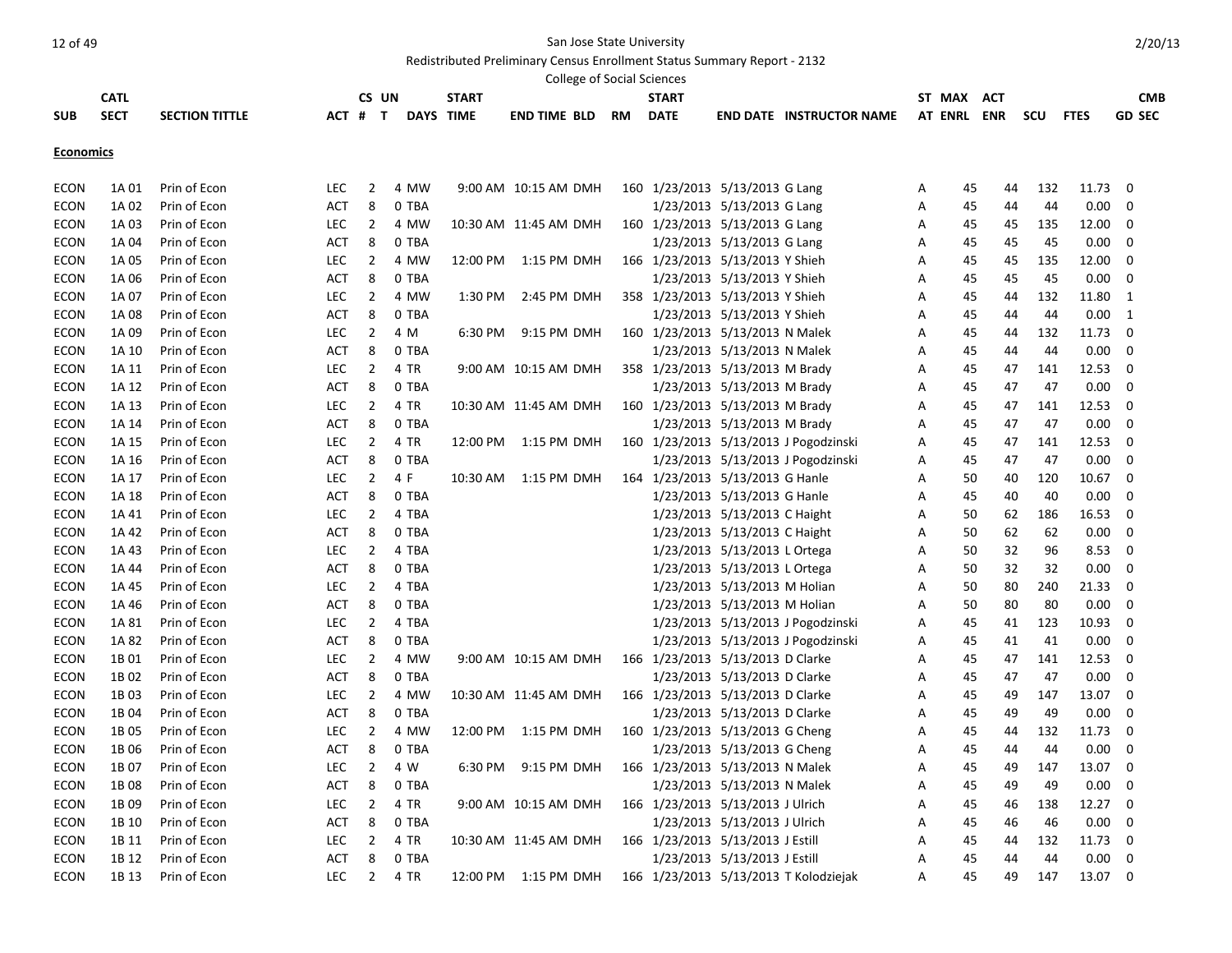# Redistributed Preliminary Census Enrollment Status Summary Report - 2132

|             |             |                            |            |                |       |                  | <b>College of Social Sciences</b> |           |                                    |                              |                                   |              |             |             |             |                   |                |  |
|-------------|-------------|----------------------------|------------|----------------|-------|------------------|-----------------------------------|-----------|------------------------------------|------------------------------|-----------------------------------|--------------|-------------|-------------|-------------|-------------------|----------------|--|
|             | <b>CATL</b> |                            |            | CS UN          |       | <b>START</b>     |                                   |           | <b>START</b>                       |                              |                                   | ST MAX       |             | ACT         |             |                   | <b>CMB</b>     |  |
| <b>SUB</b>  | <b>SECT</b> | <b>SECTION TITTLE</b>      |            | ACT # T        |       | <b>DAYS TIME</b> | <b>END TIME BLD</b>               | <b>RM</b> | <b>DATE</b>                        |                              | <b>END DATE INSTRUCTOR NAME</b>   |              |             | AT ENRL ENR | scu         | <b>FTES</b>       | <b>GD SEC</b>  |  |
| <b>ECON</b> | 1B 14       | Prin of Econ               | <b>ACT</b> | 8              | 0 TBA |                  |                                   |           |                                    |                              | 1/23/2013 5/13/2013 T Kolodziejak | Α            | 45          | 49          | 49          | 0.00              | $\overline{0}$ |  |
| <b>ECON</b> | 1B 15       | Prin of Econ               | <b>LEC</b> |                | 4     |                  |                                   |           |                                    |                              |                                   | X            | $\mathbf 0$ | $\mathbf 0$ | $\mathbf 0$ | 0.00              | $\mathbf 0$    |  |
| ECON        | 1B 16       | Prin of Econ               | ACT        |                | 0     |                  |                                   |           |                                    |                              |                                   | х            | 0           | 0           | 0           | 0.00              | $\mathbf 0$    |  |
| ECON        | 1B 17       | Prin of Econ               | <b>LEC</b> | $\overline{2}$ | 4 F   |                  | 10:30 AM 1:15 PM DMH              |           | 160 1/23/2013 5/13/2013 N Sadri    |                              |                                   | Α            | 45          | 43          | 129         | 11.47             | 0              |  |
| <b>ECON</b> | 1B 18       | Prin of Econ               | ACT        | 8              | 0 TBA |                  |                                   |           |                                    | 1/23/2013 5/13/2013 N Sadri  |                                   | Α            | 45          | 43          | 43          | 0.00              | 0              |  |
| <b>ECON</b> | 1B 19       | Prin of Econ               | LEC        |                | 4     |                  |                                   |           |                                    |                              |                                   | X            | 0           | 0           | $\mathbf 0$ | 0.00              | 0              |  |
| <b>ECON</b> | 1B 20       | Prin of Econ               | <b>ACT</b> |                | 0     |                  |                                   |           |                                    |                              |                                   | X            | 0           | $\mathbf 0$ | $\mathbf 0$ | 0.00              | $\mathbf 0$    |  |
| <b>ECON</b> | 1B 41       | Prin of Econ               | <b>LEC</b> | $\overline{2}$ | 4 TBA |                  |                                   |           |                                    | 1/23/2013 5/13/2013 T Means  |                                   | Α            | 50          | 62          | 186         | 16.53             | 0              |  |
| <b>ECON</b> | 1B 42       | Prin of Econ               | ACT        | 8              | 0 TBA |                  |                                   |           |                                    | 1/23/2013 5/13/2013 T Means  |                                   | Α            | 50          | 62          | 62          | 0.00              | 0              |  |
| <b>ECON</b> | 1B 43       | Prin of Econ               | <b>LEC</b> | $\overline{2}$ | 4 TBA |                  |                                   |           |                                    | 1/23/2013 5/13/2013 T Means  |                                   | Α            | 50          | 21          | 63          | 5.60              | $\mathbf 0$    |  |
| ECON        | 1B 44       | Prin of Econ               | <b>ACT</b> | 8              | 0 TBA |                  |                                   |           |                                    | 1/23/2013 5/13/2013 T Means  |                                   | Α            | 50          | 21          | 21          | 0.00              | 0              |  |
|             |             |                            |            |                |       |                  |                                   |           |                                    |                              |                                   | Total        | 2125        | 2144        | 4288        | 285.93            |                |  |
| <b>ECON</b> | 2A 01       | Macro Online Lab           | <b>ACT</b> | 8              | 1 TBA |                  |                                   |           |                                    | 1/23/2013 5/13/2013 J Estill |                                   | Α            | 45          | 25          | 25          | 1.67              | - 0            |  |
|             |             |                            |            |                |       |                  |                                   |           |                                    |                              |                                   | Total        | 45          | 25          | 25          | 1.67              |                |  |
| ECON        | 2B 01       | Micro Online Lab           | ACT        | 8              | 1 TBA |                  |                                   |           |                                    | 1/23/2013 5/13/2013 G Cheng  |                                   | Α            | 45          | 21          | 21          | 1.40              | 0              |  |
|             |             |                            |            |                |       |                  |                                   |           |                                    |                              |                                   | Total        | 45          | 21          | 21          | 1.40              |                |  |
| ECON        |             | 100W 01 Wrtg Wsh/Econ Reps | <b>SEM</b> | 4              | 3 MW  | 1:30 PM          | 2:45 PM DMH                       |           | 166 1/23/2013 5/13/2013 S Jerbic   |                              |                                   | Α            | 25          | 24          | 72          | 4.80              | 0              |  |
|             |             |                            |            |                |       |                  |                                   |           |                                    |                              |                                   | Total        | 25          | 24          | 72          | 4.80              |                |  |
| <b>ECON</b> | 101 01      | Micr-Econ Analysis         | <b>LEC</b> | $\overline{2}$ | 3 W   | 6:30 PM          | 9:15 PM DMH                       |           | 348 1/23/2013 5/13/2013 L Ortega   |                              |                                   | A            | 60          | 38          | 114         | 7.85              | -5             |  |
|             |             |                            |            |                |       |                  |                                   |           |                                    |                              |                                   | Total        | 60          | 38          | 114         | 7.85              |                |  |
| <b>ECON</b> | 102 01      | <b>Macr-Econ Analysis</b>  | <b>LEC</b> | $\overline{2}$ | 3 R   | 6:30 PM          | 9:15 PM DMH                       |           | 166 1/23/2013 5/13/2013 J Hummel   |                              |                                   | Α            | 30          | 45          | 135         | 9.20              | $\overline{4}$ |  |
|             |             |                            |            |                |       |                  |                                   |           |                                    |                              |                                   | Total        | 30          | 45          | 135         | 9.20              |                |  |
| ECON        | 103 01      | Intro Econometrics         | SEM        | 4              | 4 MW  |                  | 10:30 AM 11:45 AM DMH             |           | 358 1/23/2013 5/13/2013 T Means    |                              |                                   | Α            | 30          | 35          | 105         | 9.33              | 0              |  |
| ECON        | 103 02      | Intro Econometrics         | ACT 13     |                | 0 MW  |                  | 3:00 PM 4:15 PM DMH               |           | 358 1/23/2013 5/13/2013 T Means    |                              |                                   | Α            | 30          | 35          | 35          | 0.00              | 0              |  |
|             |             |                            |            |                |       |                  |                                   |           |                                    |                              |                                   | Total        | 60          | 70          | 140         | 9.33              |                |  |
| <b>ECON</b> | 104 01      | Math Meth for Econ         | <b>SEM</b> | 4              | 3 TR  | 5:00 PM          | 6:15 PM DMH                       |           | 208 1/23/2013 5/13/2013 R Tam      |                              |                                   | Α            | 30          | 26          | 78          | 5.70 10           |                |  |
|             |             |                            |            |                |       |                  |                                   |           |                                    |                              |                                   | Total        | 30          | 26          | 78          | 5.70              |                |  |
| ECON        | 108 81      | Cost-Benefit Analy         | <b>LEC</b> |                | 3     |                  |                                   |           |                                    |                              |                                   | Χ            | 0           | 0           | 0           | 0.00              | $\mathbf 0$    |  |
| <b>ENVS</b> | 108 81      | Cost-Benefit Analy         | LEC        |                | 3     |                  |                                   |           |                                    |                              |                                   | х            | 0           | 0           | 0           | 0.00              | 0              |  |
|             |             |                            |            |                |       |                  |                                   |           |                                    |                              |                                   | Total        | 0           | 0           | 0           | 0.00              |                |  |
| <b>ECON</b> | 112 01      | Econ Development           | <b>LEC</b> | $\overline{2}$ | 3 MW  |                  | 12:00 PM 1:15 PM DMH              |           | 358 1/23/2013 5/13/2013 C Haight   |                              |                                   | Α            | 30          | 32          | 96          | 6.40              | $\mathbf 0$    |  |
|             |             |                            |            |                |       |                  |                                   |           |                                    |                              |                                   | Total        | 30          | 32          | 96          | 6.40              |                |  |
| ECON        |             | 113B 01 Econ Hist Europe   | <b>LEC</b> | 2              | 3 MW  |                  | 9:00 AM 10:15 AM DMH              |           | 358 1/23/2013 5/13/2013 M Brady    |                              |                                   | Α            | 30          | 29          | 87          | 5.85              | 1 C            |  |
| HIST        |             | 113B 01 Econ Hist Europe   | <b>LEC</b> | $\overline{2}$ | 3 MW  |                  | 9:00 AM 10:15 AM DMH              |           | 358 1/23/2013 5/13/2013 M Brady    |                              |                                   | Α            | 0           | $\mathbf 0$ | $\mathbf 0$ | 0.00 <sub>1</sub> | 0 <sup>C</sup> |  |
|             |             |                            |            |                |       |                  |                                   |           |                                    |                              |                                   | Total        | 30          | 29          | 87          | 5.85              |                |  |
| ECON        | 12101       | Indus Organization         | <b>LEC</b> | $\overline{2}$ | 3 W   |                  | 6:30 PM 9:15 PM DMH               |           | 165 1/23/2013 5/13/2013 M Holian   |                              |                                   | Α            | 38          | 30          | 90          | 6.65 13           |                |  |
|             |             |                            |            |                |       |                  |                                   |           |                                    |                              |                                   | Total        | 38          | 30          | 90          | 6.65              |                |  |
| ECON        | 13201       | <b>Public Finance</b>      | <b>LEC</b> | $\overline{2}$ | 3 R   | 3:00 PM          | 5:45 PM DMH                       |           | 160 1/23/2013 5/13/2013 F Foldvary |                              |                                   | Α            | 30          | 33          | 99          | 6.65              | $\overline{1}$ |  |
|             |             |                            |            |                |       |                  |                                   |           |                                    |                              |                                   | <b>Total</b> | 30          | 33          | 99          | 6.65              |                |  |
| ECON        | 135 01      | Money & Banking            | <b>LEC</b> | 2              | 3 TR  | 1:30 PM          | 2:45 PM DMH                       |           | 166 1/23/2013 5/13/2013 J Hummel   |                              |                                   | Α            | 30          | 37          | 111         | 7.50              | 2              |  |

**Total 30 37 111 7.50**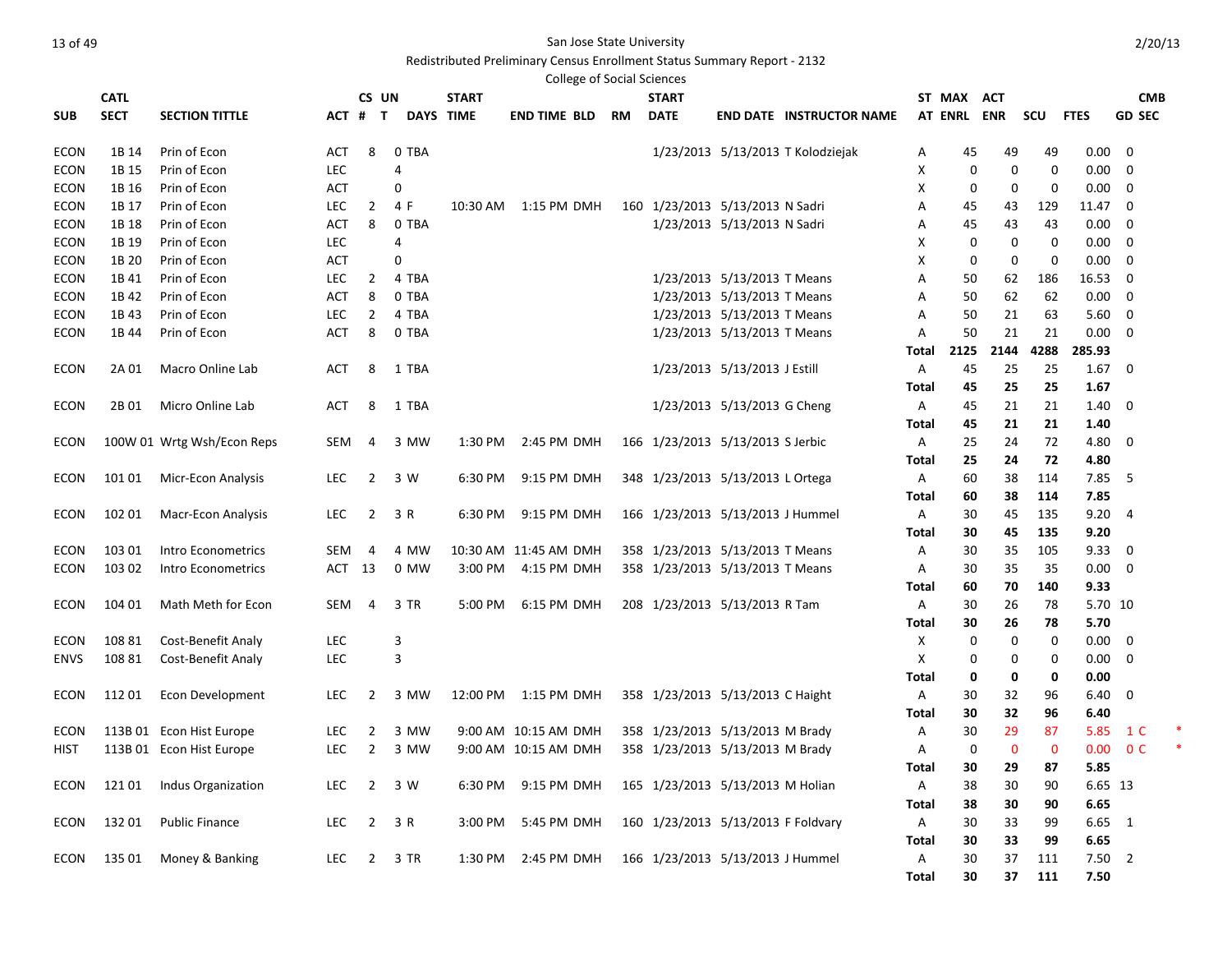|            |             |                            |               |                |                  |              | <b>College of Social Sciences</b> |    |              |                                    |                                       |       |                |            |     |             |                |
|------------|-------------|----------------------------|---------------|----------------|------------------|--------------|-----------------------------------|----|--------------|------------------------------------|---------------------------------------|-------|----------------|------------|-----|-------------|----------------|
|            | <b>CATL</b> |                            |               | CS UN          |                  | <b>START</b> |                                   |    | <b>START</b> |                                    |                                       |       | ST MAX         | ACT        |     |             | <b>CMB</b>     |
| <b>SUB</b> | <b>SECT</b> | <b>SECTION TITTLE</b>      |               | ACT # T        | <b>DAYS TIME</b> |              | <b>END TIME BLD</b>               | RM | <b>DATE</b>  |                                    | <b>END DATE INSTRUCTOR NAME</b>       |       | <b>AT ENRL</b> | <b>ENR</b> | scu | <b>FTES</b> | <b>GD SEC</b>  |
| ECON       | 136 01      | Internatl Econ             | <b>LEC</b>    | $\overline{2}$ | 3 T              | 6:30 PM      | 9:15 PM DMH                       |    |              | 160 1/23/2013 5/13/2013 W Gibson   |                                       | Α     | 30             | 32         | 96  | 6.60        | 4              |
| ECON       | 13681       | Internatl Econ             | LEC.          | 2              | 3 TBA            |              |                                   |    |              |                                    | 1/23/2013 5/13/2013 J Pogodzinski     | Α     | 30             | 29         | 87  | 5.90        | 2              |
|            |             |                            |               |                |                  |              |                                   |    |              |                                    |                                       | Total | 60             | 61         | 183 | 12.50       |                |
| ECON       |             | 137B 01 Topic Corp Finance | <b>LEC</b>    | 2              | 3 TR             |              | 9:00 AM 10:15 AM DMH              |    |              | 160 1/23/2013 5/13/2013 N Nguyen   |                                       | Α     | 30             | 32         | 96  | 6.55        | 3              |
|            |             |                            |               |                |                  |              |                                   |    |              |                                    |                                       | Total | 30             | 32         | 96  | 6.55        |                |
| ECON       | 139 01      | Prin of Invest             | <b>LEC</b>    | 2              | 3 TR             |              | 10:30 AM 11:45 AM DMH             |    |              | 358 1/23/2013 5/13/2013 N Nguyen   |                                       | Α     | 30             | 33         | 99  | 6.70        | 2              |
|            |             |                            |               |                |                  |              |                                   |    |              |                                    |                                       | Total | 30             | 33         | 99  | 6.70        |                |
| ECON       | 15801       | Econ of Entrepr            | <b>LEC</b>    | 2              | 3 TR             | 12:00 PM     | 1:15 PM DMH                       |    |              | 358 1/23/2013 5/13/2013 J Estill   |                                       | Α     | 30             | 24         | 72  | 4.85        | -1             |
|            |             |                            |               |                |                  |              |                                   |    |              |                                    |                                       | Total | 30             | 24         | 72  | 4.85        |                |
| ECON       | 165 01      | <b>Regional Economics</b>  | <b>LEC</b>    | 2              | 3 T              | 3:00 PM      | 5:45 PM DMH                       |    |              |                                    | 160 1/23/2013 5/13/2013 J Pogodzinski | Α     | 30             | 33         | 99  | 6.75        | 3              |
|            |             |                            |               |                |                  |              |                                   |    |              |                                    |                                       | Total | 30             | 33         | 99  | 6.75        |                |
| ECON       | 18001       | <b>Indiv Studies</b>       | SUP           | 36             | 4 TBA            |              |                                   |    |              | 1/23/2013 5/13/2013                |                                       | Α     | 0              | 0          | 0   | 0.00        | 0              |
| ECON       | 18002       | <b>Indiv Studies</b>       | <b>SUP</b>    | 36             | 1 TBA            |              |                                   |    |              | 1/23/2013 5/13/2013 T Means        |                                       | Α     | 10             | 7          | 7   | 0.47        | 0              |
| ECON       | 18003       | <b>Indiv Studies</b>       | <b>SUP</b>    | 36             | 3 TBA            |              |                                   |    |              | 1/23/2013 5/13/2013 M Holian       |                                       | A     | 5              | 3          | 9   | 0.60        | 0              |
| ECON       | 18004       | <b>Indiv Studies</b>       | <b>SUP</b>    | 36             | 3 TBA            |              |                                   |    |              | 1/23/2013 5/13/2013 G Cheng        |                                       | Α     | 5              | 2          | 6   | 0.40        | 0              |
| ECON       | 180 05      | <b>Indiv Studies</b>       | SUP           | 36             | 3 TBA            |              |                                   |    |              | 1/23/2013 5/13/2013                |                                       | A     | 5              | 0          | 0   | 0.00        | 0              |
| ECON       | 180 06      | <b>Indiv Studies</b>       | <b>SUP</b>    | 36             | 3 TBA            |              |                                   |    |              | 1/23/2013 5/13/2013                |                                       | A     | 1              | 0          | 0   | 0.00        | 0              |
| ECON       | 18007       | <b>Indiv Studies</b>       | <b>SUP</b>    | 36             | 3 TBA            |              |                                   |    |              | 1/23/2013 5/13/2013                |                                       | Α     | 5              | 0          | 0   | 0.00        | 0              |
|            |             |                            |               |                |                  |              |                                   |    |              |                                    |                                       | Total | 31             | 12         | 22  | 1.47        |                |
| ECON       | 185 01      | Appld Econ Intrn           | <b>SUP</b>    | 36             | 3 TBA            |              |                                   |    |              | 1/23/2013 5/13/2013 L Ortega       |                                       | Α     | 0              | 0          | 0   | 0.00        | 0              |
| ECON       | 185 02      | Appld Econ Intrn           | <b>SUP</b>    | 36             | 3 TBA            |              |                                   |    |              | 1/23/2013 5/13/2013 L Ortega       |                                       | Α     | 5              | 1          | 3   | 0.20        | 0              |
|            |             |                            |               |                |                  |              |                                   |    |              |                                    |                                       | Total | 5              | 1          | 3   | 0.20        |                |
| ECON       | 200 01      | Sem Law and Econ           | SEM           | -5             | 3 R              | 6:30 PM      | 9:15 PM DMH                       |    |              | 160 1/23/2013 5/13/2013 F Foldvary |                                       | Α     | 20             | 6          | 18  | 1.50        | 6              |
|            |             |                            |               |                |                  |              |                                   |    |              |                                    |                                       | Total | 20             | 6          | 18  | 1.50        |                |
| ECON       | 202 01      | <b>Macro Analysis</b>      | SEM           | 5              | 3 T              | 6:30 PM      | 9:15 PM DMH                       |    |              | 166 1/23/2013 5/13/2013 J Hummel   |                                       | Α     | 20             | 11         | 33  | 2.75 11     |                |
|            |             |                            |               |                |                  |              |                                   |    |              |                                    |                                       | Total | 20             | 11         | 33  | 2.75        |                |
| ECON       | 203 01      | Sem Econometr Meth         | SEM           | 5              | 3 M              | 6:30 PM      | 9:15 PM DMH                       |    |              | 166 1/23/2013 5/13/2013 T Means    |                                       | Α     | 20             | 17         | 51  | 4.25 17     |                |
|            |             |                            |               |                |                  |              |                                   |    |              |                                    |                                       | Total | 20             | 17         | 51  | 4.25        |                |
| ECON       |             | 205B 01 Workshop in Policy | SEM           | 5              | 3 MW             | 5:00 PM      | 6:15 PM DMH                       |    |              | 208 1/23/2013 5/13/2013 C Haight   |                                       | Α     | 20             | 18         | 54  |             | 4.50 18        |
|            |             |                            |               |                |                  |              |                                   |    |              |                                    |                                       | Total | 20             | 18         | 54  | 4.50        |                |
| ECON       | 285 01      | Applied Econ Intrn         | SUP           | 25             | 6 TBA            |              |                                   |    |              | 1/23/2013 5/13/2013 L Ortega       |                                       | Α     | 0              | 0          | 0   | $0.00\,$    | 0              |
| ECON       | 285 02      | Applied Econ Intrn         | SUP           | 25             | 3 TBA            |              |                                   |    |              | 1/23/2013 5/13/2013 L Ortega       |                                       | Α     | 5              | 0          | 0   | 0.00        | 0              |
| ECON       | 285 03      | Applied Econ Intrn         | <b>SUP 25</b> |                | 6 TBA            |              |                                   |    |              | 1/23/2013 5/13/2013 L Ortega       |                                       | Α     | 5              | 0          | 0   | 0.00        | 0              |
|            |             |                            |               |                |                  |              |                                   |    |              |                                    |                                       | Total | 10             | 0          | 0   | 0.00        |                |
| ECON       |             | 298 01 Spec Study          |               |                | SUP 25 3 TBA     |              |                                   |    |              | 1/23/2013 5/13/2013                |                                       | Α     | 0              | 0          | 0   | $0.00 \t 0$ |                |
| ECON       | 298 02      | Spec Study                 | SUP           | 25             | 3 TBA            |              |                                   |    |              | 1/23/2013 5/13/2013 M Holian       |                                       | А     | 5              | 8          | 24  | 2.00 8      |                |
| ECON       | 298 03      | Spec Study                 | SUP           | 25             | 3 TBA            |              |                                   |    |              | 1/23/2013 5/13/2013                |                                       | А     | 5              | 0          | 0   | $0.00 \t 0$ |                |
| ECON       | 298 04      | Spec Study                 | SUP           | 25             | 3 TBA            |              |                                   |    |              | 1/23/2013 5/13/2013                |                                       | А     | 5              | 0          | 0   | $0.00 \t 0$ |                |
| ECON       | 298 05      | Spec Study                 | SUP           | 25             | 3 TBA            |              |                                   |    |              | 1/23/2013 5/13/2013                |                                       | А     | 5              | 0          | 0   | $0.00 \t 0$ |                |
| ECON       | 298 06      | Spec Study                 | SUP           | 25             | 3 TBA            |              |                                   |    |              | 1/23/2013 5/13/2013                |                                       | Α     | 5              | 0          | 0   |             | $0.00 \quad 0$ |
| ECON       | 298 07      | Spec Study                 | <b>SUP 25</b> |                | 1 TBA            |              |                                   |    |              |                                    | 1/23/2013 5/13/2013 J Pogodzinski     | Α     | 5              | 1          | 1   | $0.08$ 1    |                |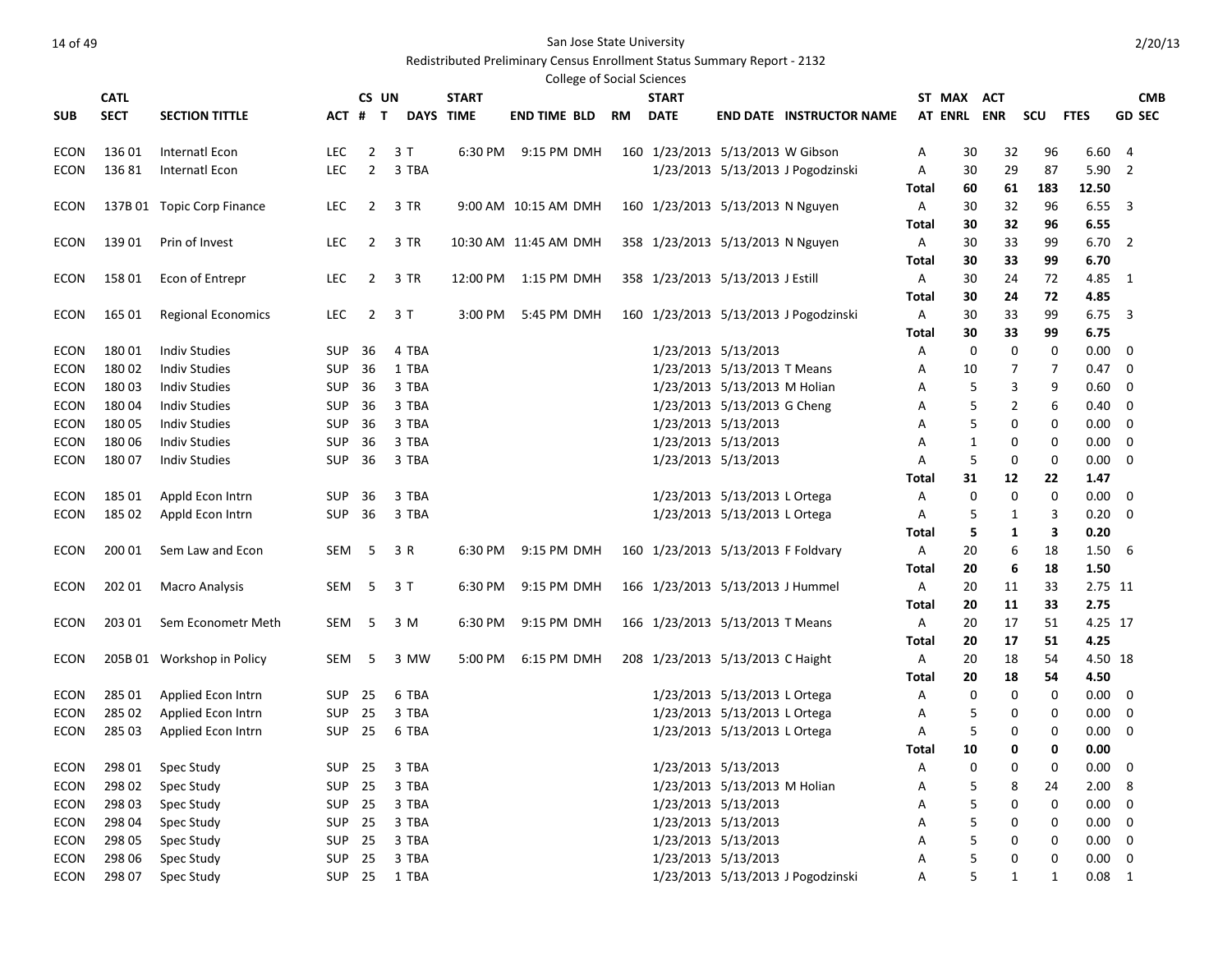|--|--|--|

### San Jose State University

# Redistributed Preliminary Census Enrollment Status Summary Report - 2132

| <b>CMB</b><br>scu<br><b>GD SEC</b><br><b>FTES</b> |
|---------------------------------------------------|
|                                                   |
|                                                   |
|                                                   |
| 2.08<br>25                                        |
| $0.50\quad 6$<br>6                                |
| 6<br>0.50                                         |
| $0.00 \ 0$<br>$\Omega$                            |
| $0.00 \ 0$<br>0                                   |
| 0<br>0.00                                         |
|                                                   |

**Economics Total 2945 2817 6117 413.53**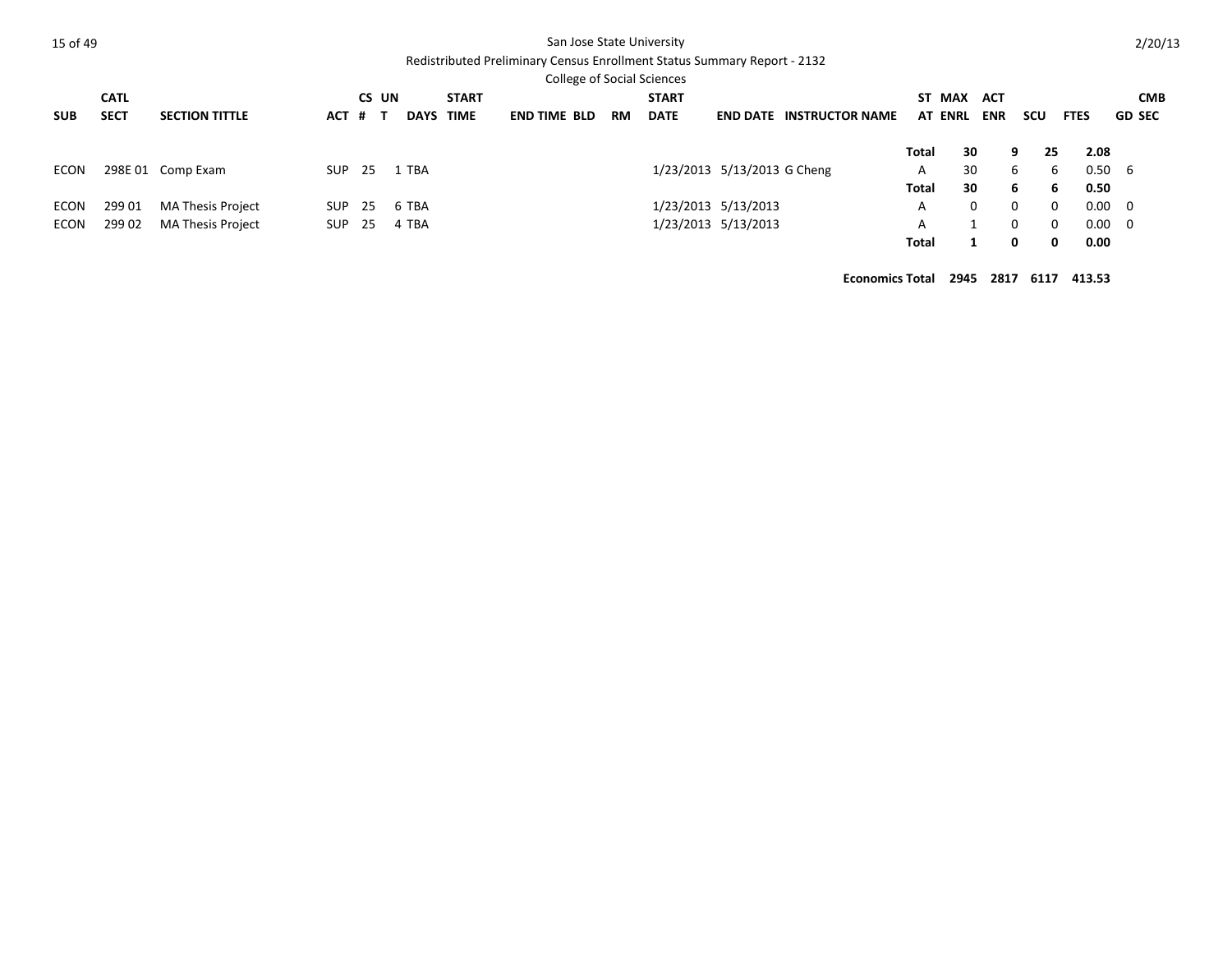Redistributed Preliminary Census Enrollment Status Summary Report - 2132

|                     |                              |                          |            |                |                 |              | <b>College of Social Sciences</b>                              |           |                                                                  |                                |                                      |              |             |                   |                   |              |                |   |
|---------------------|------------------------------|--------------------------|------------|----------------|-----------------|--------------|----------------------------------------------------------------|-----------|------------------------------------------------------------------|--------------------------------|--------------------------------------|--------------|-------------|-------------------|-------------------|--------------|----------------|---|
|                     | <b>CATL</b>                  |                          |            |                | CS UN           | <b>START</b> |                                                                |           | <b>START</b>                                                     |                                |                                      |              | ST MAX      | <b>ACT</b>        |                   |              | <b>CMB</b>     |   |
| <b>SUB</b>          | <b>SECT</b>                  | <b>SECTION TITTLE</b>    | ACT # T    |                |                 | DAYS TIME    | end time bld                                                   | <b>RM</b> | <b>DATE</b>                                                      |                                | <b>END DATE INSTRUCTOR NAME</b>      |              | AT ENRL ENR |                   | scu               | <b>FTES</b>  | <b>GD SEC</b>  |   |
|                     | <b>Environmental Studies</b> |                          |            |                |                 |              |                                                                |           |                                                                  |                                |                                      |              |             |                   |                   |              |                |   |
|                     |                              |                          |            |                |                 |              |                                                                |           |                                                                  |                                |                                      |              |             |                   |                   |              |                |   |
| <b>ENVS</b>         | 101                          | Intro Environ Iss        | LEC        | 1              | 3 MW            |              | 9:00 AM 10:15 AM DMH                                           |           | 164 1/23/2013 5/13/2013 P Higgins                                |                                |                                      | Α            | 40          | 43                | 129               | 8.60         | 0              |   |
| <b>ENVS</b>         | 1 0 2                        | Intro Environ Iss        | <b>LEC</b> | $\mathbf{1}$   | 3 MW            |              | 10:30 AM 11:45 AM DMH                                          |           | 164 1/23/2013 5/13/2013 P Higgins                                |                                |                                      | Α            | 40          | 40                | 120               | 8.00         | 0              |   |
| <b>ENVS</b>         | 1 0 3                        | Intro Environ Iss        | <b>LEC</b> | $\mathbf{1}$   | 3 TR            |              | 12:00 PM 1:15 PM HGH                                           |           | 116 1/23/2013 5/13/2013 A Marquez                                |                                |                                      | Α            | 40          | 40                | 120               | 8.00         | 0              |   |
| <b>ENVS</b>         | 1 0 4                        | Intro Environ Iss        | <b>LEC</b> | $\mathbf{1}$   | 3 M             | 6:00 PM      | 8:45 PM DMH                                                    |           | 164 1/23/2013 5/13/2013 J Denver                                 |                                |                                      | Α            | 40          | 38                | 114               | 7.60         | 0              |   |
| <b>ENVS</b>         | 1 0 5                        | Intro Environ Iss        | <b>LEC</b> |                | 3               |              |                                                                |           |                                                                  |                                |                                      | X            | 0           | 0                 | 0                 | 0.00         | 0              |   |
| <b>ENVS</b>         | 1 0 6                        | Intro Environ Iss        | <b>LEC</b> | 1              | 3 TBA           |              |                                                                |           |                                                                  | 1/23/2013 5/13/2013 K Cushing  |                                      | Α            | 50          | 51                | 153               | 10.20        | 0              |   |
| <b>ENVS</b>         | 107                          | Intro Environ Iss        | <b>LEC</b> | 1              | 3 TBA           |              |                                                                |           |                                                                  | 1/23/2013 5/13/2013 K Cushing  |                                      | Α            | 30          | 27                | 81                | 5.40         | 0              |   |
| <b>ENVS</b>         | 180                          | Intro Environ Iss        | <b>LEC</b> | $\mathbf{1}$   | 3 TBA           |              |                                                                |           |                                                                  | 1/23/2013 5/13/2013 K Cushing  |                                      | Α            | 25          | 19                | 57                | 3.80         | 0              |   |
| <b>ENVS</b>         | 181                          | Intro Environ Iss        | LEC        |                | 3               |              |                                                                |           |                                                                  |                                |                                      | x            | 0           | 0                 | $\mathbf 0$       | 0.00         | 0              |   |
|                     |                              |                          |            |                |                 |              |                                                                |           |                                                                  |                                |                                      | Total        | 265         | 258               | 774               | 51.60        |                |   |
| <b>ENVS</b>         | 1001                         | Life Chang Planet        | <b>LEC</b> | 1              | 3 MW            |              | 12:00 PM 1:15 PM DMH                                           |           | 164 1/23/2013 5/13/2013 P Higgins                                |                                |                                      | Α            | 40          | 47                | 141               | 9.40         | 0              |   |
| <b>ENVS</b>         | 10 02                        | Life Chang Planet        | <b>LEC</b> |                | 3               |              |                                                                |           |                                                                  |                                |                                      | Χ            | 0           | 0                 | 0                 | 0.00         | 0              |   |
| <b>ENVS</b>         | 1003                         | Life Chang Planet        | <b>LEC</b> | $\mathbf{1}$   | 3 TR            |              | 10:30 AM 11:45 AM DMH 149A 1/23/2013 5/13/2013 R Lazzeri-Aerts |           |                                                                  |                                |                                      | Α            | 45          | 46                | 138               | 9.25         | 1              |   |
| <b>ENVS</b>         | 1080                         | Life Chang Planet        | LEC        | 1              | 3 TBA           |              |                                                                |           |                                                                  | 1/23/2013 5/13/2013 J Pfeiffer |                                      | Α            | 30          | 20                | 60                | 4.00         | $\mathbf 0$    |   |
|                     |                              |                          |            |                |                 |              |                                                                |           |                                                                  |                                |                                      | Total        | 115         | 113               | 339               | 22.65        |                |   |
| <b>ENVS</b>         |                              | 100W 01 Env Res and Writ | <b>SEM</b> |                | 3               |              |                                                                |           |                                                                  |                                |                                      | Χ            | 0           | 0                 | 0                 | 0.00         | 0              |   |
| <b>ENVS</b>         |                              | 100W 02 Env Res and Writ | SEM        | 4              | 3 MW            |              | 10:30 AM 11:45 AM CL                                           |           | 231 1/23/2013 5/13/2013 S Bane                                   |                                |                                      | Α            | 24          | 24                | 72                | 4.80         | 0              |   |
| <b>ENVS</b>         |                              | 100W 03 Env Res and Writ | <b>SEM</b> |                | 3               |              |                                                                |           |                                                                  |                                |                                      | x            | 0           | 0                 | $\boldsymbol{0}$  | 0.00         | 0              |   |
|                     |                              |                          |            |                |                 |              |                                                                |           |                                                                  |                                |                                      | Total        | 24          | 24                | 72                | 4.80         |                |   |
| <b>ENVS</b>         | 107 01                       | Env Econ & Policy        | LEC        | 1              | 3 TR            | 12:00 PM     | 1:15 PM DMH                                                    |           |                                                                  |                                | 164 1/23/2013 5/13/2013 A Gershenson | Α            | 35          | 36                | 108               | 7.20         | 0 <sup>C</sup> | ∗ |
| <b>ECON</b>         | 107 01                       | Env Econ & Policy        | <b>LEC</b> | $\mathbf{1}$   | 3 TR            | 12:00 PM     | 1:15 PM DMH                                                    |           |                                                                  |                                | 164 1/23/2013 5/13/2013 A Gershenson | Α            | 0           | $\mathbf 0$       | $\mathbf 0$       | 0.00         | 0 <sup>C</sup> | * |
| <b>ENVS</b>         | 10702                        | Env Econ & Policy        | <b>LEC</b> | 1              | 3 TR            | 3:00 PM      | 4:15 PM DMH                                                    |           |                                                                  |                                | 164 1/23/2013 5/13/2013 A Gershenson | Α            | 35          | 34                | 102               | 6.85         | 1 C            | * |
| <b>ECON</b>         | 10702                        | Env Econ & Policy        | <b>LEC</b> | 1              | 3 TR            | 3:00 PM      | 4:15 PM DMH                                                    |           |                                                                  |                                | 164 1/23/2013 5/13/2013 A Gershenson | Α            | 0           | $\mathbf 0$       | $\mathbf 0$       | 0.00         | 0 <sup>C</sup> | ∗ |
|                     |                              |                          |            |                |                 |              |                                                                |           |                                                                  |                                |                                      | Total        | 70          | 70                | 210               | 14.05        |                |   |
| <b>ENVS</b>         | 110 01                       | Resource Analysis        | <b>LEC</b> | $\overline{2}$ | 4 M             | 3:00 PM      | 5:45 PM DMH                                                    |           | 164 1/23/2013 5/13/2013 W Russell                                |                                |                                      | Α            | 40          | 35                | 105               | 9.47         | -2             |   |
| <b>ENVS</b>         | 11002                        | <b>Resource Analysis</b> | LAB        | 16             | 0 MW            |              | 10:30 AM 11:45 AM WSQ                                          |           | 208 1/23/2013 5/13/2013 W Russell                                |                                |                                      | Α            | 20          | 18                | 18                | 0.00         | $\mathbf{1}$   |   |
| <b>ENVS</b>         | 11003                        | <b>Resource Analysis</b> | LAB        | 16             | 0 MW            |              | 1:30 PM 2:45 PM WSQ                                            |           | 208 1/23/2013 5/13/2013 W Russell                                |                                |                                      | Α            | 20          | 17                | 17                | 0.00         | -1             |   |
|                     |                              | Human Ecology            |            |                |                 |              |                                                                |           | 401 1/23/2013 5/13/2013 G Klee                                   |                                |                                      | Total        | 80          | 70                | 140               | 9.47<br>3.60 | 0 <sup>C</sup> |   |
| <b>ENVS</b><br>ANTH | 117 01                       | <b>Human Ecology</b>     | SEM<br>SEM | 5<br>5         | 3 MW<br>3 MW    |              | 10:30 AM 11:45 AM ENG<br>10:30 AM 11:45 AM ENG                 |           |                                                                  |                                |                                      | Α<br>Α       | 22<br>0     | 18<br>$\mathbf 0$ | 54<br>$\mathbf 0$ | 0.00         | 0 <sup>C</sup> |   |
| <b>ENVS</b>         | 11701<br>11702               | Human Ecology            | SEM        | 5              | 3 MW            | 12:00 PM     | 1:15 PM ENG                                                    |           | 401 1/23/2013 5/13/2013 G Klee<br>401 1/23/2013 5/13/2013 G Klee |                                |                                      | Α            | 22          | 21                | 63                | 4.20         | 0 <sup>C</sup> |   |
| ANTH                | 11702                        | Human Ecology            | SEM        | 5              | 3 MW            |              | 12:00 PM   1:15 PM ENG                                         |           | 401 1/23/2013 5/13/2013 G Klee                                   |                                |                                      | Α            | 0           | $\mathbf{0}$      | $\mathbf 0$       | 0.00         | 0 <sup>C</sup> |   |
|                     |                              |                          |            |                |                 |              |                                                                |           |                                                                  |                                |                                      | <b>Total</b> | 44          | 39                | 117               | 7.80         |                |   |
| ENVS                | 119 01                       | Energy & Environ         | <b>LEC</b> | $\overline{2}$ | 3 TR            |              | 1:30 PM 2:45 PM CL                                             |           |                                                                  |                                | 226 1/23/2013 5/13/2013 D Mulvaney   | Α            | 40          | 36                | 108               |              | $7.20 \t 0 C$  | * |
| ENGR                | 11901                        | Energy & Environ         | <b>LEC</b> | $\overline{2}$ | 3 TR            |              | 1:30 PM 2:45 PM CL                                             |           |                                                                  |                                | 226 1/23/2013 5/13/2013 D Mulvaney   | Α            | 0           | $\mathbf 0$       | $\mathbf 0$       | 0.00         | 0 <sup>C</sup> | * |
|                     |                              |                          |            |                |                 |              |                                                                |           |                                                                  |                                |                                      | Total        | 40          | 36                | 108               | 7.20         |                |   |
| <b>ENVS</b>         | 124 01                       | Intro Env Law            | <b>LEC</b> | $\mathbf{1}$   | 3 F             |              | 1:30 PM   4:15 PM DMH                                          |           | 164 1/23/2013 5/13/2013 T Trumbull                               |                                |                                      | Α            | 40          | 38                | 114               | 7.75         | $-3\,C$        | × |
| POLS                | 124 01                       | Intro Env Law            | LEC        |                | $1 \quad 3 \ F$ | 1:30 PM      | 4:15 PM DMH                                                    |           | 164 1/23/2013 5/13/2013 T Trumbull                               |                                |                                      | Α            | 0           | $\mathbf 0$       | $\mathbf 0$       |              | $0.00 \t 0 C$  | × |
|                     |                              |                          |            |                |                 |              |                                                                |           |                                                                  |                                |                                      | Total        | 40          |                   | 38 114            | 7.75         |                |   |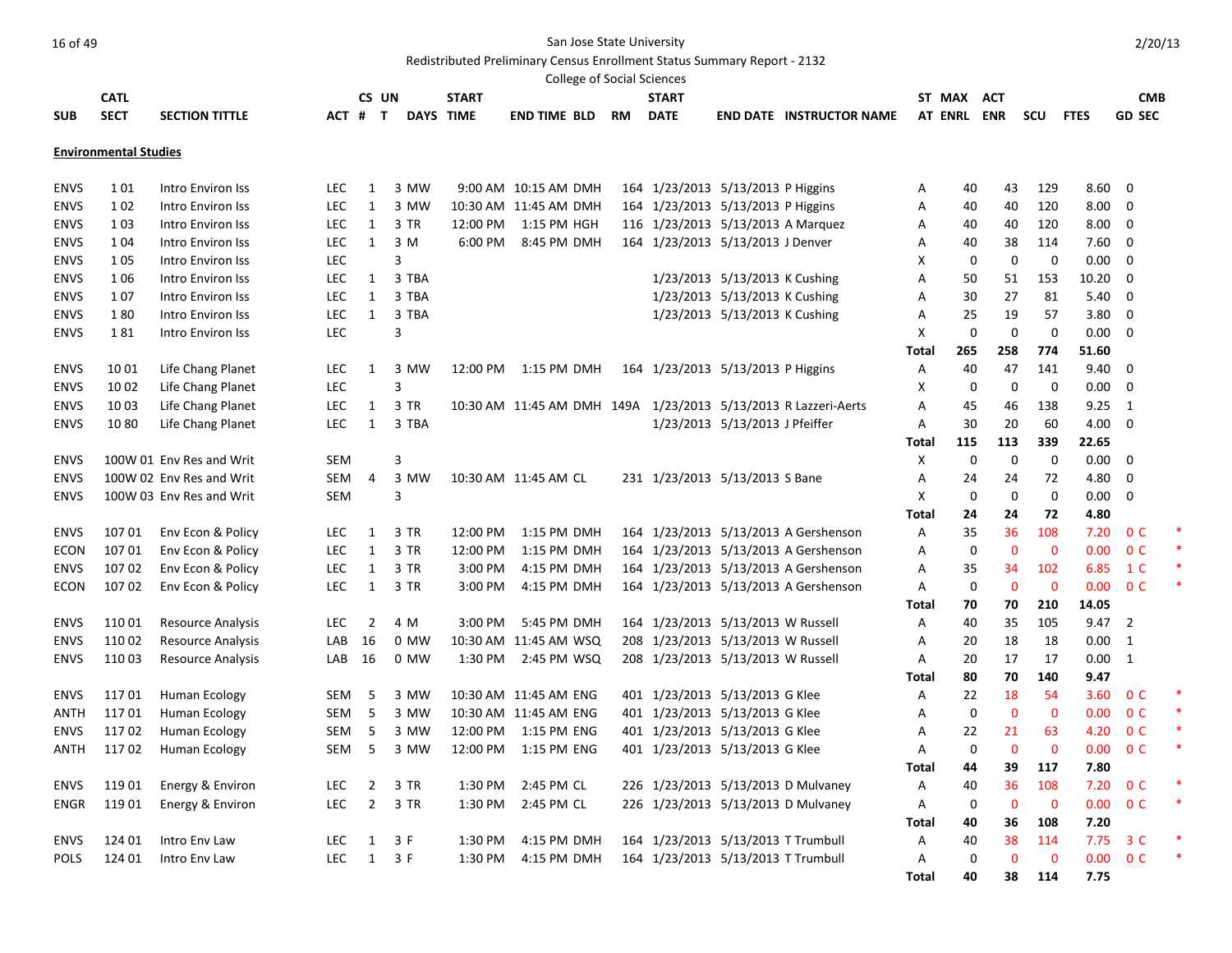# Redistributed Preliminary Census Enrollment Status Summary Report - 2132

|                            |                 |                                                 |                   |                     |                |                  | <b>College of Social Sciences</b> |           |                                   |                               |                                         |                    |             |             |             |              |                              |  |
|----------------------------|-----------------|-------------------------------------------------|-------------------|---------------------|----------------|------------------|-----------------------------------|-----------|-----------------------------------|-------------------------------|-----------------------------------------|--------------------|-------------|-------------|-------------|--------------|------------------------------|--|
|                            | <b>CATL</b>     |                                                 |                   | CS UN               |                | <b>START</b>     |                                   |           | <b>START</b>                      |                               |                                         |                    | ST MAX ACT  |             |             |              | <b>CMB</b>                   |  |
| <b>SUB</b>                 | <b>SECT</b>     | <b>SECTION TITTLE</b>                           | ACT #             | $\mathsf{T}$        |                | <b>DAYS TIME</b> | <b>END TIME BLD</b>               | <b>RM</b> | <b>DATE</b>                       |                               | <b>END DATE INSTRUCTOR NAME</b>         |                    | AT ENRL ENR |             | scu         | <b>FTES</b>  | <b>GD SEC</b>                |  |
| <b>ENVS</b>                | 128 01          | Water Res Mgt                                   | LEC               | 2                   | 3 F            |                  | 10:30 AM 1:15 PM CL               |           | 243 1/23/2013 5/13/2013 K Cushing |                               |                                         | Α                  | 25          | 25          | 75          | 5.10         | $\overline{2}$               |  |
| <b>ENVS</b>                | 128 10          | Water Res Mgt                                   | <b>LEC</b>        |                     | 3              |                  |                                   |           |                                   |                               |                                         | Х                  | 0           | 0           | 0           | $0.00\,$     | 0                            |  |
|                            |                 |                                                 |                   |                     |                |                  |                                   |           |                                   |                               |                                         | Total              | 25          | 25          | 75          | 5.10         |                              |  |
| <b>ENVS</b>                | 13301           | Sustainable Energy                              | LEC.              | 2                   | 3 TR           | 12:00 PM         | 1:15 PM SPXC                      |           |                                   |                               | 211 1/23/2013 5/13/2013 D Mulvaney      | Α                  | 22          | 25          | 75          | 5.05         | $\overline{1}$               |  |
|                            |                 |                                                 |                   |                     |                |                  |                                   |           |                                   |                               |                                         | Total              | 22          | 25          | 75          | 5.05         |                              |  |
| <b>ENVS</b>                | 13701           | Green Build Des Issues                          | LEC.              | 2                   | 3 M            | 3:00 PM          | 5:45 PM SH                        |           | 411 1/23/2013 5/13/2013 J Denver  |                               |                                         | Α                  | 25          | 28          | 84          | 5.75         | 3                            |  |
|                            |                 |                                                 |                   |                     |                |                  |                                   |           |                                   |                               |                                         | Total              | 25          | 28          | 84          | 5.75         |                              |  |
| <b>ENVS</b>                | 140 01          | <b>Poltics and Envir</b>                        | <b>LEC</b>        |                     | 3              |                  |                                   |           |                                   |                               |                                         | Χ                  | 0           | 0           | 0           | 0.00         | $\mathbf 0$                  |  |
|                            |                 |                                                 |                   |                     |                |                  |                                   |           |                                   |                               |                                         | Total              | 0           | 0           | 0           | 0.00         |                              |  |
| <b>ENVS</b>                | 144 01          | <b>Calif Wetland Controv</b>                    | LEC.              | 2                   | 4 MW           | 1:30 PM          | 2:45 PM BBC                       |           | 126 1/23/2013 5/13/2013 G Klee    |                               |                                         | Α                  | 22          | 18          | 36          | 4.87         | -1                           |  |
| <b>ENVS</b>                | 144 02          | <b>Calif Wetland Controv</b>                    | ACT               | 13                  | 0 TBA          |                  |                                   |           |                                   | 1/23/2013 5/13/2013 G Klee    |                                         | Α                  | 25          | 18          | 36          | 0.00         | $\mathbf{1}$                 |  |
|                            |                 |                                                 |                   |                     |                |                  |                                   |           |                                   |                               |                                         | Total              | 47          | 36          | 72          | 4.87         |                              |  |
| <b>ENVS</b>                | 148 02          | Recycl & Resource Mgmt                          | <b>LEC</b>        | 2                   | 3 TR           |                  | 10:30 AM 11:45 AM IS              |           |                                   |                               | 113 1/23/2013 5/13/2013 B Olszewski     | Α                  | 30          | 17          | 51          | 3.60         | 4                            |  |
|                            |                 |                                                 |                   |                     |                |                  |                                   |           |                                   |                               |                                         | Total              | 30          | 17          | 51          | 3.60         |                              |  |
| <b>ENVS</b>                | 152 80          | <b>Global Environment</b>                       | <b>LEC</b>        | 2                   | 3 TBA          |                  |                                   |           |                                   |                               | 1/23/2013 5/13/2013 B Olszewski         | Α                  | 30          | 24          | 72          | 4.80         | 0                            |  |
| <b>ENVS</b>                | 152 81          | <b>Global Environment</b>                       | <b>LEC</b>        | $\overline{2}$      | 3 TBA          |                  |                                   |           |                                   |                               | 1/23/2013 5/13/2013 B Olszewski         | Α                  | 30          | 27          | 81          | 5.40         | 0                            |  |
|                            |                 |                                                 |                   |                     |                |                  |                                   |           |                                   |                               |                                         | Total              | 60          | 51          | 153         | 10.20        |                              |  |
| <b>ENVS</b>                | 154 01          | Sustainable Agriculture                         | <b>LEC</b>        | 3                   | 4 MW           | 1:30 PM          | 2:45 PM SH                        |           | 411 1/23/2013 5/13/2013 J Gorospe |                               |                                         | Α                  | 25          | 25          | 75          | 6.67         | 0                            |  |
| <b>ENVS</b>                | 154 02          | Sustainable Agriculture                         | ACT               | 7                   | 0 <sub>W</sub> | 3:00 PM          | 6:15 PM WSQ                       |           | 115 1/23/2013 5/13/2013 D Nieto   |                               |                                         | Α                  | 25          | 25          | 25          | 0.00         | 0                            |  |
|                            |                 |                                                 |                   |                     |                |                  |                                   |           |                                   |                               |                                         | Total              | 50          | 50          | 100         | 6.67         |                              |  |
| <b>ENVS</b>                | 158 01          | <b>Environmental Education</b>                  | LEC               | 2                   | 3 T            | 3:00 PM          | 5:45 PM DMH                       |           |                                   |                               | 165 1/23/2013 5/13/2013 R Lazzeri-Aerts | Α                  | 28          | 29          | 87          | 5.80         | 0                            |  |
| <b>ENVS</b>                | 158 02          | <b>Environmental Education</b>                  | LEC.              | 2                   | 3 R            | 3:00 PM          | 5:45 PM SH                        |           |                                   |                               | 346 1/23/2013 5/13/2013 R Lazzeri-Aerts | Α                  | 25          | 20          | 60          | 4.00         | 0                            |  |
|                            |                 |                                                 |                   |                     |                |                  |                                   |           |                                   |                               |                                         | Total              | 53          | 49          | 147         | 9.80         |                              |  |
| <b>ENVS</b>                |                 | 168W 01 Global Climate Change II                | LEC               | 2                   | 3 TR           | 1:30 PM          | 2:45 PM WSQ                       |           |                                   |                               | 207 1/23/2013 5/13/2013 B Brockmann     | Α                  | 0           | 26          | 78          | 5.20         | 0 <sup>C</sup>               |  |
|                            |                 |                                                 |                   |                     |                |                  | 10:30 AM  1:15 PM CL              |           | 205 1/23/2013 5/13/2013 W Russell |                               |                                         | Total              | 0           | 26          | 78          | 5.20<br>5.13 |                              |  |
| <b>ENVS</b><br><b>ENVS</b> | 173 01<br>17302 | <b>Sust Forest Manage</b><br>Sust Forest Manage | LEC<br><b>ACT</b> | $\overline{2}$<br>7 | 4 F<br>0 TBA   |                  |                                   |           |                                   | 1/23/2013 5/13/2013 W Russell |                                         | Α<br>Α             | 22<br>22    | 19<br>19    | 57<br>19    | 0.00         | $\mathbf{1}$<br>$\mathbf{1}$ |  |
|                            |                 |                                                 |                   |                     |                |                  |                                   |           |                                   |                               |                                         | Total              | 44          | 38          | 76          | 5.13         |                              |  |
| <b>ENVS</b>                | 18101           | <b>Envir Res Center</b>                         | ACT 13            |                     | 1 T            | 4:30 PM          | 5:45 PM SH                        |           | 414 1/23/2013 5/13/2013 L Trulio  |                               |                                         | Α                  | 10          | 4           | 4           | 0.27         | - 0                          |  |
| <b>ENVS</b>                | 18102           | <b>Envir Res Center</b>                         | ACT 13            |                     | 2T             | 4:30 PM          | 5:45 PM SH                        |           | 414 1/23/2013 5/13/2013 L Trulio  |                               |                                         | Α                  | 10          | 3           | 3           | 0.40         | 0                            |  |
| <b>ENVS</b>                | 18103           | <b>Envir Res Center</b>                         | ACT 13            |                     | 3 T            | 4:30 PM          | 5:45 PM SH                        |           | 414 1/23/2013 5/13/2013 L Trulio  |                               |                                         | Α                  | 10          | 12          | 12          | 2.40         | 0                            |  |
|                            |                 |                                                 |                   |                     |                |                  |                                   |           |                                   |                               |                                         | Total              | 30          | 19          | 19          | 3.07         |                              |  |
| <b>ENVS</b>                | 185 01          | <b>Envir Impact Anal</b>                        | LEC               |                     | 4              |                  |                                   |           |                                   |                               |                                         | х                  | 0           | 0           | 0           | 0.00         | 0                            |  |
| URBP                       | 185 01          | <b>Envir Impact Anal</b>                        | <b>LEC</b>        |                     | 4              |                  |                                   |           |                                   |                               |                                         | Х                  | 0           | 0           | 0           | 0.00         | $\mathbf 0$                  |  |
| ENVS                       | 185 02          | <b>Envir Impact Anal</b>                        | ACT               |                     | 0              |                  |                                   |           |                                   |                               |                                         | $\pmb{\mathsf{X}}$ | 0           | 0           | 0           | 0.00         | 0                            |  |
| URBP                       | 185 02          | <b>Envir Impact Anal</b>                        | ACT               |                     | 0              |                  |                                   |           |                                   |                               |                                         | X                  | 0           | 0           | 0           | $0.00 \t 0$  |                              |  |
| <b>ENVS</b>                | 185 03          | <b>Envir Impact Anal</b>                        | LEC               | $\overline{2}$      | 4 F            | 1:30 PM          | 4:15 PM CL                        |           | 205 1/23/2013 5/13/2013 A Marquez |                               |                                         | Α                  | 22          | 22          | 66          | 6.00         | 2 <sup>c</sup>               |  |
| URBP                       | 185 03          | <b>Envir Impact Anal</b>                        | LEC               | $\overline{2}$      | 4 F            | 1:30 PM          | 4:15 PM CL                        |           | 205 1/23/2013 5/13/2013 A Marquez |                               |                                         | А                  | $\mathbf 0$ | $\mathbf 0$ | $\mathbf 0$ | 0.00         | 0 <sup>C</sup>               |  |
| <b>ENVS</b>                | 185 04          | Envir Impact Anal                               | ACT               | 13                  | 0 TBA          |                  |                                   |           |                                   | 1/23/2013 5/13/2013 A Marquez |                                         | Α                  | 22          | 22          | 22          | 0.00         | 2 <sup>c</sup>               |  |
| URBP                       | 185 04          | Envir Impact Anal                               | ACT               | 13                  | 0 TBA          |                  |                                   |           |                                   | 1/23/2013 5/13/2013 A Marquez |                                         | Α                  | 0           | $\pmb{0}$   | $\mathbf 0$ |              | 0.00 0 C                     |  |
| ENVS                       | 185 05          | Envir Impact Anal                               | LEC               | $\overline{2}$      | 4 TR           |                  | 1:30 PM 2:45 PM DMH               |           | 347 1/23/2013 5/13/2013 A Marquez |                               |                                         | Α                  | 22          | 21          | 63          |              | 5.67 1 C                     |  |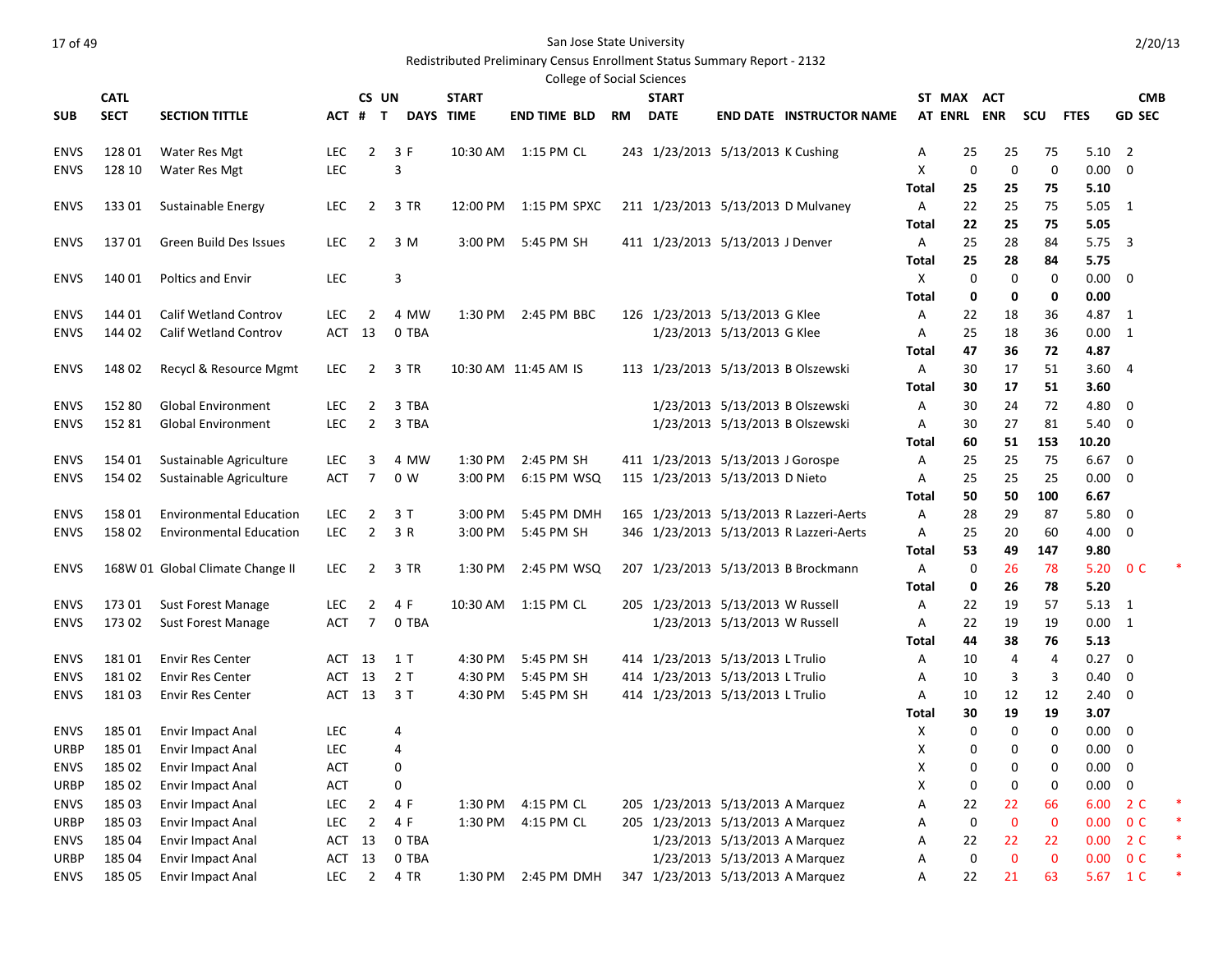### Redistributed Preliminary Census Enrollment Status Summary Report - 2132

|             |             |                           |            |                |                  |              | <b>College of Social Sciences</b> |           |                                    |                                |                                     |              |                |                |                |             |                |  |
|-------------|-------------|---------------------------|------------|----------------|------------------|--------------|-----------------------------------|-----------|------------------------------------|--------------------------------|-------------------------------------|--------------|----------------|----------------|----------------|-------------|----------------|--|
|             | <b>CATL</b> |                           |            | CS UN          |                  | <b>START</b> |                                   |           | <b>START</b>                       |                                |                                     |              | ST MAX         | <b>ACT</b>     |                |             | <b>CMB</b>     |  |
| <b>SUB</b>  | <b>SECT</b> | <b>SECTION TITTLE</b>     | ACT #      | $\mathbf{T}$   | <b>DAYS TIME</b> |              | <b>END TIME BLD</b>               | <b>RM</b> | <b>DATE</b>                        |                                | <b>END DATE INSTRUCTOR NAME</b>     |              | <b>AT ENRL</b> | <b>ENR</b>     | scu            | <b>FTES</b> | <b>GD SEC</b>  |  |
| <b>URBP</b> | 185 05      | Envir Impact Anal         | <b>LEC</b> | $\overline{2}$ | 4 TR             | 1:30 PM      | 2:45 PM                           |           |                                    | 1/23/2013 5/13/2013 A Marquez  |                                     | Α            | 0              | $\mathbf 0$    | $\mathbf{0}$   | 0.00        | 0 <sup>C</sup> |  |
| <b>ENVS</b> | 185 06      | Envir Impact Anal         | ACT        | 13             | 0 TBA            |              |                                   |           |                                    | 1/23/2013 5/13/2013 A Marquez  |                                     | Α            | 22             | 21             | 21             | 0.00        | 1 C            |  |
| URBP        | 185 06      | <b>Envir Impact Anal</b>  | ACT        | 13             | 0 TBA            |              |                                   |           |                                    | 1/23/2013 5/13/2013 A Marquez  |                                     | A            | 0              | $\Omega$       | $\Omega$       | 0.00        | 0 <sup>C</sup> |  |
|             |             |                           |            |                |                  |              |                                   |           |                                    |                                |                                     | Total        | 88             | 86             | 172            | 11.67       |                |  |
| <b>ENVS</b> | 19101       | <b>Adv Environ Restor</b> | <b>LEC</b> | $\overline{2}$ | 4 MW             | 12:00 PM     | 1:15 PM BBC                       |           | 126 1/23/2013 5/13/2013 S Bane     |                                |                                     | Α            | 25             | 21             | 63             | 5.60        | 0              |  |
| <b>ENVS</b> | 19102       | <b>Adv Environ Restor</b> | ACT        | 13             | 0 TBA            |              |                                   |           |                                    | 1/23/2013 5/13/2013 S Bane     |                                     | A            | 25             | 21             | 21             | 0.00        | $\Omega$       |  |
|             |             |                           |            |                |                  |              |                                   |           |                                    |                                |                                     | Total        | 50             | 42             | 84             | 5.60        |                |  |
| <b>ENVS</b> | 193 01      | Supr Proj & Res           | <b>SUP</b> | 36             | 1 R              | 5:00 PM      | 7:00 PM WSQ                       |           |                                    |                                | 115 1/23/2013 5/13/2013 B Olszewski | Α            | 10             | 5              | 5              | 0.33        | 0              |  |
| <b>ENVS</b> | 193 02      | Supr Proj & Res           | SUP        | 36             | 2 R              | 5:00 PM      | 6:00 PM WSQ                       |           |                                    |                                | 115 1/23/2013 5/13/2013 B Olszewski | Α            | 10             | 4              | 8              | 0.53        | $\mathbf 0$    |  |
| <b>ENVS</b> | 193 03      | Supr Proj & Res           | <b>SUP</b> | 36             | 3 R              | 5:00 PM      | 6:00 PM WSQ                       |           |                                    |                                | 115 1/23/2013 5/13/2013 B Olszewski | Α            | 10             | 1              | 3              | 0.20        | $\mathbf 0$    |  |
| <b>ENVS</b> | 193 04      | Supr Proj & Res           | <b>SUP</b> | 36             | 4 R              | 5:00 PM      | 6:00 PM WSQ                       |           |                                    |                                | 115 1/23/2013 5/13/2013 B Olszewski | Α            | 10             | 0              | 0              | 0.00        | 0              |  |
| <b>ENVS</b> | 193 05      | Supr Proj & Res           | SUP        | 36             | 5 R              | 5:00 PM      | 6:00 PM WSQ                       |           |                                    |                                | 115 1/23/2013 5/13/2013 B Olszewski | Α            | 10             | 0              | $\mathbf 0$    | 0.00        | $\mathbf 0$    |  |
| <b>ENVS</b> | 193 06      | Supr Proj & Res           | <b>SUP</b> | 36             | 6 R              | 5:00 PM      | 6:00 PM WSQ                       |           |                                    |                                | 115 1/23/2013 5/13/2013 B Olszewski | A            | 10             | $\overline{2}$ | 12             | 0.80        | 0              |  |
|             |             |                           |            |                |                  |              |                                   |           |                                    |                                |                                     | <b>Total</b> | 60             | 12             | 28             | 1.87        |                |  |
| <b>ENVS</b> | 194 01      | <b>Environment Intern</b> | SUP        | 36             | 1 M              |              | 9:00 AM 10:15 AM WSQ              |           | 115 1/23/2013 5/13/2013 G Klee     |                                |                                     | Α            | 10             | $\overline{2}$ | $\overline{2}$ | 0.13        | $\mathbf 0$    |  |
| <b>ENVS</b> | 194 02      | <b>Environment Intern</b> | <b>SUP</b> | 36             | 2 M              |              | 9:00 AM 10:15 AM WSQ              |           | 115 1/23/2013 5/13/2013 G Klee     |                                |                                     | Α            | 10             | $\overline{2}$ | 4              | 0.27        | $\mathbf 0$    |  |
| <b>ENVS</b> | 194 03      | <b>Environment Intern</b> | <b>SUP</b> | 36             | 3 M              |              | 9:00 AM 10:15 AM WSQ              |           | 115 1/23/2013 5/13/2013 G Klee     |                                |                                     | А            | 10             | $\overline{7}$ | 21             | 1.40        | $\mathbf 0$    |  |
| <b>ENVS</b> | 194 04      | <b>Environment Intern</b> | SUP        | 36             | 4 M              |              | 9:00 AM 10:15 AM WSQ              |           | 115 1/23/2013 5/13/2013 G Klee     |                                |                                     | Α            | 10             | 4              | 16             | 1.07        | $\mathbf 0$    |  |
| <b>ENVS</b> | 194 05      | <b>Environment Intern</b> | <b>SUP</b> | 36             | 5 M              |              | 9:00 AM 10:15 AM WSQ              |           | 115 1/23/2013 5/13/2013 G Klee     |                                |                                     | A            | 10             | 1              | 5              | 0.33        | $\mathbf 0$    |  |
| <b>ENVS</b> | 194 06      | <b>Environment Intern</b> | <b>SUP</b> | 36             | 6 M              |              | 9:00 AM 10:15 AM WSQ              |           | 115 1/23/2013 5/13/2013 G Klee     |                                |                                     | Α            | 10             | $\overline{2}$ | 12             | 0.80        | $\mathbf 0$    |  |
| <b>ENVS</b> | 194 07      | <b>Environment Intern</b> | SUP        | 36             | 7 M              |              | 9:00 AM 10:15 AM WSQ              |           | 115 1/23/2013 5/13/2013 G Klee     |                                |                                     | Α            | 10             | 1              | 7              | 0.47        | 0              |  |
| <b>ENVS</b> | 194 08      | <b>Environment Intern</b> | SUP        | 36             | 8 M              |              | 9:00 AM 10:15 AM WSQ              |           | 115 1/23/2013 5/13/2013 G Klee     |                                |                                     | A            | 10             | 1              | 8              | 0.53        | 0              |  |
| <b>ENVS</b> | 194 09      | <b>Environment Intern</b> | <b>SUP</b> | 36             | 9 M              |              | 9:00 AM 10:15 AM WSQ              |           | 115 1/23/2013 5/13/2013 G Klee     |                                |                                     | Α            | 10             | $\mathbf{1}$   | 9              | 0.60        | $\Omega$       |  |
|             |             |                           |            |                |                  |              |                                   |           |                                    |                                |                                     | Total        | 90             | 21             | 84             | 5.60        |                |  |
| <b>ENVS</b> | 195 01      | Inst Asst Env Stud        | <b>SUP</b> | 36             | 3 TBA            |              |                                   |           |                                    | 1/23/2013 5/13/2013 L Trulio   |                                     | Α            | 12             | 5              | 15             | 1.00        | $\mathbf 0$    |  |
|             |             |                           |            |                |                  |              |                                   |           |                                    |                                |                                     | <b>Total</b> | 12             | 5              | 15             | 1.00        |                |  |
| <b>ENVS</b> | 198 03      | Sr Sem                    | <b>SEM</b> | 5              | 3                |              |                                   |           |                                    | 1/23/2013 5/13/2013            |                                     | Χ            | $\mathbf 0$    | $\mathbf 0$    | $\mathbf 0$    | 0.00        | 0              |  |
| <b>ENVS</b> | 198 04      | Sr Sem                    | <b>SEM</b> | 5              | 3 R              | 3:00 PM      | 5:45 PM SPXC                      |           | 211 1/23/2013 5/13/2013 R O'Malley |                                |                                     | Α            | 25             | 29             | 87             | 5.80        | 0              |  |
|             |             |                           |            |                |                  |              |                                   |           |                                    |                                |                                     | <b>Total</b> | 25             | 29             | 87             | 5.80        |                |  |
| <b>ENVS</b> | 200 01      | Sem Env Methods           | <b>SEM</b> | 5              | 3 F              |              | 10:00 AM 12:45 PM WSQ             |           | 115 1/23/2013 5/13/2013 R O'Malley |                                |                                     | Α            | 15             | 12             | 36             | 3.00        | -12            |  |
|             |             |                           |            |                |                  |              |                                   |           |                                    |                                |                                     | Total        | 15             | 12             | 36             | 3.00        |                |  |
| <b>ENVS</b> | 210 01      | <b>Environ Topics</b>     | SUP        | 25             | 1 MW             | 12:00 PM     | 1:15 PM CL                        |           | 231 1/23/2013 5/13/2013 R O'Malley |                                |                                     | Α            | 8              | $\overline{4}$ | 4              | 0.33        | $\overline{4}$ |  |
| <b>ENVS</b> | 21002       | <b>Environ Topics</b>     | <b>SUP</b> | 25             | 2 MW             | 12:00 PM     | 1:15 PM CL                        |           | 231 1/23/2013 5/13/2013 R O'Malley |                                |                                     | Α            | 8              | 3              | 6              | 0.50        | 3              |  |
| <b>ENVS</b> | 210 03      | <b>Environ Topics</b>     | SUP        | 25             | 3 MW             | 12:00 PM     | 1:15 PM CL                        |           | 231 1/23/2013 5/13/2013 W Russell  |                                |                                     | А            | 8              | 15             | 45             | 3.75 15     |                |  |
| <b>ENVS</b> | 21080       | <b>Environ Topics</b>     | SUP        |                | 3                |              |                                   |           |                                    |                                |                                     | Χ            | 0              | $\mathbf 0$    | 0              | 0.00        | $\mathbf 0$    |  |
|             |             |                           |            |                |                  |              |                                   |           |                                    |                                |                                     | Total        | 24             | 22             | 55             | 4.58        |                |  |
| <b>ENVS</b> | 285 01      | Grad Internship           | <b>SUP</b> | 25             | 3 TBA            |              |                                   |           |                                    | 1/23/2013 5/13/2013 R O'Malley |                                     | Α            | $\overline{2}$ | $\mathbf{1}$   | 3              | 0.25        | 1              |  |
| <b>ENVS</b> | 285 02      | Grad Internship           | <b>SUP</b> | 25             | 6 TBA            |              |                                   |           |                                    | 1/23/2013 5/13/2013 R O'Malley |                                     | Α            | 2              | 0              | 0              | 0.00        | 0              |  |
|             |             |                           |            |                |                  |              |                                   |           |                                    |                                |                                     | Total        | 4              | 1              | 3              | 0.25        |                |  |
| <b>ENVS</b> | 295 01      | <b>Grad Teach Asst</b>    | <b>SUP</b> | 25             | 3 TBA            |              |                                   |           |                                    | 1/23/2013 5/13/2013 R O'Malley |                                     | Α            | 4              | 4              | 12             | 1.00        | $\overline{4}$ |  |
|             |             |                           |            |                |                  |              |                                   |           |                                    |                                |                                     | <b>Total</b> | 4              | 4              | 12             | 1.00        |                |  |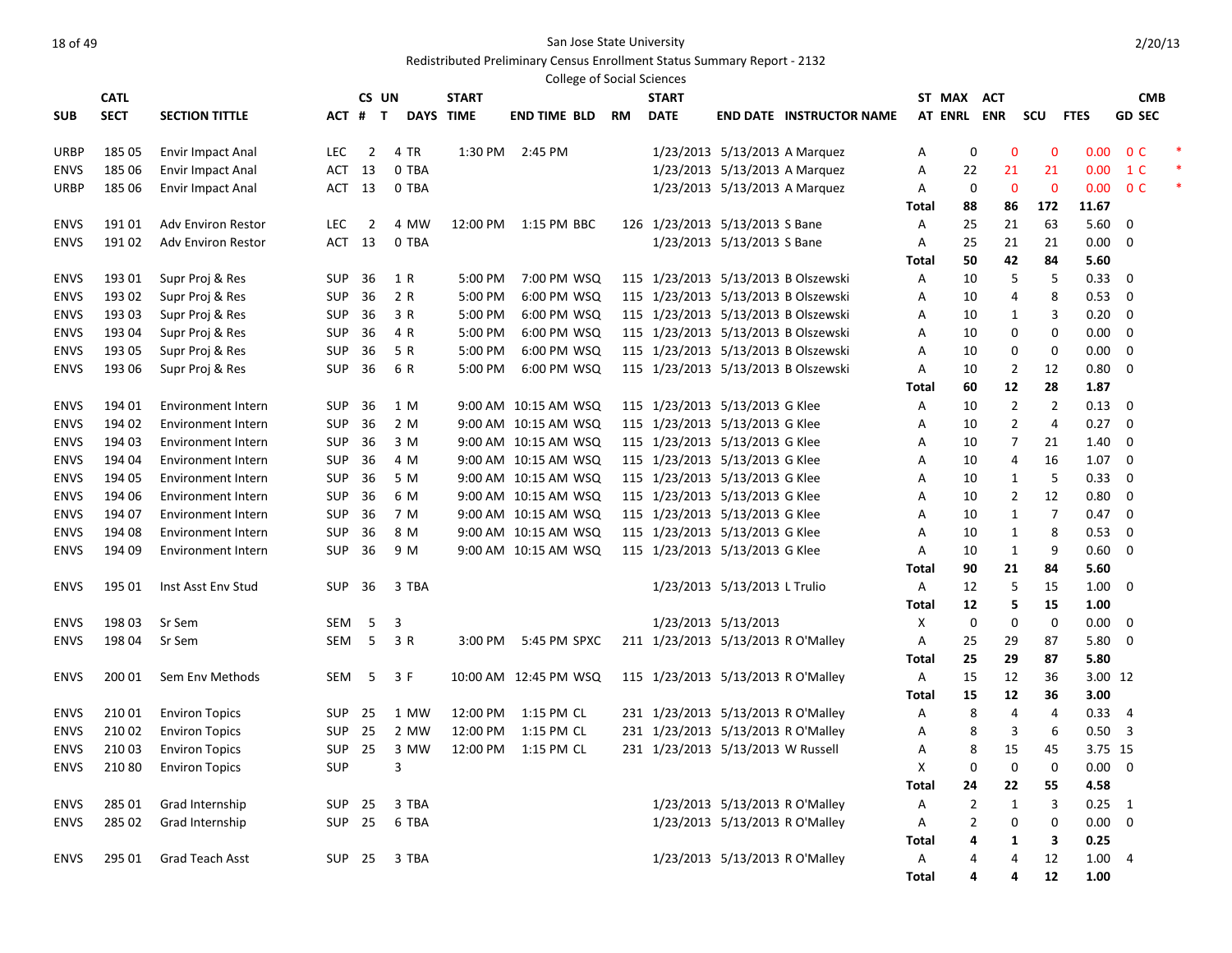#### Redistributed Preliminary Census Enrollment Status Summary Report - 2132

|  | 2/20/13 |
|--|---------|
|  |         |
|  |         |

|             |             |                          |            |       |             |              |                     | <b>College of Social Sciences</b> |                                    |                                |                        |       |                |            |          |                |                |
|-------------|-------------|--------------------------|------------|-------|-------------|--------------|---------------------|-----------------------------------|------------------------------------|--------------------------------|------------------------|-------|----------------|------------|----------|----------------|----------------|
|             | <b>CATL</b> |                          |            | CS UN |             | <b>START</b> |                     |                                   | <b>START</b>                       |                                |                        | ST    | <b>MAX</b>     | <b>ACT</b> |          |                | <b>CMB</b>     |
| <b>SUB</b>  | <b>SECT</b> | <b>SECTION TITTLE</b>    | ACT        | #     | <b>DAYS</b> | TIME         | <b>END TIME BLD</b> | <b>RM</b>                         | <b>DATE</b>                        | <b>END DATE</b>                | <b>INSTRUCTOR NAME</b> |       | <b>AT ENRL</b> | <b>ENR</b> | scu      | <b>FTES</b>    | <b>GD SEC</b>  |
| ENVS        | 29701       | Research & Proposals     | <b>SEM</b> | -5    | 3T          | 6:00 PM      | 8:45 PM WSQ         |                                   | 115 1/23/2013 5/13/2013 D Mulvaney |                                |                        | A     | 15             | 11         | 33       | 2.75 11        |                |
|             |             |                          |            |       |             |              |                     |                                   |                                    |                                |                        | Total | 15             | 11         | 33       | 2.75           |                |
| ENVS        | 299 01      | MS Thesis/Project        | SUP        | -25   | 1 TBA       |              |                     |                                   |                                    | 1/23/2013 5/13/2013 R O'Malley |                        | A     |                |            |          | $0.08$ 1       |                |
| ENVS        | 299 02      | MS Thesis/Project        | <b>SUP</b> | -25   | 2 TBA       |              |                     |                                   |                                    | 1/23/2013 5/13/2013 R O'Malley |                        | A     |                | 0          | 0        | $0.00 \ 0$     |                |
| ENVS        | 299 03      | MS Thesis/Project        | <b>SUP</b> | -25   | 3 TBA       |              |                     |                                   |                                    | 1/23/2013 5/13/2013 R O'Malley |                        | A     | 3              | 3          | 9        | 0.75           | - 3            |
| <b>ENVS</b> | 299 04      | MS Thesis/Project        | <b>SUP</b> | 25    | 4 TBA       |              |                     |                                   |                                    | 1/23/2013 5/13/2013 R O'Malley |                        | A     |                | $\Omega$   | $\Omega$ |                | $0.00 \quad 0$ |
| <b>ENVS</b> | 299 05      | <b>MS Thesis/Project</b> | <b>SUP</b> | -25   | 5 TBA       |              |                     |                                   |                                    | 1/23/2013 5/13/2013 R O'Malley |                        | A     |                | $\Omega$   | $\Omega$ |                | $0.00 \ 0$     |
| ENVS        | 299 06      | MS Thesis/Project        | <b>SUP</b> | 25    | 6 TBA       |              |                     |                                   |                                    | 1/23/2013 5/13/2013 R O'Malley |                        | A     |                |            | 6        | $0.50 \quad 1$ |                |
|             |             |                          |            |       |             |              |                     |                                   |                                    |                                |                        | Total | 13             | 5          | 16       | 1.33           |                |

**Environmental Studies Total 1464 1262 3429 234.20**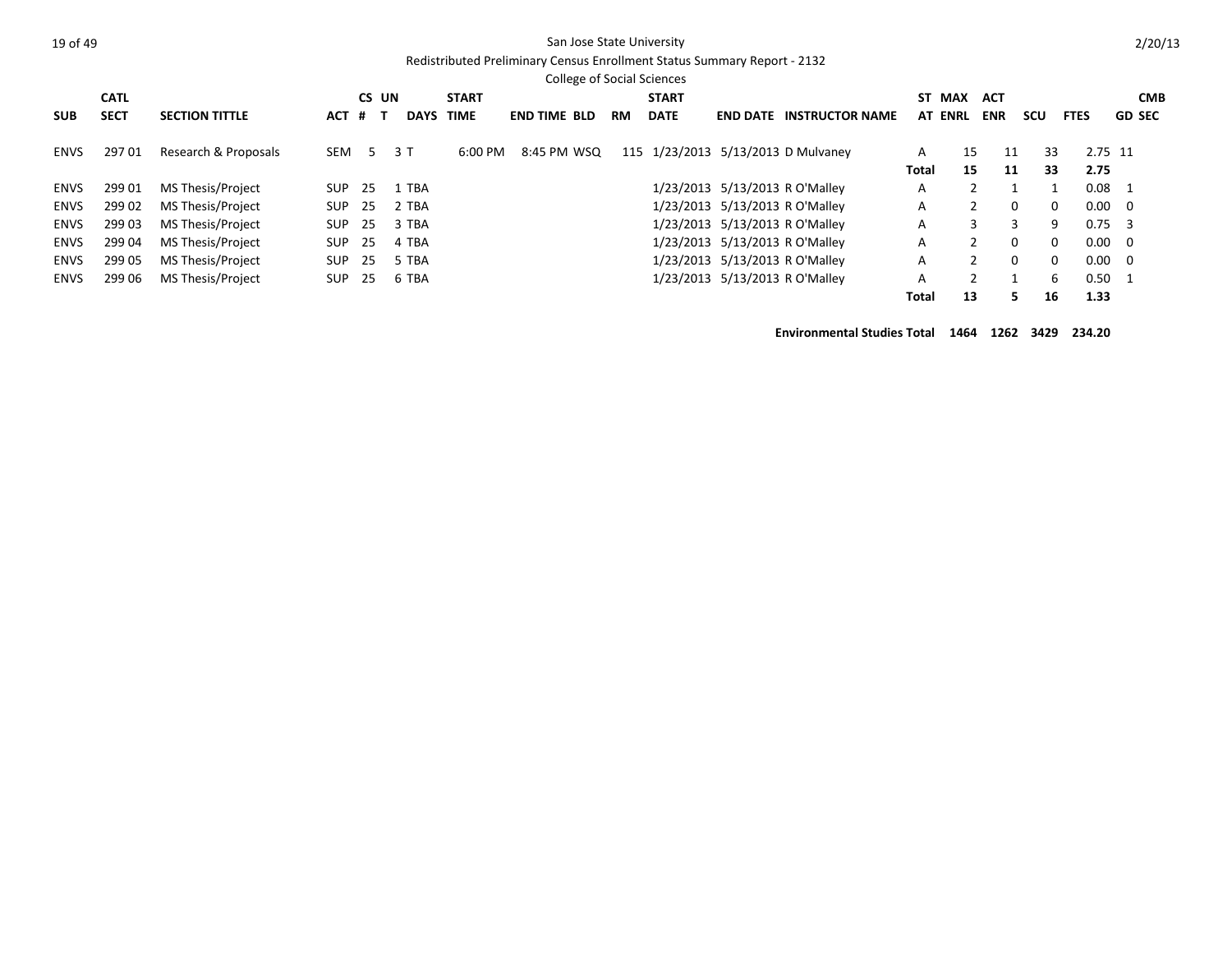Redistributed Preliminary Census Enrollment Status Summary Report - 2132

|                  |             |                           |            |                |                |                  |                        |           | <b>College of Social Sciences</b> |                             |                                      |            |              |                |              |              |                |  |
|------------------|-------------|---------------------------|------------|----------------|----------------|------------------|------------------------|-----------|-----------------------------------|-----------------------------|--------------------------------------|------------|--------------|----------------|--------------|--------------|----------------|--|
|                  | <b>CATL</b> |                           |            | CS UN          |                | <b>START</b>     |                        |           | <b>START</b>                      |                             |                                      |            | ST MAX       | <b>ACT</b>     |              |              | <b>CMB</b>     |  |
| <b>SUB</b>       | <b>SECT</b> | <b>SECTION TITTLE</b>     |            | ACT # T        |                | <b>DAYS TIME</b> | <b>END TIME BLD</b>    | <b>RM</b> | <b>DATE</b>                       |                             | <b>END DATE INSTRUCTOR NAME</b>      |            | AT ENRL ENR  |                | scu          | <b>FTES</b>  | <b>GD SEC</b>  |  |
| <b>Geography</b> |             |                           |            |                |                |                  |                        |           |                                   |                             |                                      |            |              |                |              |              |                |  |
|                  |             |                           |            |                |                |                  |                        |           |                                   |                             |                                      |            |              |                |              |              |                |  |
| <b>GEOG</b>      | 101         | Geog Natural Env          | <b>LEC</b> | 2              | 3 MW           |                  | 10:30 AM 11:45 AM WSQ  |           | 109 1/23/2013 5/13/2013 G Pereira |                             |                                      | Α          | 120          | 122            | 366          | 24.40        | $\mathbf 0$    |  |
| <b>GEOG</b>      | 102         | Geog Natural Env          | <b>LEC</b> | $\overline{2}$ | 3 MW           |                  | 12:00 PM  1:15 PM  WSQ |           | 207 1/23/2013 5/13/2013 G Pereira |                             |                                      | Α          | 80           | 82             | 246          | 16.40        | 0              |  |
| GEOG             | 103         | Geog Natural Env          | <b>LEC</b> | $\overline{2}$ | 3 TR           |                  | 9:00 AM 10:15 AM CL    |           | 224 1/23/2013 5/13/2013 G Pereira |                             |                                      | A          | 50           | 48             | 144          | 9.60         | 0              |  |
|                  |             |                           |            |                |                |                  |                        |           |                                   |                             |                                      | Total      | 250          | 252            | 756<br>132   | 50.40        |                |  |
| GEOG             | 10 01       | <b>Cultural Geography</b> | LEC.       | 2              | 3 TR           | 1:30 PM          | 2:45 PM CL             |           | 224 1/23/2013 5/13/2013 M Davis   |                             |                                      | Α<br>Total | 50<br>50     | 44<br>44       | 132          | 8.80<br>8.80 | 0              |  |
| <b>GEOG</b>      |             | 100W 01 Writing Workshop  | <b>SEM</b> | 5              | 3 MW           | 12:00 PM         | 1:15 PM CL             |           | 224 1/23/2013 5/13/2013 C Wynne   |                             |                                      | Α          | 25           | $\mathbf 0$    | $\mathbf 0$  | 0.00         | 0 <sup>C</sup> |  |
|                  |             |                           |            |                |                |                  |                        |           |                                   |                             |                                      | Total      | 25           | 0              | 0            | 0.00         |                |  |
| GEOG             | 101 01      | Global Geography          | <b>LEC</b> | 1              | 3 MW           |                  | 10:30 AM 11:45 AM CL   |           | 224 1/23/2013 5/13/2013 M Kelley  |                             |                                      | Α          | 50           | 47             | 141          | 9.40         | $\Omega$       |  |
| GEOG             | 101 02      | <b>Global Geography</b>   | <b>LEC</b> | 1              | 3 TR           |                  | 10:30 AM 11:45 AM CL   |           | 224 1/23/2013 5/13/2013 M Kelley  |                             |                                      | Α          | 50           | 47             | 141          | 9.40         | $\mathbf 0$    |  |
| <b>GEOG</b>      | 101 03      | Global Geography          | <b>LEC</b> | 1              | 3 TR           | 12:00 PM         | 1:15 PM CL             |           | 224 1/23/2013 5/13/2013 M Kelley  |                             |                                      | Α          | 50           | 44             | 132          | 8.80         | $\mathbf 0$    |  |
| GEOG             | 101 04      | Global Geography          | <b>LEC</b> | 1              | 3 MW           |                  | 1:30 PM 2:45 PM CL     |           | 224 1/23/2013 5/13/2013 R Taketa  |                             |                                      | A          | 50           | 33             | 99           | 6.60         | $\mathbf 0$    |  |
| GEOG             | 101 05      | Global Geography          | <b>LEC</b> | 1              | 3 TBA          |                  |                        |           |                                   | 1/23/2013 5/13/2013 T Orf   |                                      | A          | 50           | 27             | 81           | 5.45         | 1              |  |
|                  |             |                           |            |                |                |                  |                        |           |                                   |                             |                                      | Total      | 250          | 198            | 594          | 39.65        |                |  |
| GEOG             | 107 01      | Mapping the World         | <b>LEC</b> | $\overline{2}$ | 3 W            | 3:00 PM          | 5:45 PM CL             |           | 224 1/23/2013 5/13/2013 M Kelley  |                             |                                      | Α          | 50           | 22             | 66           | 4.45         | - 1            |  |
|                  |             |                           |            |                |                |                  |                        |           |                                   |                             |                                      | Total      | 50           | 22             | 66           | 4.45         |                |  |
| GEOG             | 112 01      | Nat Cult Terr Disp        | <b>LEC</b> | 2              | 3 TBA          |                  |                        |           |                                   | 1/23/2013 5/13/2013 M Davis |                                      | Α          | 40           | 46             | 138          | 9.20         | 0              |  |
|                  |             |                           |            |                |                |                  |                        |           |                                   |                             |                                      | Total      | 40           | 46             | 138          | 9.20         |                |  |
| <b>GEOG</b>      | 115 01      | Geog Global Econ          | <b>LEC</b> | $\overline{2}$ | 3 T            | 3:00 PM          | 5:45 PM CL             |           |                                   |                             | 224 1/23/2013 5/13/2013 K Richardson | Α          | 25           | 21             | 63           | 4.25         | $\overline{1}$ |  |
|                  |             |                           |            |                |                |                  |                        |           |                                   |                             |                                      | Total      | 25           | 21             | 63           | 4.25         |                |  |
| GEOG             | 170 01      | Intro Map & GIS           | <b>LEC</b> | $\overline{2}$ | 3 M            | 6:00 PM          | 7:50 PM WSQ            |           | 111 1/23/2013 5/13/2013 R Taketa  |                             |                                      | Α          | 30           | $\overline{7}$ | 14           | 1.55         | $\overline{3}$ |  |
| GEOG             | 170 02      | Intro Map & GIS           | LAB        | 15             | 0 M            |                  | 8:00 PM 10:45 PM WSQ   |           | 113 1/23/2013 5/13/2013 R Taketa  |                             |                                      | Α          | 15           | $\overline{2}$ | 2            | 0.00         | $\mathbf 0$    |  |
| <b>GEOG</b>      | 170 03      | Intro Map & GIS           | LAB        | 15             | 0 <sub>M</sub> | 3:00 PM          | 5:45 PM WSQ            |           | 113 1/23/2013 5/13/2013 R Taketa  |                             |                                      | A          | 15           | 5              | 5            | 0.00         | 3              |  |
| GEOG             | 17101       | Maps & GIS                | <b>LEC</b> | 2              | 3T             | 6:00 PM          | 7:50 PM WSQ            |           | 111 1/23/2013 5/13/2013 R Taketa  |                             |                                      | Total<br>Α | 60<br>20     | 14<br>10       | 21<br>20     | 1.55<br>2.25 | 5              |  |
| <b>GEOG</b>      | 17102       | Maps & GIS                | LAB        | 15             | 0 <sub>T</sub> |                  | 8:00 PM 10:50 PM WSQ   |           | 113 1/23/2013 5/13/2013 R Taketa  |                             |                                      | Α          | 20           | 10             | 10           | 0.00         | 5              |  |
|                  |             |                           |            |                |                |                  |                        |           |                                   |                             |                                      | Total      | 40           | 20             | 30           | 2.25         |                |  |
| <b>GEOG</b>      | 173 01      | Cart Dyn Int Map          | <b>LEC</b> | $\overline{2}$ | 3 W            | 6:00 PM          | 7:50 PM WSQ            |           | 111 1/23/2013 5/13/2013 R Taketa  |                             |                                      | Α          | 20           | 9              | 18           | 2.10         | 6              |  |
| GEOG             | 173 02      | Cart Dyn Int Map          | LAB        | 15             | 0 W            |                  | 8:00 PM 10:50 PM WSQ   |           | 113 1/23/2013 5/13/2013 R Taketa  |                             |                                      | Α          | 20           | 9              | 9            | 0.00         | 6              |  |
|                  |             |                           |            |                |                |                  |                        |           |                                   |                             |                                      | Total      | 40           | 18             | 27           | 2.10         |                |  |
| GEOG             | 18001       | <b>Indiv Studies</b>      | <b>SUP</b> | 36             | 1 TBA          |                  |                        |           |                                   | 1/23/2013 5/13/2013 M Davis |                                      | Α          | 1            | 1              | $\mathbf{1}$ | 0.07         | 0              |  |
| GEOG             | 18002       | <b>Indiv Studies</b>      | <b>SUP</b> | 36             | 3 TBA          |                  |                        |           |                                   | 1/23/2013 5/13/2013 M Davis |                                      | A          | $\mathbf{1}$ | 0              | 0            | 0.00         | 0              |  |
| <b>GEOG</b>      | 18003       | <b>Indiv Studies</b>      | <b>SUP</b> | 36             | 4 TBA          |                  |                        |           |                                   | 1/23/2013 5/13/2013 M Davis |                                      | A          | 3            | 0              | 0            | 0.00         | 0              |  |
|                  |             |                           |            |                |                |                  |                        |           |                                   |                             |                                      | Total      | 5            | 1              | 1            | 0.07         |                |  |
| GEOG             | 18101       | Rem Sens Basi Theo        | <b>LEC</b> |                | 3              |                  |                        |           |                                   |                             |                                      | х          | 0            | 0              | $\Omega$     | 0.00         | 0              |  |
| GEOG             | 18102       | Rem Sens Basi Theo        | LAB        |                | $\mathbf 0$    |                  |                        |           |                                   |                             |                                      | X          | 0            | 0              | 0            | 0.00         | $\mathbf 0$    |  |
|                  |             |                           |            |                |                |                  |                        |           |                                   |                             |                                      | Total      | 0            | 0              | 0            | 0.00         |                |  |
| <b>GEOG</b>      | 186 01      | <b>Field Physical</b>     | SUP        | 36             | 3 S            | $9:00$ AM        | 5:00 PM WSQ            |           | 111 1/23/2013 5/13/2013 W Harmon  |                             |                                      | Α          | 20           | 4              | 12           | 0.95         | 3              |  |
|                  |             |                           |            |                |                |                  |                        |           |                                   |                             |                                      | Total      | 20           | 4              | 12           | 0.95         |                |  |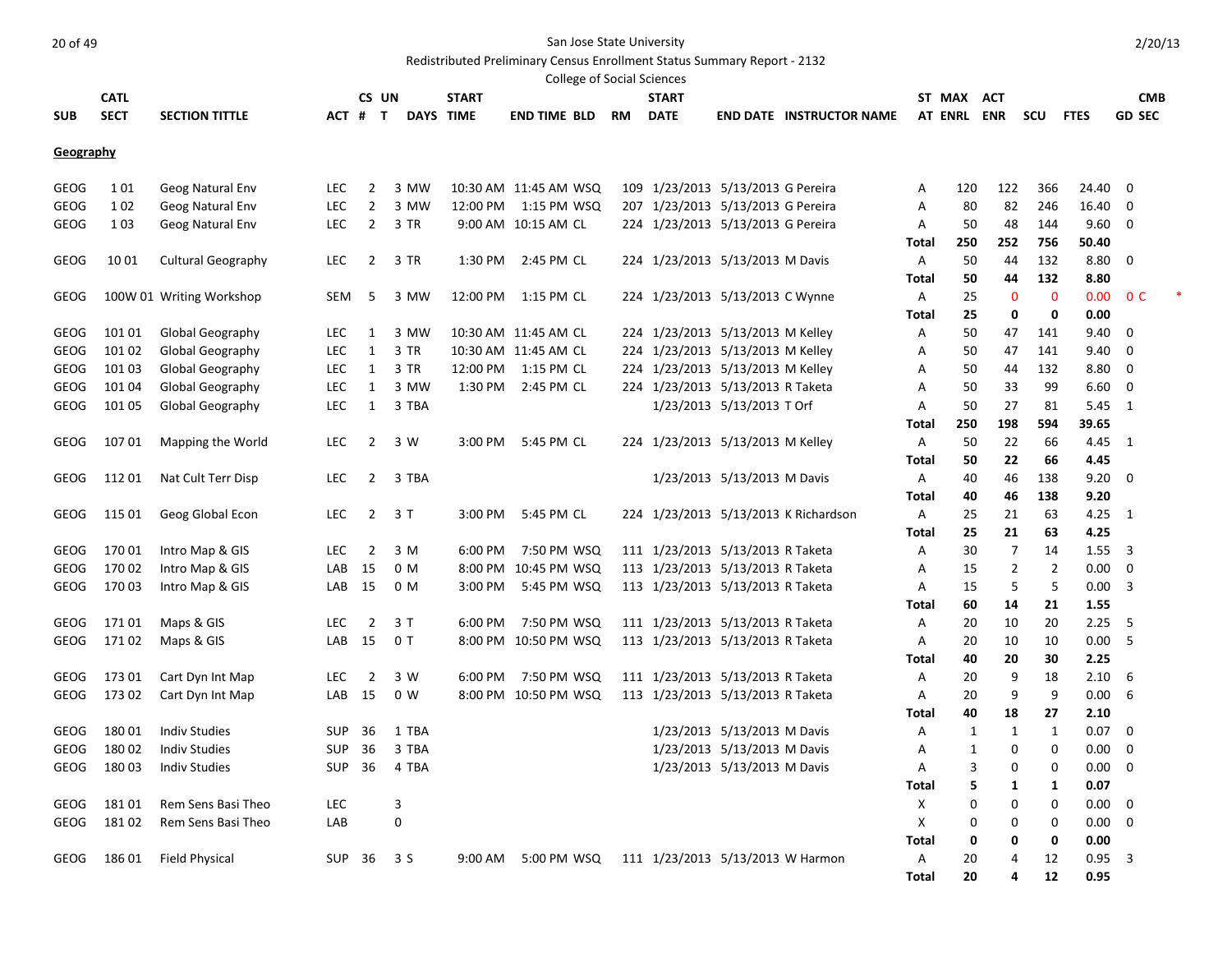### Redistributed Preliminary Census Enrollment Status Summary Report - 2132

|            |             |                       |            |                |             |              | <b>College of Social Sciences</b> |    |                                  |                              |                                 |              |                |              |              |             |                |               |            |
|------------|-------------|-----------------------|------------|----------------|-------------|--------------|-----------------------------------|----|----------------------------------|------------------------------|---------------------------------|--------------|----------------|--------------|--------------|-------------|----------------|---------------|------------|
|            | <b>CATL</b> |                       |            | CS UN          |             | <b>START</b> |                                   |    | <b>START</b>                     |                              |                                 |              | ST MAX         | <b>ACT</b>   |              |             |                |               | <b>CMB</b> |
| <b>SUB</b> | <b>SECT</b> | <b>SECTION TITTLE</b> | ACT        | #              | <b>DAYS</b> | <b>TIME</b>  | <b>END TIME BLD</b>               | RM | <b>DATE</b>                      |                              | <b>END DATE INSTRUCTOR NAME</b> |              | <b>AT ENRL</b> | <b>ENR</b>   | scu          | <b>FTES</b> |                | <b>GD SEC</b> |            |
| GEOG       | 18701       | Field Human & Hist    | <b>SUP</b> |                | 3           |              |                                   |    |                                  |                              |                                 | X            |                | $\mathbf{0}$ | 0            | 0           | $0.00 \quad 0$ |               |            |
|            |             |                       |            |                |             |              |                                   |    |                                  |                              |                                 | Total        |                | 0            | 0            | 0           | 0.00           |               |            |
| GEOG       | 19701       | Geog Internship       | SUP        | 36             | 3 TBA       |              |                                   |    |                                  | 1/23/2013 5/13/2013          |                                 | Α            | 1              |              |              | 3           | 0.20           | $\mathbf 0$   |            |
| GEOG       | 19702       | Geog Internship       | SUP        | 36             | 5 TBA       |              |                                   |    |                                  | 1/23/2013 5/13/2013          |                                 | Α            |                | 1            | 0            | 0           | $0.00 \quad 0$ |               |            |
|            |             |                       |            |                |             |              |                                   |    |                                  |                              |                                 | Total        |                | $\mathbf{2}$ | 1            | 3           | 0.20           |               |            |
| GEOG       | 239 01      | Sem: Geog Info Tech   | SEM        | 5 <sup>5</sup> | 3 T         | 3:00 PM      | 5:45 PM WSQ                       |    | 111 1/23/2013 5/13/2013 R Taketa |                              |                                 | A            | 15             |              | 6<br>18      |             | $1.50\quad 6$  |               |            |
|            |             |                       |            |                |             |              |                                   |    |                                  |                              |                                 | <b>Total</b> | 15             |              | 6<br>18      |             | 1.50           |               |            |
| GEOG       | 298 01      | Special Study         | SUP        | 25             | 3 TBA       |              |                                   |    |                                  | 1/23/2013 5/13/2013 R Taketa |                                 | Α            |                | 1            | $\mathbf{0}$ | 0           | $0.00 \quad 0$ |               |            |
| GEOG       | 298 02      | Special Study         | <b>SUP</b> | 25             | 4 TBA       |              |                                   |    |                                  | 1/23/2013 5/13/2013 R Taketa |                                 | Α            |                | 1            | 0            | 0           | $0.00 \quad 0$ |               |            |
|            |             |                       |            |                |             |              |                                   |    |                                  |                              |                                 | Total        |                | $\mathbf{2}$ | 0            | 0           | 0.00           |               |            |
| GEOG       | 299 01      | MA Thesis/Project     | SUP        | 25             | 1 TBA       |              |                                   |    |                                  | 1/23/2013 5/13/2013 R Taketa |                                 | Α            |                | $\mathbf{1}$ | 0            | 0           | $0.00 \ 0$     |               |            |
| GEOG       | 299 02      | MA Thesis/Project     | SUP        | 25             | 3 TBA       |              |                                   |    |                                  | 1/23/2013 5/13/2013 R Taketa |                                 | A            |                | $\mathbf{1}$ | 0            | $\mathbf 0$ | $0.00 \quad 0$ |               |            |
| GEOG       | 299 03      | MA Thesis/Project     | <b>SUP</b> | 25             | 6 TBA       |              |                                   |    |                                  | 1/23/2013 5/13/2013 R Taketa |                                 | A            |                | 3            |              | 6           | $0.50 \quad 1$ |               |            |
|            |             |                       |            |                |             |              |                                   |    |                                  |                              |                                 | Total        |                | 5.           |              | 6           | 0.50           |               |            |

**Geography Total 879 648 1867 125.87**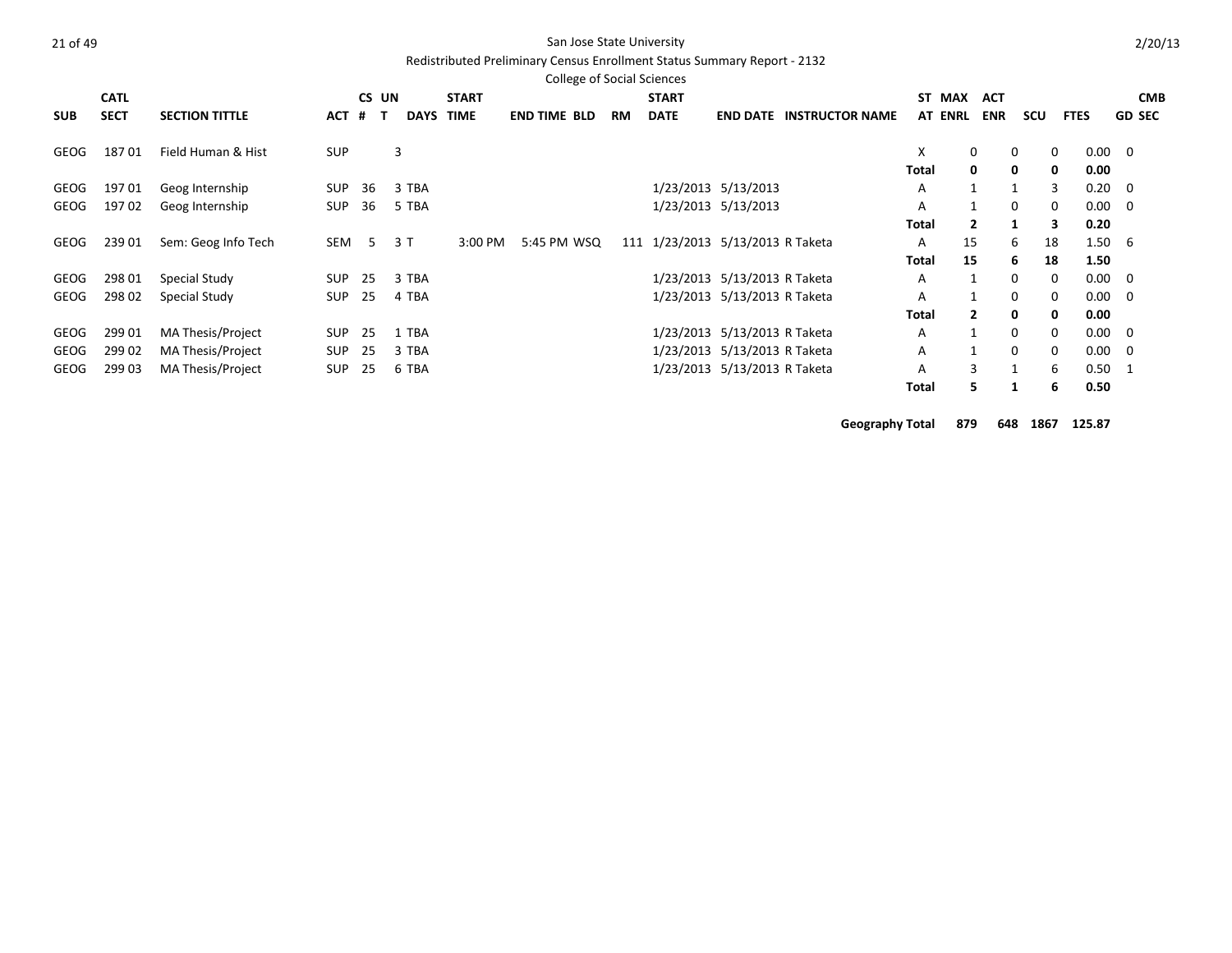|--|--|

### San Jose State University

# Redistributed Preliminary Census Enrollment Status Summary Report - 2132

|             |                      |                          |            |       |             |              | <b>College of Social Sciences</b> |     |                                 |                             |                                      |              |                |            |                         |                |                |  |
|-------------|----------------------|--------------------------|------------|-------|-------------|--------------|-----------------------------------|-----|---------------------------------|-----------------------------|--------------------------------------|--------------|----------------|------------|-------------------------|----------------|----------------|--|
|             | <b>CATL</b>          |                          |            | CS UN |             | <b>START</b> |                                   |     | <b>START</b>                    |                             |                                      |              | ST MAX         | ACT        |                         |                | <b>CMB</b>     |  |
| <b>SUB</b>  | <b>SECT</b>          | <b>SECTION TITTLE</b>    | ACT #      | т     | <b>DAYS</b> | <b>TIME</b>  | <b>END TIME BLD</b>               | RM. | <b>DATE</b>                     | <b>END DATE</b>             | <b>INSTRUCTOR NAME</b>               |              | <b>AT ENRL</b> | <b>ENR</b> | scu                     | <b>FTES</b>    | <b>GD SEC</b>  |  |
|             | Int'l Global Studies |                          |            |       |             |              |                                   |     |                                 |                             |                                      |              |                |            |                         |                |                |  |
| GLST        |                      | 100W 01 Writing Workshop | SEM        | 5     | 3 MW        | 12:00 PM     | 1:15 PM CL                        |     | 224 1/23/2013 5/13/2013 C Wynne |                             |                                      | A            | 0              | 24         | 72                      | 4.80           | 0 <sup>C</sup> |  |
|             |                      |                          |            |       |             |              |                                   |     |                                 |                             |                                      | Total        | 0              | 24         | 72                      | 4.80           |                |  |
| GLST        | 17901                | Seminar Global Studies   | <b>LEC</b> | 3     | 3 R         | $3:00$ PM    | 5:45 PM CL                        |     |                                 |                             | 224 1/23/2013 5/13/2013 K Richardson | A            | 25             | 24         | 72                      | 4.80 0         |                |  |
|             |                      |                          |            |       |             |              |                                   |     |                                 |                             |                                      | Total        | 25             | 24         | 72                      | 4.80           |                |  |
| <b>GLST</b> | 18701                | Topics in Global Studies | <b>LEC</b> |       | 3           |              |                                   |     |                                 |                             |                                      | X            | $\Omega$       |            | $\mathbf 0$<br>$\Omega$ | $0.00 \quad 0$ |                |  |
| <b>GLST</b> | 18702                | Topics in Global Studies | <b>LEC</b> | 2     | 3 M         | 3:00 PM      | 5:45 PM CL                        |     | 224 1/23/2013 5/13/2013 M Davis |                             |                                      | A            | 30             | 33         | 99                      | $6.65$ 1       |                |  |
|             |                      |                          |            |       |             |              |                                   |     |                                 |                             |                                      | <b>Total</b> | 30             | 33         | 99                      | 6.65           |                |  |
| <b>GLST</b> | 18901                | Global Experience        | <b>SUP</b> | 48    | 3 TBA       |              |                                   |     |                                 | 1/23/2013 5/13/2013 M Davis |                                      | A            | 20             | 9          | 27                      | $1.80 \ 0$     |                |  |
|             |                      |                          |            |       |             |              |                                   |     |                                 |                             |                                      | Total        | 20             |            | 27<br>9                 | 1.80           |                |  |

**Int'l Global Studies Total 75 90 270 18.05**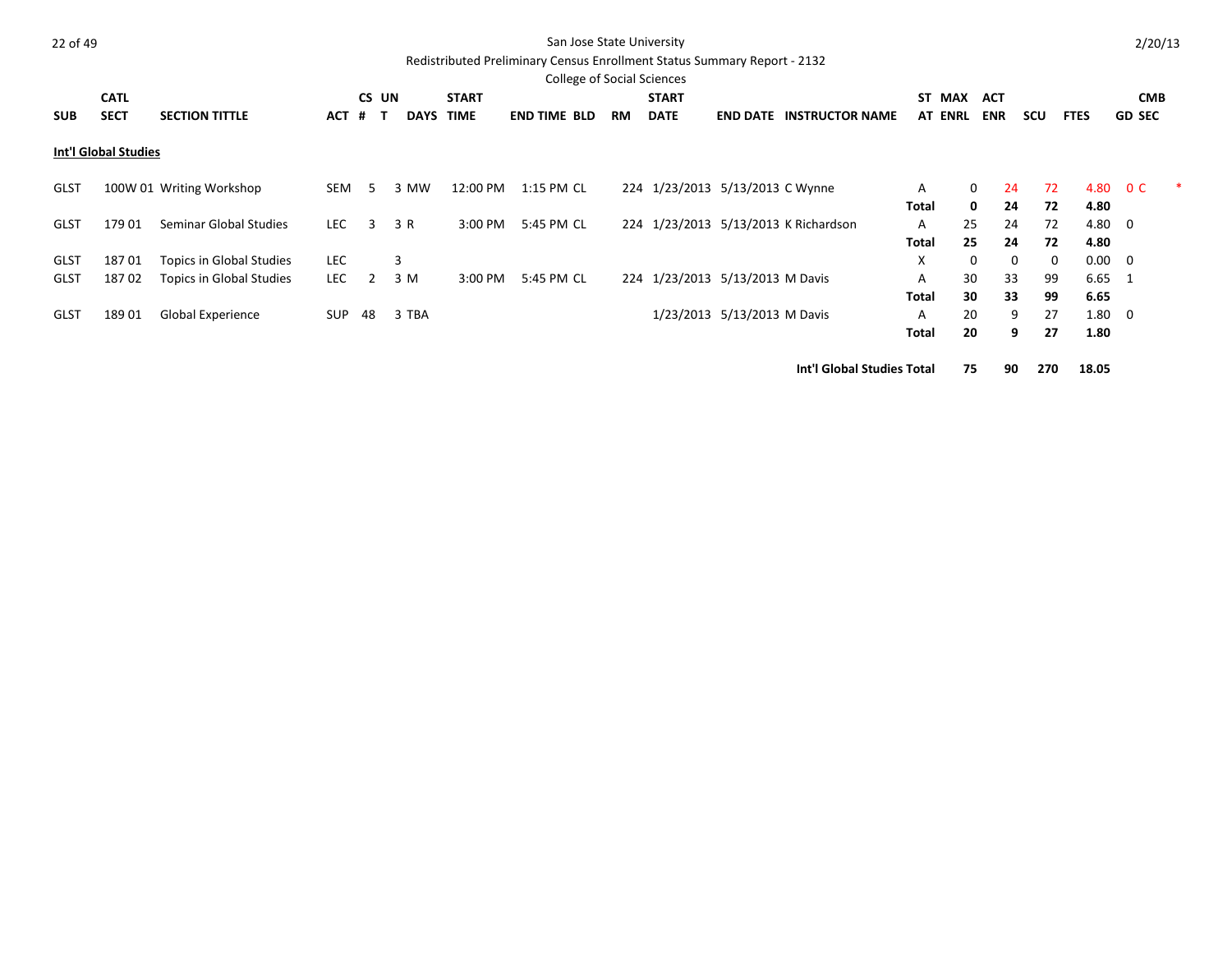Redistributed Preliminary Census Enrollment Status Summary Report - 2132

|                |             |                                   |            |                |      |              | $n$ . The state of the community of the state of the contribution of the state $\sim$ $\sim$ $\sim$ $\sim$<br>College of Social Sciences |           |                                       |                                      |              |             |             |             |             |                |        |
|----------------|-------------|-----------------------------------|------------|----------------|------|--------------|------------------------------------------------------------------------------------------------------------------------------------------|-----------|---------------------------------------|--------------------------------------|--------------|-------------|-------------|-------------|-------------|----------------|--------|
|                | <b>CATL</b> |                                   |            | CS UN          |      | <b>START</b> |                                                                                                                                          |           | <b>START</b>                          |                                      |              | ST MAX ACT  |             |             |             | <b>CMB</b>     |        |
| <b>SUB</b>     | <b>SECT</b> | <b>SECTION TITTLE</b>             |            | ACT # T        |      | DAYS TIME    | <b>END TIME BLD</b>                                                                                                                      | <b>RM</b> | <b>DATE</b>                           | <b>END DATE INSTRUCTOR NAME</b>      |              | AT ENRL ENR |             | scu         | <b>FTES</b> | <b>GD SEC</b>  |        |
| <b>History</b> |             |                                   |            |                |      |              |                                                                                                                                          |           |                                       |                                      |              |             |             |             |             |                |        |
| <b>HIST</b>    | 1A 01       | World History to 1500             | LEC.       | 2              | 3 MW |              | 1:30 PM 2:45 PM DMH                                                                                                                      |           | 167 1/23/2013 5/13/2013 J Roth        |                                      | A            | 35          | 19          | 57          | 3.80 0      |                |        |
|                |             |                                   |            |                |      |              |                                                                                                                                          |           |                                       |                                      | Total        | 35          | 19          | 57          | 3.80        |                |        |
| <b>HIST</b>    | 1B 01       | World History from 1500           | <b>LEC</b> | $\overline{2}$ | 3 MW |              | 9:00 AM 10:15 AM DMH                                                                                                                     |           | 167 1/23/2013 5/13/2013 A Katsev      |                                      | Α            | 35          | 22          | 66          | 4.40        | - 0            |        |
|                |             |                                   |            |                |      |              |                                                                                                                                          |           |                                       |                                      | Total        | 35          | 22          | 66          | 4.40        |                |        |
| <b>HIST</b>    | 10A 01      | Western Civilizatn                | <b>LEC</b> | 2              | 3 TR | 1:30 PM      | 2:45 PM DMH                                                                                                                              |           | 165 1/23/2013 5/13/2013 J Bernhardt   |                                      | Α            | 40          | 42          | 126         | 8.40        | 0              |        |
| HIST           | 10B 01      | Western Civilizatn                | <b>LEC</b> | $\overline{2}$ | 3 TR |              | 10:30 AM 11:45 AM DMH                                                                                                                    |           |                                       | 165 1/23/2013 5/13/2013 M Pickering  | А            | 40          | 37          | 111         | 7.40        | $\mathbf 0$    |        |
|                |             |                                   |            |                |      |              |                                                                                                                                          |           |                                       |                                      | Total        | 80          | 79          | 237         | 15.80       |                |        |
| <b>HIST</b>    |             | 15B 01 U.S. Hist/Govt             | <b>LEC</b> | 3              | 3 MW |              | 9:00 AM 10:15 AM DMH                                                                                                                     |           | 150 1/23/2013 5/13/2013 M Wilson      |                                      | Α            | 92          | 46          | 138         | 9.20        | 0 <sup>C</sup> |        |
| <b>HIST</b>    |             | 15B 02 U.S. Hist/Govt             | <b>LEC</b> | 3              | 3 MW |              | 10:30 AM 11:45 AM DMH                                                                                                                    |           | 150 1/23/2013 5/13/2013 M Wilson      |                                      | Α            | 92          | 46          | 138         | 9.20        | 0 <sup>C</sup> |        |
| HIST           | 15B 03      | U.S. Hist/Govt                    | LEC        | 3              | 3 MW |              | 12:00 PM 1:15 PM DMH                                                                                                                     |           | 150 1/23/2013 5/13/2013 I Jerke       |                                      | Α            | 92          | 46          | 138         |             | 9.20 OC        |        |
| HIST           | 15B 04      | U.S. Hist/Govt                    | <b>LEC</b> | 3              | 3 MW | 1:30 PM      | 2:45 PM DMH                                                                                                                              |           | 150 1/23/2013 5/13/2013 I Jerke       |                                      | А            | 92          | 47          | 141         | 9.40        | 0 <sup>C</sup> |        |
| HIST           | 15B 05      | U.S. Hist/Govt                    | <b>LEC</b> | 3              | 3 M  | 6:00 PM      | 8:45 PM DMH                                                                                                                              |           | 150 1/23/2013 5/13/2013 R Cirivilleri |                                      | Α            | 92          | 44          | 132         | 8.80        | 0 <sup>C</sup> |        |
| HIST           | 15B 06      | U.S. Hist/Govt                    | <b>LEC</b> | 3              | 3 TR |              | 9:00 AM 10:15 AM DMH                                                                                                                     |           | 150 1/23/2013 5/13/2013 M McBane      |                                      | Α            | 92          | 44          | 132         | 8.80        | 0 <sup>C</sup> | $\ast$ |
| <b>HIST</b>    | 15B 07      | U.S. Hist/Govt                    | <b>LEC</b> | 3              | 3 TR |              | 10:30 AM 11:45 AM DMH                                                                                                                    |           | 150 1/23/2013 5/13/2013 M McBane      |                                      | Α            | 92          | 44          | 132         | 8.80        | 0 <sup>C</sup> |        |
| HIST           | 15B08       | U.S. Hist/Govt                    | LEC        | 3              | 3 TR | 12:00 PM     | 1:15 PM DMH                                                                                                                              |           | 150 1/23/2013 5/13/2013 R Cirivilleri |                                      | Α            | 92          | 46          | 138         | 9.20        | 0 <sup>C</sup> |        |
| HIST           | 15B09       | U.S. Hist/Govt                    | LEC        | 3              | 3 TR | 1:30 PM      | 2:45 PM DMH                                                                                                                              |           | 150 1/23/2013 5/13/2013 R Cirivilleri |                                      | Α            | 92          | 45          | 135         | 9.00        | 0 <sup>C</sup> |        |
| HIST           | 15B 10      | U.S. Hist/Govt                    | LEC        | 3              | 3 TR | 3:00 PM      | 4:15 PM DMH                                                                                                                              |           |                                       | 150 1/23/2013 5/13/2013 C Danopoulos | Α            | 92          | 45          | 135         |             | 9.00 0 C       |        |
| <b>HIST</b>    |             | 15B 11 U.S. Hist/Govt             | <b>LEC</b> | 3              | 3 MW | 3:00 PM      | 4:15 PM DMH                                                                                                                              |           | 150 1/23/2013 5/13/2013 G Gendzel     |                                      | Α            | 92          | 37          | 111         |             | 7.40 OC        |        |
|                |             |                                   |            |                |      |              |                                                                                                                                          |           |                                       |                                      | Total        | 1012        | 490         | 1470        | 98.00       |                |        |
| HIST           | 20A 01      | Hist of Amer Peopl                | LEC.       | $\overline{2}$ | 3 TR |              | 12:00 PM  1:15 PM DMH                                                                                                                    |           | 167 1/23/2013 5/13/2013 F Propas      |                                      | Α            | 35          | 32          | 96          | 6.40        | 0              |        |
|                |             |                                   |            |                |      |              |                                                                                                                                          |           |                                       |                                      | Total        | 35          | 32          | 96          | 6.40        |                |        |
| <b>HIST</b>    | 5001        | <b>Historical Process</b>         | SEM        | 4              | 3 MW |              | 10:30 AM 11:45 AM DMH                                                                                                                    |           | 167 1/23/2013 5/13/2013 I Jerke       |                                      | Α            | 25          | 25          | 75          | 5.00        | 0              |        |
| HIST           | 50 02       | <b>Historical Process</b>         | SEM        | 4              | 3 MW | 12:00 PM     | 1:15 PM DMH                                                                                                                              |           | 162 1/23/2013 5/13/2013 R Chopra      |                                      | Α            | 25          | 22          | 66          | 4.40        | 0              |        |
| HIST           | 50 03       | <b>Historical Process</b>         | SEM        | 4              | 3 M  | 3:00 PM      | 5:45 PM DMH                                                                                                                              |           | 167 1/23/2013 5/13/2013 I Jerke       |                                      | Α            | 25          | 25          | 75          | 5.00        | 0              |        |
| HIST           | 50 04       | <b>Historical Process</b>         | SEM        | $\overline{4}$ | 3 W  | 3:00 PM      | 5:45 PM DMH                                                                                                                              |           | 167 1/23/2013 5/13/2013 E Narveson    |                                      | Α            | 25          | 28          | 84          | 5.60        | $\mathbf 0$    |        |
| <b>HIST</b>    | 50 05       | <b>Historical Process</b>         | SEM        |                | 3    |              |                                                                                                                                          |           |                                       |                                      | X            | 0           | 0           | 0           | 0.00        | $\mathbf 0$    |        |
| HIST           | 50 06       | <b>Historical Process</b>         | SEM        |                | 3    |              |                                                                                                                                          |           |                                       |                                      | X            | 0           | 0           | 0           | 0.00        | $\mathbf 0$    |        |
|                |             |                                   |            |                |      |              |                                                                                                                                          |           |                                       |                                      | Total        | 100         | 100         | 300         | 20.00       |                |        |
| <b>HIST</b>    | 99 01       | <b>History Fundamentals</b>       | SEM        | -5             | 3 TR |              | 10:30 AM 11:45 AM DMH                                                                                                                    |           | 167 1/23/2013 5/13/2013 L Guardino    |                                      | Α            | 25          | 26          | 78          | 5.20        | 0              |        |
|                |             |                                   |            |                |      |              |                                                                                                                                          |           |                                       |                                      | Total        | 25          | 26          | 78          | 5.20        |                |        |
| HIST           |             | 100W 01 History Writers' Workshop | SEM        |                | 3    |              |                                                                                                                                          |           |                                       |                                      | х            | 0           | 0           | 0           | 0.00        | 0              |        |
| HIST           |             | 100W 02 History Writers' Workshop | SEM        | 4              | 3 TR |              | 1:30 PM 2:45 PM DMH                                                                                                                      |           | 162 1/23/2013 5/13/2013 L Hilde       |                                      | Α            | 25          | 26          | 78          | 5.20        | 0              |        |
|                |             |                                   |            |                |      |              |                                                                                                                                          |           |                                       |                                      | Total        | 25          | 26          | 78          | 5.20        |                |        |
| <b>HIST</b>    |             | 102 01 Historiography             | SEM 5      |                | 3 F  |              | 10:00 AM 1:00 PM DMH                                                                                                                     |           | 167 1/23/2013 5/13/2013 G Vasquez     |                                      | A            | 20          | 19          | 57          | 3.80 0      |                |        |
|                |             |                                   |            |                |      |              |                                                                                                                                          |           |                                       |                                      | Total        | 20          | 19          | 57          | 3.80        |                |        |
| <b>HIST</b>    |             | 105B 01 19+20th Cen Africa        | <b>LEC</b> | $\overline{2}$ | 3T   | 6:00 PM      | 8:45 PM DMH                                                                                                                              |           | 163 1/23/2013 5/13/2013 B Kline       |                                      | Α            | 30          | 16          | 48          |             | 3.30 2 C       |        |
| AFRS           |             | 105B 01 19+20th Cen Africa        | LEC        | $\overline{2}$ | 3T   | 6:00 PM      | 8:45 PM DMH                                                                                                                              |           | 163 1/23/2013 5/13/2013 B Kline       |                                      | Α            | 0           | $\mathbf 0$ | $\mathbf 0$ |             | $0.00 \t 0 C$  |        |
|                |             |                                   |            |                |      |              |                                                                                                                                          |           |                                       |                                      | <b>Total</b> | 30          | 16          | 48          | 3.30        |                |        |
| <b>HIST</b>    |             | 111 01 JWSS Special Topics        | LEC        |                | 3    |              |                                                                                                                                          |           |                                       |                                      | Χ            | 0           | 0           | 0           | 0.00 0      |                |        |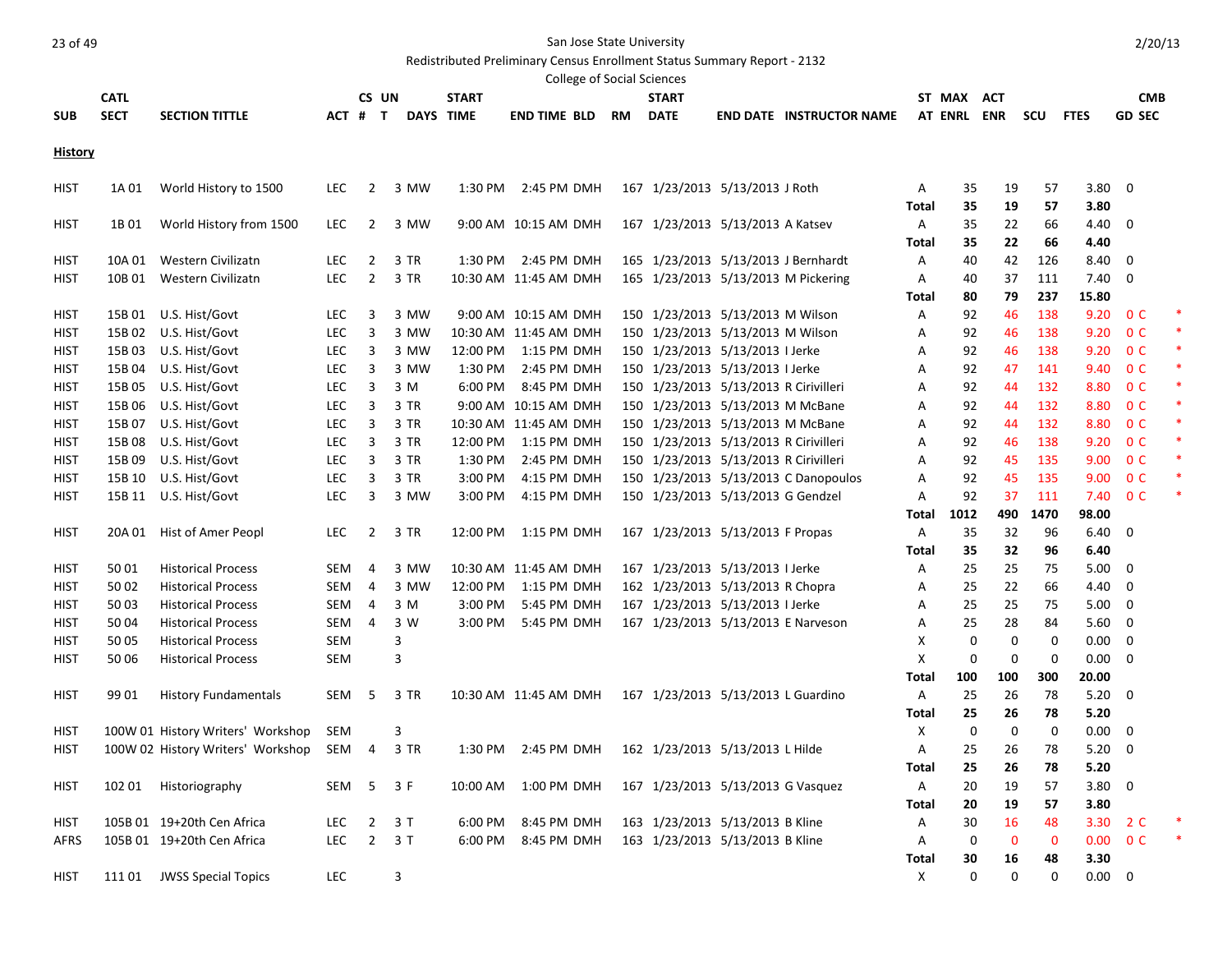### Redistributed Preliminary Census Enrollment Status Summary Report - 2132

|             |             |                            |            |                |              |                  | <b>College of Social Sciences</b>                    |    |                                    |                     |                                     |             |        |             |             |             |                |   |
|-------------|-------------|----------------------------|------------|----------------|--------------|------------------|------------------------------------------------------|----|------------------------------------|---------------------|-------------------------------------|-------------|--------|-------------|-------------|-------------|----------------|---|
|             | <b>CATL</b> |                            |            | CS UN          |              | <b>START</b>     |                                                      |    | <b>START</b>                       |                     |                                     | ST MAX      |        | ACT         |             |             | <b>CMB</b>     |   |
| <b>SUB</b>  | <b>SECT</b> | <b>SECTION TITTLE</b>      | ACT #      | $\mathsf{T}$   |              | <b>DAYS TIME</b> | END TIME BLD                                         | RM | <b>DATE</b>                        |                     | <b>END DATE INSTRUCTOR NAME</b>     | AT ENRL ENR |        |             | scu         | <b>FTES</b> | <b>GD SEC</b>  |   |
| JWSS        | 111 01      | <b>JWSS Special Topics</b> | <b>LEC</b> |                | 3            |                  |                                                      |    |                                    |                     |                                     | Χ           | 0      | 0           | 0           | 0.00        | $\mathbf 0$    |   |
| HUM         | 111 01      | <b>JWSS Special Topics</b> | LEC        |                | 3            |                  |                                                      |    |                                    |                     |                                     | Χ           | 0      | 0           | 0           | 0.00        | 0              |   |
| RELS        | 111 01      | <b>JWSS Special Topics</b> | LEC        |                | 3            |                  |                                                      |    |                                    |                     |                                     | Χ           | 0      | 0           | 0           | 0.00        | $\overline{0}$ |   |
|             |             |                            |            |                |              |                  |                                                      |    |                                    |                     |                                     | Total       | 0      | 0           | 0           | 0.00        |                |   |
| HIST        | 115 01      | <b>Ancient Near East</b>   | <b>LEC</b> | 2              | 3 MW         | 12:00 PM         | 1:15 PM DMH                                          |    | 165 1/23/2013 5/13/2013 J Roth     |                     |                                     | Α           | 30     | 32          | 96          | 6.50        | 2 C            |   |
| JWSS        | 115 01      | <b>Ancient Near East</b>   | <b>LEC</b> | $\overline{2}$ | 3 MW         | 12:00 PM         | 1:15 PM DMH                                          |    | 165 1/23/2013 5/13/2013 J Roth     |                     |                                     | Α           | 0      | $\mathbf 0$ | 0           | 0.00        | 0 <sup>C</sup> |   |
| MDES        | 115 01      | <b>Ancient Near East</b>   | <b>LEC</b> | $\overline{2}$ | 3 MW         | 12:00 PM         | 1:15 PM DMH                                          |    | 165 1/23/2013 5/13/2013 J Roth     |                     |                                     | Α           | 0      | $\mathbf 0$ | $\mathbf 0$ | 0.00        | 0 <sup>C</sup> | * |
|             |             |                            |            |                |              |                  |                                                      |    |                                    |                     |                                     | Total       | 30     | 32          | 96          | 6.50        |                |   |
| HIST        |             | 121A 01 Mediev Wld to 1000 | <b>LEC</b> | $\overline{2}$ | 3T           | 6:00 PM          | 8:45 PM DMH                                          |    |                                    |                     | 355 1/23/2013 5/13/2013 J Bernhardt | Α           | 30     | 16          | 48          | 3.25        | -1             |   |
|             |             |                            |            |                |              |                  |                                                      |    |                                    |                     |                                     | Total       | 30     | 16          | 48          | 3.25        |                |   |
| HIST        |             | 130B 01 Military History   | <b>LEC</b> | $\overline{2}$ | 3 M          | 6:00 PM          | 8:45 PM DMH                                          |    | 165 1/23/2013 5/13/2013 J Roth     |                     |                                     | Α           | 30     | 29          | 87          | 5.85 1      |                |   |
|             |             |                            |            |                |              |                  |                                                      |    |                                    |                     |                                     | Total       | 30     | 29          | 87          | 5.85        |                |   |
| HIST        | 132 01      | World War II               | <b>LEC</b> | 2              | 3 MW         | 12:00 PM         | 1:15 PM DMH                                          |    | 163 1/23/2013 5/13/2013 E Reynolds |                     |                                     | Α           | 30     | 34          | 102         | 6.85 1      |                |   |
|             |             |                            |            |                |              |                  |                                                      |    |                                    |                     |                                     | Total       | 30     | 34          | 102         | 6.85        |                |   |
| HIST        | 145 01      | Eur & Wld Fr 1945          | <b>LEC</b> | 2              | 3 T          | 6:00 PM          | 8:45 PM DMH                                          |    |                                    |                     | 165 1/23/2013 5/13/2013 M Pickering | Α           | 30     | 26          | 78          | 5.65        | 9              |   |
|             |             |                            |            |                |              |                  |                                                      |    |                                    |                     |                                     | Total       | 30     | 26          | 78          | 5.65        |                |   |
| <b>HIST</b> | 146 01      | <b>National Histories</b>  | LEC        |                | 3            |                  |                                                      |    |                                    |                     |                                     | X           | 0      | 0           | 0           | 0.00        | 0              |   |
|             |             |                            |            |                |              |                  |                                                      |    |                                    |                     |                                     | Total       | 0      | 0           | 0           | 0.00        |                |   |
| HIST        | 152 01      | Hist of the City           | <b>LEC</b> | 2              | 3 TR         | 12:00 PM         | 1:15 PM DMH                                          |    |                                    |                     | 165 1/23/2013 5/13/2013 M Pickering | Α           | 30     | 29          | 87          | 5.95        | 3              |   |
|             |             |                            |            |                |              |                  |                                                      |    |                                    |                     |                                     | Total       | 30     | 29          | 87          | 5.95        |                |   |
| HIST        | 153 01      | Hist Women Europe          | <b>LEC</b> | $\overline{2}$ | 3 R          | 6:00 PM          | 8:45 PM DMH                                          |    |                                    |                     | 163 1/23/2013 5/13/2013 M Pickering | Α           | 40     | 37          | 111         | 7.60        | -4             |   |
|             |             |                            |            |                |              |                  |                                                      |    |                                    |                     |                                     | Total       | 40     | 37          | 111         | 7.60        |                |   |
| HIST        | 155 01      | 20th Century World         | LEC        | 2              | 3 MW         | 1:30 PM          | 2:45 PM DMH                                          |    | 165 1/23/2013 5/13/2013 A Katsev   |                     |                                     | Α           | 40     | 40          | 120         | 8.00        | 0              |   |
| HIST        | 155 02      | 20th Century World         | LEC        | $\overline{2}$ | 3 MW         |                  | 9:00 AM 10:15 AM DMH                                 |    | 163 1/23/2013 5/13/2013 E Reynolds |                     |                                     | Α           | 40     | 39          | 117         | 7.80        | 0              |   |
|             |             |                            |            |                |              |                  |                                                      |    |                                    |                     |                                     | Total       | 80     | 79          | 237         | 15.80       |                |   |
| HIST        | 165 01      | History of Brazil          | <b>LEC</b> | $\overline{2}$ | 3 TR         | 1:30 PM          | 2:45 PM DMH                                          |    | 163 1/23/2013 5/13/2013 M Conniff  |                     |                                     | Α           | 30     | 26          | 78          | 5.40        | 4              |   |
|             |             |                            |            |                |              |                  |                                                      |    |                                    |                     |                                     | Total       | 30     | 26          | 78          | 5.40        |                |   |
| HIST        | 17001       | <b>Topics Amer Hist</b>    | <b>LEC</b> | $\overline{2}$ | 3 MW         |                  | 9:00 AM 10:15 AM DMH                                 |    | 165 1/23/2013 5/13/2013 R Chopra   |                     |                                     | Α           | 40     | 36          | 108         | 7.20        | 0              |   |
| HIST        | 170 02      | <b>Topics Amer Hist</b>    | <b>LEC</b> | $\overline{2}$ | 3 MW         |                  | 10:30 AM 11:45 AM DMH                                |    | 165 1/23/2013 5/13/2013 R Chopra   |                     |                                     | Α           | 40     | 36          | 108         | 7.20        | $\mathbf 0$    |   |
| HIST        | 17003       | <b>Topics Amer Hist</b>    | <b>LEC</b> | $\overline{2}$ | 3 M          | 6:00 PM          | 8:45 PM DMH                                          |    | 163 1/23/2013 5/13/2013 G Gendzel  |                     |                                     | Α           | 40     | 42          | 126         | 8.40        | 0              |   |
| HIST        | 17004       | <b>Topics Amer Hist</b>    | <b>LEC</b> | $\overline{2}$ | 3 TR         | 3:00 PM          | 4:15 PM DMH                                          |    | 163 1/23/2013 5/13/2013 F Propas   |                     |                                     | Α           | 40     | 42          | 126         | 8.40        | 0              |   |
|             |             |                            |            |                |              |                  |                                                      |    |                                    |                     |                                     | Total       | 160    | 156         | 468         | 31.20       |                |   |
| HIST        | 173 01      | Colonial America           | <b>LEC</b> |                | 3            |                  |                                                      |    |                                    |                     |                                     | X           | 0      | 0           | 0           | 0.00        | 0              |   |
|             |             |                            |            |                |              |                  |                                                      |    |                                    |                     |                                     | Total       | 0      | 0           | 0           | 0.00        |                |   |
| <b>HIST</b> |             | 176 01 Civil War America   |            |                | LEC 2 3 TR   |                  | 12:00 PM 1:15 PM DMH 163 1/23/2013 5/13/2013 L Hilde |    |                                    |                     |                                     | A           | $30\,$ | 28          | 84          | 5.80 4      |                |   |
|             |             |                            |            |                |              |                  |                                                      |    |                                    |                     |                                     | Total       | 30     | 28          | 84          | 5.80        |                |   |
| <b>HIST</b> |             | 177 01 America 1865-1920   | LEC        |                | 3            |                  |                                                      |    |                                    |                     |                                     | X           | 0      | 0           | 0           | $0.00 \t 0$ |                |   |
|             |             |                            |            |                |              |                  |                                                      |    |                                    |                     |                                     | Total       | 0      | 0           | 0           | 0.00        |                |   |
| <b>HIST</b> |             | 180 01 Indiv Studies       | SUP 36     |                | 1 TBA        |                  |                                                      |    |                                    | 1/23/2013 5/13/2013 |                                     | A           | 3      | 0           | 0           | $0.00 \t 0$ |                |   |
|             |             |                            |            |                |              |                  |                                                      |    |                                    |                     |                                     | Total       | 3      | 0           | 0           | 0.00        |                |   |
| JWSS        |             | 180 01 Individual Studies  |            |                | SUP 36 3 TBA |                  |                                                      |    |                                    | 1/23/2013 5/13/2013 |                                     | A           | 5      | 0           | 0           | $0.00 \t 0$ |                |   |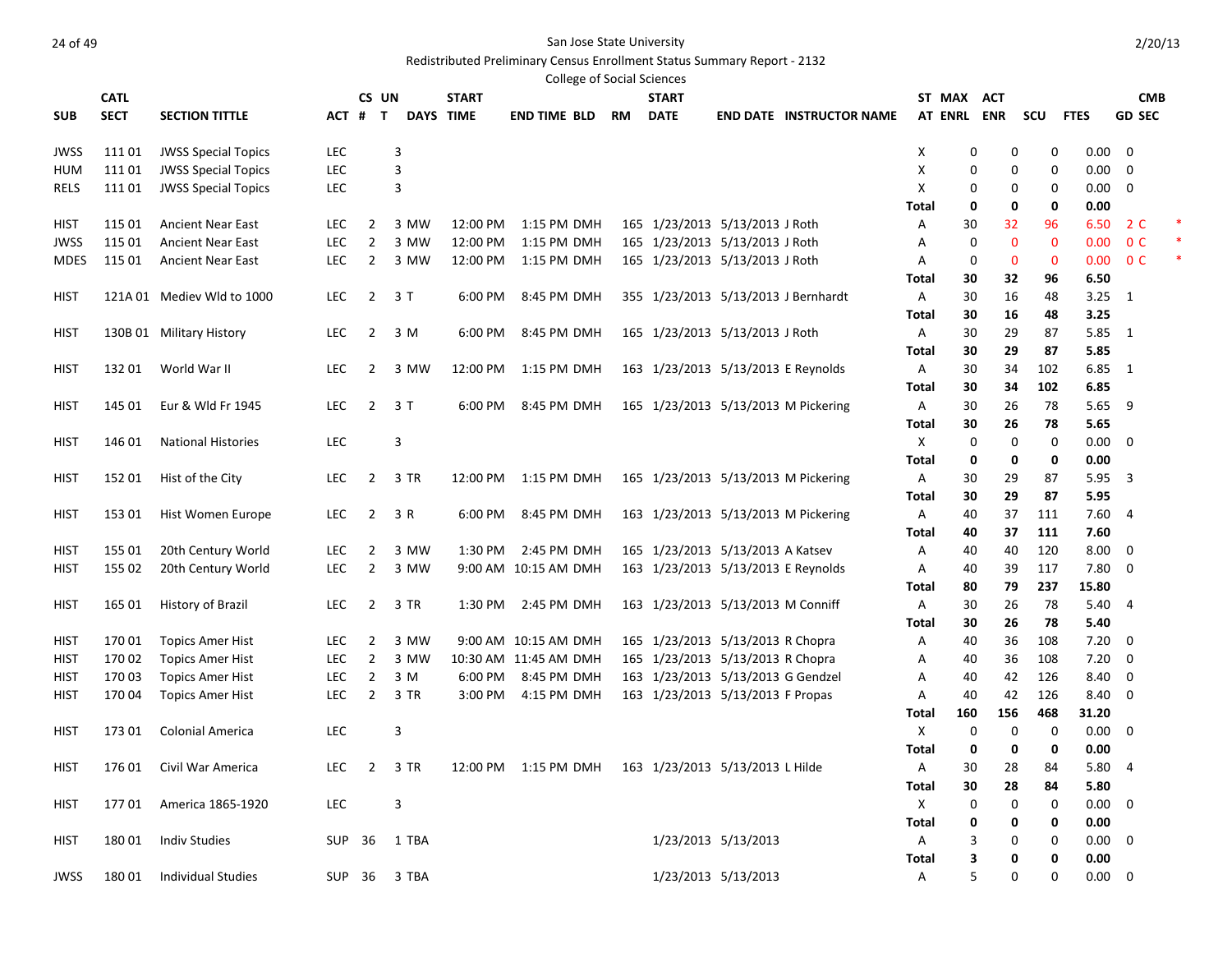Redistributed Preliminary Census Enrollment Status Summary Report - 2132

| <b>SECT</b><br><b>DAYS TIME</b><br><b>END TIME BLD</b><br><b>DATE</b><br><b>AT ENRL</b><br><b>ENR</b><br><b>SCU</b><br><b>FTES</b><br><b>GD SEC</b><br><b>SUB</b><br><b>SECTION TITTLE</b><br>ACT #<br><b>RM</b><br><b>END DATE INSTRUCTOR NAME</b><br>$\mathbf{T}$<br>5<br>0.00<br><b>Total</b><br>0<br>0<br>6<br>18002<br><b>Indiv Studies</b><br>SUP<br>36<br>3 TBA<br>1/23/2013 5/13/2013 M Conniff<br>Α<br>5<br>0.40<br>$\mathbf 0$<br><b>HIST</b><br>2<br>5<br>$\mathbf{2}$<br>6<br>0.40<br>Total<br>1/23/2013 5/13/2013 E Reynolds<br>180H 01 Sr Honors Thesis<br>SEM<br>5<br>3 TBA<br>Α<br>15<br>6<br>18<br>1.20<br>0<br>HIST<br>6<br><b>Total</b><br>15<br>18<br>1.20<br>3<br><b>LEC</b><br>X<br>$\mathbf 0$<br>0.00<br><b>HIST</b><br>18301<br>The American West<br>0<br>$\mathbf 0$<br>0<br>0<br>0.00<br>Total<br>0<br>0<br>1/23/2013 5/13/2013<br>$\mathbf 0$<br>184 01<br><b>Directed Reading</b><br>SUP<br>36<br>4 TBA<br>0<br>0.00<br>0<br>HIST<br>A<br>0<br>$\mathbf 0$<br>0<br>0<br>0.00<br>Total<br>3 TR<br>189A 01 California to 1900<br><b>LEC</b><br>$\overline{2}$<br>163 1/23/2013 5/13/2013 G Gendzel<br><b>HIST</b><br>10:30 AM 11:45 AM DMH<br>Α<br>40<br>32<br>96<br>$6.45 \quad 1$<br>40<br>32<br>6.45<br>Total<br>96<br>8.05<br>189B 01 California fr 1900<br>163 1/23/2013 5/13/2013 S Millner<br>40<br>40<br>120<br><b>LEC</b><br>$\overline{2}$<br>3 MW<br>1:30 PM<br>2:45 PM DMH<br>A<br>1<br><b>HIST</b><br>8.05<br>40<br>40<br>120<br>Total<br><b>LEC</b><br>$\overline{2}$<br>3 TR<br>359 1/23/2013 5/13/2013 M McBane<br>$3.10$ 2<br><b>HIST</b><br>19701<br>Intro Public History<br>1:30 PM<br>2:45 PM DMH<br>30<br>15<br>45<br>A<br>15<br>3.10<br>Total<br>30<br>45<br>5<br>3 TBA<br>1/23/2013 5/13/2013 M McBane<br>3<br>$0.75$ 3<br><b>HIST</b><br>SEM<br>3<br>9<br>205 01<br>Topics in History<br>A<br>0.75<br>3<br>3<br>9<br>Total<br>5<br>3 W<br>231 1/23/2013 5/13/2013 J Bernhardt<br>2.50 10<br><b>HIST</b><br>209 01<br>Col Anc Med Europe<br>SEM<br>6:00 PM<br>8:45 PM CL<br>Α<br>15<br>10<br>30<br>15<br>2.50<br><b>Total</b><br>10<br>30<br><b>HIST</b><br>Collog in US Hist<br>SEM<br>-5<br>3 M<br>8:45 PM HGH<br>221 1/23/2013 5/13/2013 R Chopra<br>15<br>3.25 13<br>210 01<br>6:00 PM<br>A<br>13<br>39<br>15<br>13<br>3.25<br>Total<br>39<br>Col Mod Euro Hist<br>5<br>3 M<br>8:45 PM CL<br>231 1/23/2013 5/13/2013 G Vasquez<br>6<br><b>HIST</b><br>21101<br>SEM<br>6:00 PM<br>Α<br>15<br>18<br>1.45<br>-5<br><b>Total</b><br>15<br>6<br>18<br>1.45<br>Sem in World Hist<br>SEM<br>-5<br>3 R<br>6:00 PM<br>8:45 PM CL<br>231 1/23/2013 5/13/2013 S Samel<br>15<br>12<br>1.00<br><b>HIST</b><br>221 01<br>Α<br>4<br>$\overline{4}$<br>15<br>12<br>1.00<br>Total<br>4<br>231 1/23/2013 5/13/2013 M Conniff<br><b>HIST</b><br>Sem Amer Dipl Hist<br>SEM<br>5<br>3T<br>6:00 PM<br>8:45 PM CL<br>Α<br>15<br>11<br>33<br>2.75 11<br>272 01<br>2.75<br>15<br>11<br>33<br>Total<br>1/23/2013 5/13/2013<br><b>Spec Studies</b><br>6 TBA<br>$\mathbf 0$<br>$\mathbf 0$<br>0.00<br>298 01<br><b>SUP</b><br>25<br>Α<br>0<br>0<br>HIST<br>25<br>298 02<br><b>SUP</b><br>3 TBA<br>1/23/2013 5/13/2013 J Roth<br>5<br>3<br>0.25<br><b>HIST</b><br><b>Spec Studies</b><br>A<br>1<br>1<br>5<br>1<br>3<br>0.25<br>Total<br>1/23/2013 5/13/2013<br><b>Masters Thesis</b><br>6 TBA<br>$\mathbf 0$<br>$\mathbf 0$<br>0.00<br>299 01<br><b>SUP</b><br>25<br>0<br>0<br>HIST<br>Α<br>1/23/2013 5/13/2013 J Roth<br>299 02<br><b>Masters Thesis</b><br>SUP<br>25<br>6 TBA<br>5<br>6<br>0.50<br>1<br>1<br>HIST<br>Α<br>1/23/2013 5/13/2013 L Hilde<br>5<br>3<br>299 03<br><b>Masters Thesis</b><br><b>SUP</b><br>25<br>3 TBA<br>1<br>0.25<br>HIST<br>A<br>1<br>10<br>$\overline{2}$<br>9<br>0.75<br>Total | <b>CATL</b> |  | CS UN |  | <b>START</b> | <b>College of Social Sciences</b> | <b>START</b> |  | ST MAX | ACT |  | <b>CMB</b> |  |
|-----------------------------------------------------------------------------------------------------------------------------------------------------------------------------------------------------------------------------------------------------------------------------------------------------------------------------------------------------------------------------------------------------------------------------------------------------------------------------------------------------------------------------------------------------------------------------------------------------------------------------------------------------------------------------------------------------------------------------------------------------------------------------------------------------------------------------------------------------------------------------------------------------------------------------------------------------------------------------------------------------------------------------------------------------------------------------------------------------------------------------------------------------------------------------------------------------------------------------------------------------------------------------------------------------------------------------------------------------------------------------------------------------------------------------------------------------------------------------------------------------------------------------------------------------------------------------------------------------------------------------------------------------------------------------------------------------------------------------------------------------------------------------------------------------------------------------------------------------------------------------------------------------------------------------------------------------------------------------------------------------------------------------------------------------------------------------------------------------------------------------------------------------------------------------------------------------------------------------------------------------------------------------------------------------------------------------------------------------------------------------------------------------------------------------------------------------------------------------------------------------------------------------------------------------------------------------------------------------------------------------------------------------------------------------------------------------------------------------------------------------------------------------------------------------------------------------------------------------------------------------------------------------------------------------------------------------------------------------------------------------------------------------------------------------------------------------------------------------------------------------------------------------------------------------------------------------------------------------------------------------------------------------------------------------------------------------------------------------------------------------------------------------------------------------------------------------------------------------------------------------------------------------------------------------------------------------------------------------------------------------------------------------------------------------------------------------------------------------------------|-------------|--|-------|--|--------------|-----------------------------------|--------------|--|--------|-----|--|------------|--|
|                                                                                                                                                                                                                                                                                                                                                                                                                                                                                                                                                                                                                                                                                                                                                                                                                                                                                                                                                                                                                                                                                                                                                                                                                                                                                                                                                                                                                                                                                                                                                                                                                                                                                                                                                                                                                                                                                                                                                                                                                                                                                                                                                                                                                                                                                                                                                                                                                                                                                                                                                                                                                                                                                                                                                                                                                                                                                                                                                                                                                                                                                                                                                                                                                                                                                                                                                                                                                                                                                                                                                                                                                                                                                                                                         |             |  |       |  |              |                                   |              |  |        |     |  |            |  |
|                                                                                                                                                                                                                                                                                                                                                                                                                                                                                                                                                                                                                                                                                                                                                                                                                                                                                                                                                                                                                                                                                                                                                                                                                                                                                                                                                                                                                                                                                                                                                                                                                                                                                                                                                                                                                                                                                                                                                                                                                                                                                                                                                                                                                                                                                                                                                                                                                                                                                                                                                                                                                                                                                                                                                                                                                                                                                                                                                                                                                                                                                                                                                                                                                                                                                                                                                                                                                                                                                                                                                                                                                                                                                                                                         |             |  |       |  |              |                                   |              |  |        |     |  |            |  |
|                                                                                                                                                                                                                                                                                                                                                                                                                                                                                                                                                                                                                                                                                                                                                                                                                                                                                                                                                                                                                                                                                                                                                                                                                                                                                                                                                                                                                                                                                                                                                                                                                                                                                                                                                                                                                                                                                                                                                                                                                                                                                                                                                                                                                                                                                                                                                                                                                                                                                                                                                                                                                                                                                                                                                                                                                                                                                                                                                                                                                                                                                                                                                                                                                                                                                                                                                                                                                                                                                                                                                                                                                                                                                                                                         |             |  |       |  |              |                                   |              |  |        |     |  |            |  |
|                                                                                                                                                                                                                                                                                                                                                                                                                                                                                                                                                                                                                                                                                                                                                                                                                                                                                                                                                                                                                                                                                                                                                                                                                                                                                                                                                                                                                                                                                                                                                                                                                                                                                                                                                                                                                                                                                                                                                                                                                                                                                                                                                                                                                                                                                                                                                                                                                                                                                                                                                                                                                                                                                                                                                                                                                                                                                                                                                                                                                                                                                                                                                                                                                                                                                                                                                                                                                                                                                                                                                                                                                                                                                                                                         |             |  |       |  |              |                                   |              |  |        |     |  |            |  |
|                                                                                                                                                                                                                                                                                                                                                                                                                                                                                                                                                                                                                                                                                                                                                                                                                                                                                                                                                                                                                                                                                                                                                                                                                                                                                                                                                                                                                                                                                                                                                                                                                                                                                                                                                                                                                                                                                                                                                                                                                                                                                                                                                                                                                                                                                                                                                                                                                                                                                                                                                                                                                                                                                                                                                                                                                                                                                                                                                                                                                                                                                                                                                                                                                                                                                                                                                                                                                                                                                                                                                                                                                                                                                                                                         |             |  |       |  |              |                                   |              |  |        |     |  |            |  |
|                                                                                                                                                                                                                                                                                                                                                                                                                                                                                                                                                                                                                                                                                                                                                                                                                                                                                                                                                                                                                                                                                                                                                                                                                                                                                                                                                                                                                                                                                                                                                                                                                                                                                                                                                                                                                                                                                                                                                                                                                                                                                                                                                                                                                                                                                                                                                                                                                                                                                                                                                                                                                                                                                                                                                                                                                                                                                                                                                                                                                                                                                                                                                                                                                                                                                                                                                                                                                                                                                                                                                                                                                                                                                                                                         |             |  |       |  |              |                                   |              |  |        |     |  |            |  |
|                                                                                                                                                                                                                                                                                                                                                                                                                                                                                                                                                                                                                                                                                                                                                                                                                                                                                                                                                                                                                                                                                                                                                                                                                                                                                                                                                                                                                                                                                                                                                                                                                                                                                                                                                                                                                                                                                                                                                                                                                                                                                                                                                                                                                                                                                                                                                                                                                                                                                                                                                                                                                                                                                                                                                                                                                                                                                                                                                                                                                                                                                                                                                                                                                                                                                                                                                                                                                                                                                                                                                                                                                                                                                                                                         |             |  |       |  |              |                                   |              |  |        |     |  |            |  |
|                                                                                                                                                                                                                                                                                                                                                                                                                                                                                                                                                                                                                                                                                                                                                                                                                                                                                                                                                                                                                                                                                                                                                                                                                                                                                                                                                                                                                                                                                                                                                                                                                                                                                                                                                                                                                                                                                                                                                                                                                                                                                                                                                                                                                                                                                                                                                                                                                                                                                                                                                                                                                                                                                                                                                                                                                                                                                                                                                                                                                                                                                                                                                                                                                                                                                                                                                                                                                                                                                                                                                                                                                                                                                                                                         |             |  |       |  |              |                                   |              |  |        |     |  |            |  |
|                                                                                                                                                                                                                                                                                                                                                                                                                                                                                                                                                                                                                                                                                                                                                                                                                                                                                                                                                                                                                                                                                                                                                                                                                                                                                                                                                                                                                                                                                                                                                                                                                                                                                                                                                                                                                                                                                                                                                                                                                                                                                                                                                                                                                                                                                                                                                                                                                                                                                                                                                                                                                                                                                                                                                                                                                                                                                                                                                                                                                                                                                                                                                                                                                                                                                                                                                                                                                                                                                                                                                                                                                                                                                                                                         |             |  |       |  |              |                                   |              |  |        |     |  |            |  |
|                                                                                                                                                                                                                                                                                                                                                                                                                                                                                                                                                                                                                                                                                                                                                                                                                                                                                                                                                                                                                                                                                                                                                                                                                                                                                                                                                                                                                                                                                                                                                                                                                                                                                                                                                                                                                                                                                                                                                                                                                                                                                                                                                                                                                                                                                                                                                                                                                                                                                                                                                                                                                                                                                                                                                                                                                                                                                                                                                                                                                                                                                                                                                                                                                                                                                                                                                                                                                                                                                                                                                                                                                                                                                                                                         |             |  |       |  |              |                                   |              |  |        |     |  |            |  |
|                                                                                                                                                                                                                                                                                                                                                                                                                                                                                                                                                                                                                                                                                                                                                                                                                                                                                                                                                                                                                                                                                                                                                                                                                                                                                                                                                                                                                                                                                                                                                                                                                                                                                                                                                                                                                                                                                                                                                                                                                                                                                                                                                                                                                                                                                                                                                                                                                                                                                                                                                                                                                                                                                                                                                                                                                                                                                                                                                                                                                                                                                                                                                                                                                                                                                                                                                                                                                                                                                                                                                                                                                                                                                                                                         |             |  |       |  |              |                                   |              |  |        |     |  |            |  |
|                                                                                                                                                                                                                                                                                                                                                                                                                                                                                                                                                                                                                                                                                                                                                                                                                                                                                                                                                                                                                                                                                                                                                                                                                                                                                                                                                                                                                                                                                                                                                                                                                                                                                                                                                                                                                                                                                                                                                                                                                                                                                                                                                                                                                                                                                                                                                                                                                                                                                                                                                                                                                                                                                                                                                                                                                                                                                                                                                                                                                                                                                                                                                                                                                                                                                                                                                                                                                                                                                                                                                                                                                                                                                                                                         |             |  |       |  |              |                                   |              |  |        |     |  |            |  |
|                                                                                                                                                                                                                                                                                                                                                                                                                                                                                                                                                                                                                                                                                                                                                                                                                                                                                                                                                                                                                                                                                                                                                                                                                                                                                                                                                                                                                                                                                                                                                                                                                                                                                                                                                                                                                                                                                                                                                                                                                                                                                                                                                                                                                                                                                                                                                                                                                                                                                                                                                                                                                                                                                                                                                                                                                                                                                                                                                                                                                                                                                                                                                                                                                                                                                                                                                                                                                                                                                                                                                                                                                                                                                                                                         |             |  |       |  |              |                                   |              |  |        |     |  |            |  |
|                                                                                                                                                                                                                                                                                                                                                                                                                                                                                                                                                                                                                                                                                                                                                                                                                                                                                                                                                                                                                                                                                                                                                                                                                                                                                                                                                                                                                                                                                                                                                                                                                                                                                                                                                                                                                                                                                                                                                                                                                                                                                                                                                                                                                                                                                                                                                                                                                                                                                                                                                                                                                                                                                                                                                                                                                                                                                                                                                                                                                                                                                                                                                                                                                                                                                                                                                                                                                                                                                                                                                                                                                                                                                                                                         |             |  |       |  |              |                                   |              |  |        |     |  |            |  |
|                                                                                                                                                                                                                                                                                                                                                                                                                                                                                                                                                                                                                                                                                                                                                                                                                                                                                                                                                                                                                                                                                                                                                                                                                                                                                                                                                                                                                                                                                                                                                                                                                                                                                                                                                                                                                                                                                                                                                                                                                                                                                                                                                                                                                                                                                                                                                                                                                                                                                                                                                                                                                                                                                                                                                                                                                                                                                                                                                                                                                                                                                                                                                                                                                                                                                                                                                                                                                                                                                                                                                                                                                                                                                                                                         |             |  |       |  |              |                                   |              |  |        |     |  |            |  |
|                                                                                                                                                                                                                                                                                                                                                                                                                                                                                                                                                                                                                                                                                                                                                                                                                                                                                                                                                                                                                                                                                                                                                                                                                                                                                                                                                                                                                                                                                                                                                                                                                                                                                                                                                                                                                                                                                                                                                                                                                                                                                                                                                                                                                                                                                                                                                                                                                                                                                                                                                                                                                                                                                                                                                                                                                                                                                                                                                                                                                                                                                                                                                                                                                                                                                                                                                                                                                                                                                                                                                                                                                                                                                                                                         |             |  |       |  |              |                                   |              |  |        |     |  |            |  |
|                                                                                                                                                                                                                                                                                                                                                                                                                                                                                                                                                                                                                                                                                                                                                                                                                                                                                                                                                                                                                                                                                                                                                                                                                                                                                                                                                                                                                                                                                                                                                                                                                                                                                                                                                                                                                                                                                                                                                                                                                                                                                                                                                                                                                                                                                                                                                                                                                                                                                                                                                                                                                                                                                                                                                                                                                                                                                                                                                                                                                                                                                                                                                                                                                                                                                                                                                                                                                                                                                                                                                                                                                                                                                                                                         |             |  |       |  |              |                                   |              |  |        |     |  |            |  |
|                                                                                                                                                                                                                                                                                                                                                                                                                                                                                                                                                                                                                                                                                                                                                                                                                                                                                                                                                                                                                                                                                                                                                                                                                                                                                                                                                                                                                                                                                                                                                                                                                                                                                                                                                                                                                                                                                                                                                                                                                                                                                                                                                                                                                                                                                                                                                                                                                                                                                                                                                                                                                                                                                                                                                                                                                                                                                                                                                                                                                                                                                                                                                                                                                                                                                                                                                                                                                                                                                                                                                                                                                                                                                                                                         |             |  |       |  |              |                                   |              |  |        |     |  |            |  |
|                                                                                                                                                                                                                                                                                                                                                                                                                                                                                                                                                                                                                                                                                                                                                                                                                                                                                                                                                                                                                                                                                                                                                                                                                                                                                                                                                                                                                                                                                                                                                                                                                                                                                                                                                                                                                                                                                                                                                                                                                                                                                                                                                                                                                                                                                                                                                                                                                                                                                                                                                                                                                                                                                                                                                                                                                                                                                                                                                                                                                                                                                                                                                                                                                                                                                                                                                                                                                                                                                                                                                                                                                                                                                                                                         |             |  |       |  |              |                                   |              |  |        |     |  |            |  |
|                                                                                                                                                                                                                                                                                                                                                                                                                                                                                                                                                                                                                                                                                                                                                                                                                                                                                                                                                                                                                                                                                                                                                                                                                                                                                                                                                                                                                                                                                                                                                                                                                                                                                                                                                                                                                                                                                                                                                                                                                                                                                                                                                                                                                                                                                                                                                                                                                                                                                                                                                                                                                                                                                                                                                                                                                                                                                                                                                                                                                                                                                                                                                                                                                                                                                                                                                                                                                                                                                                                                                                                                                                                                                                                                         |             |  |       |  |              |                                   |              |  |        |     |  |            |  |
|                                                                                                                                                                                                                                                                                                                                                                                                                                                                                                                                                                                                                                                                                                                                                                                                                                                                                                                                                                                                                                                                                                                                                                                                                                                                                                                                                                                                                                                                                                                                                                                                                                                                                                                                                                                                                                                                                                                                                                                                                                                                                                                                                                                                                                                                                                                                                                                                                                                                                                                                                                                                                                                                                                                                                                                                                                                                                                                                                                                                                                                                                                                                                                                                                                                                                                                                                                                                                                                                                                                                                                                                                                                                                                                                         |             |  |       |  |              |                                   |              |  |        |     |  |            |  |
|                                                                                                                                                                                                                                                                                                                                                                                                                                                                                                                                                                                                                                                                                                                                                                                                                                                                                                                                                                                                                                                                                                                                                                                                                                                                                                                                                                                                                                                                                                                                                                                                                                                                                                                                                                                                                                                                                                                                                                                                                                                                                                                                                                                                                                                                                                                                                                                                                                                                                                                                                                                                                                                                                                                                                                                                                                                                                                                                                                                                                                                                                                                                                                                                                                                                                                                                                                                                                                                                                                                                                                                                                                                                                                                                         |             |  |       |  |              |                                   |              |  |        |     |  |            |  |
|                                                                                                                                                                                                                                                                                                                                                                                                                                                                                                                                                                                                                                                                                                                                                                                                                                                                                                                                                                                                                                                                                                                                                                                                                                                                                                                                                                                                                                                                                                                                                                                                                                                                                                                                                                                                                                                                                                                                                                                                                                                                                                                                                                                                                                                                                                                                                                                                                                                                                                                                                                                                                                                                                                                                                                                                                                                                                                                                                                                                                                                                                                                                                                                                                                                                                                                                                                                                                                                                                                                                                                                                                                                                                                                                         |             |  |       |  |              |                                   |              |  |        |     |  |            |  |
|                                                                                                                                                                                                                                                                                                                                                                                                                                                                                                                                                                                                                                                                                                                                                                                                                                                                                                                                                                                                                                                                                                                                                                                                                                                                                                                                                                                                                                                                                                                                                                                                                                                                                                                                                                                                                                                                                                                                                                                                                                                                                                                                                                                                                                                                                                                                                                                                                                                                                                                                                                                                                                                                                                                                                                                                                                                                                                                                                                                                                                                                                                                                                                                                                                                                                                                                                                                                                                                                                                                                                                                                                                                                                                                                         |             |  |       |  |              |                                   |              |  |        |     |  |            |  |
|                                                                                                                                                                                                                                                                                                                                                                                                                                                                                                                                                                                                                                                                                                                                                                                                                                                                                                                                                                                                                                                                                                                                                                                                                                                                                                                                                                                                                                                                                                                                                                                                                                                                                                                                                                                                                                                                                                                                                                                                                                                                                                                                                                                                                                                                                                                                                                                                                                                                                                                                                                                                                                                                                                                                                                                                                                                                                                                                                                                                                                                                                                                                                                                                                                                                                                                                                                                                                                                                                                                                                                                                                                                                                                                                         |             |  |       |  |              |                                   |              |  |        |     |  |            |  |
|                                                                                                                                                                                                                                                                                                                                                                                                                                                                                                                                                                                                                                                                                                                                                                                                                                                                                                                                                                                                                                                                                                                                                                                                                                                                                                                                                                                                                                                                                                                                                                                                                                                                                                                                                                                                                                                                                                                                                                                                                                                                                                                                                                                                                                                                                                                                                                                                                                                                                                                                                                                                                                                                                                                                                                                                                                                                                                                                                                                                                                                                                                                                                                                                                                                                                                                                                                                                                                                                                                                                                                                                                                                                                                                                         |             |  |       |  |              |                                   |              |  |        |     |  |            |  |
|                                                                                                                                                                                                                                                                                                                                                                                                                                                                                                                                                                                                                                                                                                                                                                                                                                                                                                                                                                                                                                                                                                                                                                                                                                                                                                                                                                                                                                                                                                                                                                                                                                                                                                                                                                                                                                                                                                                                                                                                                                                                                                                                                                                                                                                                                                                                                                                                                                                                                                                                                                                                                                                                                                                                                                                                                                                                                                                                                                                                                                                                                                                                                                                                                                                                                                                                                                                                                                                                                                                                                                                                                                                                                                                                         |             |  |       |  |              |                                   |              |  |        |     |  |            |  |
|                                                                                                                                                                                                                                                                                                                                                                                                                                                                                                                                                                                                                                                                                                                                                                                                                                                                                                                                                                                                                                                                                                                                                                                                                                                                                                                                                                                                                                                                                                                                                                                                                                                                                                                                                                                                                                                                                                                                                                                                                                                                                                                                                                                                                                                                                                                                                                                                                                                                                                                                                                                                                                                                                                                                                                                                                                                                                                                                                                                                                                                                                                                                                                                                                                                                                                                                                                                                                                                                                                                                                                                                                                                                                                                                         |             |  |       |  |              |                                   |              |  |        |     |  |            |  |
|                                                                                                                                                                                                                                                                                                                                                                                                                                                                                                                                                                                                                                                                                                                                                                                                                                                                                                                                                                                                                                                                                                                                                                                                                                                                                                                                                                                                                                                                                                                                                                                                                                                                                                                                                                                                                                                                                                                                                                                                                                                                                                                                                                                                                                                                                                                                                                                                                                                                                                                                                                                                                                                                                                                                                                                                                                                                                                                                                                                                                                                                                                                                                                                                                                                                                                                                                                                                                                                                                                                                                                                                                                                                                                                                         |             |  |       |  |              |                                   |              |  |        |     |  |            |  |
|                                                                                                                                                                                                                                                                                                                                                                                                                                                                                                                                                                                                                                                                                                                                                                                                                                                                                                                                                                                                                                                                                                                                                                                                                                                                                                                                                                                                                                                                                                                                                                                                                                                                                                                                                                                                                                                                                                                                                                                                                                                                                                                                                                                                                                                                                                                                                                                                                                                                                                                                                                                                                                                                                                                                                                                                                                                                                                                                                                                                                                                                                                                                                                                                                                                                                                                                                                                                                                                                                                                                                                                                                                                                                                                                         |             |  |       |  |              |                                   |              |  |        |     |  |            |  |
|                                                                                                                                                                                                                                                                                                                                                                                                                                                                                                                                                                                                                                                                                                                                                                                                                                                                                                                                                                                                                                                                                                                                                                                                                                                                                                                                                                                                                                                                                                                                                                                                                                                                                                                                                                                                                                                                                                                                                                                                                                                                                                                                                                                                                                                                                                                                                                                                                                                                                                                                                                                                                                                                                                                                                                                                                                                                                                                                                                                                                                                                                                                                                                                                                                                                                                                                                                                                                                                                                                                                                                                                                                                                                                                                         |             |  |       |  |              |                                   |              |  |        |     |  |            |  |
|                                                                                                                                                                                                                                                                                                                                                                                                                                                                                                                                                                                                                                                                                                                                                                                                                                                                                                                                                                                                                                                                                                                                                                                                                                                                                                                                                                                                                                                                                                                                                                                                                                                                                                                                                                                                                                                                                                                                                                                                                                                                                                                                                                                                                                                                                                                                                                                                                                                                                                                                                                                                                                                                                                                                                                                                                                                                                                                                                                                                                                                                                                                                                                                                                                                                                                                                                                                                                                                                                                                                                                                                                                                                                                                                         |             |  |       |  |              |                                   |              |  |        |     |  |            |  |
|                                                                                                                                                                                                                                                                                                                                                                                                                                                                                                                                                                                                                                                                                                                                                                                                                                                                                                                                                                                                                                                                                                                                                                                                                                                                                                                                                                                                                                                                                                                                                                                                                                                                                                                                                                                                                                                                                                                                                                                                                                                                                                                                                                                                                                                                                                                                                                                                                                                                                                                                                                                                                                                                                                                                                                                                                                                                                                                                                                                                                                                                                                                                                                                                                                                                                                                                                                                                                                                                                                                                                                                                                                                                                                                                         |             |  |       |  |              |                                   |              |  |        |     |  |            |  |
|                                                                                                                                                                                                                                                                                                                                                                                                                                                                                                                                                                                                                                                                                                                                                                                                                                                                                                                                                                                                                                                                                                                                                                                                                                                                                                                                                                                                                                                                                                                                                                                                                                                                                                                                                                                                                                                                                                                                                                                                                                                                                                                                                                                                                                                                                                                                                                                                                                                                                                                                                                                                                                                                                                                                                                                                                                                                                                                                                                                                                                                                                                                                                                                                                                                                                                                                                                                                                                                                                                                                                                                                                                                                                                                                         |             |  |       |  |              |                                   |              |  |        |     |  |            |  |

**History Total 2148 1466 4401 297.65**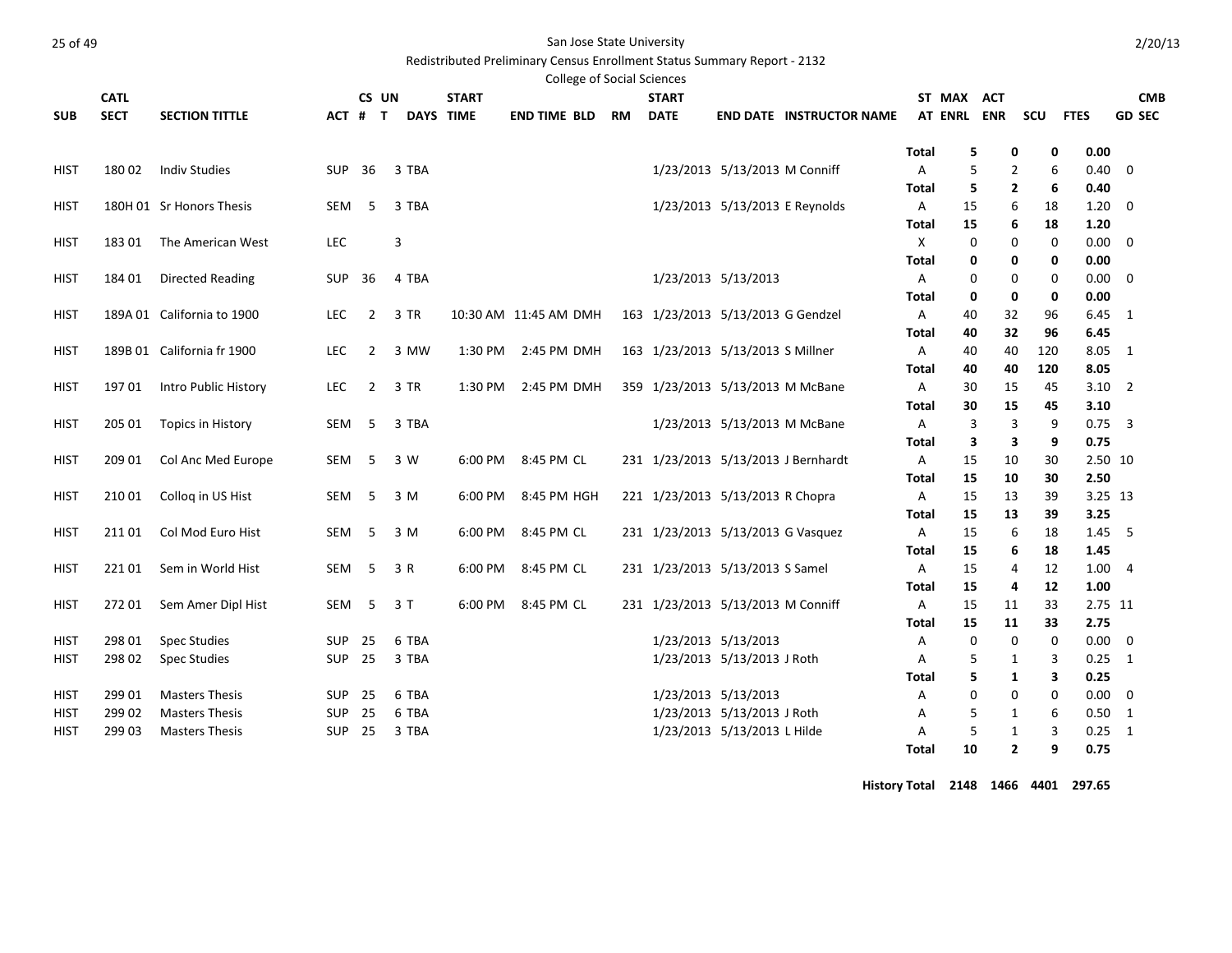Redistributed Preliminary Census Enrollment Status Summary Report - 2132

|            |                                 |                             |            |                |       |        |                       |                      | <b>College of Social Sciences</b> |              |                                    |                                           |                   |             |                   |              |              |                |  |
|------------|---------------------------------|-----------------------------|------------|----------------|-------|--------|-----------------------|----------------------|-----------------------------------|--------------|------------------------------------|-------------------------------------------|-------------------|-------------|-------------------|--------------|--------------|----------------|--|
|            | <b>CATL</b>                     |                             |            |                | CS UN |        | <b>START</b>          |                      |                                   | <b>START</b> |                                    |                                           |                   | ST MAX      | <b>ACT</b>        |              |              | <b>CMB</b>     |  |
| <b>SUB</b> | <b>SECT</b>                     | <b>SECTION TITTLE</b>       | ACT # T    |                |       |        | DAYS TIME             | <b>END TIME BLD</b>  | <b>RM</b>                         | <b>DATE</b>  |                                    | <b>END DATE INSTRUCTOR NAME</b>           |                   | AT ENRL ENR |                   | scu          | <b>FTES</b>  | <b>GD SEC</b>  |  |
|            |                                 |                             |            |                |       |        |                       |                      |                                   |              |                                    |                                           |                   |             |                   |              |              |                |  |
|            | <b>Mexican American Studies</b> |                             |            |                |       |        |                       |                      |                                   |              |                                    |                                           |                   |             |                   |              |              |                |  |
| MAS        | 10B 01                          | Mex Am US Hist/Gov          | LEC.       | 2              |       | 3 MW   |                       | 9:00 AM 10:15 AM CL  |                                   |              |                                    | 226 1/23/2013 5/13/2013 J Covarrubias     | Α                 | 72          | 79                | 237          | 15.80        | 0              |  |
| <b>MAS</b> | 10B 02                          | Mex Am US Hist/Gov          | <b>LEC</b> | $\overline{2}$ |       | 3 MW   | 10:30 AM 11:45 AM CL  |                      |                                   |              |                                    | 226 1/23/2013 5/13/2013 J Covarrubias     | A                 | 72          | 77                | 231          | 15.40        | $\mathbf 0$    |  |
| <b>MAS</b> | 10B03                           | Mex Am US Hist/Gov          | <b>LEC</b> | $\overline{2}$ |       | 3 MW   | 10:30 AM 11:45 AM DMH |                      |                                   |              | 348 1/23/2013 5/13/2013 M Barrera  |                                           | Α                 | 45          | 42                | 126          | 8.40         | $\mathbf 0$    |  |
| <b>MAS</b> | 10B 04                          | Mex Am US Hist/Gov          | <b>LEC</b> | $\overline{2}$ |       | 3 TR   |                       | 9:00 AM 10:15 AM CL  |                                   |              |                                    | 226 1/23/2013 5/13/2013 G Mora-Torres     | A                 | 72          | 77                | 231          | 15.40        | 0              |  |
| <b>MAS</b> | 10B 05                          | Mex Am US Hist/Gov          | LEC        | $\overline{2}$ |       | 3 TR   | 10:30 AM 11:45 AM CL  |                      |                                   |              |                                    | 226 1/23/2013 5/13/2013 G Mora-Torres     | A                 | 72          | 78                | 234          | 15.60        | $\Omega$       |  |
|            |                                 |                             |            |                |       |        |                       |                      |                                   |              |                                    |                                           | Total             | 333         | 353               | 1059         | 70.60        |                |  |
| <b>MAS</b> | 25 01                           | <b>Changing Majority</b>    | <b>LEC</b> | $\overline{2}$ |       | $3$ TR | 10:30 AM 11:45 AM SH  |                      |                                   |              | 434 1/23/2013 5/13/2013 R Wilson   |                                           | A                 | 40          | $\mathbf{0}$      | $\mathbf{0}$ | 0.00         | 0 <sup>C</sup> |  |
| AAS        | 25 01                           | <b>Changing Majority</b>    | LEC        | $\overline{2}$ |       | 3 TR   | 10:30 AM 11:45 AM SH  |                      |                                   |              | 434 1/23/2013 5/13/2013 R Wilson   |                                           | A                 | $\mathbf 0$ | $\mathbf 0$       | $\mathbf{0}$ | 0.00         | 0 <sup>C</sup> |  |
|            |                                 |                             |            |                |       |        |                       |                      |                                   |              |                                    |                                           | <b>Total</b>      | 40          | 0                 | 0            | 0.00         |                |  |
| <b>MAS</b> | 30 01                           | Race and Ethnicity          | <b>SEM</b> |                |       | 3      |                       |                      |                                   |              |                                    |                                           | X                 | $\mathbf 0$ | 0                 | $\mathbf 0$  | 0.00         | $\mathbf 0$    |  |
|            |                                 |                             |            |                |       |        |                       |                      |                                   |              |                                    |                                           | Total             | $\mathbf 0$ | 0                 | 0            | 0.00         |                |  |
| <b>MAS</b> | 74 01                           | <b>Public Address</b>       | <b>SEM</b> | $\overline{4}$ |       | 3 MW   | 10:30 AM 11:45 AM CL  |                      |                                   |              | 243 1/23/2013 5/13/2013 P Tabera   |                                           | Α                 | 25          | 22                | 66           | 4.40         | $\Omega$       |  |
| MAS        | 74 02                           | <b>Public Address</b>       | <b>SEM</b> | $\overline{4}$ |       | 3 MW   | 12:00 PM 1:15 PM CL   |                      |                                   |              |                                    | 243 1/23/2013 5/13/2013 G Mora-Torres     | Α                 | 25          | 25                | 75           | 5.00         | 0              |  |
| <b>MAS</b> | 74 03                           | <b>Public Address</b>       | <b>SEM</b> | $\overline{4}$ |       | 3 TR   |                       | 9:00 AM 10:15 AM CL  |                                   |              | 243 1/23/2013 5/13/2013 K Rios     |                                           | A                 | 25          | 22                | 66           | 4.40         | $\mathbf 0$    |  |
| MAS        | 74 04                           | <b>Public Address</b>       | SEM        | 4              |       | 3 MW   |                       | 9:00 AM 10:15 AM MH  |                                   |              | 223 1/23/2013 5/13/2013 P Tabera   |                                           | Α                 | 25          | 24                | 72           | 4.80         | $\mathbf 0$    |  |
| <b>MAS</b> | 74 05                           | <b>Public Address</b>       | <b>SEM</b> | $\overline{4}$ |       | 3 MW   | 1:30 PM               | 2:45 PM SH           |                                   |              | 444 1/23/2013 5/13/2013 K Rios     |                                           | A                 | 25          | 25                | 75           | 5.00         | 0              |  |
| <b>MAS</b> | 74 06                           | <b>Public Address</b>       | <b>SEM</b> | 4              |       | 3 TR   | 10:30 AM 11:45 AM CL  |                      |                                   |              | 316 1/23/2013 5/13/2013 L Juarez   |                                           | A                 | 25          | 24                | 72           | 4.80         | 0              |  |
| MAS        | 74 07                           | <b>Public Address</b>       | SEM        | 4              |       | 3 TR   | 12:00 PM 1:15 PM HGH  |                      |                                   |              | 120 1/23/2013 5/13/2013 L Juarez   |                                           | A                 | 25          | 25                | 75           | 5.00         | $\mathbf 0$    |  |
|            |                                 |                             |            |                |       |        |                       |                      |                                   |              |                                    |                                           | Total             | 175         | 167               | 501          | 33.40        |                |  |
| <b>MAS</b> | 130 02                          | Chicna/o Amer Soc           | <b>LEC</b> | $\overline{2}$ |       | 3 TR   | 10:30 AM 11:45 AM CL  |                      |                                   |              | 243 1/23/2013 5/13/2013 K Rios     |                                           | A                 | 30          | 31                | 93           | 6.25         | $\mathbf{1}$   |  |
| MAS        | 130 03                          | Chicna/o Amer Soc           | <b>LEC</b> | $\overline{2}$ |       | 3 MW   |                       | 9:00 AM 10:15 AM CL  |                                   |              |                                    | 306 1/23/2013 5/13/2013 G Mora-Torres     | Α                 | 30          | 11                | 33           | 2.25         | 1              |  |
|            |                                 |                             |            |                |       |        |                       |                      |                                   |              |                                    |                                           | <b>Total</b><br>X | 60          | 42<br>$\mathbf 0$ | 126          | 8.50<br>0.00 | $\mathbf 0$    |  |
| <b>MAS</b> | 144 01                          | Chicana/o Lit               | <b>LEC</b> |                |       | 3      |                       |                      |                                   |              |                                    |                                           | <b>Total</b>      | 0<br>0      | 0                 | 0<br>0       | 0.00         |                |  |
| <b>MAS</b> | 160 01                          | Gender and Sexuality        | LEC        | $\overline{2}$ |       | 3 MW   | 12:00 PM              | 1:15 PM CL           |                                   |              | 204 1/23/2013 5/13/2013 K Rios     |                                           | Α                 | 30          | 25                | 75           | 5.05         | $\overline{1}$ |  |
| <b>MAS</b> | 160 02                          | <b>Gender and Sexuality</b> | <b>LEC</b> | $\overline{2}$ |       | 3 TR   |                       | 9:00 AM 10:15 AM DMH |                                   |              |                                    | 165 1/23/2013 5/13/2013 J Curry-Rodriguez | Α                 | 30          | 21                | 63           | 4.20         | $\mathbf 0$    |  |
|            |                                 |                             |            |                |       |        |                       |                      |                                   |              |                                    |                                           | <b>Total</b>      | 60          | 46                | 138          | 9.25         |                |  |
| <b>MAS</b> | 170 01                          | Hollywoods Latino           | <b>LEC</b> | $\overline{2}$ |       | 3 TR   | 1:30 PM               | 2:45 PM SH           |                                   |              |                                    | 414 1/23/2013 5/13/2013 J Curry-Rodriguez | A                 | 30          | 16                | 48           | 3.20         | $\mathbf 0$    |  |
|            |                                 |                             |            |                |       |        |                       |                      |                                   |              |                                    |                                           | <b>Total</b>      | 30          | 16                | 48           | 3.20         |                |  |
| MAS        | 18001                           | <b>Indiv Studies</b>        | SUP        | 36             |       | 4 TBA  |                       |                      |                                   |              | 1/23/2013 5/13/2013 M Barrera      |                                           | Α                 | 0           | $\mathbf 0$       | 0            | 0.00         | 0              |  |
| <b>MAS</b> | 18002                           | <b>Indiv Studies</b>        | <b>SUP</b> | 36             |       | 3 TBA  |                       |                      |                                   |              | 1/23/2013 5/13/2013 M Barrera      |                                           | A                 | 36          | 10                | 30           | 2.00         | $\mathbf 0$    |  |
|            |                                 |                             |            |                |       |        |                       |                      |                                   |              |                                    |                                           | Total             | 36          | 10                | 30           | 2.00         |                |  |
| MAS        | 225 01                          | Am Inst & Ch Comm           | <b>SEM</b> | 6              |       | 3 R    | 6:00 PM               | 8:45 PM CL           |                                   |              | 243 1/23/2013 5/13/2013 G Gonzales |                                           | Α                 | 15          | 12                | 36           | 3.00 12      |                |  |
|            |                                 |                             |            |                |       |        |                       |                      |                                   |              |                                    |                                           | <b>Total</b>      | 15          | 12                | 36           | 3.00         |                |  |
| <b>MAS</b> | 252 01                          | <b>Comp Ethnic Studies</b>  | <b>SEM</b> | 5              |       | 3 W    | 6:00 PM               | 8:45 PM CL           |                                   |              | 243 1/23/2013 5/13/2013 M Barrera  |                                           | A                 | 15          | 11                | 33           | 2.75 11      |                |  |
|            |                                 |                             |            |                |       |        |                       |                      |                                   |              |                                    |                                           | <b>Total</b>      | 15          | 11                | 33           | 2.75         |                |  |
| <b>MAS</b> | 275 01                          | <b>Research Methods</b>     | <b>SEM</b> |                |       | 3      |                       |                      |                                   |              |                                    |                                           | X                 | $\mathbf 0$ | $\mathbf 0$       | $\mathbf 0$  | 0.00         | $\mathbf 0$    |  |
| <b>MAS</b> | 275 02                          | <b>Research Methods</b>     | <b>SEM</b> | 5              |       | 3S     | 10:30 AM              | 3:00 PM CL           |                                   |              |                                    | 131 1/23/2013 5/13/2013 J Curry-Rodriguez | A                 | 15          | $\overline{7}$    | 21           | 1.75         | $\overline{7}$ |  |
|            |                                 |                             |            |                |       |        |                       |                      |                                   |              |                                    |                                           | Total             | 15          | $\overline{7}$    | 21           | 1.75         |                |  |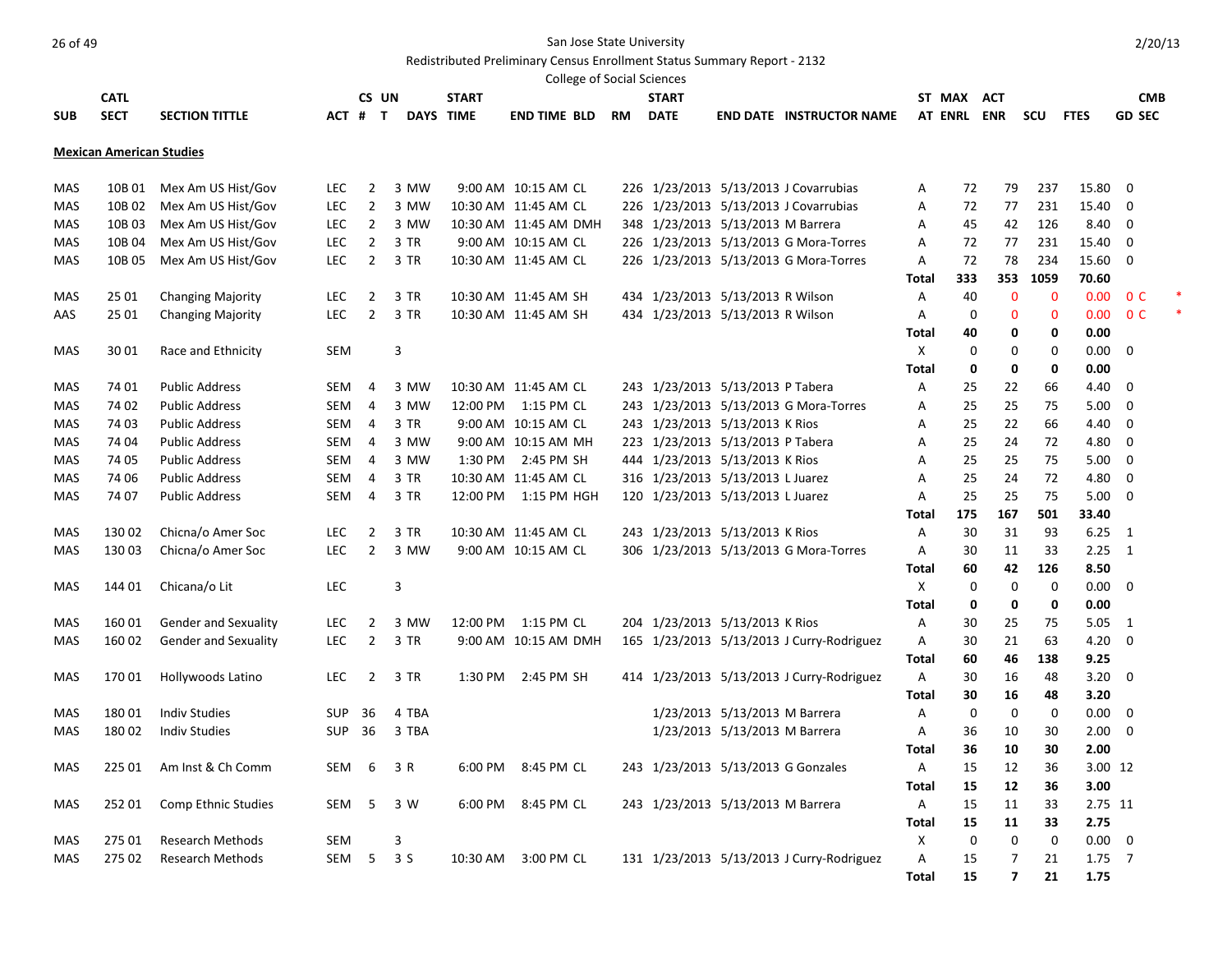| ۰, |
|----|
|----|

### San Jose State University

Redistributed Preliminary Census Enrollment Status Summary Report - 2132

|            |             |                        |      |         |             |              | College of Social Sciences |           |              |                                 |       |                |            |               |                |                |
|------------|-------------|------------------------|------|---------|-------------|--------------|----------------------------|-----------|--------------|---------------------------------|-------|----------------|------------|---------------|----------------|----------------|
|            | <b>CATL</b> |                        |      | CS UN   |             | <b>START</b> |                            |           | <b>START</b> |                                 |       | ST MAX ACT     |            |               |                | <b>CMB</b>     |
| <b>SUB</b> | <b>SECT</b> | <b>SECTION TITTLE</b>  |      | ACT # T | <b>DAYS</b> | TIME         | <b>END TIME BLD</b>        | <b>RM</b> | <b>DATE</b>  | <b>END DATE INSTRUCTOR NAME</b> |       | <b>AT ENRL</b> | <b>ENR</b> | scu           | <b>FTES</b>    | <b>GD SEC</b>  |
| MAS        | 298 01      | <b>Special Studies</b> | SUP. | -25     | 6 TBA       |              |                            |           |              | 1/23/2013 5/13/2013 M Barrera   | A     |                |            | $\Omega$<br>0 |                | $0.00 \quad 0$ |
| MAS        | 298 02      | <b>Special Studies</b> | SUP. | -25     | 3 TBA       |              |                            |           |              | 1/23/2013 5/13/2013 M Barrera   | A     | 25             |            | 18<br>6       |                | 1.50 6         |
|            |             |                        |      |         |             |              |                            |           |              |                                 | Total | 25             |            | 18<br>6       | 1.50           |                |
| MAS        | 299 01      | MA Thesis              | SUP. | -25     | 3 TBA       |              |                            |           |              | 1/23/2013 5/13/2013 M Barrera   | A     | 8              |            |               | $0.25 \quad 1$ |                |
|            |             |                        |      |         |             |              |                            |           |              |                                 | Total | 8              |            |               | 0.25           |                |

**Mexican American Studies Total 812 671 2013 136.20**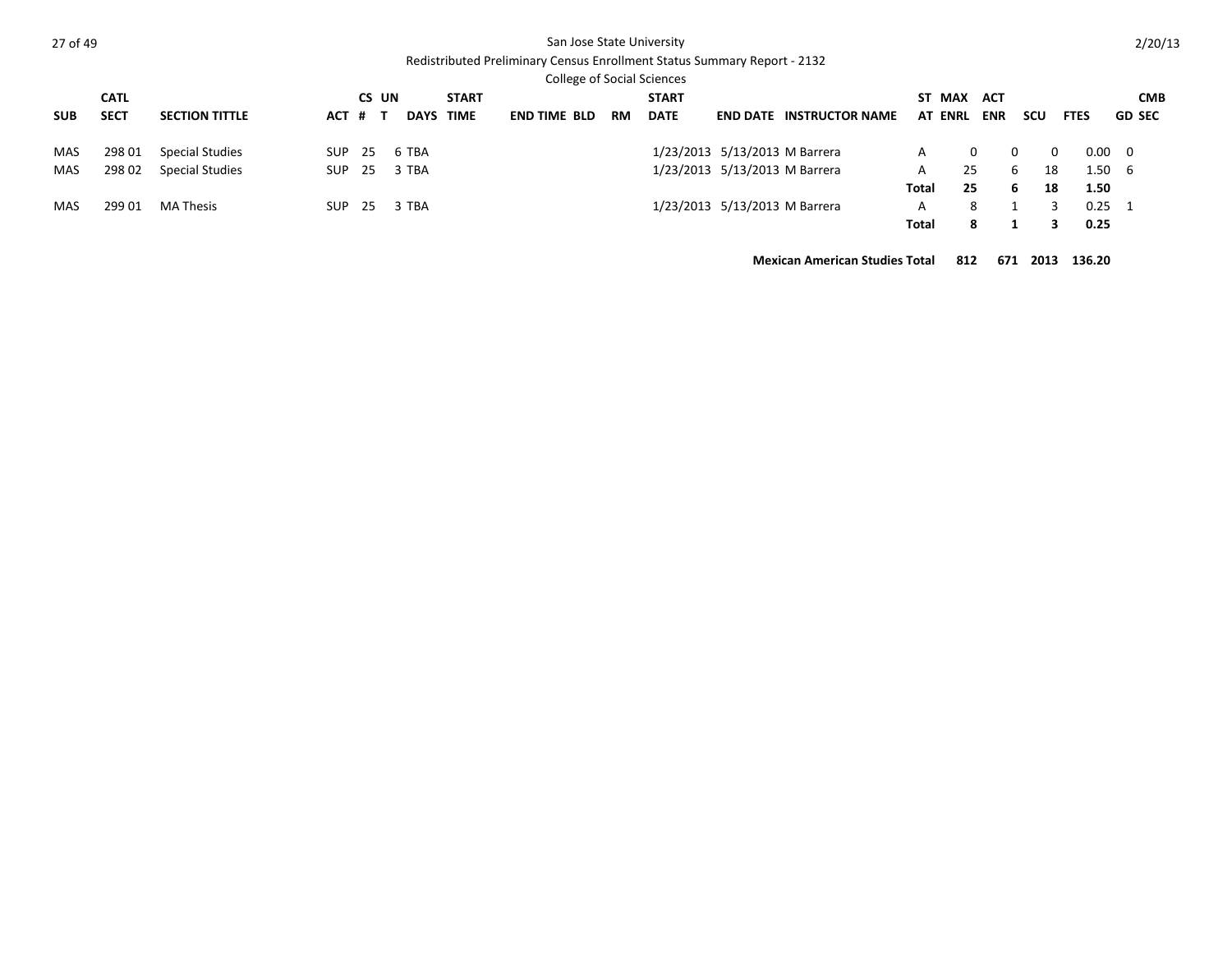Redistributed Preliminary Census Enrollment Status Summary Report - 2132

|             |                          |                          |            |                |                         |                  | <b>College of Social Sciences</b>                      |           |                                       |                             |                                      |              |             |             |             |             |                |  |
|-------------|--------------------------|--------------------------|------------|----------------|-------------------------|------------------|--------------------------------------------------------|-----------|---------------------------------------|-----------------------------|--------------------------------------|--------------|-------------|-------------|-------------|-------------|----------------|--|
|             | <b>CATL</b>              |                          |            |                | CS UN                   | <b>START</b>     |                                                        |           | <b>START</b>                          |                             |                                      | ST MAX       |             | <b>ACT</b>  |             |             | <b>CMB</b>     |  |
| <b>SUB</b>  | <b>SECT</b>              | <b>SECTION TITTLE</b>    |            | ACT # T        |                         | <b>DAYS TIME</b> | <b>END TIME BLD</b>                                    | <b>RM</b> | <b>DATE</b>                           |                             | <b>END DATE INSTRUCTOR NAME</b>      | AT ENRL ENR  |             |             | scu         | <b>FTES</b> | <b>GD SEC</b>  |  |
|             |                          |                          |            |                |                         |                  |                                                        |           |                                       |                             |                                      |              |             |             |             |             |                |  |
|             | <b>Political Science</b> |                          |            |                |                         |                  |                                                        |           |                                       |                             |                                      |              |             |             |             |             |                |  |
| <b>POLS</b> | 101                      | Amer Govt                | <b>LEC</b> | $\overline{2}$ | 3 MW                    |                  | 9:00 AM 10:15 AM DMH                                   |           |                                       |                             | 161 1/23/2013 5/13/2013 P McKenzie   | Α            | 40          | 39          | 117         | 7.80        | $\mathbf 0$    |  |
| <b>POLS</b> | 102                      | Amer Govt                | <b>LEC</b> |                | $\overline{\mathbf{3}}$ |                  |                                                        |           |                                       |                             |                                      | X            | $\mathbf 0$ | $\mathbf 0$ | $\mathbf 0$ | 0.00        | 0              |  |
| <b>POLS</b> | 1 0 4                    | Amer Govt                | <b>LEC</b> | $\overline{2}$ | 3 TR                    | 1:30 PM          | 2:45 PM HGH                                            |           | 116 1/23/2013 5/13/2013 D Shim        |                             |                                      | A            | 40          | 41          | 123         | 8.20        | $\mathbf 0$    |  |
| <b>POLS</b> | 105                      | Amer Govt                | <b>LEC</b> | $\overline{2}$ | 3 MW                    | 1:30 PM          | 2:45 PM CL                                             |           | 303 1/23/2013 5/13/2013 K Nuger       |                             |                                      | A            | 40          | 46          | 138         | 9.20        | $\mathbf 0$    |  |
| <b>POLS</b> | 1 0 6                    | Amer Govt                | <b>LEC</b> | $\overline{2}$ | 3 MW                    | 3:00 PM          | 4:15 PM DMH                                            |           | 161 1/23/2013 5/13/2013 K Nuger       |                             |                                      | Α            | 40          | 45          | 135         | 9.00        | 0              |  |
| <b>POLS</b> | 180                      | Amer Govt                | <b>LEC</b> | $\overline{2}$ | 3 TBA                   |                  |                                                        |           |                                       | 1/23/2013 5/13/2013 J Brent |                                      | A            | 40          | 30          | 90          | 6.00        | $\mathbf 0$    |  |
| POLS        | 181                      | Amer Govt                | LEC        | $\overline{2}$ | 3 TBA                   |                  |                                                        |           |                                       | 1/23/2013 5/13/2013 J Brent |                                      | A            | 40          | 31          | 93          | 6.20        | $\mathbf 0$    |  |
|             |                          |                          |            |                |                         |                  |                                                        |           |                                       |                             |                                      | Total        | 240         | 232         | 696         | 46.40       |                |  |
| POLS        | 201                      | Intro Comp Pol           | <b>LEC</b> | $\overline{2}$ | 3 TR                    | 7:30 AM          | 8:45 AM DMH 149A 1/23/2013 5/13/2013 S Pinnell         |           |                                       |                             |                                      | Α            | 40          | 32          | 96          | 6.40        | $\Omega$       |  |
| <b>POLS</b> | 202                      | Intro Comp Pol           | <b>LEC</b> | $\overline{2}$ | 3 TR                    | 1:30 PM          | 2:45 PM DMH 149A 1/23/2013 5/13/2013 D Dudley          |           |                                       |                             |                                      | Α            | 40          | 38          | 114         | 7.60        | $\mathbf 0$    |  |
|             |                          |                          |            |                |                         |                  |                                                        |           |                                       |                             |                                      | <b>Total</b> | 80          | 70          | 210         | 14.00       |                |  |
| POLS        | 301                      | Intro Pol Thought        | <b>LEC</b> | 3              | 3 MW                    |                  | 10:30 AM 11:45 AM CL                                   |           |                                       |                             | 303 1/23/2013 5/13/2013 A Schendan   | Α            | 40          | 39          | 117         | 7.80        | $\mathbf 0$    |  |
| <b>POLS</b> | 302                      | Intro Pol Thought        | <b>LEC</b> | 3              | 3 TR                    |                  | 7:30 AM 8:45 AM CL                                     |           | 303 1/23/2013 5/13/2013 S Gordon      |                             |                                      | Α            | 40          | 30          | 90          | 6.00        | $\mathbf 0$    |  |
|             |                          |                          |            |                |                         |                  |                                                        |           |                                       |                             |                                      | <b>Total</b> | 80          | 69          | 207         | 13.80       |                |  |
| <b>POLS</b> | 401                      | Intro Intl Rel           | <b>LEC</b> | $\overline{2}$ | 3 MW                    |                  | 9:00 AM 10:15 AM SH                                    |           |                                       |                             | 434 1/23/2013 5/13/2013 K Sasikumar  | Α            | 40          | 38          | 114         | 7.60        | 0              |  |
| POLS        | 402                      | Intro Intl Rel           | <b>LEC</b> | $\overline{2}$ | 3 MW                    | 1:30 PM          | 2:45 PM HGH                                            |           |                                       |                             | 116 1/23/2013 5/13/2013 K Sasikumar  | Α            | 40          | 39          | 117         | 7.80        | $\Omega$       |  |
|             |                          |                          |            |                |                         |                  |                                                        |           |                                       |                             |                                      | Total        | 80          | 77          | 231         | 15.40       |                |  |
| <b>POLS</b> | 15B 01                   | U.S. Hist/Govt           | <b>LEC</b> | 3              | 3 MW                    |                  | 9:00 AM 10:15 AM DMH                                   |           | 150 1/23/2013 5/13/2013 M Wilson      |                             |                                      | A            | $\mathbf 0$ | 46          | 138         | 9.20        | 0 <sup>C</sup> |  |
| <b>POLS</b> | 15B02                    | U.S. Hist/Govt           | <b>LEC</b> | 3              | 3 MW                    |                  | 10:30 AM 11:45 AM DMH                                  |           | 150 1/23/2013 5/13/2013 M Wilson      |                             |                                      | Α            | 0           | 45          | 135         | 9.00        | 0 <sup>C</sup> |  |
| <b>POLS</b> | 15B03                    | U.S. Hist/Govt           | <b>LEC</b> | 3              | 3 MW                    | 12:00 PM         | 1:15 PM DMH                                            |           | 150 1/23/2013 5/13/2013 I Jerke       |                             |                                      | A            | $\mathbf 0$ | 47          | 141         | 9.40        | 0 <sup>C</sup> |  |
| POLS        | 15B04                    | U.S. Hist/Govt           | <b>LEC</b> | 3              | 3 MW                    | 1:30 PM          | 2:45 PM DMH                                            |           | 150 1/23/2013 5/13/2013 I Jerke       |                             |                                      | Α            | 0           | 46          | 138         | 9.20        | 0 <sup>C</sup> |  |
| <b>POLS</b> | 15B 05                   | U.S. Hist/Govt           | <b>LEC</b> | 3              | 3 M                     | 6:00 PM          | 8:45 PM DMH                                            |           | 150 1/23/2013 5/13/2013 R Cirivilleri |                             |                                      | Α            | 0           | 45          | 135         | 9.00        | 0 <sup>C</sup> |  |
| <b>POLS</b> | 15B 06                   | U.S. Hist/Govt           | <b>LEC</b> | 3              | 3 TR                    |                  | 9:00 AM 10:15 AM DMH                                   |           | 150 1/23/2013 5/13/2013 M McBane      |                             |                                      | A            | $\mathbf 0$ | 43          | 129         | 8.60        | 0 <sup>C</sup> |  |
| POLS        |                          | 15B 07 U.S. Hist/Govt    | <b>LEC</b> | 3              | 3 TR                    |                  | 10:30 AM 11:45 AM DMH                                  |           | 150 1/23/2013 5/13/2013 M McBane      |                             |                                      | Α            | 0           | 44          | 132         | 8.80        | 0 <sup>C</sup> |  |
| <b>POLS</b> | 15B 08                   | U.S. Hist/Govt           | <b>LEC</b> | 3              | 3 TR                    | 12:00 PM         | 1:15 PM DMH                                            |           | 150 1/23/2013 5/13/2013 R Cirivilleri |                             |                                      | Α            | 0           | 47          | 141         | 9.40        | 0 <sup>C</sup> |  |
| POLS        | 15B09                    | U.S. Hist/Govt           | <b>LEC</b> | 3              | 3 TR                    | 1:30 PM          | 2:45 PM DMH                                            |           | 150 1/23/2013 5/13/2013 R Cirivilleri |                             |                                      | A            | 0           | 45          | 135         | 9.00        | 0 <sup>C</sup> |  |
| <b>POLS</b> | 15B 10                   | U.S. Hist/Govt           | <b>LEC</b> | 3              | 3 TR                    | 3:00 PM          | 4:15 PM DMH                                            |           |                                       |                             | 150 1/23/2013 5/13/2013 C Danopoulos | Α            | 0           | 44          | 132         | 8.80        | 0 <sup>C</sup> |  |
| <b>POLS</b> |                          | 15B 11 U.S. Hist/Govt    | <b>LEC</b> | 3              | 3 MW                    | 3:00 PM          | 4:15 PM DMH                                            |           | 150 1/23/2013 5/13/2013 G Gendzel     |                             |                                      | A            | 0           | 38          | 114         | 7.60        | 0 <sup>C</sup> |  |
|             |                          |                          |            |                |                         |                  |                                                        |           |                                       |                             |                                      | Total        | 0           | 490         | 1470        | 98.00       |                |  |
| <b>POLS</b> | 20 02                    | Controv Legal Iss        | <b>LEC</b> | 3              | 3 MW                    | 1:30 PM          | 2:45 PM DMH 149A 1/23/2013 5/13/2013 J Brent           |           |                                       |                             |                                      | Α            | 40          | 38          | 114         | 7.60        | $\mathbf 0$    |  |
| <b>POLS</b> | 20 03                    | Controv Legal Iss        | <b>LEC</b> | 3              | 3 TR                    | 7:30 AM          | 8:45 AM HGH                                            |           |                                       |                             | 116 1/23/2013 5/13/2013 P McKenzie   | Α            | 40          | 36          | 108         | 7.20        | 0              |  |
| <b>POLS</b> | 20 04                    | Controv Legal Iss        | <b>LEC</b> | 3              | 3 MW                    |                  | 10:30 AM 11:45 AM DMH                                  |           | 161 1/23/2013 5/13/2013 S Pinnell     |                             |                                      | Α            | 40          | 39          | 117         | 7.80        | 0              |  |
| POLS        | 20 05                    | Controv Legal Iss        | <b>LEC</b> |                | $\overline{3}$          |                  |                                                        |           |                                       |                             |                                      | Χ            | $\mathbf 0$ | $\mathbf 0$ | $\mathbf 0$ | 0.00        | $\mathbf 0$    |  |
| POLS        | 2081                     | Controv Legal Iss        | LEC        |                | $\overline{3}$          |                  |                                                        |           |                                       |                             |                                      | X            | $\mathbf 0$ | $\mathbf 0$ | $\mathbf 0$ | 0.00        | $\mathbf 0$    |  |
|             |                          |                          |            |                |                         |                  |                                                        |           |                                       |                             |                                      | <b>Total</b> | 120         | 113         | 339         | 22.60       |                |  |
| POLS        |                          | 100W 01 Writing Workshop | SEM        | $\overline{4}$ | 3 MW                    |                  | 9:00 AM 10:15 AM ENG                                   |           | 303 1/23/2013 5/13/2013 E Collins     |                             |                                      | Α            | 33          | 31          | 93          | 6.20        | $\mathbf 0$    |  |
|             |                          |                          |            |                |                         |                  |                                                        |           |                                       |                             |                                      | Total        | 33          | 31          | 93          | 6.20        |                |  |
| <b>POLS</b> | 101 01                   | Teaching US Govt.        | <b>LEC</b> | 3              | 3 MW                    |                  | 10:30 AM 11:45 AM DMH 149A 1/23/2013 5/13/2013 W Rouse |           |                                       |                             |                                      | Α            | 40          | 19          | 57          | 3.80        | $\mathbf 0$    |  |
|             |                          |                          |            |                |                         |                  |                                                        |           |                                       |                             |                                      | <b>Total</b> | 40          | 19          | 57          | 3.80        |                |  |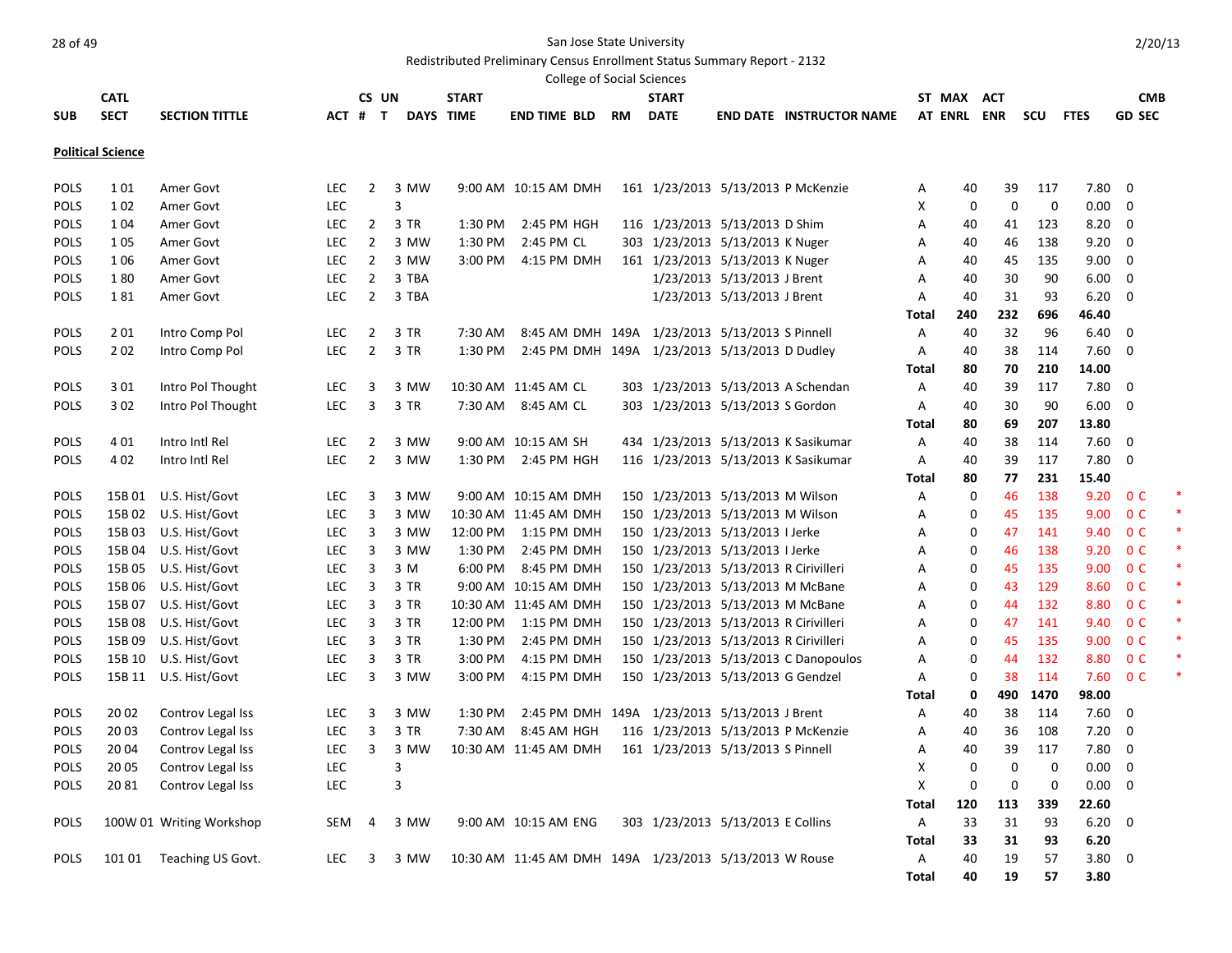### Redistributed Preliminary Census Enrollment Status Summary Report - 2132

|             |             |                              |            |                |              |                  |                       |    | <b>College of Social Sciences</b> |                                                        |                                     |       |             |              |             |                |                         |        |
|-------------|-------------|------------------------------|------------|----------------|--------------|------------------|-----------------------|----|-----------------------------------|--------------------------------------------------------|-------------------------------------|-------|-------------|--------------|-------------|----------------|-------------------------|--------|
|             | <b>CATL</b> |                              |            | CS UN          |              | <b>START</b>     |                       |    | <b>START</b>                      |                                                        |                                     |       | ST MAX ACT  |              |             |                | <b>CMB</b>              |        |
| <b>SUB</b>  | <b>SECT</b> | <b>SECTION TITTLE</b>        |            | ACT # T        |              | <b>DAYS TIME</b> | <b>END TIME BLD</b>   | RM | <b>DATE</b>                       |                                                        | <b>END DATE INSTRUCTOR NAME</b>     |       | AT ENRL ENR |              | scu         | <b>FTES</b>    | <b>GD SEC</b>           |        |
| <b>POLS</b> | 102 01      | <b>State Politics</b>        | LEC.       | $\overline{2}$ | 3 MW         |                  | 9:00 AM 10:15 AM CL   |    |                                   | 303 1/23/2013 5/13/2013 G Percival                     |                                     | Α     | 40          | 39           | 117         | $7.85 \quad 1$ |                         |        |
|             |             |                              |            |                |              |                  |                       |    |                                   |                                                        |                                     | Total | 40          | 39           | 117         | 7.85           |                         |        |
| <b>POLS</b> | 103 01      | <b>Local Politics</b>        | <b>LEC</b> | 2              | 3 M          | 6:00 PM          | 8:45 PM DMH           |    |                                   | 358 1/23/2013 5/13/2013 G Percival                     |                                     | Α     | 40          | 39           | 117         | 8.15           | 7 C                     | $\ast$ |
| URBP        | 103 01      | <b>Local Politics</b>        | <b>LEC</b> | 2              | 3 M          | 6:00 PM          | 8:45 PM DMH           |    |                                   | 358 1/23/2013 5/13/2013 G Percival                     |                                     | Α     | 0           | $\mathbf 0$  | $\mathbf 0$ | 0.00           | 0 <sup>C</sup>          | $\ast$ |
| <b>POLS</b> | 103 02      | <b>Local Politics</b>        | <b>LEC</b> | $\overline{2}$ | 3 TR         |                  |                       |    |                                   | 9:00 AM 10:15 AM DMH 149A 1/23/2013 5/13/2013 F Keeley |                                     | Α     | 40          | 42           | 126         | 8.40           | 0 <sup>C</sup>          | $\ast$ |
| URBP        | 103 02      | <b>Local Politics</b>        | LEC        | $\overline{2}$ | 3 TR         |                  |                       |    |                                   | 9:00 AM 10:15 AM DMH 149A 1/23/2013 5/13/2013 F Keeley |                                     | Α     | 0           | $\mathbf{0}$ | $\mathbf 0$ | 0.00           | 0 <sup>C</sup>          | $\ast$ |
|             |             |                              |            |                |              |                  |                       |    |                                   |                                                        |                                     | Total | 80          | 81           | 243         | 16.55          |                         |        |
| <b>POLS</b> | 120 01      | U S Law and Society          | <b>LEC</b> | 2              | 3 MW         |                  | 9:00 AM 10:15 AM DMH  |    |                                   | 348 1/23/2013 5/13/2013 K Nuger                        |                                     | Α     | 40          | 40           | 120         | 8.00           | 0                       |        |
|             |             |                              |            |                |              |                  |                       |    |                                   |                                                        |                                     | Total | 40          | 40           | 120         | 8.00           |                         |        |
| <b>POLS</b> |             | 121A 01 Institutional Powers | LEC.       | 3              | 3 M          | 6:00 PM          |                       |    |                                   | 8:45 PM DMH 149A 1/23/2013 5/13/2013 J Brent           |                                     | Α     | 40          | 24           | 72          | 4.80           | 0                       |        |
|             |             |                              |            |                |              |                  |                       |    |                                   |                                                        |                                     | Total | 40          | 24           | 72          | 4.80           |                         |        |
| <b>POLS</b> | 140 01      | <b>European Union</b>        | <b>LEC</b> | $\overline{2}$ | 3 TR         | 12:00 PM         | 1:15 PM ENG           |    |                                   | 303 1/23/2013 5/13/2013 D Dudley                       |                                     | Α     | 40          | 37           | 111         | 7.40           | 0                       |        |
|             |             |                              |            |                |              |                  |                       |    |                                   |                                                        |                                     | Total | 40          | 37           | 111         | 7.40           |                         |        |
| <b>POLS</b> | 142 01      | <b>African Politics</b>      | <b>LEC</b> |                | 3            |                  |                       |    |                                   |                                                        |                                     | Χ     | 0           | 0            | 0           | 0.00           | 0                       |        |
| AFRS        | 142 01      | <b>African Politics</b>      | <b>LEC</b> |                | 3            |                  |                       |    |                                   |                                                        |                                     | Х     | 0           | 0            | 0           | 0.00           | 0                       |        |
|             |             |                              |            |                |              |                  |                       |    |                                   |                                                        |                                     | Total | 0           | 0            | 0           | 0.00           |                         |        |
| <b>POLS</b> | 144 01      | Middle Eastern Pol           | <b>LEC</b> | 2              | 3 M          | 6:00 PM          | 8:45 PM HGH           |    |                                   | 116 1/23/2013 5/13/2013 K Wood                         |                                     | Α     | 40          | 26           | 78          | 5.20           | 0 <sup>C</sup>          | $\ast$ |
| JWSS        | 144 01      | Middle Eastern Pol           | LEC        | $\overline{2}$ | 3 M          | 6:00 PM          | 8:45 PM HGH           |    |                                   | 116 1/23/2013 5/13/2013 K Wood                         |                                     | Α     | 0           | $\mathbf 0$  | 0           | 0.00           | 0 <sup>C</sup>          | $\ast$ |
| <b>MDES</b> | 144 01      | Middle Eastern Pol           | <b>LEC</b> | $\overline{2}$ | 3 M          | 6:00 PM          | 8:45 PM HGH           |    |                                   | 116 1/23/2013 5/13/2013 K Wood                         |                                     | Α     | 0           | $\mathbf 0$  | 0           | 0.00           | 0 <sup>C</sup>          | $\ast$ |
|             |             |                              |            |                |              |                  |                       |    |                                   |                                                        |                                     | Total | 40          | 26           | 78          | 5.20           |                         |        |
| <b>POLS</b> | 145 01      | <b>Asian Politics</b>        | <b>LEC</b> | 2              | 3 MW         |                  | 10:30 AM 11:45 AM HGH |    |                                   |                                                        | 116 1/23/2013 5/13/2013 K Sasikumar | Α     | 40          | 41           | 126         | 8.25           | 1 C                     | $\ast$ |
| ASIA        | 145 01      | <b>Asian Politics</b>        | LEC.       | 2              | 3 MW         |                  | 10:30 AM 11:45 AM HGH |    |                                   |                                                        | 116 1/23/2013 5/13/2013 K Sasikumar | Α     | 0           | $\mathbf{0}$ | $\mathbf 0$ | 0.00           | 0 <sup>C</sup>          | *      |
|             |             |                              |            |                |              |                  |                       |    |                                   |                                                        |                                     | Total | 40          | 41           | 126         | 8.25           |                         |        |
| <b>POLS</b> | 146 01      | Latin American Pol           | LEC.       | $\overline{2}$ | 3 TR         | 3:00 PM          | 4:15 PM DMH           |    |                                   | 356 1/23/2013 5/13/2013 D Dudley                       |                                     | Α     | 40          | 27           | 81          | 5.50           | $\overline{2}$          |        |
|             |             |                              |            |                |              |                  |                       |    |                                   |                                                        |                                     | Total | 40          | 27           | 81          | 5.50           |                         |        |
| <b>POLS</b> | 15001       | War and Peace                | <b>LEC</b> | 2              | 3 MW         | 1:30 PM          | 2:45 PM DMH           |    |                                   | 164 1/23/2013 5/13/2013 S Pinnell                      |                                     | Α     | 40          | 40           | 120         | 8.00           | 0                       |        |
| <b>POLS</b> | 15080       | War and Peace                | LEC        | $\overline{2}$ | 3 TBA        |                  |                       |    |                                   |                                                        | 1/23/2013 5/13/2013 K Sasikumar     | A     | 40          | 37           | 111         | 7.40           | 0                       |        |
|             |             |                              |            |                |              |                  |                       |    |                                   |                                                        |                                     | Total | 80          | 77           | 231         | 15.40          |                         |        |
| <b>POLS</b> |             | 160B 01 Modern Pol Though    | LEC.       | 3              | 3 MW         |                  | 9:00 AM 10:15 AM DMH  |    |                                   | 234 1/23/2013 5/13/2013 K Peter                        |                                     | A     | 40          | 39           | 117         | 7.80           | 0                       |        |
|             |             |                              |            |                |              |                  |                       |    |                                   |                                                        |                                     | Total | 40          | 39           | 117         | 7.80           |                         |        |
| <b>POLS</b> | 163 01      | Amer Pol Thought             | <b>LEC</b> | 3              | 3 TR         |                  | 9:00 AM 10:15 AM CL   |    |                                   | 303 1/23/2013 5/13/2013 S Gordon                       |                                     | Α     | 40          | 39           | 117         | 7.80           | 0                       |        |
|             |             |                              |            |                |              |                  |                       |    |                                   |                                                        |                                     | Total | 40          | 39           | 117         | 7.80           |                         |        |
| <b>POLS</b> | 18001       | <b>Indiv Studies</b>         | SUP        | 36             | 3 TBA        |                  |                       |    |                                   | 1/23/2013 5/13/2013                                    |                                     | Α     | 10          | 0            | 0           | 0.00           | 0                       |        |
| <b>POLS</b> | 18002       | Indiv Studies                |            | SUP 36         | 3 TBA        |                  |                       |    |                                   | 1/23/2013 5/13/2013                                    |                                     | A     | 10          | 0            | 0           | $0.00\,$       | 0                       |        |
| POLS        |             | 180 03 Indiv Studies         |            |                | SUP 36 3 TBA |                  |                       |    |                                   | 1/23/2013 5/13/2013                                    |                                     | Α     | 10          | 0            |             | $0.00 \t 0$    |                         |        |
| <b>POLS</b> | 18004       | <b>Indiv Studies</b>         | <b>SUP</b> | 36             | 3 TBA        |                  |                       |    |                                   | 1/23/2013 5/13/2013                                    |                                     | А     | 10          | 0            | 0           | $0.00 \t 0$    |                         |        |
| <b>POLS</b> | 18005       | <b>Indiv Studies</b>         | SUP        | 36             | 3 TBA        |                  |                       |    |                                   | 1/23/2013 5/13/2013                                    |                                     | А     | 10          | 0            | 0           | 0.00           | 0                       |        |
| <b>POLS</b> | 18006       | <b>Indiv Studies</b>         | SUP        | 36             | 2 TBA        |                  |                       |    |                                   | 1/23/2013 5/13/2013 F Edwards                          |                                     | А     | 10          | 1            | 2           | $0.17 \quad 1$ |                         |        |
| <b>POLS</b> | 18007       | <b>Indiv Studies</b>         | SUP        | 36             | 1 TBA        |                  |                       |    |                                   | 1/23/2013 5/13/2013                                    |                                     | А     | 10          | 0            | 0           | 0.00           | $\overline{\mathbf{0}}$ |        |
| <b>POLS</b> | 18008       | <b>Indiv Studies</b>         | SUP        | 36             | 2 TBA        |                  |                       |    |                                   | 1/23/2013 5/13/2013                                    |                                     | A     | 10          | 0            | 0           | 0.00           | 0                       |        |
| <b>POLS</b> | 18009       | <b>Indiv Studies</b>         |            | SUP 36         | 2 TBA        |                  |                       |    |                                   | 1/23/2013 5/13/2013                                    |                                     | А     | 10          | 0            | $\mathbf 0$ | $0.00 \t 0$    |                         |        |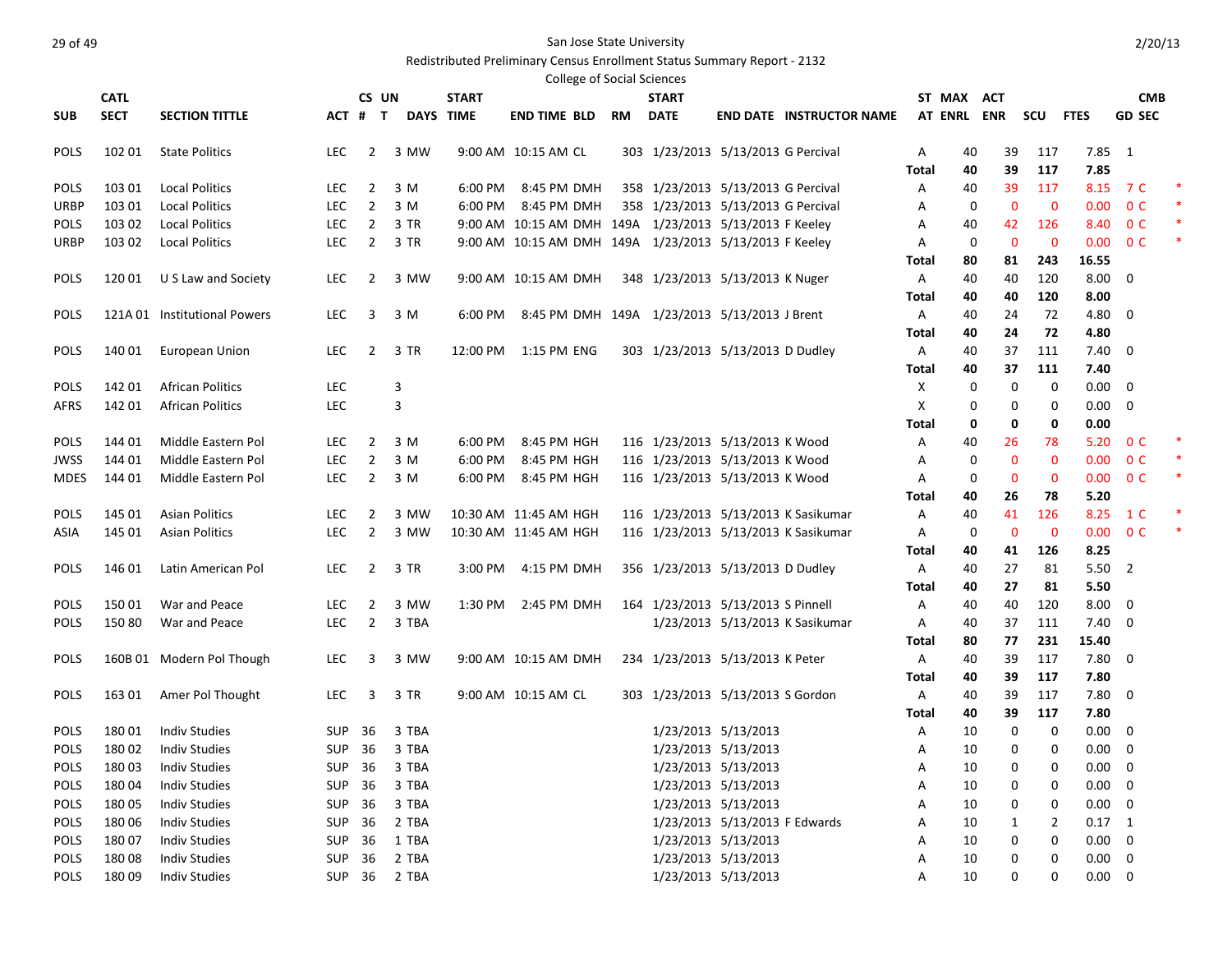|             |             |                           |            |         |       |              |                     | College of Social Sciences |                                               |                                |                                                                 |            |             |                                |                   |              |                       |  |
|-------------|-------------|---------------------------|------------|---------|-------|--------------|---------------------|----------------------------|-----------------------------------------------|--------------------------------|-----------------------------------------------------------------|------------|-------------|--------------------------------|-------------------|--------------|-----------------------|--|
|             | <b>CATL</b> |                           |            | CS UN   |       | <b>START</b> |                     |                            | <b>START</b>                                  |                                |                                                                 |            | ST MAX ACT  |                                |                   |              | <b>CMB</b>            |  |
| <b>SUB</b>  | <b>SECT</b> | <b>SECTION TITTLE</b>     |            | ACT # T |       | DAYS TIME    | <b>END TIME BLD</b> | <b>RM</b>                  | <b>DATE</b>                                   |                                | <b>END DATE INSTRUCTOR NAME</b>                                 |            | AT ENRL ENR |                                | scu               | <b>FTES</b>  | <b>GD SEC</b>         |  |
|             |             |                           |            |         |       |              |                     |                            |                                               |                                |                                                                 |            |             |                                |                   |              |                       |  |
|             |             |                           |            |         |       |              |                     |                            |                                               |                                |                                                                 | Total      | 90          | 1                              | $\mathbf{2}$      | 0.17         |                       |  |
| <b>POLS</b> | 18101       | Internships               | SEM        | 6       | 3 MW  | 3:00 PM      | 4:15 PM HGH         |                            | 116 1/23/2013 5/13/2013 G Percival            |                                |                                                                 | Α          | 15          | 13                             | 39                | 2.60         | $\Omega$              |  |
|             |             |                           |            |         |       |              |                     |                            |                                               |                                |                                                                 | Total      | 15          | 13                             | 39                | 2.60         |                       |  |
| POLS        | 184 01      | <b>Directed Reading</b>   | <b>SUP</b> | 36      | 3 TBA |              |                     |                            |                                               |                                | 1/23/2013 5/13/2013 C Danopoulos                                | Α          | 10          | $\mathbf{1}$                   | 3                 | 0.20         | $\Omega$              |  |
| <b>POLS</b> | 184 02      | Directed Reading          | <b>SUP</b> | 36      | 3 TBA |              |                     |                            |                                               | 1/23/2013 5/13/2013 F Keeley   |                                                                 | Α          | 10          | 0                              | 0                 | 0.00         | $\mathbf 0$           |  |
| <b>POLS</b> | 184 03      | <b>Directed Reading</b>   | <b>SUP</b> | 36      | 3 TBA |              |                     |                            |                                               | 1/23/2013 5/13/2013            |                                                                 | Α          | 10          | 0                              | 0                 | 0.00         | 0                     |  |
| <b>POLS</b> | 184 04      | Directed Reading          | <b>SUP</b> | 36      | 3 TBA |              |                     |                            |                                               | 1/23/2013 5/13/2013            |                                                                 | A          | 10          | 0                              | 0                 | 0.00         | 0                     |  |
| <b>POLS</b> | 184 05      | <b>Directed Reading</b>   | <b>SUP</b> | 36      | 3 TBA |              |                     |                            |                                               | 1/23/2013 5/13/2013            |                                                                 | Α          | 10          | 0                              | 0                 | 0.00         | $\mathbf 0$           |  |
| <b>POLS</b> | 184 06      | <b>Directed Reading</b>   | <b>SUP</b> | 36      | 1 TBA |              |                     |                            |                                               | 1/23/2013 5/13/2013 K Peter    |                                                                 | Α          | 10          | 0                              | 0                 | 0.00         | 0                     |  |
| <b>POLS</b> | 184 07      | Directed Reading          | <b>SUP</b> | 36      | 2 TBA |              |                     |                            |                                               | 1/23/2013 5/13/2013 F Keeley   |                                                                 | A          | 10          | 1                              | 2                 | 0.13         | 0                     |  |
|             |             |                           |            |         |       |              |                     |                            |                                               |                                |                                                                 | Total      | 70          | $\overline{2}$                 | 5                 | 0.33         |                       |  |
| <b>POLS</b> | 190 01      | Senior Seminar            | <b>SEM</b> | 5       | 3 W   | 6:00 PM      | 8:45 PM DMH 149A    |                            | 1/23/2013 5/13/2013 D Dudley                  |                                |                                                                 | Α          | 20          | 16                             | 48                | 3.20         | 0                     |  |
| <b>POLS</b> | 190 02      | Senior Seminar            | SEM        | 5       | 3 TR  | 3:00 PM      | 4:15 PM DMH 149A    |                            |                                               |                                | 1/23/2013 5/13/2013 M Currin-Percival                           | Α          | 20          | 19                             | 57                | 3.80         | 0                     |  |
|             |             |                           |            |         |       |              |                     |                            |                                               |                                |                                                                 | Total      | 40          | 35                             | 105               | 7.00         |                       |  |
| <b>POLS</b> |             | 190H 01 Honors Thesis     | <b>SUP</b> | 25      | 1 TBA | 6:00 PM      |                     |                            | 8:45 PM DMH 149A 1/23/2013 5/13/2013 D Dudley |                                |                                                                 | Α          | 5           | $\mathbf 0$                    | $\mathbf 0$       | 0.00         | $\mathbf 0$           |  |
| <b>POLS</b> |             | 190H 02 Honors Thesis     | <b>SUP</b> | 25      | 1 TBA | 3:00 PM      |                     |                            |                                               |                                | 4:15 PM DMH 149A 1/23/2013 5/13/2013 M Currin-Percival          | A          | 5           | 5                              | 5                 | 0.33         | 0                     |  |
|             |             |                           |            |         |       |              |                     |                            |                                               |                                |                                                                 | Total      | 10          | 5                              | 5                 | 0.33         |                       |  |
| <b>POLS</b> |             | 195A 01 Political Inquiry | <b>LEC</b> |         | 3     |              |                     |                            |                                               |                                |                                                                 | X          | 0           | $\Omega$                       | $\Omega$          | 0.00         | $\Omega$              |  |
| <b>POLS</b> |             | 195A 02 Political Inquiry | <b>LEC</b> | 3       | 3 TR  |              |                     |                            |                                               |                                | 12:00 PM 1:15 PM DMH 149A 1/23/2013 5/13/2013 M Currin-Percival | Α          | 35          | 35                             | 105               | 7.00         | 0                     |  |
|             |             |                           |            |         |       |              |                     |                            |                                               |                                |                                                                 | Total      | 35          | 35                             | 105               | 7.00         |                       |  |
| <b>POLS</b> | 199 01      | Cur Pol Issues            | <b>LEC</b> |         | 3     |              |                     |                            |                                               |                                |                                                                 | X          | $\mathbf 0$ | $\mathbf 0$                    | $\mathbf 0$       | 0.00         | $\mathbf 0$           |  |
|             |             |                           |            |         |       |              |                     |                            |                                               |                                |                                                                 | Total      | 0           | 0                              | 0                 | 0.00         |                       |  |
| PADM        | 210 01      | Intro Pub Admin           | SEM        | 5       | 3 M   | 6:00 PM      | 8:45 PM CL          |                            | 306 1/23/2013 5/13/2013 F Edwards             |                                |                                                                 | Α          | 20          | 7                              | 21                | 1.75         | $\overline{7}$        |  |
|             |             |                           |            |         |       |              |                     |                            |                                               |                                |                                                                 | Total      | 20          | $\overline{7}$                 | 21                | 1.75         |                       |  |
| PADM        | 21201       | Admin Research            | SEM        | 5       | 3 T   | 6:00 PM      | 8:45 PM CL          |                            | 129 1/23/2013 5/13/2013 P Haas                |                                |                                                                 | Α          | 20          | 10                             | 30                | 2.50 10      |                       |  |
|             |             |                           |            |         |       |              |                     |                            |                                               |                                |                                                                 | Total      | 20          | 10                             | 30                | 2.50         |                       |  |
| <b>PADM</b> | 213 01      | Pol Analysis & Eval       | <b>SEM</b> | 5       | 3 T   | 6:00 PM      | 8:45 PM CL          |                            | 306 1/23/2013 5/13/2013 F Edwards             |                                |                                                                 | A          | 20          | $\overline{7}$                 | 21                | 1.75         | $\overline{7}$        |  |
|             |             |                           |            |         |       |              |                     |                            |                                               |                                |                                                                 | Total      | 20          | $\overline{7}$                 | 21                | 1.75         |                       |  |
| PADM        | 214 01      | <b>Public Management</b>  | SEM        | 5<br>5  | 3 M   | 6:00 PM      | 8:45 PM DMH         |                            | 161 1/23/2013 5/13/2013 D Goodrich            |                                |                                                                 | Α          | 20<br>0     | $\overline{7}$<br>$\mathbf{0}$ | 21<br>$\mathbf 0$ | 1.75<br>0.00 | 7 C<br>0 <sup>C</sup> |  |
| URBP        | 214 01      | <b>Public Management</b>  | <b>SEM</b> |         | 3 M   | 6:00 PM      | 8:45 PM DMH         |                            | 161 1/23/2013 5/13/2013 D Goodrich            |                                |                                                                 | A<br>Total | 20          | 7                              | 21                | 1.75         |                       |  |
| <b>PADM</b> | 21701       |                           | SEM        | 5       | 3 R   | 6:00 PM      |                     |                            | 8:45 PM DMH 149A 1/23/2013 5/13/2013 D Shim   |                                |                                                                 |            | 20          | 21                             | 63                | 5.25 21      |                       |  |
|             |             | Org Theory                |            |         |       |              |                     |                            |                                               |                                |                                                                 | Α<br>Total | 20          | 21                             | 63                | 5.25         |                       |  |
| PADM        | 21801       | <b>Public Budgeting</b>   | SEM        | 5       | 3 T   | 6:00 PM      | 8:45 PM CL          |                            | 243 1/23/2013 5/13/2013 D Shim                |                                |                                                                 | Α          | 20          | 15                             | 45                | 3.75 15      |                       |  |
|             |             |                           |            |         |       |              |                     |                            |                                               |                                |                                                                 | Total      | 20          | 15                             | 45                | 3.75         |                       |  |
| PADM        | 21901       | Pub Financial Adm         | <b>SEM</b> | 5       | 3 W   | 6:00 PM      | 8:45 PM DMH         |                            | 161 1/23/2013 5/13/2013 T Tung                |                                |                                                                 | Α          | 20          | 9                              | 27                | 2.25         | -9                    |  |
|             |             |                           |            |         |       |              |                     |                            |                                               |                                |                                                                 | Total      | 20          | 9                              | 27                | 2.25         |                       |  |
| <b>PADM</b> | 223 01      | Law & Pub Admin           | SEM        | 5       | 3 W   | 6:00 PM      | 8:45 PM DMH         |                            | 354 1/23/2013 5/13/2013 K Nuger               |                                |                                                                 | Α          | 20          | 21                             | 63                | 5.25 21      |                       |  |
|             |             |                           |            |         |       |              |                     |                            |                                               |                                |                                                                 | Total      | 20          | 21                             | 63                | 5.25         |                       |  |
| PADM        | 28101       | Pub Adm Internship        | SUP.       | 25      | 3 TBA | 3:00 PM      | 4:15 PM             |                            |                                               | 1/23/2013 5/13/2013 G Percival |                                                                 | Α          | 5           | 5                              | 15                | 1.25         | 5                     |  |
|             |             |                           |            |         |       |              |                     |                            |                                               |                                |                                                                 | Total      | 5           | 5                              | 15                | 1.25         |                       |  |
|             |             |                           |            |         |       |              |                     |                            |                                               |                                |                                                                 |            |             |                                |                   |              |                       |  |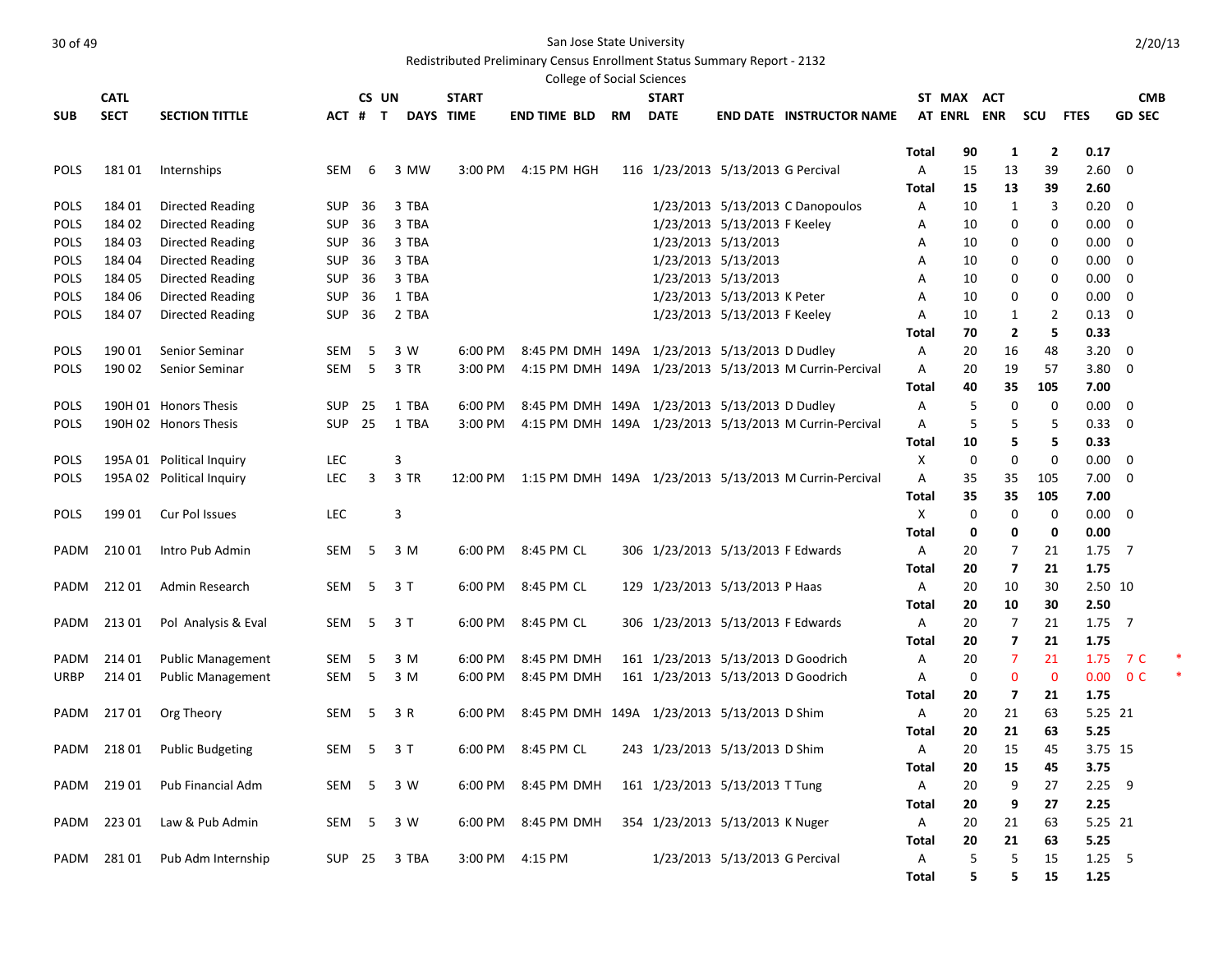# Redistributed Preliminary Census Enrollment Status Summary Report - 2132

College of Social Sciences

| <b>SUB</b> | <b>CATL</b><br><b>SECT</b> | <b>SECTION TITTLE</b>   | ACT # T | CS UN | DAYS TIME | <b>START</b> | <b>END TIME BLD</b> | <b>RM</b> | <b>START</b><br><b>DATE</b> |                                | <b>END DATE INSTRUCTOR NAME</b>  | <b>AT ENRL</b> | ST MAX ACT | <b>ENR</b> | scu | <b>FTES</b>    | <b>CMB</b><br><b>GD SEC</b> |
|------------|----------------------------|-------------------------|---------|-------|-----------|--------------|---------------------|-----------|-----------------------------|--------------------------------|----------------------------------|----------------|------------|------------|-----|----------------|-----------------------------|
|            | PADM 29801                 | Special Problems        | SUP     | - 25  | 3 TBA     |              |                     |           |                             |                                | 1/23/2013 5/13/2013 C Danopoulos | А              | 10         |            | h   | $0.50 \quad 2$ |                             |
|            | PADM 29802                 | <b>Special Problems</b> | SUP     | -25   | 3 TBA     |              |                     |           |                             | 1/23/2013 5/13/2013 P Haas     |                                  | А              | 10         | 11         | 33  | 2.75 11        |                             |
|            | PADM 298 03                | Special Problems        | SUP     | -25   | 3 TBA     |              |                     |           |                             | 1/23/2013 5/13/2013 G Percival |                                  | А              | 10         |            |     | $0.25 \quad 1$ |                             |
|            | PADM 298 04                | Special Problems        | SUP     | -25   | 3 TBA     |              |                     |           |                             | 1/23/2013 5/13/2013 K Nuger    |                                  | A              | 10         |            |     | $0.25 \quad 1$ |                             |
|            | PADM 298 05                | <b>Special Problems</b> | SUP     | 25    | 3 TBA     |              |                     |           |                             | 1/23/2013 5/13/2013 D Shim     |                                  | А              | 10         |            |     | $0.25 \quad 1$ |                             |
|            |                            |                         |         |       |           |              |                     |           |                             |                                |                                  | Total          | 50         | 16         | 48  | 4.00           |                             |

**Political Science Total 1668 1780 5331 361.68**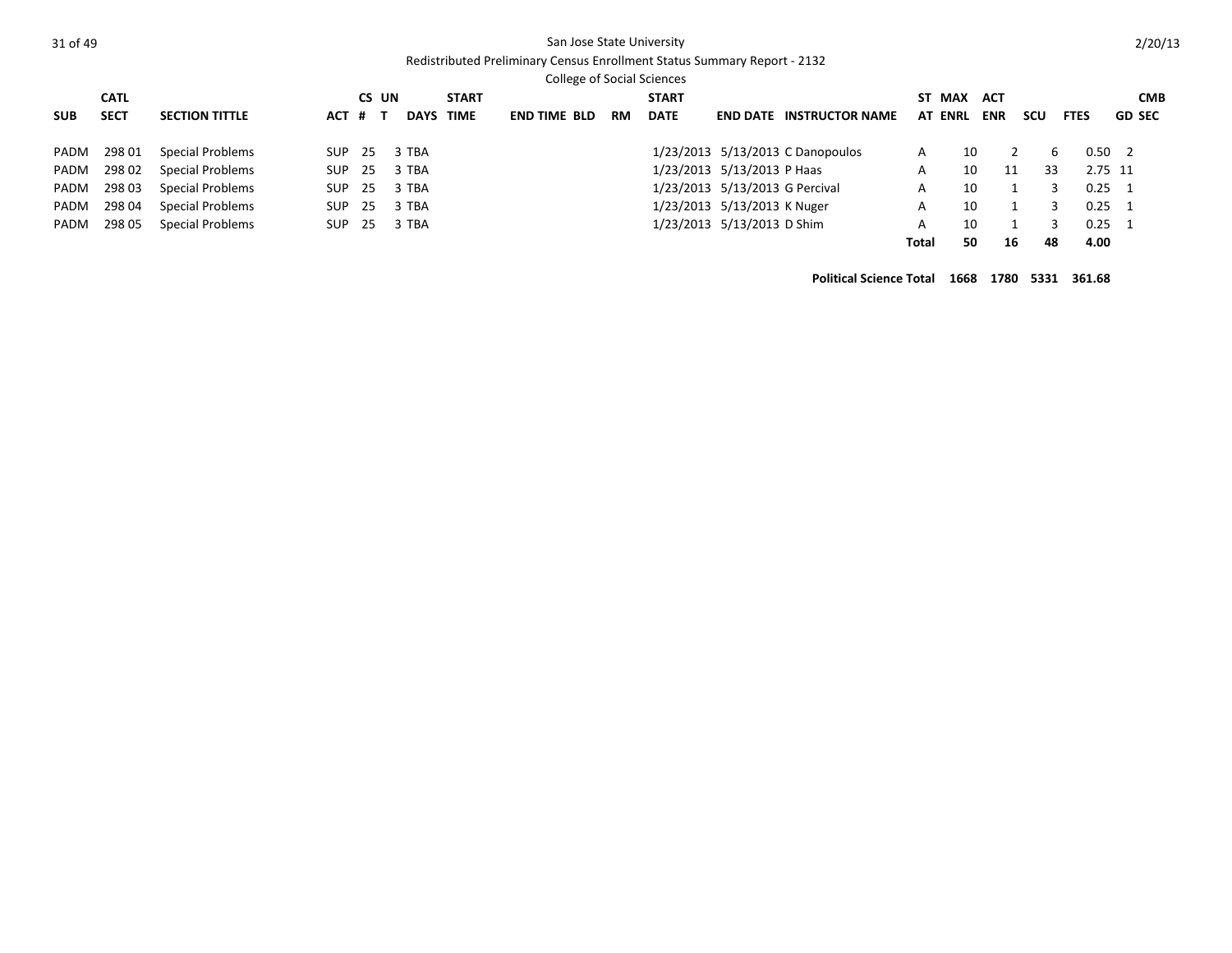Redistributed Preliminary Census Enrollment Status Summary Report - 2132

|                   |             |                           |            |                |      |                  | <b>College of Social Sciences</b> |           |              |                                    |                                               |              |                |             |             |             |               |
|-------------------|-------------|---------------------------|------------|----------------|------|------------------|-----------------------------------|-----------|--------------|------------------------------------|-----------------------------------------------|--------------|----------------|-------------|-------------|-------------|---------------|
|                   | <b>CATL</b> |                           |            | CS UN          |      | <b>START</b>     |                                   |           | <b>START</b> |                                    |                                               |              | ST MAX         | <b>ACT</b>  |             |             | <b>CMB</b>    |
| <b>SUB</b>        | <b>SECT</b> | <b>SECTION TITTLE</b>     | ACT # T    |                |      | <b>DAYS TIME</b> | <b>END TIME BLD</b>               | <b>RM</b> | <b>DATE</b>  |                                    | <b>END DATE INSTRUCTOR NAME</b>               |              | <b>AT ENRL</b> | <b>ENR</b>  | scu         | <b>FTES</b> | <b>GD SEC</b> |
|                   |             |                           |            |                |      |                  |                                   |           |              |                                    |                                               |              |                |             |             |             |               |
| <b>Psychology</b> |             |                           |            |                |      |                  |                                   |           |              |                                    |                                               |              |                |             |             |             |               |
| <b>PSYC</b>       | 101         | General Psychology        | <b>LEC</b> | $\overline{2}$ | 3 TR | 12:00 PM         | 1:15 PM DMH                       |           |              | 355 1/23/2013 5/13/2013 N Rattan   |                                               | Α            | 49             | 49          | 147         | 9.80        | $\mathbf 0$   |
| <b>PSYC</b>       | 102         | General Psychology        | <b>LEC</b> | $\overline{2}$ | 3 TR | 4:30 PM          | 5:45 PM CL                        |           |              | 117 1/23/2013 5/13/2013 N Rattan   |                                               | А            | 45             | 44          | 132         | 8.80        | $\mathbf 0$   |
| <b>PSYC</b>       | 103         | <b>General Psychology</b> | <b>LEC</b> | $\overline{2}$ | 3T   | 6:00 PM          | 8:45 PM DMH                       |           |              | 348 1/23/2013 5/13/2013 J Danese   |                                               | Α            | 45             | 26          | 78          | 5.20        | 0             |
| <b>PSYC</b>       | 104         | General Psychology        | <b>LEC</b> | $\overline{2}$ | 3 M  | 6:00 PM          | 8:45 PM DMH                       |           |              |                                    | 355 1/23/2013 5/13/2013 S Macramalla          | Α            | 45             | 46          | 138         | 9.20        | $\mathbf 0$   |
| <b>PSYC</b>       | 105         | General Psychology        | <b>LEC</b> | $\overline{2}$ | 3 MW | 7:30 AM          | 8:45 AM CL                        |           |              |                                    | 117 1/23/2013 5/13/2013 S Del Chiaro          | Α            | 45             | 46          | 138         | 9.20        | 0             |
| <b>PSYC</b>       | 106         | <b>General Psychology</b> | <b>LEC</b> |                | 3    |                  |                                   |           |              |                                    |                                               | x            | 0              | $\mathbf 0$ | $\mathbf 0$ | 0.00        | $\mathbf 0$   |
| <b>PSYC</b>       | 107         | General Psychology        | <b>LEC</b> | $\overline{2}$ | 3 TR | 1:30 PM          | 2:45 PM MD                        |           |              | 101 1/23/2013 5/13/2013 G Feist    |                                               | Α            | 300            | 294         | 882         | 58.80       | $\mathbf 0$   |
| <b>PSYC</b>       | 108         | General Psychology        | <b>LEC</b> | $\overline{2}$ | 3 MW |                  | 10:30 AM 11:45 AM DMH             |           |              | 353 1/23/2013 5/13/2013 J Grady    |                                               | А            | 45             | 45          | 135         | 9.00        | 0             |
| <b>PSYC</b>       | 109         | General Psychology        | <b>LEC</b> | $\overline{2}$ | 3 TR | 3:00 PM          | 4:15 PM CL                        |           |              | 117 1/23/2013 5/13/2013 V Hoffman  |                                               | Α            | 45             | 51          | 153         | 10.20       | $\mathbf 0$   |
| <b>PSYC</b>       | 1 1 0       | <b>General Psychology</b> | <b>LEC</b> | $\overline{2}$ | 3 TR |                  | 9:00 AM 10:15 AM DMH              |           |              | 163 1/23/2013 5/13/2013 N Rattan   |                                               | Α            | 51             | 51          | 153         | 10.20       | 0             |
| <b>PSYC</b>       | 1 1 1       | General Psychology        | <b>LEC</b> |                | 3    |                  |                                   |           |              |                                    |                                               | Χ            | $\mathbf 0$    | 0           | $\mathbf 0$ | 0.00        | 0             |
|                   |             |                           |            |                |      |                  |                                   |           |              |                                    |                                               | <b>Total</b> | 670            | 652         | 1956        | 130.40      |               |
| <b>PSYC</b>       | 30 01       | Intro Psychbiology        | LEC.       | 2              | 3 TR | 3:00 PM          | 4:15 PM DMH                       |           |              | 348 1/23/2013 5/13/2013 S Trafalis |                                               | А            | 45             | 46          | 138         | 9.20        | 0             |
| <b>PSYC</b>       | 30 02       | Intro Psychbiology        | LEC        | $\overline{2}$ | 3 TR | 12:00 PM         | 1:15 PM DMH                       |           |              |                                    | 348 1/23/2013 5/13/2013 C Chancellor-Freeland | A            | 45             | 45          | 135         | 9.00        | 0             |
| <b>PSYC</b>       | 30 03       | Intro Psychbiology        | <b>LEC</b> | $\overline{2}$ | 3 MW | 3:00 PM          | 4:15 PM DMH                       |           |              | 356 1/23/2013 5/13/2013 S Trafalis |                                               | Α            | 45             | 44          | 132         | 8.80        | $\Omega$      |
|                   |             |                           |            |                |      |                  |                                   |           |              |                                    |                                               | Total        | 135            | 135         | 405         | 27.00       |               |
| <b>PSYC</b>       |             | 100W 01 Writing Workshop  | <b>SEM</b> |                | 3    |                  |                                   |           |              |                                    |                                               | x            | $\mathbf 0$    | $\mathbf 0$ | $\mathbf 0$ | 0.00        | $\mathbf 0$   |
| <b>PSYC</b>       |             | 100W 02 Writing Workshop  | SEM        | 4              | 3 R  | 6:00 PM          | 8:45 PM DMH                       |           |              | 347 1/23/2013 5/13/2013 J Danese   |                                               | А            | 23             | 19          | 57          | 3.80        | $\mathbf 0$   |
| <b>PSYC</b>       |             | 100W 03 Writing Workshop  | SEM        | $\overline{4}$ | 3 MW | 3:00 PM          | 4:15 PM DMH                       |           |              |                                    | 347 1/23/2013 5/13/2013 S Snycerski           | Α            | 23             | 24          | 72          | 4.80        | 0             |
| <b>PSYC</b>       |             | 100W 04 Writing Workshop  | SEM        | 4              | 3 TR | 4:30 PM          | 5:45 PM DMH                       |           |              | 347 1/23/2013 5/13/2013 E Herb     |                                               | А            | 23             | 23          | 69          | 4.60        | 0             |
| <b>PSYC</b>       |             | 100W 05 Writing Workshop  | SEM        | $\overline{4}$ | 3 MW | 12:00 PM         | 1:15 PM DMH                       |           |              | 347 1/23/2013 5/13/2013 J Fanos    |                                               | Α            | 23             | 23          | 69          | 4.60        | $\mathbf 0$   |
| <b>PSYC</b>       |             | 100W 06 Writing Workshop  | SEM        | $\overline{4}$ | 3 TR | 1:30 PM          | 2:45 PM CL                        |           |              | 243 1/23/2013 5/13/2013 V Hoffman  |                                               | Α            | 23             | 23          | 69          | 4.60        | $\mathbf 0$   |
| <b>PSYC</b>       |             | 100W 07 Writing Workshop  | SEM        | $\overline{4}$ | 3 TR | 12:00 PM         | 1:15 PM DMH                       |           |              |                                    | 347 1/23/2013 5/13/2013 S Snycerski           | Α            | 23             | 26          | 78          | 5.20        | 0             |
| <b>PSYC</b>       |             | 100W 08 Writing Workshop  | SEM        | $\overline{4}$ | 3 TR |                  | 9:00 AM 10:15 AM DMH              |           |              | 347 1/23/2013 5/13/2013 S Pelaprat |                                               | А            | 23             | 24          | 72          | 4.80        | $\mathbf 0$   |
| <b>PSYC</b>       |             | 100W 09 Writing Workshop  | <b>SEM</b> | $\overline{4}$ | 3 MW | 1:30 PM          | 2:45 PM DMH                       |           |              | 347 1/23/2013 5/13/2013 J Fanos    |                                               | A            | 23             | 25          | 75          | 5.00        | $\mathbf 0$   |
|                   |             |                           |            |                |      |                  |                                   |           |              |                                    |                                               | Total        | 184            | 187         | 561         | 37.40       |               |
| <b>PSYC</b>       | 102 01      | Child Psych               | <b>LEC</b> | $\overline{2}$ | 3 TR |                  | 10:30 AM 11:45 AM WSQ             |           |              | 207 1/23/2013 5/13/2013 M Alvarez  |                                               | Α            | 125            | 126         | 378         | 25.20       | $\mathbf 0$   |
| <b>PSYC</b>       | 102 02      | Child Psych               | <b>LEC</b> | $\overline{2}$ | 3 MW |                  | 9:00 AM 10:15 AM DMH              |           |              | 353 1/23/2013 5/13/2013 J Grady    |                                               | Α            | 45             | 44          | 132         | 8.85        | $\mathbf{1}$  |
| <b>PSYC</b>       | 102 03      | Child Psych               | <b>LEC</b> | $\overline{2}$ | 3 MW | 3:00 PM          | 4:15 PM DMH                       |           |              | 163 1/23/2013 5/13/2013 J Grady    |                                               | Α            | 45             | 43          | 129         | 8.60        | $\mathbf 0$   |
|                   |             |                           |            |                |      |                  |                                   |           |              |                                    |                                               | <b>Total</b> | 215            | 213         | 639         | 42.65       |               |
| <b>PSYC</b>       | 110 01      | Abnormal Psy              | LEC.       | 2              | 3 MW |                  | 9:00 AM 10:15 AM DMH              |           |              |                                    | 355 1/23/2013 5/13/2013 G Callaghan           | Α            | 45             | 42          | 126         | 8.40        | 0             |
| <b>PSYC</b>       | 110 02      | Abnormal Psy              | <b>LEC</b> | $\overline{2}$ | 3 R  | 6:00 PM          | 8:45 PM DMH                       |           |              | 348 1/23/2013 5/13/2013 G Berg     |                                               | Α            | 45             | 31          | 93          | 6.20        | $\mathbf 0$   |
| <b>PSYC</b>       | 110 03      | Abnormal Psy              | <b>LEC</b> | $\overline{2}$ | 3 MW | 12:00 PM         | 1:15 PM DMH                       |           |              |                                    | 355 1/23/2013 5/13/2013 G Callaghan           | Α            | 45             | 44          | 132         | 8.80        | 0             |
| <b>PSYC</b>       | 110 04      | Abnormal Psy              | <b>LEC</b> | $\overline{2}$ | 3 TR | 4:30 PM          | 5:45 PM DMH                       |           |              | 356 1/23/2013 5/13/2013 G Berg     |                                               | Α            | 45             | 31          | 93          | 6.20        | 0             |
| <b>PSYC</b>       | 110 05      | Abnormal Psy              | <b>LEC</b> | $\overline{2}$ | 3 MW |                  | 10:30 AM 11:45 AM DMH             |           |              | 356 1/23/2013 5/13/2013 N Wagner   |                                               | Α            | 45             | 43          | 129         | 8.60        | 0             |
| <b>PSYC</b>       | 110 06      | Abnormal Psy              | <b>LEC</b> | $\overline{2}$ | 3 TR |                  | 10:30 AM 11:45 AM CL              |           |              |                                    | 117 1/23/2013 5/13/2013 S Del Chiaro          | Α            | 45             | 44          | 132         | 8.80        | $\mathbf 0$   |
| <b>PSYC</b>       | 11007       | Abnormal Psy              | <b>LEC</b> | $\overline{2}$ | 3 TR | 3:00 PM          | 4:15 PM DMH                       |           |              | 353 1/23/2013 5/13/2013 E Herb     |                                               | Α            | 45             | 42          | 126         | 8.40        | $\mathbf 0$   |
| <b>PSYC</b>       | 110 08      | Abnormal Psy              | <b>LEC</b> | $\overline{2}$ | 3 TR |                  | 9:00 AM 10:15 AM CL               |           |              |                                    | 117 1/23/2013 5/13/2013 S Del Chiaro          | А            | 45             | 49          | 147         | 9.80        | $\mathbf 0$   |
|                   |             |                           |            |                |      |                  |                                   |           |              |                                    |                                               | <b>Total</b> | 360            | 326         | 978         | 65.20       |               |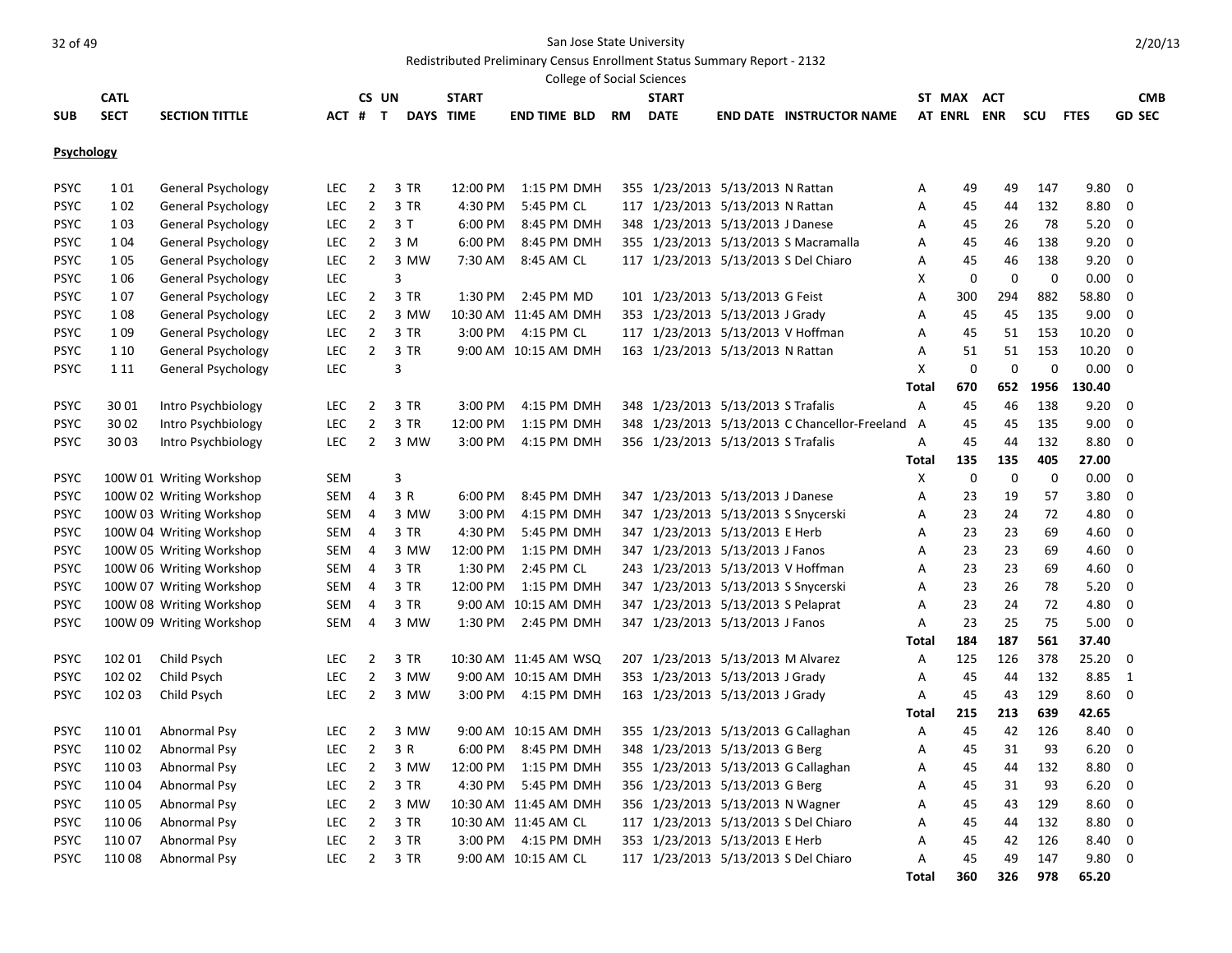### Redistributed Preliminary Census Enrollment Status Summary Report - 2132

|                            |                  |                                           |                   |                                  |                |              |                                     | College of Social Sciences |              |                                                                      |                                      |              |             |              |              |               |                |  |
|----------------------------|------------------|-------------------------------------------|-------------------|----------------------------------|----------------|--------------|-------------------------------------|----------------------------|--------------|----------------------------------------------------------------------|--------------------------------------|--------------|-------------|--------------|--------------|---------------|----------------|--|
|                            | <b>CATL</b>      |                                           |                   | CS UN                            |                | <b>START</b> |                                     |                            | <b>START</b> |                                                                      |                                      |              | ST MAX ACT  |              |              |               | <b>CMB</b>     |  |
| <b>SUB</b>                 | <b>SECT</b>      | <b>SECTION TITTLE</b>                     |                   | ACT # T                          |                | DAYS TIME    | <b>END TIME BLD</b>                 | <b>RM</b>                  | <b>DATE</b>  |                                                                      | <b>END DATE INSTRUCTOR NAME</b>      |              | AT ENRL ENR |              | scu          | <b>FTES</b>   | <b>GD SEC</b>  |  |
|                            |                  |                                           |                   |                                  |                |              |                                     |                            |              |                                                                      |                                      |              |             |              |              |               | $\mathbf 0$    |  |
| <b>PSYC</b><br><b>PSYC</b> | 112 01<br>112 02 | <b>Psych of Adoles</b><br>Psych of Adoles | LEC<br><b>LEC</b> | $\overline{2}$<br>$\overline{2}$ | 3 TR<br>3 TR   | 1:30 PM      | 9:00 AM 10:15 AM DMH<br>2:45 PM DMH |                            |              | 353 1/23/2013 5/13/2013 M Alvarez                                    |                                      | А<br>Α       | 42<br>42    | 41<br>42     | 123<br>126   | 8.20<br>8.40  | 0              |  |
| <b>PSYC</b>                | 112 03           | Psych of Adoles                           | LEC               | $\overline{2}$                   | 3 MW           |              | 10:30 AM 11:45 AM DMH               |                            |              | 356 1/23/2013 5/13/2013 M Alvarez<br>355 1/23/2013 5/13/2013 R Arias |                                      | Α            | 42          | 46           | 138          | 9.20          | $\mathbf 0$    |  |
|                            |                  |                                           |                   |                                  |                |              |                                     |                            |              |                                                                      |                                      | Total        | 126         | 129          | 387          | 25.80         |                |  |
| <b>PSYC</b>                | 114 01           | Psych of Aging                            | <b>LEC</b>        | $\overline{2}$                   | 3 TR           |              | 10:30 AM 11:45 AM DMH               |                            |              |                                                                      | 359 1/23/2013 5/13/2013 E Woodhead   | Α            | 35          | 36           | 108          | 7.20          | 0 <sup>C</sup> |  |
| GERO                       | 114 01           | Psych of Aging                            | <b>LEC</b>        | $\overline{2}$                   | 3 TR           |              | 10:30 AM 11:45 AM DMH               |                            |              |                                                                      | 359 1/23/2013 5/13/2013 E Woodhead   | A            | $\mathbf 0$ | $\mathbf 0$  | $\mathbf 0$  | 0.00          | 0 <sup>C</sup> |  |
|                            |                  |                                           |                   |                                  |                |              |                                     |                            |              |                                                                      |                                      | Total        | 35          | 36           | 108          | 7.20          |                |  |
| <b>PSYC</b>                | 11701            | Psych Tests & Meas                        | <b>LEC</b>        | $\overline{2}$                   | 3 MW           |              | 9:00 AM 10:15 AM DMH                |                            |              | 356 1/23/2013 5/13/2013 B Oliveira                                   |                                      | Α            | 48          | 42           | 126          | 8.40          | 0              |  |
| <b>PSYC</b>                | 11702            | Psych Tests & Meas                        | <b>LEC</b>        | $\overline{2}$                   | 3 TR           |              | 10:30 AM 11:45 AM DMH               |                            |              | 348 1/23/2013 5/13/2013 G Feist                                      |                                      | A            | 48          | 58           | 174          | 11.60         | 0              |  |
| <b>PSYC</b>                | 11703            | Psych Tests & Meas                        | LEC               | $\overline{2}$                   | 3 W            | 6:00 PM      | 8:45 PM DMH                         |                            |              | 356 1/23/2013 5/13/2013 B Oliveira                                   |                                      | Α            | 48          | 27           | 81           | 5.40          | 0              |  |
| <b>PSYC</b>                | 11704            | Psych Tests & Meas                        | <b>LEC</b>        | $\overline{2}$                   | 3 MW           | 7:30 AM      | 8:45 AM DMH                         |                            |              | 356 1/23/2013 5/13/2013 B Oliveira                                   |                                      | Α            | 48          | 28           | 84           | 5.60          | 0              |  |
|                            |                  |                                           |                   |                                  |                |              |                                     |                            |              |                                                                      |                                      | Total        | 192         | 155          | 465          | 31.00         |                |  |
| <b>PSYC</b>                | 120 10           | Adv Res Meth & Des                        | <b>LEC</b>        | $\overline{2}$                   | 4 TR           | 1:30 PM      | 2:45 PM DMH                         |                            |              | 348 1/23/2013 5/13/2013 C Feria                                      |                                      | Α            | 48          | 47           | 141          | 12.53         | 0              |  |
| <b>PSYC</b>                | 120 11           | Adv Res Meth & Des                        | <b>ACT</b>        | $\overline{7}$                   | 0T             | 3:00 PM      | 5:00 PM DMH                         |                            |              | 339 1/23/2013 5/13/2013 C Feria                                      |                                      | Α            | 24          | 23           | 23           | 0.00          | 0              |  |
| <b>PSYC</b>                | 120 12           | Adv Res Meth & Des                        | ACT               | $\overline{7}$                   | 0 R            | 3:00 PM      | 5:00 PM DMH                         |                            |              | 339 1/23/2013 5/13/2013 C Feria                                      |                                      | A            | 24          | 24           | 24           | 0.00          | $\mathbf 0$    |  |
| <b>PSYC</b>                | 120 20           | Adv Res Meth & Des                        | LEC               | $\overline{2}$                   | 4 MW           | 12:00 PM     | 1:15 PM HGH                         |                            |              | 120 1/23/2013 5/13/2013 W Chen                                       |                                      | A            | 24          | 26           | 78           | 6.93          | 0              |  |
| <b>PSYC</b>                | 120 21           | Adv Res Meth & Des                        | ACT               | $\overline{7}$                   | 0 M            | 1:30 PM      | 3:30 PM DMH                         |                            |              | 339 1/23/2013 5/13/2013 W Chen                                       |                                      | Α            | 24          | 26           | 26           | 0.00          | 0              |  |
| <b>PSYC</b>                | 120 30           | Adv Res Meth & Des                        | <b>LEC</b>        | $\overline{2}$                   | 4 TR           | 4:30 PM      | 5:45 PM DMH                         |                            |              | 348 1/23/2013 5/13/2013 M Dillinger                                  |                                      | Α            | 48          | 36           | 108          | 9.60          | $\mathbf 0$    |  |
| <b>PSYC</b>                | 120 31           | Adv Res Meth & Des                        | <b>ACT</b>        | $\overline{7}$                   | 0T             | 6:00 PM      | 8:00 PM DMH                         |                            |              | 339 1/23/2013 5/13/2013 M Dillinger                                  |                                      | Α            | 24          | 21           | 21           | 0.00          | 0              |  |
| <b>PSYC</b>                | 120 32           | Adv Res Meth & Des                        | ACT               | $\overline{7}$                   | 0 R            | 6:00 PM      | 8:00 PM DMH                         |                            |              | 339 1/23/2013 5/13/2013 M Dillinger                                  |                                      | Α            | 24          | 15           | 15           | 0.00          | $\mathbf 0$    |  |
| <b>PSYC</b>                | 120 40           | Adv Res Meth & Des                        | LEC               | $\overline{2}$                   | 4 MW           | 4:30 PM      | 5:45 PM DMH                         |                            |              | 160 1/23/2013 5/13/2013 S Trafalis                                   |                                      | Α            | 52          | 51           | 153          | 13.60         | $\mathbf 0$    |  |
| <b>PSYC</b>                | 120 41           | Adv Res Meth & Des                        | ACT               | $\overline{7}$                   | 0 <sub>M</sub> | 6:00 PM      | 8:00 PM DMH                         |                            |              | 339 1/23/2013 5/13/2013 S Trafalis                                   |                                      | Α            | 24          | 25           | 25           | 0.00          | 0              |  |
| <b>PSYC</b>                | 120 42           | Adv Res Meth & Des                        | ACT               | 7                                | 0 W            | 6:00 PM      | 8:00 PM DMH                         |                            |              | 339 1/23/2013 5/13/2013 S Trafalis                                   |                                      | Α            | 24          | 26<br>320    | 26           | 0.00          | $\mathbf 0$    |  |
| <b>PSYC</b>                |                  | 121A 10 Adv Res Meth Social/Pers          | <b>SEM</b>        | 4                                | 2 W            | 12:00 PM     | 1:00 PM DMH                         |                            |              |                                                                      |                                      | Total<br>Α   | 340<br>24   | 25           | 640<br>25    | 42.67<br>3.33 | 0              |  |
| <b>PSYC</b>                |                  | 121A 11 Adv Res Meth Social/Pers          | LAB               | - 16                             | 0 W            | 1:30 PM      | 4:15 PM DMH                         |                            |              | 308 1/23/2013 5/13/2013 C Oyamot<br>339 1/23/2013 5/13/2013 C Oyamot |                                      | Α            | 24          | 25           | 25           | 0.00          | $\mathbf 0$    |  |
|                            |                  |                                           |                   |                                  |                |              |                                     |                            |              |                                                                      |                                      | Total        | 48          | 50           | 50           | 3.33          |                |  |
| <b>PSYC</b>                | 121E 20          | Physiopsyc Res Lab                        | <b>LEC</b>        | 4                                | 2 T            |              | 9:00 AM 10:00 AM DMH                |                            |              | 339 1/23/2013 5/13/2013 W Chen                                       |                                      | Α            | 24          | 16           | 16           | 2.13          | 0              |  |
| <b>PSYC</b>                |                  | 121E 21 Physiopsyc Res Lab                | LAB               | 16                               | 0T             | 10:30 AM     | 1:30 PM DMH                         |                            |              | 339 1/23/2013 5/13/2013 W Chen                                       |                                      | Α            | 24          | 16           | 16           | 0.00          | 0              |  |
|                            |                  |                                           |                   |                                  |                |              |                                     |                            |              |                                                                      |                                      | Total        | 48          | 32           | 32           | 2.13          |                |  |
| <b>PSYC</b>                | 126 01           | Drugs + Brain & Beh                       | <b>LEC</b>        | $\overline{2}$                   | 3 MW           | 1:30 PM      | 2:45 PM CL                          |                            |              | 117 1/23/2013 5/13/2013 S Snycerski                                  |                                      | Α            | 48          | 45           | 135          | 9.00          | 0 <sup>C</sup> |  |
| HS.                        | 126 01           | Drugs + Brain & Beh                       | <b>LEC</b>        | $\overline{2}$                   | 3 MW           | 1:30 PM      | 2:45 PM CL                          |                            |              | 117 1/23/2013 5/13/2013 S Snycerski                                  |                                      | Α            | 0           | $\mathbf{0}$ | $\mathbf 0$  | 0.00          | 0 <sup>C</sup> |  |
|                            |                  |                                           |                   |                                  |                |              |                                     |                            |              |                                                                      |                                      | Total        | 48          | 45           | 135          | 9.00          |                |  |
| <b>PSYC</b>                | 129 01           | Neuroscience                              | <b>LEC</b>        | $\overline{2}$                   | 3 R            | 6:00 PM      | 8:45 PM DMH                         |                            |              | 356 1/23/2013 5/13/2013 M Godfroy                                    |                                      | Α            | 40          | 33           | 99           | 6.70          | 2 C            |  |
| <b>BIOL</b>                | 129 01           | Neuroscience                              | LEC.              | $\overline{2}$                   | 3 R            | 6:00 PM      | 8:45 PM DMH                         |                            |              | 356 1/23/2013 5/13/2013 M Godfroy                                    |                                      | Α            | 0           | $\mathbf{0}$ | $\mathbf{0}$ | 0.00          | 0 <sup>C</sup> |  |
|                            |                  |                                           |                   |                                  |                |              |                                     |                            |              |                                                                      |                                      | Total        | 40          | 33           | 99           | 6.70          |                |  |
| <b>PSYC</b>                | 135 01           | Cognition                                 | SEM               | 5                                | 3 MW           |              | 9:00 AM 10:15 AM DMH                |                            |              |                                                                      | 359 1/23/2013 5/13/2013 S Macramalla | Α            | 35          | 34           | 102          | 6.85          | <sup>1</sup>   |  |
| <b>PSYC</b>                | 135 02           | Cognition                                 | <b>SEM</b>        | 5                                | 3 MW           | 12:00 PM     | 1:15 PM DMH                         |                            |              |                                                                      | 161 1/23/2013 5/13/2013 L Huntsman   | A            | 35          | 33           | 99           | 6.65          | 1              |  |
| <b>PSYC</b>                | 135 03           | Cognition                                 | <b>SEM</b>        | 5                                | 3T             | 6:00 PM      | 8:45 PM DMH                         |                            |              | 353 1/23/2013 5/13/2013 D Liston                                     |                                      | A            | 35          | 37           | 111          | 7.40          | $\mathbf 0$    |  |
|                            |                  |                                           |                   |                                  |                |              |                                     |                            |              |                                                                      |                                      | <b>Total</b> | 105         | 104          | 312          | 20.90         |                |  |
| <b>PSYC</b>                | 139 01           | Psy of Person                             | LEC.              | 2                                | 3 MW           | 12:00 PM     | 1:15 PM DMH                         |                            |              | 359 1/23/2013 5/13/2013 N Wagner                                     |                                      | A            | 35          | 39           | 117          | 7.80          | $\Omega$       |  |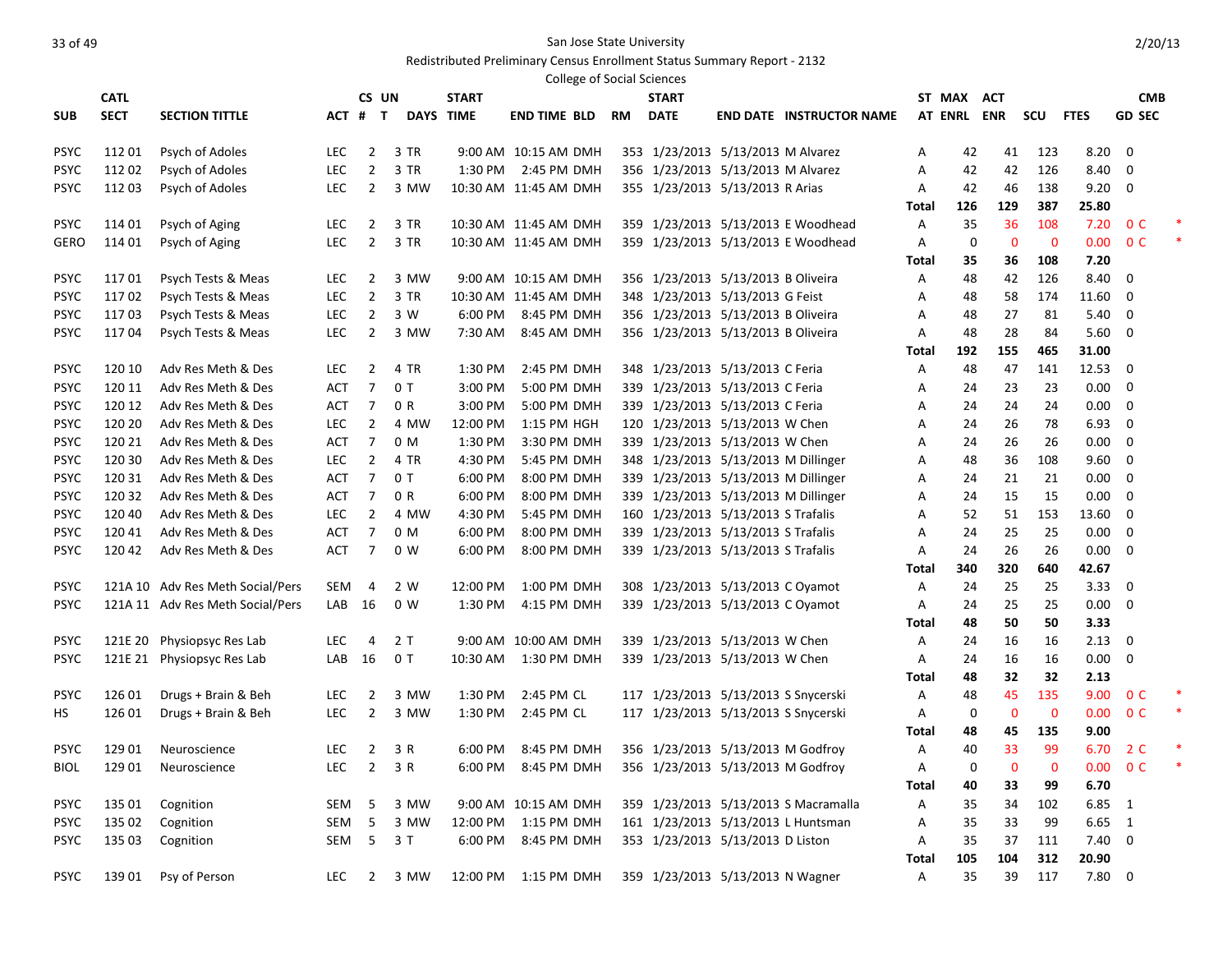### Redistributed Preliminary Census Enrollment Status Summary Report - 2132

| <b>College of Social Sciences</b> |             |                            |            |                |                  |              |                       |           |                                     |                            |                                             |              |            |              |                |             |                         |  |
|-----------------------------------|-------------|----------------------------|------------|----------------|------------------|--------------|-----------------------|-----------|-------------------------------------|----------------------------|---------------------------------------------|--------------|------------|--------------|----------------|-------------|-------------------------|--|
|                                   | <b>CATL</b> |                            |            | CS UN          |                  | <b>START</b> |                       |           | <b>START</b>                        |                            |                                             |              | ST MAX ACT |              |                |             | <b>CMB</b>              |  |
| <b>SUB</b>                        | <b>SECT</b> | <b>SECTION TITTLE</b>      |            | ACT # T        | <b>DAYS TIME</b> |              | <b>END TIME BLD</b>   | <b>RM</b> | <b>DATE</b>                         |                            | <b>END DATE INSTRUCTOR NAME</b>             |              |            | AT ENRL ENR  | scu            | <b>FTES</b> | <b>GD SEC</b>           |  |
| <b>PSYC</b>                       | 139 02      | Psy of Person              | <b>LEC</b> | 2              | 3 MW             | 7:30 AM      | 8:45 AM DMH           |           | 359 1/23/2013 5/13/2013 N Wagner    |                            |                                             | Α            | 35         | 33           | 99             | 6.60        | - 0                     |  |
| <b>PSYC</b>                       | 139 03      | Psy of Person              | <b>LEC</b> | $\overline{2}$ | 3 MW             | 1:30 PM      | 2:45 PM DMH           |           | 359 1/23/2013 5/13/2013 N Wagner    |                            |                                             | Α            | 35         | 37           | 111            | 7.40        | 0                       |  |
|                                   |             |                            |            |                |                  |              |                       |           |                                     |                            |                                             | Total        | 105        | 109          | 327            | 21.80       |                         |  |
| <b>PSYC</b>                       | 142 01      | Child Psychopathology      | <b>LEC</b> | 2              | 3 TR             |              | 9:00 AM 10:15 AM DMH  |           | 164 1/23/2013 5/13/2013 R Jedel     |                            |                                             | Α            | 45         | 45           | 135            | 9.00        | 0                       |  |
| <b>PSYC</b>                       | 142 02      | Child Psychopathology      | <b>LEC</b> | $\overline{2}$ | 3 TR             |              | 10:30 AM 11:45 AM DMH |           | 353 1/23/2013 5/13/2013 R Jedel     |                            |                                             | Α            | 45         | 44           | 132            | 8.80        | $\mathbf 0$             |  |
| <b>PSYC</b>                       | 142 03      | Child Psychopathology      | <b>LEC</b> |                | 3                |              |                       |           |                                     |                            |                                             | х            | 0          | 0            | 0              | 0.00        | $\mathbf 0$             |  |
|                                   |             |                            |            |                |                  |              |                       |           |                                     |                            |                                             | Total        | 90         | 89           | 267            | 17.80       |                         |  |
| <b>PSYC</b>                       | 153 01      | Psych in Courtroom         | <b>LEC</b> | $\overline{2}$ | 3 M              | 6:00 PM      | 8:45 PM DMH           |           | 359 1/23/2013 5/13/2013 R Karlsson  |                            |                                             | Α            | 30         | 18           | 54             | 3.60        | 0                       |  |
|                                   |             |                            |            |                |                  |              |                       |           |                                     |                            |                                             | Total        | 30         | 18           | 54             | 3.60        |                         |  |
| <b>PSYC</b>                       | 154 01      | Social Psy                 | <b>LEC</b> | $\overline{2}$ | 3 TR             | 7:30 AM      | 8:45 AM DMH           |           | 356 1/23/2013 5/13/2013 A Asuncion  |                            |                                             | Α            | 40         | 40           | 120            | 8.00        | 0                       |  |
| <b>PSYC</b>                       | 154 02      | Social Psy                 | <b>LEC</b> | $\overline{2}$ | 3 TR             |              | 10:30 AM 11:45 AM CL  |           | 303 1/23/2013 5/13/2013 R Arias     |                            |                                             | Α            | 45         | 49           | 147            | 9.80        | 0                       |  |
| <b>PSYC</b>                       | 154 03      | Social Psy                 | LEC        | $\overline{2}$ | 3 TR             | 1:30 PM      | 2:45 PM DMH           |           | 358 1/23/2013 5/13/2013 A Asuncion  |                            |                                             | Α            | 45         | 45           | 135            | 9.00        | 0                       |  |
| <b>PSYC</b>                       | 154 04      | Social Psy                 | <b>LEC</b> | $\overline{2}$ | 3 MW             |              | 9:00 AM 10:15 AM CL   |           | 224 1/23/2013 5/13/2013 R Arias     |                            |                                             | Α            | 45         | 47           | 141            | 9.40        | 0                       |  |
|                                   |             |                            |            |                |                  |              |                       |           |                                     |                            |                                             | Total        | 175        | 181          | 543            | 36.20       |                         |  |
| <b>PSYC</b>                       | 155 01      | Human Learning             | <b>LEC</b> | 2              | 3 TR             | 12:00 PM     | 1:15 PM CL            |           |                                     |                            | 117 1/23/2013 5/13/2013 S Del Chiaro        | Α            | 45         | 50           | 150            | 10.00       | 0                       |  |
| <b>PSYC</b>                       | 155 02      | Human Learning             | <b>LEC</b> | $\overline{2}$ | 3 TR             | 3:00 PM      | 4:15 PM DMH           |           | 166 1/23/2013 5/13/2013 S Snycerski |                            |                                             | Α            | 45         | 43           | 129            | 8.60        | 0                       |  |
|                                   |             |                            |            |                |                  |              |                       |           |                                     |                            |                                             | Total        | 90         | 93           | 279            | 18.60       |                         |  |
| <b>PSYC</b>                       | 15801       | Perception                 | LEC        | 2              | 3 TR             |              | 10:30 AM 11:45 AM DMH |           | 355 1/23/2013 5/13/2013 C Feria     |                            |                                             | Α            | 35         | 39           | 117            | 7.85        | $\mathbf{1}$            |  |
| <b>PSYC</b>                       | 15802       | Perception                 | <b>LEC</b> | 2              | 3 W              | 6:00 PM      | 8:45 PM DMH           |           | 359 1/23/2013 5/13/2013 C Green     |                            |                                             | Α            | 35         | 31           | 93             | 6.20        | 0                       |  |
| <b>PSYC</b>                       | 158 03      | Perception                 | <b>LEC</b> | $\overline{2}$ | 3 MW             | 1:30 PM      | 2:45 PM DMH           |           | 160 1/23/2013 5/13/2013 C Feria     |                            |                                             | Α            | 35         | 36           | 108            | 7.20        | 0                       |  |
|                                   |             |                            |            |                |                  |              |                       |           |                                     |                            |                                             | Total        | 105        | 106          | 318            | 21.25       |                         |  |
| <b>PSYC</b>                       | 160 01      | <b>Clinical Psychology</b> | LEC.       | $\overline{2}$ | 3 TR             |              | 9:00 AM 10:15 AM DMH  |           | 356 1/23/2013 5/13/2013 J Gregg     |                            |                                             | Α            | 42         | 45           | 135            | 9.00        | 0                       |  |
| <b>PSYC</b>                       | 160 02      | <b>Clinical Psychology</b> | <b>LEC</b> | $\overline{2}$ | 3 TR             | 1:30 PM      | 2:45 PM DMH           |           | 355 1/23/2013 5/13/2013 J Gregg     |                            |                                             | А            | 42         | 43           | 129            | 8.60        | 0                       |  |
| <b>PSYC</b>                       | 160 03      | <b>Clinical Psychology</b> | <b>LEC</b> | $\overline{2}$ | 3 MW             | 12:00 PM     | 1:15 PM DMH           |           |                                     |                            | 353 1/23/2013 5/13/2013 E Woodhead          | Α            | 42         | 45           | 135            | 9.00        | 0                       |  |
| <b>PSYC</b>                       | 160 04      | <b>Clinical Psychology</b> | LEC        |                | 3                |              |                       |           |                                     |                            |                                             | х            | 0          | 0            | 0              | 0.00        | 0                       |  |
|                                   |             |                            |            |                |                  |              |                       |           |                                     |                            |                                             | Total        | 126        | 133          | 399            | 26.60       |                         |  |
| <b>PSYC</b>                       | 165 01      | Theory Meth Couns          | <b>LEC</b> | 3              | 3 TR             |              | 10:30 AM 11:45 AM DMH |           | 164 1/23/2013 5/13/2013 R Karlsson  |                            |                                             | Α            | 40         | 33           | 99             | 6.60        | 0                       |  |
| <b>PSYC</b>                       | 165 02      | Theory Meth Couns          | <b>LEC</b> | 3              | 3 TR             |              | 3:00 PM 4:15 PM DMH   |           | 355 1/23/2013 5/13/2013 J Gregg     |                            |                                             | Α            | 40         | 36           | 108            | 7.20        | 0                       |  |
|                                   |             |                            |            |                |                  |              |                       |           |                                     |                            |                                             | Total        | 80         | 69           | 207            | 13.80       |                         |  |
| <b>PSYC</b>                       | 16701       | Sports Psychology          | LEC.       | $\overline{2}$ | 3 MW             |              | 9:00 AM 10:15 AM SPXC |           |                                     |                            | 68 1/23/2013 5/13/2013 T Semerjian          | Α            | 40         | $\mathbf 0$  | $\mathbf 0$    | 0.00        | 0 <sup>C</sup>          |  |
|                                   |             |                            |            |                |                  |              |                       |           |                                     |                            |                                             | Total        | 40         | 0            | 0              | 0.00        |                         |  |
| <b>PSYC</b>                       | 17001       | Indus Psy                  | <b>LEC</b> | 2              | 3 TR             |              | 9:00 AM 10:15 AM DMH  |           | 355 1/23/2013 5/13/2013 A Rogers    |                            |                                             | Α            | 45         | 43           | 129            | 8.60        | 0                       |  |
|                                   |             |                            |            |                |                  |              |                       |           |                                     |                            |                                             | Total        | 45         | 43           | 129            | 8.60        |                         |  |
| <b>PSYC</b>                       | 175 01      | <b>Management Psy</b>      | LEC.       | $\overline{2}$ | 3 W              | 6:00 PM      | 8:45 PM DMH           |           | 353 1/23/2013 5/13/2013 H Pila      |                            |                                             | Α            | 35         | 31           | 93             | 6.20        | 0                       |  |
|                                   |             |                            |            |                |                  |              |                       |           |                                     |                            |                                             | <b>Total</b> | 35         | 31           | 93             | 6.20        |                         |  |
| <b>PSYC</b>                       | 18001       | <b>Indiv Studies</b>       | <b>SUP</b> | 36             | 4 TBA            |              |                       |           |                                     | 1/23/2013 5/13/2013        |                                             | Α            | 0          | 0            | 0              | $0.00 \t 0$ |                         |  |
| <b>PSYC</b>                       | 18002       | <b>Indiv Studies</b>       | SUP        | 36             | 1 TBA            |              |                       |           |                                     | 1/23/2013 5/13/2013 G Berg |                                             | Α            | 5          | 1            | $\mathbf{1}$   | 0.07        | $\overline{\mathbf{0}}$ |  |
| <b>PSYC</b>                       | 18003       | <b>Indiv Studies</b>       | SUP        | 36             | 2 TBA            |              |                       |           |                                     |                            | 1/23/2013 5/13/2013 C Chancellor-Freeland A |              | 5          | $\mathbf{1}$ | $\overline{2}$ | 0.13        | $\overline{\mathbf{0}}$ |  |
| PSYC                              | 18004       | <b>Indiv Studies</b>       | SUP        | 36             | 2 TBA            |              |                       |           |                                     | 1/23/2013 5/13/2013 E Klaw |                                             | Α            | 5          | $\mathbf{1}$ | $\overline{2}$ | 0.13        | $\overline{\mathbf{0}}$ |  |
| <b>PSYC</b>                       | 18005       | <b>Indiv Studies</b>       | SUP        | 36             | 3 TBA            |              |                       |           |                                     | 1/23/2013 5/13/2013 E Klaw |                                             | А            | 5          | 2            | 6              | 0.40        | $\overline{0}$          |  |
| <b>PSYC</b>                       | 18006       | <b>Indiv Studies</b>       | SUP 36     |                | 3 TBA            |              |                       |           |                                     | 1/23/2013 5/13/2013        |                                             | Α            | 5          | 0            | 0              | $0.00 \t 0$ |                         |  |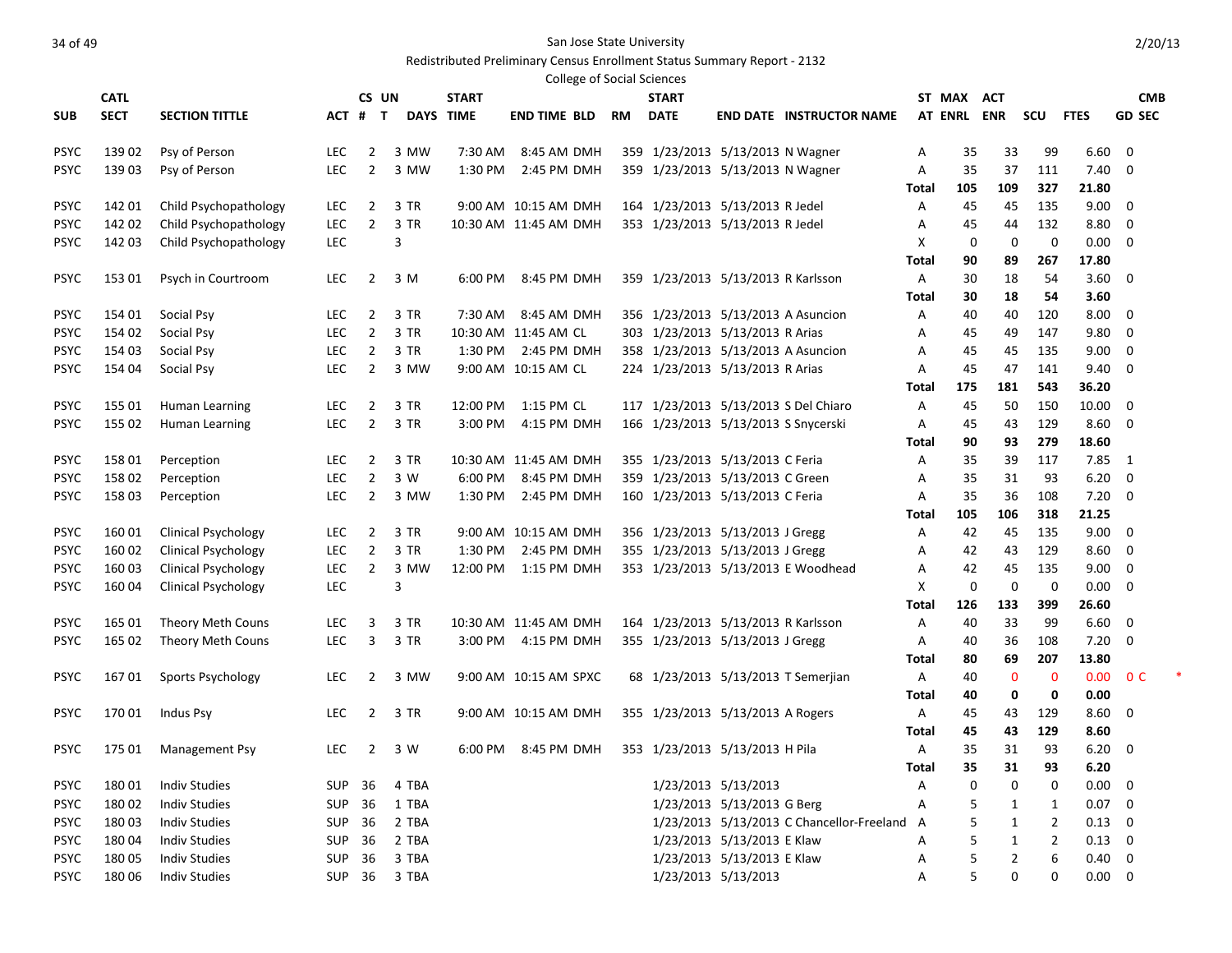|             | <b>CATL</b> |                       |            |    | CS UN |                  | <b>START</b> |                     |    | <b>START</b> |                                |                                             |   | ST MAX         | <b>ACT</b> |                |                |          | <b>CMB</b>    |
|-------------|-------------|-----------------------|------------|----|-------|------------------|--------------|---------------------|----|--------------|--------------------------------|---------------------------------------------|---|----------------|------------|----------------|----------------|----------|---------------|
| <b>SUB</b>  | <b>SECT</b> | <b>SECTION TITTLE</b> | ACT # T    |    |       | <b>DAYS TIME</b> |              | <b>END TIME BLD</b> | RM | <b>DATE</b>  |                                | <b>END DATE INSTRUCTOR NAME</b>             |   | <b>AT ENRL</b> | <b>ENR</b> | scu            | <b>FTES</b>    |          | <b>GD SEC</b> |
| <b>PSYC</b> | 180 07      | <b>Indiv Studies</b>  | <b>SUP</b> | 36 |       | 3 TBA            |              |                     |    |              |                                | 1/23/2013 5/13/2013 C Chancellor-Freeland A |   |                | 5          | 0              | 0              | 0.00     | 0             |
| <b>PSYC</b> | 18008       | <b>Indiv Studies</b>  | <b>SUP</b> | 36 |       | 3 TBA            |              |                     |    |              | 1/23/2013 5/13/2013 J Fanos    |                                             | Α |                | 5          | $\overline{2}$ | 6              | 0.40     | $\mathbf 0$   |
| <b>PSYC</b> | 18009       | <b>Indiv Studies</b>  | <b>SUP</b> |    |       | 3                |              |                     |    |              |                                |                                             | X |                | 0          | 0              | 0              | 0.00     | 0             |
| <b>PSYC</b> | 180 10      | <b>Indiv Studies</b>  | <b>SUP</b> |    |       | 3                |              |                     |    |              |                                |                                             | X |                | 0          | 0              | 0              | 0.00     | 0             |
| <b>PSYC</b> | 180 11      | <b>Indiv Studies</b>  | <b>SUP</b> | 36 |       | 1 TBA            |              |                     |    |              |                                | 1/23/2013 5/13/2013 C Chancellor-Freeland   | A |                | 5          | 1              | 1              | 0.07     | 0             |
| <b>PSYC</b> | 180 12      | <b>Indiv Studies</b>  | <b>SUP</b> |    |       | 1                |              |                     |    |              |                                |                                             | X |                | 0          | 0              | 0              | 0.00     | 0             |
| <b>PSYC</b> | 180 13      | <b>Indiv Studies</b>  | <b>SUP</b> |    |       | 3                |              |                     |    |              |                                |                                             | X |                | 0          | 0              | 0              | 0.00     | 0             |
| <b>PSYC</b> | 180 14      | <b>Indiv Studies</b>  | SUP        |    |       | 3                |              |                     |    |              |                                |                                             | х |                | 0          | 0              | 0              | 0.00     | 0             |
| <b>PSYC</b> | 180 15      | <b>Indiv Studies</b>  | <b>SUP</b> | 36 |       | 2 TBA            |              |                     |    |              | 1/23/2013 5/13/2013 R Karlsson |                                             | А |                | 5          | 1              | $\overline{2}$ | 0.13     | 0             |
| <b>PSYC</b> | 180 16      | <b>Indiv Studies</b>  | <b>SUP</b> |    |       | 3                |              |                     |    |              |                                |                                             | х |                | 0          | 0              | 0              | 0.00     | 0             |
| <b>PSYC</b> | 180 19      | <b>Indiv Studies</b>  | SUP        |    |       | 3                |              |                     |    |              |                                |                                             | Χ |                | 0          | 0              | 0              | 0.00     | $\mathbf 0$   |
| <b>PSYC</b> | 180 20      | <b>Indiv Studies</b>  | <b>SUP</b> | 36 |       | 2 TBA            |              |                     |    |              | 1/23/2013 5/13/2013 M Alvarez  |                                             | A |                | 5          | $\mathbf{1}$   | $\overline{2}$ | 0.13     | 0             |
| <b>PSYC</b> | 180 22      | <b>Indiv Studies</b>  | <b>SUP</b> |    |       | $\overline{4}$   |              |                     |    |              |                                |                                             | Χ |                | 0          | 0              | 0              | 0.00     | 0             |
| <b>PSYC</b> | 180 23      | <b>Indiv Studies</b>  | <b>SUP</b> |    |       | $\overline{4}$   |              |                     |    |              |                                |                                             | Χ |                | 0          | 0              | 0              | 0.00     | 0             |
| <b>PSYC</b> | 180 24      | <b>Indiv Studies</b>  | <b>SUP</b> |    |       | 4                |              |                     |    |              |                                |                                             | X |                | 0          | 0              | 0              | 0.00     | 0             |
| <b>PSYC</b> | 180 25      | <b>Indiv Studies</b>  | <b>SUP</b> |    |       | $\overline{4}$   |              |                     |    |              |                                |                                             | X |                | 0          | 0              | 0              | 0.00     | 0             |
| <b>PSYC</b> | 180 26      | <b>Indiv Studies</b>  | <b>SUP</b> |    |       | 1                |              |                     |    |              |                                |                                             | Χ |                | 0          | 0              | 0              | 0.00     | 0             |
| <b>PSYC</b> | 180 27      | <b>Indiv Studies</b>  | <b>SUP</b> |    |       | 1                |              |                     |    |              |                                |                                             | Χ |                | 0          | 0              | 0              | 0.00     | 0             |
| <b>PSYC</b> | 180 28      | <b>Indiv Studies</b>  | <b>SUP</b> |    |       | $\overline{4}$   |              |                     |    |              |                                |                                             | х |                | 0          | 0              | 0              | $0.00\,$ | 0             |
| <b>PSYC</b> | 180 29      | <b>Indiv Studies</b>  | <b>SUP</b> |    |       | 1                |              |                     |    |              |                                |                                             | х |                | 0          | 0              | 0              | 0.00     | 0             |
| <b>PSYC</b> | 180 30      | <b>Indiv Studies</b>  | SUP        |    |       | 1                |              |                     |    |              |                                |                                             | х |                | 0          | 0              | 0              | 0.00     | 0             |
| <b>PSYC</b> | 180 31      | <b>Indiv Studies</b>  | SUP        | 36 |       | 2 TBA            |              |                     |    |              | 1/23/2013 5/13/2013 R Rogers   |                                             | Α |                | 5          | 2              | 4              | 0.27     | 0             |
| <b>PSYC</b> | 180 32      | <b>Indiv Studies</b>  | <b>SUP</b> |    |       | $\overline{2}$   |              |                     |    |              |                                |                                             | Χ |                | 0          | 0              | 0              | 0.00     | 0             |
| <b>PSYC</b> | 180 33      | <b>Indiv Studies</b>  | <b>SUP</b> |    |       | $\overline{2}$   |              |                     |    |              |                                |                                             | X |                | 0          | 0              | 0              | 0.00     | $\mathbf 0$   |
| <b>PSYC</b> | 180 34      | <b>Indiv Studies</b>  | <b>SUP</b> |    |       | $\overline{2}$   |              |                     |    |              |                                |                                             | Χ |                | 0          | 0              | 0              | 0.00     | 0             |
| <b>PSYC</b> | 180 35      | <b>Indiv Studies</b>  | <b>SUP</b> |    |       | 3                |              |                     |    |              |                                |                                             | х |                | 0          | 0              | 0              | 0.00     | 0             |
| <b>PSYC</b> | 180 36      | <b>Indiv Studies</b>  | <b>SUP</b> |    |       | 3                |              |                     |    |              |                                |                                             | Χ |                | 0          | 0              | 0              | 0.00     | 0             |
| <b>PSYC</b> | 180 37      | <b>Indiv Studies</b>  | <b>SUP</b> |    |       | 3                |              |                     |    |              |                                |                                             | Χ |                | 0          | 0              | 0              | 0.00     | 0             |
| <b>PSYC</b> | 180 38      | <b>Indiv Studies</b>  | <b>SUP</b> |    |       | 1                |              |                     |    |              |                                |                                             | х |                | 0          | 0              | 0              | 0.00     | 0             |
| <b>PSYC</b> | 180 39      | <b>Indiv Studies</b>  | <b>SUP</b> |    |       | 1                |              |                     |    |              |                                |                                             | Χ |                | 0          | 0              | 0              | 0.00     | 0             |
| <b>PSYC</b> | 180 40      | <b>Indiv Studies</b>  | SUP        |    |       | 4                |              |                     |    |              |                                |                                             | Χ |                | 0          | 0              | 0              | $0.00\,$ | 0             |
| <b>PSYC</b> | 18041       | <b>Indiv Studies</b>  | SUP        |    |       | 4                |              |                     |    |              |                                |                                             | Χ |                | 0          | 0              | $\mathbf 0$    | $0.00\,$ | 0             |
| <b>PSYC</b> | 180 42      | <b>Indiv Studies</b>  | <b>SUP</b> |    |       | $\overline{4}$   |              |                     |    |              |                                |                                             | Χ |                | 0          | 0              | 0              | 0.00     | $\mathbf 0$   |
| <b>PSYC</b> | 180 43      | <b>Indiv Studies</b>  | <b>SUP</b> |    |       | $\overline{2}$   |              |                     |    |              |                                |                                             | X |                | 0          | 0              | 0              | 0.00     | $\mathbf 0$   |
| <b>PSYC</b> | 180 44      | <b>Indiv Studies</b>  | <b>SUP</b> |    |       | $\mathbf 2$      |              |                     |    |              |                                |                                             | x |                | 0          | 0              | 0              | 0.00     | 0             |
| <b>PSYC</b> | 180 45      | <b>Indiv Studies</b>  | <b>SUP</b> |    |       | $\overline{2}$   |              |                     |    |              |                                |                                             | Χ |                | 0          | 0              | 0              | 0.00     | 0             |
| <b>PSYC</b> | 180 46      | <b>Indiv Studies</b>  | <b>SUP</b> |    |       | $\overline{2}$   |              |                     |    |              |                                |                                             | Χ |                | 0          | 0              | 0              | 0.00     | 0             |
| <b>PSYC</b> | 180 47      | <b>Indiv Studies</b>  | <b>SUP</b> |    |       | $\overline{2}$   |              |                     |    |              |                                |                                             | X |                | 0          | 0              | 0              | 0.00     | 0             |
| <b>PSYC</b> | 180 48      | <b>Indiv Studies</b>  | <b>SUP</b> |    |       | $\overline{2}$   |              |                     |    |              |                                |                                             | X |                | 0          | 0              | 0              | 0.00     | 0             |
| <b>PSYC</b> | 180 49      | <b>Indiv Studies</b>  | <b>SUP</b> |    |       | $\overline{2}$   |              |                     |    |              |                                |                                             | X |                | 0          | 0              | 0              | 0.00     | 0             |
| <b>PSYC</b> | 180 50      | <b>Indiv Studies</b>  | <b>SUP</b> |    |       | $\overline{2}$   |              |                     |    |              |                                |                                             | X |                | 0          | 0              | $\mathbf 0$    | 0.00     | $\Omega$      |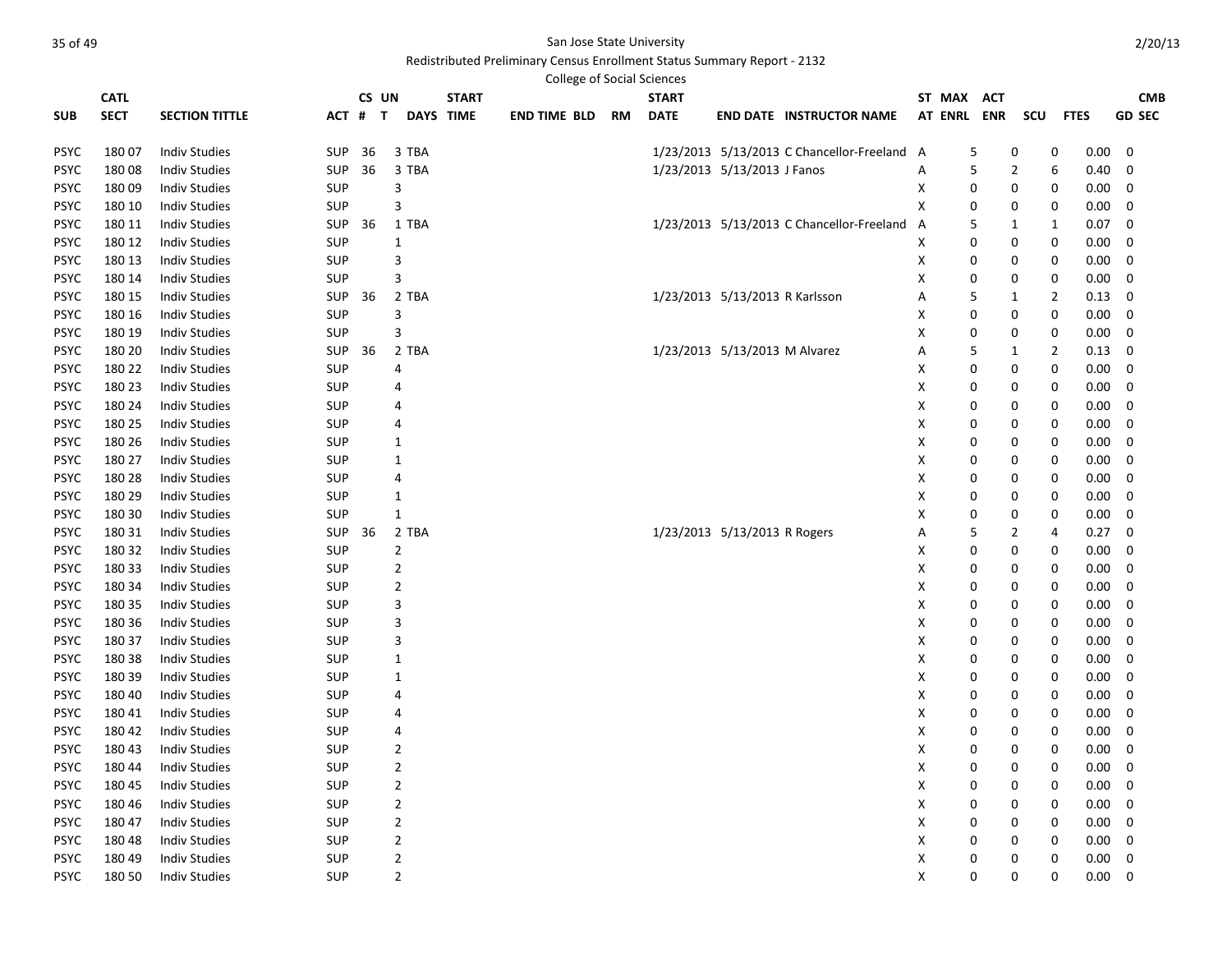|             |             |                                |            |         |                |              | <b>College of Social Sciences</b> |           |                                 |                             |                                      |              |             |             |                   |             |               |
|-------------|-------------|--------------------------------|------------|---------|----------------|--------------|-----------------------------------|-----------|---------------------------------|-----------------------------|--------------------------------------|--------------|-------------|-------------|-------------------|-------------|---------------|
|             | <b>CATL</b> |                                |            | CS UN   |                | <b>START</b> |                                   |           | <b>START</b>                    |                             |                                      |              | ST MAX      | <b>ACT</b>  |                   |             | <b>CMB</b>    |
| SUB         | <b>SECT</b> | <b>SECTION TITTLE</b>          |            | ACT # T |                | DAYS TIME    | <b>END TIME BLD</b>               | <b>RM</b> | <b>DATE</b>                     |                             | <b>END DATE INSTRUCTOR NAME</b>      |              | AT ENRL ENR |             | <b>SCU</b>        | <b>FTES</b> | <b>GD SEC</b> |
| PSYC        | 180 51      | <b>Indiv Studies</b>           | <b>SUP</b> |         | $\overline{2}$ |              |                                   |           |                                 |                             |                                      | X            | 0           |             | 0<br>0            | 0.00        | $\mathbf 0$   |
| PSYC        | 180 52      | <b>Indiv Studies</b>           | <b>SUP</b> |         | $\overline{2}$ |              |                                   |           |                                 |                             |                                      | Х            | 0           |             | 0<br>0            | 0.00        | 0             |
| PSYC        | 180 53      | <b>Indiv Studies</b>           | <b>SUP</b> |         | $\mathbf 2$    |              |                                   |           |                                 |                             |                                      | Х            | 0           |             | 0<br>0            | 0.00        | 0             |
| PSYC        | 180 54      | <b>Indiv Studies</b>           | <b>SUP</b> |         | 2              |              |                                   |           |                                 |                             |                                      | Х            | 0           |             | 0<br>0            | 0.00        | 0             |
| PSYC        | 180 55      | <b>Indiv Studies</b>           | <b>SUP</b> |         | $\overline{2}$ |              |                                   |           |                                 |                             |                                      | Х            | 0           |             | 0<br>0            | 0.00        | 0             |
| PSYC        | 180 56      | <b>Indiv Studies</b>           | <b>SUP</b> |         | $\overline{2}$ |              |                                   |           |                                 |                             |                                      | X            | $\mathbf 0$ |             | 0<br>$\mathbf 0$  | $0.00\,$    | 0             |
|             |             |                                |            |         |                |              |                                   |           |                                 |                             |                                      | Total        | 55          | 12          | 26                | 1.73        |               |
| PSYC        | 184 01      | <b>Directed Reading</b>        | SUP        | 36      | 4 TBA          |              |                                   |           |                                 | 1/23/2013 5/13/2013         |                                      | Α            | 0           |             | 0<br>0            | 0.00        | $\mathbf 0$   |
| PSYC        | 184 02      | <b>Directed Reading</b>        | <b>SUP</b> | 36      | 1 TBA          |              |                                   |           |                                 | 1/23/2013 5/13/2013         |                                      | Α            | 3           |             | 0<br>0            | $0.00\,$    | 0             |
| PSYC        | 184 03      | Directed Reading               | <b>SUP</b> |         | $\overline{2}$ |              |                                   |           |                                 |                             |                                      | Х            | 0           |             | 0<br>0            | 0.00        | 0             |
| PSYC        | 184 04      | <b>Directed Reading</b>        | <b>SUP</b> |         | 3              |              |                                   |           |                                 |                             |                                      | X            | 0           |             | 0<br>0            | 0.00        | 0             |
| <b>PSYC</b> | 184 05      | Directed Reading               | SUP        |         | 3              |              |                                   |           |                                 |                             |                                      | Х            | 0           |             | 0<br>0            | $0.00\,$    | 0             |
| <b>PSYC</b> | 184 06      | Directed Reading               | <b>SUP</b> |         | $\overline{2}$ |              |                                   |           |                                 |                             |                                      | X            | $\Omega$    |             | 0<br>0            | 0.00        | $\mathbf 0$   |
| PSYC        | 184 07      | Directed Reading               | SUP        |         | $\overline{2}$ |              |                                   |           |                                 |                             |                                      | X            | 0           |             | 0<br>0            | 0.00        | $\mathbf 0$   |
| PSYC        | 184 08      | Directed Reading               | <b>SUP</b> |         | $\mathbf 2$    |              |                                   |           |                                 |                             |                                      | Х            | 0           |             | 0<br>0            | $0.00\,$    | 0             |
| <b>PSYC</b> | 184 09      | <b>Directed Reading</b>        | <b>SUP</b> |         | $\overline{2}$ |              |                                   |           |                                 |                             |                                      | X            | $\Omega$    |             | 0<br>0            | 0.00        | 0             |
| PSYC        | 184 10      | Directed Reading               | SUP        | 36      | 1 TBA          |              |                                   |           |                                 | 1/23/2013 5/13/2013         |                                      | Α            | 3           |             | 0<br>0            | 0.00        | $\mathbf 0$   |
| PSYC        | 184 11      | Directed Reading               | <b>SUP</b> |         | $\mathbf{1}$   |              |                                   |           |                                 |                             |                                      | Х            | 0           |             | 0<br>0            | 0.00        | $\mathbf 0$   |
| <b>PSYC</b> | 184 12      | Directed Reading               | <b>SUP</b> |         | $\overline{2}$ |              |                                   |           |                                 |                             |                                      | X            | $\Omega$    |             | 0<br>0            | 0.00        | 0             |
| PSYC        | 184 14      | Directed Reading               | <b>SUP</b> | 36      | 2 TBA          |              |                                   |           |                                 | 1/23/2013 5/13/2013         |                                      | А            | 3           |             | 0<br>0            | 0.00        | 0             |
| PSYC        | 184 15      | <b>Directed Reading</b>        | <b>SUP</b> | 36      | 2 TBA          |              |                                   |           |                                 | 1/23/2013 5/13/2013         |                                      | A            | 3           |             | $\mathbf 0$<br>0  | 0.00        | $\mathbf 0$   |
| <b>PSYC</b> | 184 16      | <b>Directed Reading</b>        | <b>SUP</b> | 36      | 4 TBA          |              |                                   |           |                                 | 1/23/2013 5/13/2013 R Arias |                                      | Α            | 3           |             | $\mathbf{1}$<br>4 | 0.27        | 0             |
|             |             |                                |            |         |                |              |                                   |           |                                 |                             |                                      | Total        | 15          |             | 1<br>4            | 0.27        |               |
| PSYC        | 186 01      | Psych Field Wk                 | <b>SUP</b> | 36      | 4 TBA          |              |                                   |           |                                 | 1/23/2013 5/13/2013         |                                      | A            | $\mathbf 0$ |             | 0<br>$\mathbf 0$  | 0.00        | $\mathbf 0$   |
| PSYC        | 186 02      | Psych Field Wk                 | <b>SUP</b> | 36      | 1 TBA          |              |                                   |           |                                 | 1/23/2013 5/13/2013         |                                      | Α            | 3           |             | 0<br>0            | 0.00        | 0             |
| PSYC        | 186 03      | Psych Field Wk                 | <b>SUP</b> | 36      | 2 TBA          |              |                                   |           |                                 |                             | 1/23/2013 5/13/2013 M Van Selst      | Α            | 3           |             | 1<br>2            | 0.13        | 0             |
| PSYC        | 186 04      | Psych Field Wk                 | <b>SUP</b> | 36      | 3 TBA          |              |                                   |           |                                 | 1/23/2013 5/13/2013         |                                      | А            | 3           |             | 0<br>0            | 0.00        | 0             |
| <b>PSYC</b> | 186 05      | Psych Field Wk                 | <b>SUP</b> |         | 3              |              |                                   |           |                                 |                             |                                      | Х            | 0           |             | 0<br>0            | 0.00        | 0             |
| PSYC        | 186 06      | Psych Field Wk                 | <b>SUP</b> |         | 3              |              |                                   |           |                                 |                             |                                      | Х            | 0           |             | 0<br>0            | 0.00        | 0             |
| PSYC        | 186 07      | Psych Field Wk                 | <b>SUP</b> |         | 3              |              |                                   |           |                                 |                             |                                      | X            | 0           |             | 0<br>$\mathbf 0$  | $0.00\,$    | 0             |
| PSYC        | 186 08      | Psych Field Wk                 | <b>SUP</b> |         | 3              |              |                                   |           |                                 |                             |                                      | Х            | 0           |             | 0<br>0            | 0.00        | 0             |
| PSYC        | 186 09      | Psych Field Wk                 | <b>SUP</b> |         | $\overline{2}$ |              |                                   |           |                                 |                             |                                      | X            | 0           |             | 0<br>0            | 0.00        | 0             |
| PSYC        | 186 10      | Psych Field Wk                 | <b>SUP</b> |         | $\overline{4}$ |              |                                   |           |                                 |                             |                                      | X            | $\mathbf 0$ |             | 0<br>$\mathbf 0$  | $0.00\,$    | 0             |
|             |             |                                |            |         |                |              |                                   |           |                                 |                             |                                      | <b>Total</b> | 9           | 1           | $\mathbf{2}$      | 0.13        |               |
| PSYC        | 190 01      | <b>Current Issues Capstone</b> | SEM        | 5       | 3T             | 6:00 PM      | 8:45 PM DMH                       |           | 347 1/23/2013 5/13/2013 G Berg  |                             |                                      | Α            | 23          | 22          | 66                | 4.40        | 0             |
| PSYC        | 190 02      | <b>Current Issues Capstone</b> | SEM        | 5       | 3 TR           |              | 10:30 AM 11:15 AM DMH             |           | 347 1/23/2013 5/13/2013 J Gregg |                             |                                      | Α            | 23          | 23          | 69                | 4.60        | 0             |
| PSYC        | 190 03      | <b>Current Issues Capstone</b> | SEM        | 5       | 3 MW           | 4:30 PM      | 5:45 PM DMH                       |           | 347 1/23/2013 5/13/2013 J Fanos |                             |                                      | А            | 23          | 26          | 78                | 5.20        | 0             |
| PSYC        | 190 04      | <b>Current Issues Capstone</b> | SEM        | 5       | 3 W            | 6:00 PM      | 8:45 PM DMH                       |           | 347 1/23/2013 5/13/2013 J Fanos |                             |                                      | Α            | 23          | 26          | 78                | 5.20        | 0             |
| PSYC        | 190 05      | <b>Current Issues Capstone</b> | <b>SEM</b> |         | 3              |              |                                   |           |                                 |                             |                                      | х            | $\mathbf 0$ | $\mathbf 0$ | $\mathbf 0$       | 0.00        | 0             |
| <b>PSYC</b> | 190 06      | <b>Current Issues Capstone</b> | SEM        | 5       | 3 MW           |              | 9:00 AM 10:15 AM DMH              |           |                                 |                             | 347 1/23/2013 5/13/2013 S Del Chiaro | Α            | 23          | 27          | 81                | 5.40        | 0             |
| PSYC        | 190 07      | <b>Current Issues Capstone</b> | SEM        | 5       | 3 MW           | 1:30 PM      | 2:45 PM CL                        |           | 243 1/23/2013 5/13/2013 E Klaw  |                             |                                      | Α            | 23          | 15          | 45                | 3.00        | $\mathbf 0$   |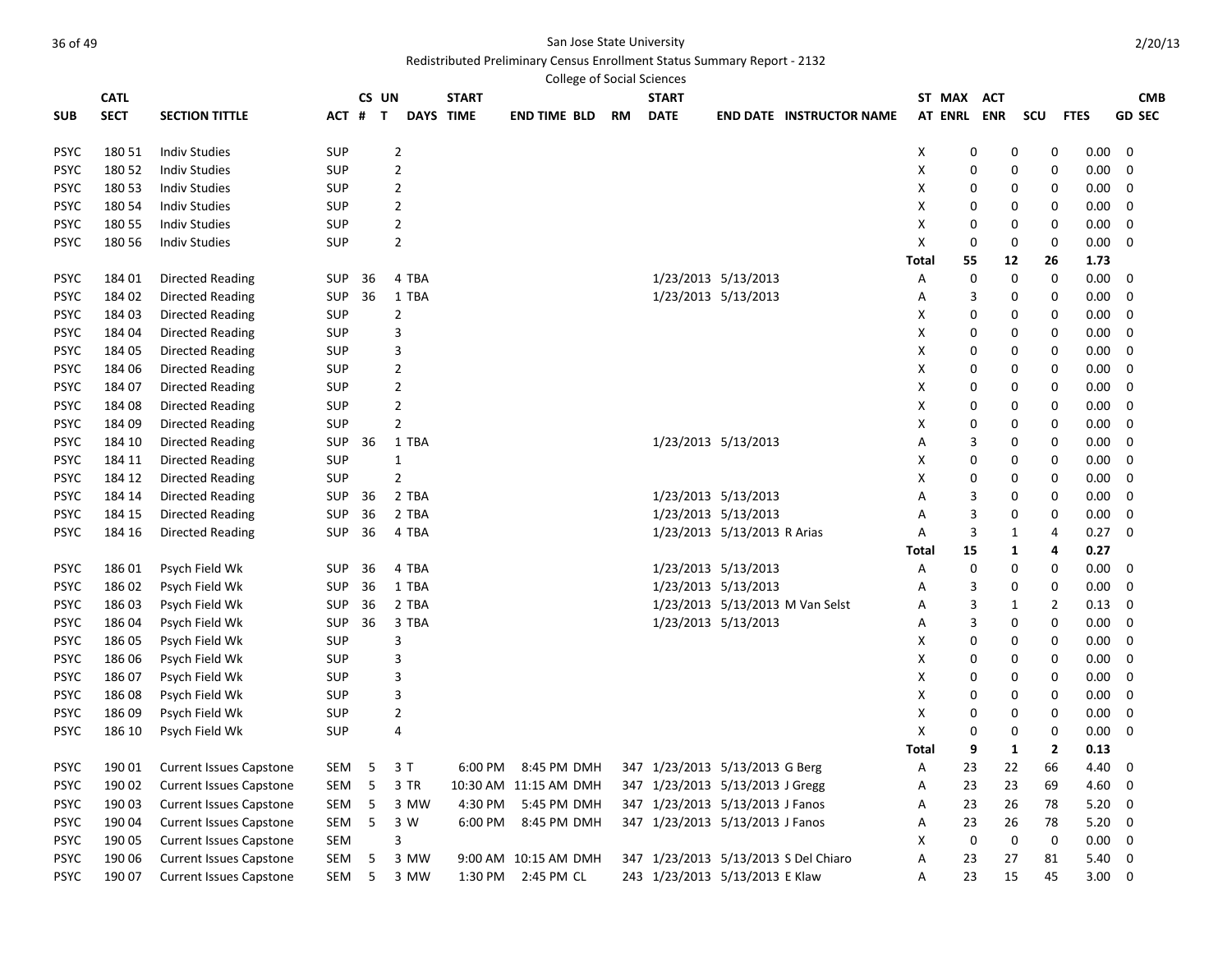|             |                |                                |            |                |                  |              | <b>College of Social Sciences</b>                  |    |              |                                   |                                               |              |                |              |              |               |               |
|-------------|----------------|--------------------------------|------------|----------------|------------------|--------------|----------------------------------------------------|----|--------------|-----------------------------------|-----------------------------------------------|--------------|----------------|--------------|--------------|---------------|---------------|
|             | <b>CATL</b>    |                                |            | CS UN          |                  | <b>START</b> |                                                    |    | <b>START</b> |                                   |                                               |              | ST MAX         | ACT          |              |               | <b>CMB</b>    |
| <b>SUB</b>  | <b>SECT</b>    | <b>SECTION TITTLE</b>          | ACT # T    |                | <b>DAYS TIME</b> |              | <b>END TIME BLD</b>                                | RM | <b>DATE</b>  |                                   | <b>END DATE INSTRUCTOR NAME</b>               |              | <b>AT ENRL</b> | <b>ENR</b>   | scu          | <b>FTES</b>   | <b>GD SEC</b> |
| <b>PSYC</b> | 190 08         | <b>Current Issues Capstone</b> | SEM        | 5              | 3 TR             | 1:30 PM      | 2:45 PM BBC                                        |    |              | 221 1/23/2013 5/13/2013 A Caffrey |                                               | Α            | 23             | 26           | 78           | 5.20          | 0             |
|             |                |                                |            |                |                  |              |                                                    |    |              |                                   |                                               | Total        | 161            | 165          | 495          | 33.00         |               |
| <b>PSYC</b> | 19101          | Psych of Prejudice             | LEC.       | $\overline{2}$ | 3 TR             |              | 10:30 AM 11:45 AM DMH                              |    |              |                                   | 356 1/23/2013 5/13/2013 A Asuncion            | Α            | 48             | 47           | 141          | 9.40          | 0             |
| <b>PSYC</b> | 191 02         | Psych of Prejudice             | <b>LEC</b> | 2              | 3 MW             | 1:30 PM      | 2:45 PM DMH                                        |    |              | 356 1/23/2013 5/13/2013 N Rattan  |                                               | А            | 48             | 48           | 144          | 9.60          | 0             |
| <b>PSYC</b> | 191 03         | Psych of Prejudice             | <b>LEC</b> | $\overline{2}$ | 3 TR             | 12:00 PM     | 1:15 PM DMH                                        |    |              |                                   | 356 1/23/2013 5/13/2013 A Asuncion            | Α            | 48             | 44           | 132          | 8.80          | 0             |
| <b>PSYC</b> | 19104          | Psych of Prejudice             | <b>LEC</b> | 2              | 3 M              | 6:00 PM      | 8:45 PM DMH                                        |    |              | 356 1/23/2013 5/13/2013 N Rattan  |                                               | Α            | 48             | 46           | 138          | 9.20          | 0             |
| <b>PSYC</b> | 191 05         | Psych of Prejudice             | LEC        | 2              | 3 TR             | 1:30 PM      | 2:45 PM CL                                         |    |              | 117 1/23/2013 5/13/2013 R Arias   |                                               | Α            | 48             | 50           | 150          | 10.00         | 0             |
|             |                |                                |            |                |                  |              |                                                    |    |              |                                   |                                               | Total        | 240            | 235          | 705          | 47.00         |               |
| <b>PSYC</b> | 195 01         | Honors Sem in Psy              | SEM        | 5              | 3 MW             |              | 10:30 AM 11:45 AM DMH                              |    |              |                                   | 347 1/23/2013 5/13/2013 M Van Selst           | Α            | 20             | 20           | 60           | 4.00          | 0             |
|             |                |                                |            |                |                  |              |                                                    |    |              |                                   |                                               | Total        | 20             | 20           | 60           | 4.00          |               |
| <b>PSYC</b> | 199 01         | Senior Hon Thesis              | SUP        | 36             | 3 TBA            |              |                                                    |    |              | 1/23/2013 5/13/2013 N Rattan      |                                               | Α            | 2              | 1            | 3            | 0.20          | 0             |
| <b>PSYC</b> | 199 02         | Senior Hon Thesis              | <b>SUP</b> | 36             | 3 TBA            |              |                                                    |    |              | 1/23/2013 5/13/2013               |                                               | Α            | 2              | 0            | 0            | $0.00\,$      | 0             |
| <b>PSYC</b> | 199 03         | Senior Hon Thesis              | SUP        | 36             | 3 TBA            |              |                                                    |    |              | 1/23/2013 5/13/2013               |                                               | A            | 2              | 0            | 0            | $0.00\,$      | 0             |
| <b>PSYC</b> | 199 04         | Senior Hon Thesis              | SUP        | 36             | 3 TBA            |              |                                                    |    |              | 1/23/2013 5/13/2013               |                                               | Α            | 2              | 0            | 0            | $0.00\,$      | 0             |
| <b>PSYC</b> | 199 05         | Senior Hon Thesis              | SUP        |                | 3                |              |                                                    |    |              |                                   |                                               | Χ            | 0              | 0            | 0            | $0.00\,$      | 0             |
| <b>PSYC</b> | 199 06         | Senior Hon Thesis              | <b>SUP</b> |                | 3                |              |                                                    |    |              |                                   |                                               | X            | 0              | 0            | 0            | $0.00\,$      | 0             |
| <b>PSYC</b> | 199 07         | Senior Hon Thesis              | <b>SUP</b> |                | 3                |              |                                                    |    |              |                                   |                                               | X            | 0              | 0            | 0            | 0.00          | 0             |
|             |                |                                |            |                |                  |              |                                                    |    |              |                                   |                                               | Total        | 8              | 1            | 3            | 0.20          |               |
| <b>PSYC</b> | 200 01         | Sem Pers Theory                | SEM        | 5              | 3 TR             |              | 9:00 AM 10:15 AM DMH                               |    |              | 308 1/23/2013 5/13/2013 C Oyamot  |                                               | Α            | 12             | 8            | 24           | 2.00          | 8             |
|             |                |                                |            |                |                  |              |                                                    |    |              |                                   |                                               | Total        | 12             | 8            | 24           | 2.00          |               |
| <b>PSYC</b> | 209 01         | Psyc of Contem Fam             | SEM        | 5              | 3 W              |              | 9:00 AM 11:45 AM DMH                               |    |              | 308 1/23/2013 5/13/2013 E Klaw    |                                               | Α            | 10             | 6            | 18           | 1.50          | -6            |
|             |                |                                |            |                |                  |              |                                                    |    |              |                                   |                                               | Total        | 10             | 6            | 18           | 1.50          |               |
| <b>PSYC</b> | 22001          | Sem Exper Psych                | SEM        | 5              | 3 MW             | 1:30 PM      | 2:45 PM DMH                                        |    |              | 308 1/23/2013 5/13/2013 S Laraway |                                               | A            | 20             | 11           | 33           | 2.75 11       |               |
|             |                |                                |            |                |                  |              |                                                    |    |              |                                   |                                               | Total        | 20             | 11           | 33           | 2.75          |               |
| <b>PSYC</b> | 23001          | Sem Physio Psych               | SEM        | 5              | 3 TR             |              | 10:30 AM 11:45 AM DMH                              |    |              |                                   | 308 1/23/2013 5/13/2013 C Chancellor-Freeland | A            | 12             | 17           | 51           | 4.10 14       |               |
|             |                |                                |            |                |                  |              |                                                    |    |              |                                   |                                               | Total        | 12             | 17           | 51           | 4.10          |               |
| <b>PSYC</b> | 243 01         | Field Wk in Psych              | SEM        | 6              | 3 W              | 1:30 PM      | 4:15 PM HGH                                        |    |              |                                   | 255 1/23/2013 5/13/2013 G Callaghan           | Α            | 10             | 6            | 6            | 1.50          | 6             |
|             |                |                                |            |                |                  |              |                                                    |    |              |                                   |                                               | Total        | 10             | 6            | 6            | 1.50          |               |
| <b>PSYC</b> | 249 01         | I/O Psy Field Work             | <b>SUP</b> | - 25           | 3 W              | 6:00 PM      | 8:45 PM DMH                                        |    |              | 308 1/23/2013 5/13/2013 M Hosoda  |                                               | A            | 12             | 8            | 24           | 2.00          | 8             |
|             |                |                                |            |                |                  |              |                                                    |    |              |                                   |                                               | Total        | 12             | 8            | 24           | 2.00          |               |
| <b>PSYC</b> | 271 01         | Sem App Psy H Res              | SEM        | 5              | 3 MW             | 4:30 PM      | 5:45 PM DMH                                        |    |              | 308 1/23/2013 5/13/2013 A Rogers  |                                               | A            | 12             | 13           | 39           |               | 3.25 13       |
|             |                |                                |            |                |                  |              |                                                    |    |              |                                   |                                               | Total        | 12             | 13           | 39           | 3.25          |               |
| <b>PSYC</b> | 273 01         | Sem Human Factors              | SEM        | -5             | 3 T              | 3:00 PM      | 5:45 PM DMH                                        |    |              | 359 1/23/2013 5/13/2013 A Andre   |                                               | Α            | 35             | 26           | 78           |               | 6.50 26       |
|             |                |                                |            |                |                  |              |                                                    |    |              |                                   |                                               | Total        | 35             | 26           | 78           | 6.50          |               |
| <b>PSYC</b> | 293 01 Org Dev |                                |            |                | SEM 5 3 M        |              | 6:00 PM 8:45 PM DMH 308 1/23/2013 5/13/2013 H Pila |    |              |                                   |                                               | A            | $12\,$         | $12\,$       | 36           | 3.00 12       |               |
|             |                |                                |            |                |                  |              |                                                    |    |              |                                   |                                               | Total        | 12             | 12           | 36           | 3.00          |               |
| <b>PSYC</b> | 295 01         | Sub Abuse, Sex, Life-Span      | SEM        | 5              | 3 M              |              | 9:00 AM 11:45 AM DMH                               |    |              |                                   | 308 1/23/2013 5/13/2013 E Woodhead            | A            | 10             | 6            | 18           |               | $1.50\ 6$     |
|             |                |                                |            |                |                  |              |                                                    |    |              |                                   |                                               | <b>Total</b> | ${\bf 10}$     | 6            | 18           | 1.50          |               |
| <b>PSYC</b> | 298 01         | <b>Special Prob</b>            | SUP        | 25             | 4 TBA            |              |                                                    |    |              | 1/23/2013 5/13/2013               |                                               | Α            | 0              | 0            | 0            | $0.00 \t 0$   |               |
| <b>PSYC</b> | 298 02         | <b>Special Prob</b>            | SUP        | 25             | 3 TBA            |              |                                                    |    |              | 1/23/2013 5/13/2013 S Laraway     |                                               | Α            | 4              | 1            | 3            |               | $0.25$ 1      |
| <b>PSYC</b> | 298 03         | <b>Special Prob</b>            | SUP 25     |                | 1 TBA            |              |                                                    |    |              |                                   | 1/23/2013 5/13/2013 M Van Selst               | Α            | 4              | $\mathbf{1}$ | $\mathbf{1}$ | $0.08\quad 1$ |               |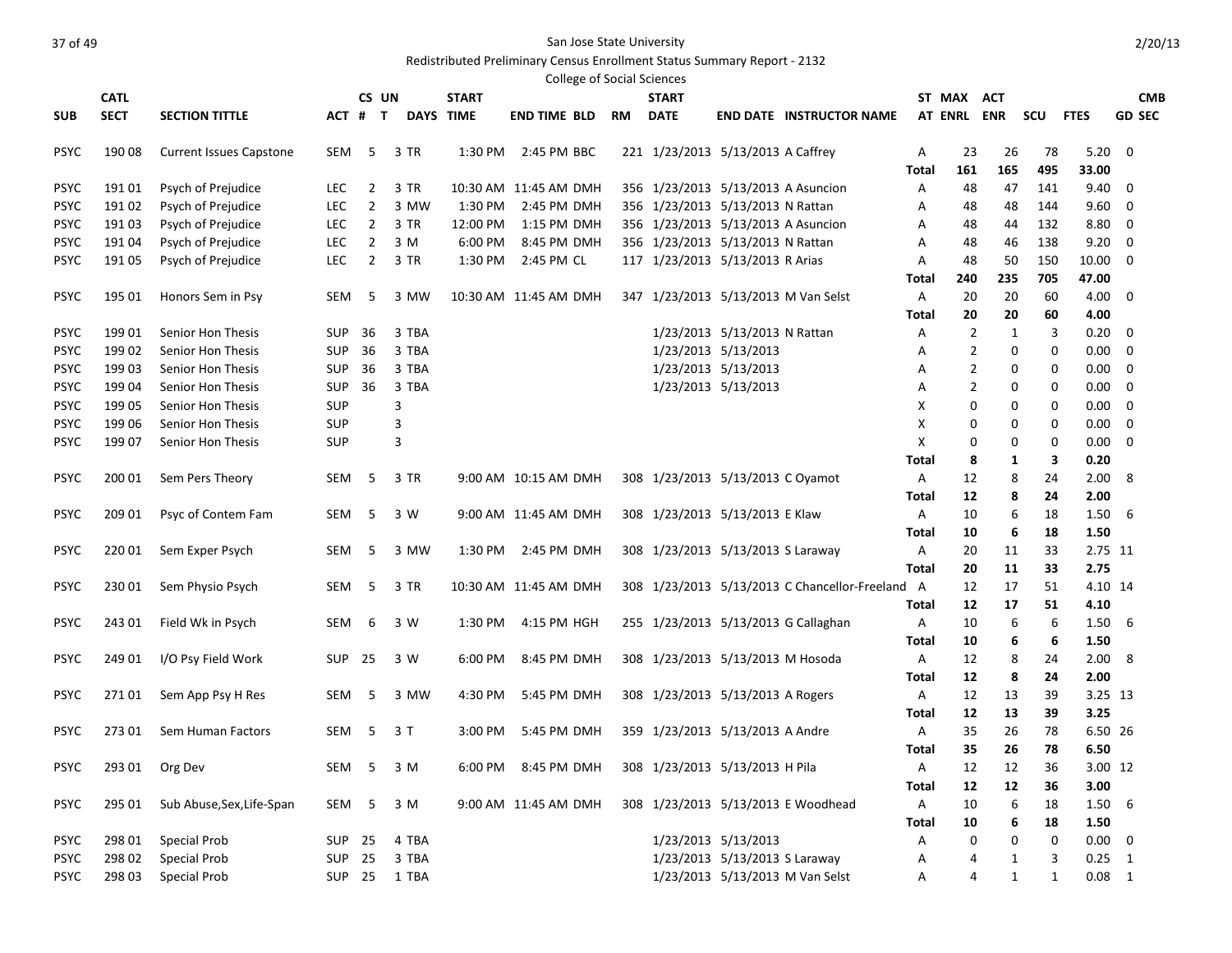# Redistributed Preliminary Census Enrollment Status Summary Report - 2132

College of Social Sciences

|             | <b>CATL</b> |                       |            |                | CS UN          | <b>START</b>     |                      |    | <b>START</b>                     |                               |                                      |       | ST MAX         | <b>ACT</b>   |                     |             | <b>CMB</b>     |
|-------------|-------------|-----------------------|------------|----------------|----------------|------------------|----------------------|----|----------------------------------|-------------------------------|--------------------------------------|-------|----------------|--------------|---------------------|-------------|----------------|
| <b>SUB</b>  | <b>SECT</b> | <b>SECTION TITTLE</b> | ACT #      |                | $\mathbf{T}$   | <b>DAYS TIME</b> | <b>END TIME BLD</b>  | RM | <b>DATE</b>                      |                               | <b>END DATE INSTRUCTOR NAME</b>      |       | <b>AT ENRL</b> | <b>ENR</b>   | scu                 | <b>FTES</b> | <b>GD SEC</b>  |
|             |             |                       |            |                |                |                  |                      |    |                                  |                               |                                      |       |                |              |                     |             |                |
| <b>PSYC</b> | 298 05      | Special Prob          | <b>SUP</b> | 25             | 3 TBA          |                  |                      |    |                                  | 1/23/2013 5/13/2013 M Hosoda  |                                      | Α     | 4              |              | 4<br>12             | 1.00        | $\overline{a}$ |
| <b>PSYC</b> | 298 06      | <b>Special Prob</b>   | <b>SUP</b> |                | 3              |                  |                      |    |                                  |                               |                                      | X     | 0              |              | 0<br>0              | 0.00        | $\mathbf 0$    |
| <b>PSYC</b> | 298 07      | Special Prob          | SUP        |                | 1              |                  |                      |    |                                  |                               |                                      | X     | 0              |              | 0<br>0              | $0.00\,$    | 0              |
| <b>PSYC</b> | 298 08      | Special Prob          | SUP        |                | $\mathbf{1}$   |                  |                      |    |                                  |                               |                                      | х     | O              |              | 0<br>0              | $0.00\,$    | 0              |
| <b>PSYC</b> | 298 09      | Special Prob          | SUP        | 25             | 2 TBA          |                  |                      |    |                                  | 1/23/2013 5/13/2013           |                                      | Α     | 4              |              | 0<br>0              | $0.00\,$    | 0              |
| <b>PSYC</b> | 298 10      | <b>Special Prob</b>   | <b>SUP</b> | 25             | 3 TBA          |                  |                      |    |                                  |                               | 1/23/2013 5/13/2013 H Tokunaga       | А     | 4              |              | 0<br>0              | 0.00        | 0              |
|             |             |                       |            |                |                |                  |                      |    |                                  |                               |                                      | Total | 20             |              | 6<br>16             | 1.33        |                |
| <b>PSYC</b> | 299 01      | <b>Masters Thesis</b> | <b>SUP</b> | 25             | 6 TBA          |                  |                      |    |                                  | 1/23/2013 5/13/2013           |                                      | А     | $\mathbf 0$    |              | 0<br>0              | 0.00        | $\mathbf 0$    |
| <b>PSYC</b> | 299 02      | <b>Masters Thesis</b> | <b>SUP</b> | 25             | 3 TBA          |                  |                      |    |                                  |                               | 1/23/2013 5/13/2013 A Asuncion       | Α     | 4              |              | 2<br>6              | 0.50        | $\overline{2}$ |
| <b>PSYC</b> | 299 03      | <b>Masters Thesis</b> | <b>SUP</b> | 25             | 3 TBA          |                  |                      |    |                                  | 1/23/2013 5/13/2013 S Laraway |                                      | Α     | 4              |              | 4<br>12             | 1.00        | $\overline{4}$ |
| <b>PSYC</b> | 299 04      | <b>Masters Thesis</b> | <b>SUP</b> | 25             | 3 TBA          |                  |                      |    |                                  | 1/23/2013 5/13/2013 C Oyamot  |                                      | A     | 4              | 1            | 3                   | 0.25        | 1              |
| <b>PSYC</b> | 299 05      | <b>Masters Thesis</b> | SUP        | 25             | 3 TBA          |                  |                      |    |                                  | 1/23/2013 5/13/2013 R Rogers  |                                      | A     | 4              | $\mathbf{1}$ | 3                   | 0.25        | 1              |
| <b>PSYC</b> | 299 06      | <b>Masters Thesis</b> | <b>SUP</b> | 25             | 3 TBA          |                  |                      |    |                                  | 1/23/2013 5/13/2013 C Feria   |                                      | Α     | 4              | 1            | $\overline{3}$      | 0.25        | 1              |
| <b>PSYC</b> | 299 07      | <b>Masters Thesis</b> | <b>SUP</b> | 25             | 3 TBA          |                  |                      |    |                                  | 1/23/2013 5/13/2013 K Jordan  |                                      | А     | 4              | 1            | 3                   | 0.25        | 1              |
| <b>PSYC</b> | 299 08      | <b>Masters Thesis</b> | <b>SUP</b> | 25             | 3 TBA          |                  |                      |    |                                  | 1/23/2013 5/13/2013           |                                      | А     | 4              |              | 0<br>0              | $0.00\,$    | 0              |
| <b>PSYC</b> | 299 09      | <b>Masters Thesis</b> | SUP        |                | 3              |                  |                      |    |                                  |                               |                                      | X     | 0              |              | 0<br>0              | 0.00        | $\mathbf 0$    |
| <b>PSYC</b> | 299 10      | <b>Masters Thesis</b> | <b>SUP</b> |                | 6              |                  |                      |    |                                  |                               |                                      | х     | 0              |              | 0<br>0              | 0.00        | $\mathbf 0$    |
| <b>PSYC</b> | 299 11      | <b>Masters Thesis</b> | SUP        |                | 6              |                  |                      |    |                                  |                               |                                      | X     | 0              |              | 0<br>0              | 0.00        | 0              |
| <b>PSYC</b> | 299 12      | <b>Masters Thesis</b> | SUP        |                | 6              |                  |                      |    |                                  |                               |                                      | х     | 0              |              | 0<br>0              | $0.00\,$    | 0              |
| <b>PSYC</b> | 299 13      | <b>Masters Thesis</b> | <b>SUP</b> |                | 6              |                  |                      |    |                                  |                               |                                      | X     | 0              |              | 0<br>0              | $0.00\,$    | 0              |
| <b>PSYC</b> | 299 14      | <b>Masters Thesis</b> | SUP        |                | 1              |                  |                      |    |                                  |                               |                                      | Χ     | 0              |              | 0<br>0              | 0.00        | 0              |
| <b>PSYC</b> | 299 15      | <b>Masters Thesis</b> | <b>SUP</b> |                | 1              |                  |                      |    |                                  |                               |                                      | X     | 0              |              | 0<br>0              | $0.00\,$    | 0              |
| <b>PSYC</b> | 299 16      | <b>Masters Thesis</b> | SUP        |                | 1              |                  |                      |    |                                  |                               |                                      | х     | 0              |              | 0<br>0              | $0.00\,$    | 0              |
| <b>PSYC</b> | 299 17      | <b>Masters Thesis</b> | SUP        |                | 5              |                  |                      |    |                                  |                               |                                      | х     | 0              |              | 0<br>0              | $0.00\,$    | 0              |
| <b>PSYC</b> | 299 18      | <b>Masters Thesis</b> | SUP        | 25             | 2 TBA          |                  |                      |    |                                  | 1/23/2013 5/13/2013 S Laraway |                                      | Α     | 4              | 1            | $\overline{2}$      | 0.17        | 1              |
| <b>PSYC</b> | 299 19      | <b>Masters Thesis</b> | SUP        | 25             | 2 TBA          |                  |                      |    |                                  | 1/23/2013 5/13/2013           |                                      | А     | 4              |              | $\mathbf 0$<br>0    | $0.00\,$    | 0              |
| <b>PSYC</b> | 299 20      | <b>Masters Thesis</b> | <b>SUP</b> | 25             | 4 TBA          |                  |                      |    |                                  | 1/23/2013 5/13/2013           |                                      | A     | 5              |              | $\mathbf 0$<br>0    | 0.00        | $\mathbf 0$    |
| <b>PSYC</b> | 299 21      | <b>Masters Thesis</b> | <b>SUP</b> | 25             | 4 TBA          |                  |                      |    |                                  | 1/23/2013 5/13/2013 M Hosoda  |                                      | A     | 5              |              | $\overline{2}$<br>8 | 0.67        | $\overline{2}$ |
| <b>PSYC</b> | 299 22      | <b>Masters Thesis</b> | <b>SUP</b> | 25             | 6 TBA          |                  |                      |    |                                  | 1/23/2013 5/13/2013 M Hosoda  |                                      | A     | 10             |              | 3<br>18             | 1.50        | 3              |
| <b>PSYC</b> | 299 23      | <b>Masters Thesis</b> | <b>SUP</b> | 25             | 6 TBA          |                  |                      |    |                                  |                               | 1/23/2013 5/13/2013 H Tokunaga       | Α     | 10             | 1            | 6                   | 0.50        | 1              |
| <b>PSYC</b> | 299 24      | <b>Masters Thesis</b> | <b>SUP</b> | 25             | 6 TBA          |                  |                      |    |                                  | 1/23/2013 5/13/2013 A Rogers  |                                      | Α     | $\overline{4}$ | $\mathbf{1}$ | 6                   | 0.50        | 1              |
|             |             |                       |            |                |                |                  |                      |    |                                  |                               |                                      | Total | 70             | 18           | 70                  | 5.83        |                |
| <b>STAT</b> | 95 01       | Elem Stat             | <b>LEC</b> | $\overline{2}$ | 3T             | 6:00 PM          | 8:45 PM DMH          |    | 356 1/23/2013 5/13/2013 D Kalar  |                               |                                      | Α     | 45             | 46           | 138                 | 9.25        | 1              |
| <b>STAT</b> | 95 02       | Elem Stat             | <b>LEC</b> | $\overline{2}$ | 3 TR           | 7:30 AM          | 8:45 AM DMH          |    | 348 1/23/2013 5/13/2013 M Abrams |                               |                                      | Α     | 45             | 30           | 90                  | 6.00        | $\mathbf 0$    |
| <b>STAT</b> | 95 03       | Elem Stat             | <b>LEC</b> | $\overline{2}$ | 3 TR           |                  | 9:00 AM 10:15 AM DMH |    | 348 1/23/2013 5/13/2013 M Abrams |                               |                                      | А     | 45             | 39           | 117                 | 7.80        | $\mathbf 0$    |
| <b>STAT</b> | 95 04       | Elem Stat             | <b>LEC</b> |                | $\overline{3}$ |                  |                      |    |                                  |                               |                                      | X     | $\mathbf 0$    | 0            | 0                   | 0.00        | 0              |
| <b>STAT</b> | 95 05       | Elem Stat             | <b>LEC</b> | 2              | 3 MW           | 3:00 PM          | 4:15 PM CL           |    | 117 1/23/2013 5/13/2013 C Kempel |                               |                                      | A     | 45             | 45           | 135                 | 9.00        | $\mathbf 0$    |
| <b>STAT</b> | 95 06       | Elem Stat             | LEC        | $\overline{2}$ | 3 MW           | 1:30 PM          | 2:45 PM DMH          |    |                                  |                               | 161 1/23/2013 5/13/2013 S Macramalla | A     | 51             | 49           | 147                 | 9.80        | 0              |
| <b>STAT</b> | 95 07       | Elem Stat             | <b>LEC</b> | $\overline{2}$ | 3 MW           | 4:30 PM          | 5:45 PM CL           |    | 117 1/23/2013 5/13/2013 C Kempel |                               |                                      | А     | 45             | 45           | 135                 | 9.05        | 1              |
| <b>STAT</b> | 95 08       | Elem Stat             | <b>LEC</b> | $\overline{2}$ | 3 MW           | 12:00 PM         | 1:15 PM CL           |    | 117 1/23/2013 5/13/2013 A Rogers |                               |                                      | А     | 45             | 46           | 138                 | 9.20        | $\mathbf 0$    |
| <b>STAT</b> | 95 09       | Elem Stat             | <b>LEC</b> | $\overline{2}$ | 3 MW           | 1:30 PM          | 2:45 PM WSQ          |    |                                  |                               | 109 1/23/2013 5/13/2013 L Huntsman   | A     | 125            | 121          | 363                 | 24.20       | $\mathbf 0$    |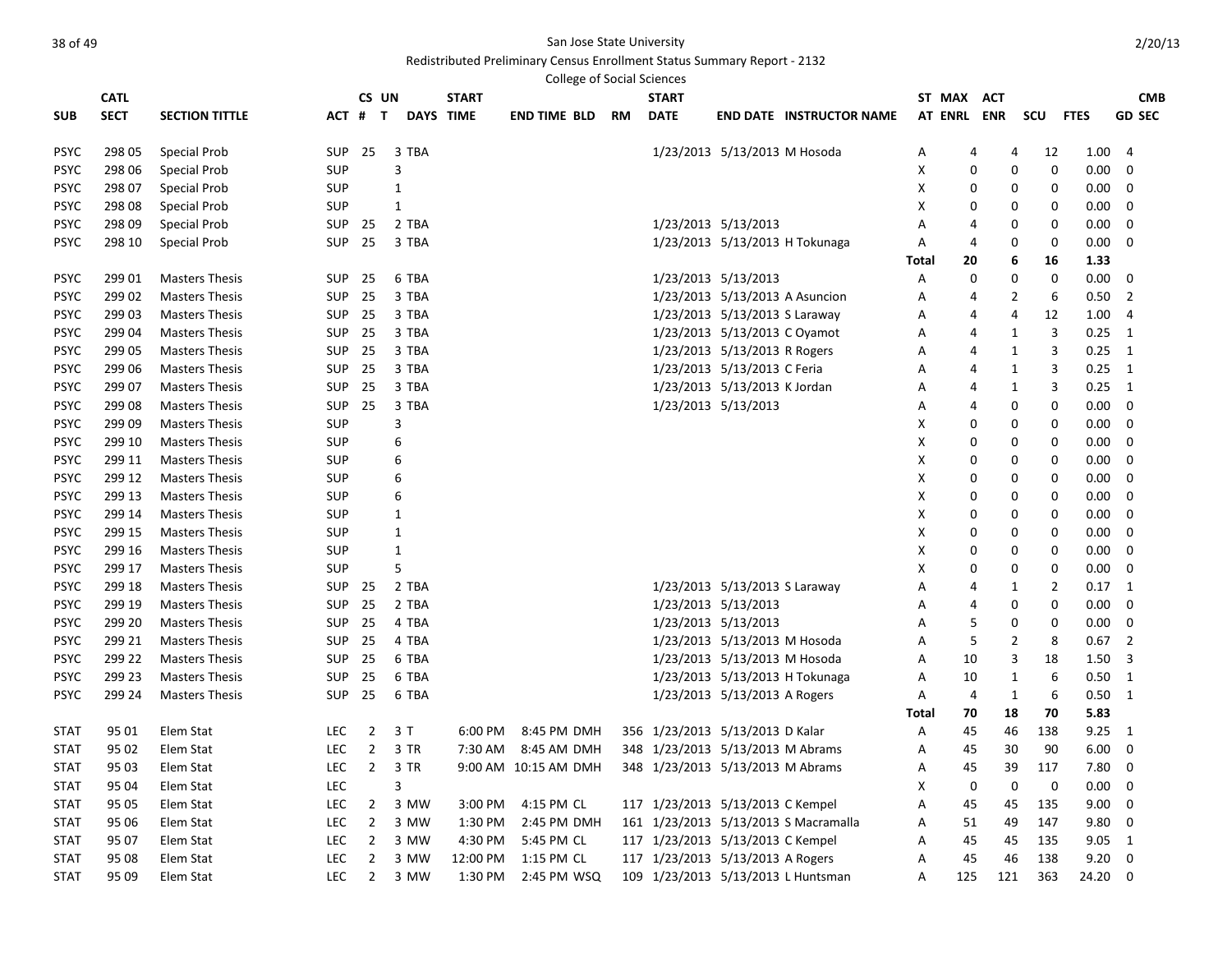### Redistributed Preliminary Census Enrollment Status Summary Report - 2132

|             |             |                          |            |          |             |              | <b>College of Social Sciences</b> |           |                                   |                 |                                    |       |                |            |          |                |               |  |
|-------------|-------------|--------------------------|------------|----------|-------------|--------------|-----------------------------------|-----------|-----------------------------------|-----------------|------------------------------------|-------|----------------|------------|----------|----------------|---------------|--|
|             | <b>CATL</b> |                          |            | CS UN    |             | <b>START</b> |                                   |           | <b>START</b>                      |                 |                                    |       | ST MAX         | ACT        |          |                | <b>CMB</b>    |  |
| <b>SUB</b>  | <b>SECT</b> | <b>SECTION TITTLE</b>    | ACT        | #<br>— Т | <b>DAYS</b> | <b>TIME</b>  | <b>END TIME BLD</b>               | <b>RM</b> | <b>DATE</b>                       | <b>END DATE</b> | <b>INSTRUCTOR NAME</b>             |       | <b>AT ENRL</b> | <b>ENR</b> | scu      | <b>FTES</b>    | <b>GD SEC</b> |  |
| <b>STAT</b> | 95 10       | Elem Stat                | <b>LEC</b> |          | 3 MW        | 12:00 PM     | 1:15 PM WSQ                       |           |                                   |                 | 109 1/23/2013 5/13/2013 H Tokunaga | A     | 125            | 126        | 378      | $25.20 \t 0$   |               |  |
| <b>STAT</b> | 95 11       | Elem Stat                | <b>LEC</b> |          | 3           |              |                                   |           |                                   |                 |                                    | X     | $\Omega$       | 0          | $\Omega$ | $0.00 \quad 0$ |               |  |
| <b>STAT</b> | 95 12       | Elem Stat                | <b>LEC</b> |          | 3 MW        |              | 10:30 AM 11:45 AM DMH             |           |                                   |                 | 163 1/23/2013 5/13/2013 L Huntsman | A     | 45             | 44         | 132      | 8.80 0         |               |  |
|             |             |                          |            |          |             |              |                                   |           |                                   |                 |                                    | Total | 616            | 591        | 1773     | 118.30         |               |  |
| <b>STAT</b> | 115 01      | Interm Stat              | LEC.       |          | 3 MW        | 3:00 PM      | 4:15 PM DMH                       |           | 359 1/23/2013 5/13/2013 M Hosoda  |                 |                                    | A     | 35             | 37         | 111      | $7.40 \quad 0$ |               |  |
| <b>STAT</b> | 115 02      | Interm Stat              | <b>LEC</b> |          | 3 MW        | 12:00 PM     | 1:15 PM DMH                       |           | 356 1/23/2013 5/13/2013 M Hosoda  |                 |                                    | A     | 35             | 35         | 105      | $7.05 \quad 1$ |               |  |
|             |             |                          |            |          |             |              |                                   |           |                                   |                 |                                    | Total | 70             | 72         | 216      | 14.45          |               |  |
| <b>STAT</b> | 235 01      | <b>Multivar Analysis</b> | <b>SEM</b> | .5       | MW<br>3     | 3:00 PM      | 4:15 PM DMH                       |           |                                   |                 | 353 1/23/2013 5/13/2013 H Tokunaga | A     | 35             | 21         | 63       | 5.25 21        |               |  |
|             |             |                          |            |          |             |              |                                   |           |                                   |                 |                                    | Total | 35             | 21         | 63       | 5.25           |               |  |
| <b>STAT</b> | 245 01      | <b>Adv Statistics</b>    | <b>SEM</b> |          | 3           |              |                                   |           |                                   |                 |                                    | X     | 0              | 0          | 0        | $0.00 \quad 0$ |               |  |
| <b>STAT</b> | 245 02      | <b>Adv Statistics</b>    | <b>SEM</b> | h        | 3 TR        | 1:30 PM      | 2:45 PM DMH                       |           | 308 1/23/2013 5/13/2013 S Laraway |                 |                                    | A     | 25             | 21         | 63       | 5.15 19        |               |  |
|             |             |                          |            |          |             |              |                                   |           |                                   |                 |                                    | Total | 25             | 21         | 63       | 5.15           |               |  |

**Psychology Total 4956 4566 13206 890.58**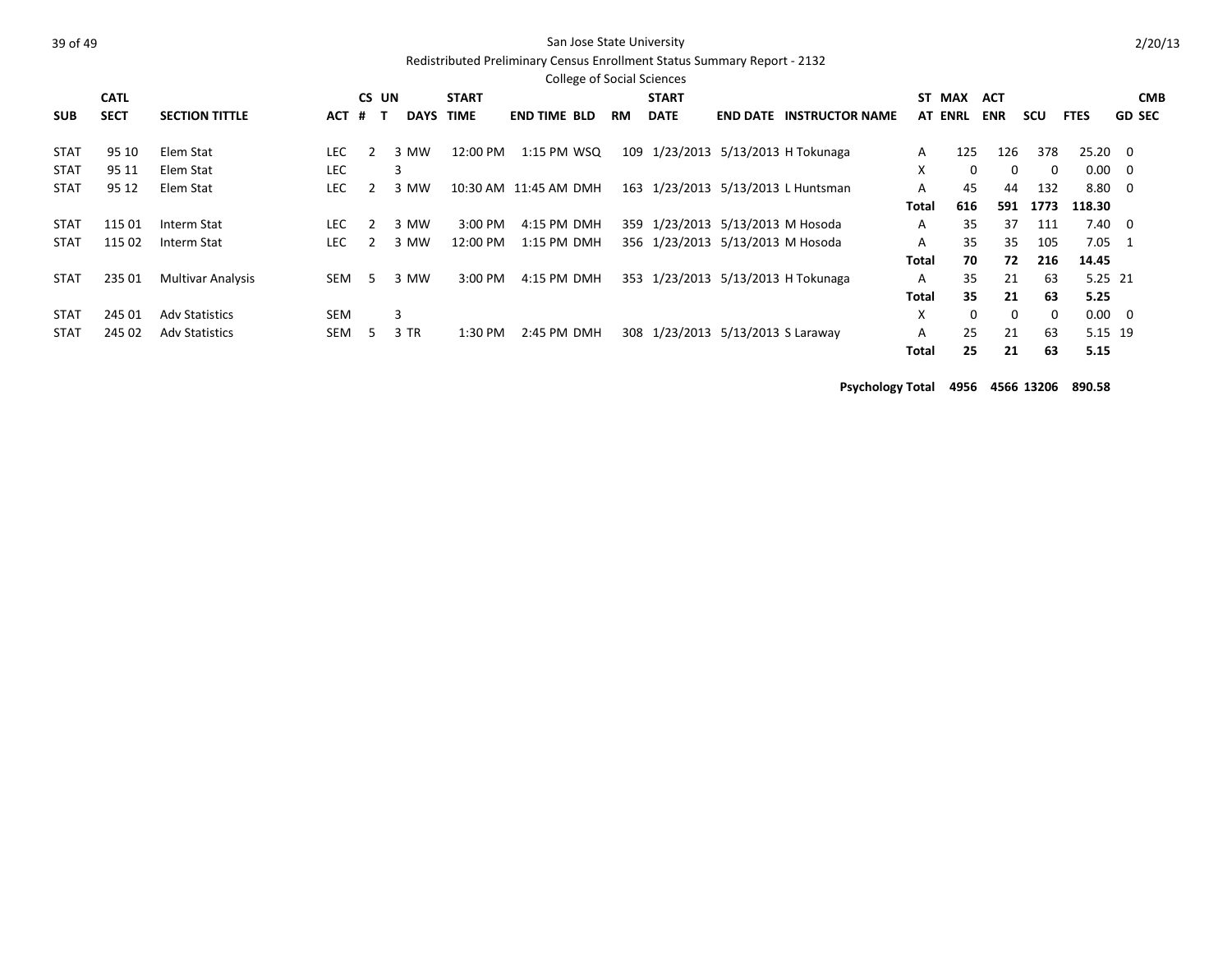Redistributed Preliminary Census Enrollment Status Summary Report - 2132

|             |                        |                           |            |                |       |       |              | <b>College of Social Sciences</b> |           |                                   |                          |                                   |        |             |              |              |                   |                |  |
|-------------|------------------------|---------------------------|------------|----------------|-------|-------|--------------|-----------------------------------|-----------|-----------------------------------|--------------------------|-----------------------------------|--------|-------------|--------------|--------------|-------------------|----------------|--|
|             | <b>CATL</b>            |                           |            |                | CS UN |       | <b>START</b> |                                   |           | <b>START</b>                      |                          |                                   | ST MAX |             | <b>ACT</b>   |              |                   | <b>CMB</b>     |  |
| <b>SUB</b>  | <b>SECT</b>            | <b>SECTION TITTLE</b>     | ACT # T    |                |       |       | DAYS TIME    | <b>END TIME BLD</b>               | <b>RM</b> | <b>DATE</b>                       |                          | <b>END DATE INSTRUCTOR NAME</b>   |        |             | AT ENRL ENR  | <b>SCU</b>   | <b>FTES</b>       | <b>GD SEC</b>  |  |
|             |                        |                           |            |                |       |       |              |                                   |           |                                   |                          |                                   |        |             |              |              |                   |                |  |
|             | <b>Social Sciences</b> |                           |            |                |       |       |              |                                   |           |                                   |                          |                                   |        |             |              |              |                   |                |  |
| AAS         | 33B 01                 | As Am US Hist/Pol         | <b>LEC</b> | $\overline{2}$ |       | 3 MW  |              | 9:00 AM 10:15 AM ENG              |           | 343 1/23/2013 5/13/2013 S Choi    |                          |                                   | Α      | 90          | 88           | 264          | 17.60             | 0              |  |
| AAS         | 33B 02                 | As Am US Hist/Pol         | <b>LEC</b> | $\overline{2}$ |       | 3 MW  |              | 10:30 AM 11:45 AM ENG             |           | 343 1/23/2013 5/13/2013 S Doi     |                          |                                   | Α      | 90          | 89           | 267          | 17.80             | 0              |  |
| AAS         | 33B 03                 | As Am US Hist/Pol         | <b>LEC</b> | $\overline{2}$ |       | 3 MW  |              | 12:00 PM  1:15 PM ENG             |           | 343 1/23/2013 5/13/2013 S Doi     |                          |                                   | Α      | 90          | 91           | 273          | 18.20             | 0              |  |
| AAS         | 33B 04                 | As Am US Hist/Pol         | <b>LEC</b> | $\overline{2}$ |       | 3 MW  | 1:30 PM      | 2:45 PM ENG                       |           | 343 1/23/2013 5/13/2013 S Doi     |                          |                                   | Α      | 90          | 87           | 261          | 17.40             | 0              |  |
| AAS         | 33B 05                 | As Am US Hist/Pol         | <b>LEC</b> | $\overline{2}$ |       | 3 TR  |              | 9:00 AM 10:15 AM ENG              |           | 343 1/23/2013 5/13/2013 S Mendoza |                          |                                   | Α      | 90          | 90           | 270          | 18.00             | $\mathbf 0$    |  |
| AAS         | 33B 06                 | As Am US Hist/Pol         | <b>LEC</b> | $\overline{2}$ |       | 3 TR  |              | 10:30 AM 11:45 AM ENG             |           | 343 1/23/2013 5/13/2013 S Choi    |                          |                                   | Α      | 90          | 89           | 267          | 17.80             | 0              |  |
| AAS         | 33B 07                 | As Am US Hist/Pol         | <b>LEC</b> | $\overline{2}$ |       | 3 TR  |              | 12:00 PM  1:15 PM ENG             |           | 343 1/23/2013 5/13/2013 A Yamato  |                          |                                   | Α      | 90          | 90           | 270          | 18.00             | 0              |  |
| AAS         | 33B08                  | As Am US Hist/Pol         | <b>LEC</b> | $\overline{2}$ |       | 3 TR  | 1:30 PM      | 2:45 PM ENG                       |           | 343 1/23/2013 5/13/2013 E Habal   |                          |                                   | Α      | 90          | 90           | 270          | 18.00             | 0              |  |
| AAS         | 33B 09                 | As Am US Hist/Pol         | <b>LEC</b> | $\overline{2}$ |       | 3 TR  | 3:00 PM      | 4:15 PM ENG                       |           | 343 1/23/2013 5/13/2013 A Yamato  |                          |                                   | Α      | 90          | 91           | 273          | 18.20             | 0              |  |
| AAS         | 33B 10                 | As Am US Hist/Pol         | <b>LEC</b> | $\overline{2}$ |       | 3 MW  | 3:00 PM      | 4:15 PM ENG                       |           | 343 1/23/2013 5/13/2013 S Choi    |                          |                                   | Α      | 90          | 84           | 252          | 16.80             | 0              |  |
| AAS         | 33B 11                 | As Am US Hist/Pol         | <b>LEC</b> | $\overline{2}$ |       | 3 F   |              | 9:30 AM 12:15 PM ENG              |           | 343 1/23/2013 5/13/2013 E Habal   |                          |                                   | Α      | 90          | 90           | 270          | 18.00             | 0              |  |
|             |                        |                           |            |                |       |       |              |                                   |           |                                   |                          |                                   | Total  | 990         | 979          | 2937         | 195.80            |                |  |
| AAS         | 125 01                 | Filipino Exper            | LEC        |                | 3     |       |              |                                   |           |                                   |                          |                                   | Х      | 0           | 0            | 0            | 0.00              | $\mathbf 0$    |  |
|             |                        |                           |            |                |       |       |              |                                   |           |                                   |                          |                                   | Total  | 0           | 0            | 0            | 0.00              |                |  |
| AAS         | 175 01                 | Asian Am Comm             | <b>LEC</b> | 2              |       | 3 TR  |              | 10:30 AM 11:45 AM DMH             |           | 162 1/23/2013 5/13/2013 A Yamato  |                          |                                   | Α      | 35          | 28           | 84           | 5.60              | 0              |  |
|             |                        |                           |            |                |       |       |              |                                   |           |                                   |                          |                                   | Total  | 35          | 28           | 84           | 5.60              |                |  |
| AAS         | 18001                  | <b>Individual Studies</b> | <b>SUP</b> | 36             |       | 4 TBA |              |                                   |           |                                   | 1/23/2013 5/13/2013 H Do |                                   | Α      | 0           | 0            | 0            | 0.00              | 0              |  |
|             |                        |                           |            |                |       |       |              |                                   |           |                                   |                          |                                   | Total  | 0           | 0            | 0            | 0.00              |                |  |
| AAS         | 190 01                 | Internship                | <b>SUP</b> | 36             |       | 3 TBA |              |                                   |           |                                   | 1/23/2013 5/13/2013 H Do |                                   | Α      | 5           | 0            | 0            | 0.00              | 0              |  |
|             |                        |                           |            |                |       |       |              |                                   |           |                                   |                          |                                   | Total  | 5           | 0            | 0            | 0.00              |                |  |
| SOCS        | 96 01                  | Success Soc Sci           | <b>LEC</b> | $\overline{2}$ |       | 1 W   |              | 10:30 AM 11:45 AM CL              |           | 240 1/23/2013 5/13/2013 H Do      |                          |                                   | Α      | 25          | 24           | 24           | 1.60              | 0              |  |
|             |                        |                           |            |                |       |       |              |                                   |           |                                   |                          |                                   | Total  | 25          | 24           | 24           | 1.60              |                |  |
| SOCS        |                        | 100W 01 Writing Workshop  | SEM        | 4              |       | 3 TR  |              | 12:00 PM 1:15 PM CL               |           | 243 1/23/2013 5/13/2013 M Ochoa   |                          |                                   | A      | 25          | 26           | 78           | 5.20              | 0              |  |
|             |                        |                           |            |                |       |       |              |                                   |           |                                   |                          |                                   | Total  | 25          | 26           | 78           | 5.20              |                |  |
| SOCS        | 13701                  | CA Hist Soc Sci Pers      | <b>LEC</b> | $\overline{2}$ |       | 3 MW  | 3:00 PM      | 4:15 PM HGH                       |           | 122 1/23/2013 5/13/2013 S Millner |                          |                                   | Α      | 30          | 19           | 57           | 3.85              | 0 <sup>C</sup> |  |
| ANTH        | 13701                  | CA Hist Soc Sci Pers      | <b>LEC</b> | $\overline{2}$ |       | 3 MW  | 3:00 PM      | 4:15 PM HGH                       |           | 122 1/23/2013 5/13/2013 S Millner |                          |                                   | Α      | 0           | $\mathbf 0$  | $\mathbf 0$  | 0.00              | 0 <sup>C</sup> |  |
| GEOG        | 137 01                 | CA Hist Soc Sci Pers      | <b>LEC</b> | 2              |       | 3 MW  | 3:00 PM      | 4:15 PM HGH                       |           | 122 1/23/2013 5/13/2013 S Millner |                          |                                   | Α      | 0           | 0            | 0            | 0.00              | $1\,C$         |  |
| HIST        | 13701                  | CA Hist Soc Sci Pers      | <b>LEC</b> | $\overline{2}$ |       | 3 MW  | 3:00 PM      | 4:15 PM HGH                       |           | 122 1/23/2013 5/13/2013 S Millner |                          |                                   | Α      | 0           | 0            | $\mathbf 0$  | 0.00              | 0 <sup>C</sup> |  |
| SOCS        | 13702                  | CA Hist Soc Sci Pers      | <b>LEC</b> | $\overline{2}$ |       | 3 MW  | 1:30 PM      | 2:45 PM CL                        |           | 218 1/23/2013 5/13/2013 W Rouse   |                          |                                   | Α      | 30          | 27           | 81           | 5.40              | 0 <sup>C</sup> |  |
| ANTH        | 13702                  | CA Hist Soc Sci Pers      | <b>LEC</b> | $\overline{2}$ |       | 3 MW  | 1:30 PM      | 2:45 PM CL                        |           | 218 1/23/2013 5/13/2013 W Rouse   |                          |                                   | A      | 0           | $\mathbf 0$  | 0            | 0.00              | 0 <sup>C</sup> |  |
| GEOG        | 13702                  | CA Hist Soc Sci Pers      | <b>LEC</b> | 2              |       | 3 MW  | 1:30 PM      | 2:45 PM CL                        |           | 218 1/23/2013 5/13/2013 W Rouse   |                          |                                   | Α      | 0           | 0            | $\mathbf 0$  | 0.00              | 0 <sup>C</sup> |  |
| <b>HIST</b> | 13702                  | CA Hist Soc Sci Pers      | LEC        | $\overline{2}$ |       | 3 MW  | 1:30 PM      | 2:45 PM CL                        |           | 218 1/23/2013 5/13/2013 W Rouse   |                          |                                   | Α      | $\mathbf 0$ | $\mathbf{0}$ | $\mathbf{0}$ | 0.00 <sub>1</sub> | 0 <sup>C</sup> |  |
|             |                        |                           |            |                |       |       |              |                                   |           |                                   |                          |                                   | Total  | 60          | 46           | 138          | 9.25              |                |  |
| SOCS        | 138 01                 | US Hist Soc Sci Pers      | <b>LEC</b> | $\overline{2}$ |       | 3 MW  |              | 10:30 AM 11:45 AM DMH             |           |                                   |                          | 162 1/23/2013 5/13/2013 W Thowdis | Α      | 30          | 31           | 93           | 6.20              | 0 <sup>C</sup> |  |
| ANTH        | 13801                  | US Hist Soc Sci Pers      | <b>LEC</b> | $\overline{2}$ |       | 3 MW  |              | 10:30 AM 11:45 AM DMH             |           |                                   |                          | 162 1/23/2013 5/13/2013 W Thowdis | Α      | 0           | 0            | 0            | 0.00              | 0 <sup>C</sup> |  |
| GEOG        | 138 01                 | US Hist Soc Sci Pers      | <b>LEC</b> | $\overline{2}$ |       | 3 MW  |              | 10:30 AM 11:45 AM DMH             |           |                                   |                          | 162 1/23/2013 5/13/2013 W Thowdis | Α      | 0           | 0            | 0            | 0.00              | 0 <sup>C</sup> |  |
| HIST        | 13801                  | US Hist Soc Sci Pers      | <b>LEC</b> | $\overline{2}$ |       | 3 MW  |              | 10:30 AM 11:45 AM DMH             |           |                                   |                          | 162 1/23/2013 5/13/2013 W Thowdis | Α      | 0           | 0            | 0            | 0.00              | 0 <sup>C</sup> |  |
| SOCS        | 13802                  | US Hist Soc Sci Pers      | <b>LEC</b> | $\overline{2}$ |       | 3 TR  | 3:00 PM      | 4:15 PM DMH                       |           | 162 1/23/2013 5/13/2013 W Rouse   |                          |                                   | А      | 30          | 27           | 81           |                   | 5.40 OC        |  |
| ANTH        | 13802                  | US Hist Soc Sci Pers      | LEC        | $\overline{2}$ |       | 3 TR  | 3:00 PM      | 4:15 PM DMH                       |           | 162 1/23/2013 5/13/2013 W Rouse   |                          |                                   | А      | 0           | 0            | $\bf{0}$     |                   | $0.00 \t 0 C$  |  |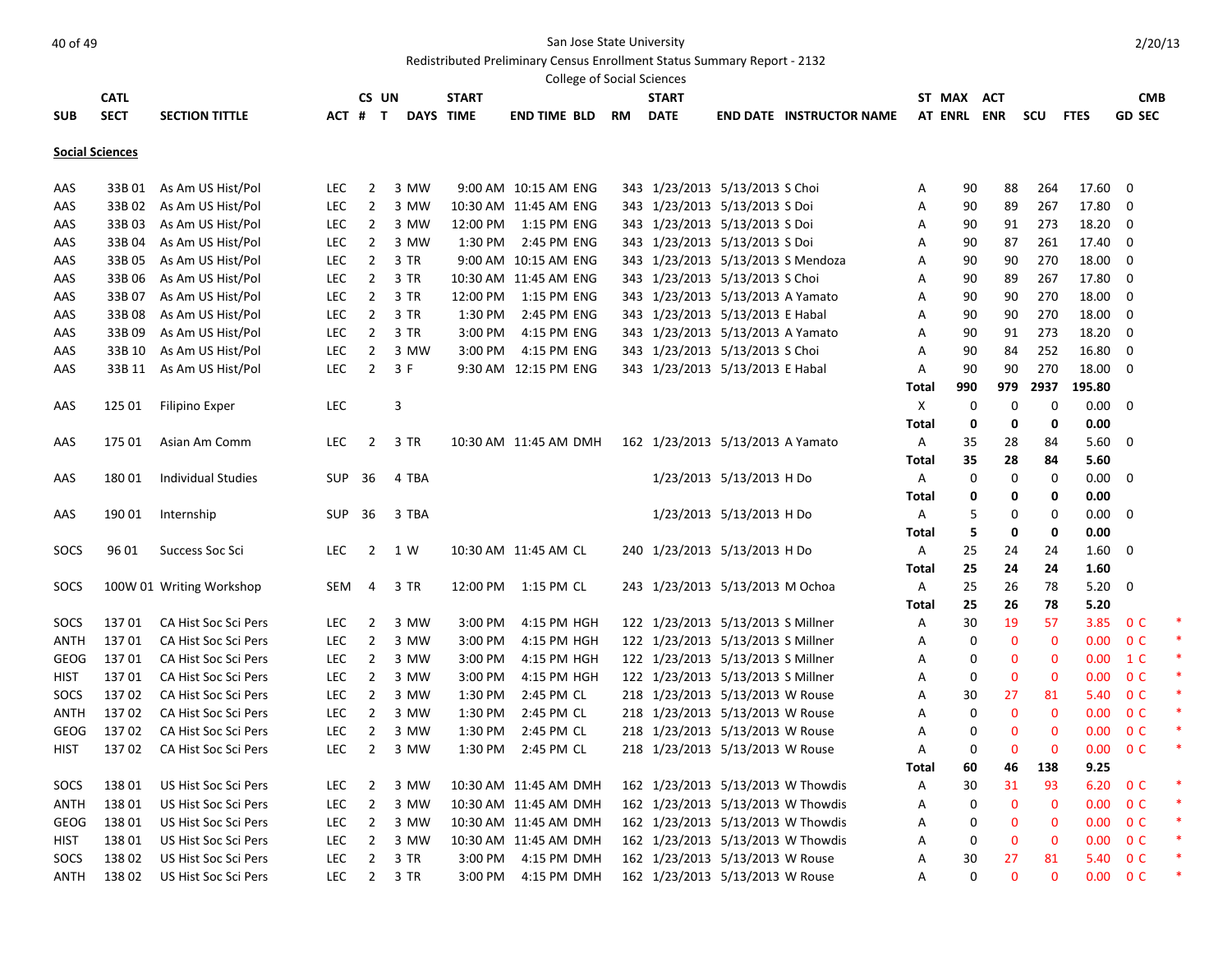|             |             |                                 |               |                |        |              | <b>College of Social Sciences</b>                                  |    |                                    |                              |                                      |              |    |                         |             |             |                |   |
|-------------|-------------|---------------------------------|---------------|----------------|--------|--------------|--------------------------------------------------------------------|----|------------------------------------|------------------------------|--------------------------------------|--------------|----|-------------------------|-------------|-------------|----------------|---|
|             | <b>CATL</b> |                                 |               | CS UN          |        | <b>START</b> |                                                                    |    | <b>START</b>                       |                              |                                      |              |    | ST MAX ACT              |             |             | <b>CMB</b>     |   |
| <b>SUB</b>  | <b>SECT</b> | <b>SECTION TITTLE</b>           |               | ACT # T        |        | DAYS TIME    | <b>END TIME BLD</b>                                                | RM | <b>DATE</b>                        |                              | <b>END DATE INSTRUCTOR NAME</b>      |              |    | AT ENRL ENR             | scu         | <b>FTES</b> | <b>GD SEC</b>  |   |
|             |             |                                 |               |                |        |              |                                                                    |    |                                    |                              |                                      |              |    |                         |             |             |                |   |
| GEOG        | 13802       | US Hist Soc Sci Pers            | <b>LEC</b>    | $\overline{2}$ | 3 TR   | 3:00 PM      | 4:15 PM DMH                                                        |    | 162 1/23/2013 5/13/2013 W Rouse    |                              |                                      | Α            | 0  | $\bf{0}$                | $\mathbf 0$ | 0.00        | 0 <sup>C</sup> |   |
| HIST        | 13802       | US Hist Soc Sci Pers            | LEC.          | $\overline{2}$ | 3 TR   |              | 3:00 PM 4:15 PM DMH                                                |    | 162 1/23/2013 5/13/2013 W Rouse    |                              |                                      | Α            | 0  | $\mathbf 0$             | 0           |             | $0.00 \t 0 C$  |   |
|             |             |                                 |               |                |        |              |                                                                    |    |                                    |                              |                                      | Total        | 60 | 58                      | 174         | 11.60       |                |   |
| SOCS        | 139 01      | Wrl Hist Soc Sci Pers           | <b>LEC</b>    | 3              | 3 MW   |              | 9:00 AM 10:15 AM DMH                                               |    | 162 1/23/2013 5/13/2013 G Smay     |                              |                                      | Α            | 30 | 34                      | 102         | 6.80        | 0 <sup>C</sup> |   |
| <b>ANTH</b> | 13901       | Wrl Hist Soc Sci Pers           | LEC.          | 3              | 3 MW   |              | 9:00 AM 10:15 AM DMH                                               |    | 162 1/23/2013 5/13/2013 G Smay     |                              |                                      | Α            | 0  | $\bf{0}$                | 0           | 0.00        | 0 <sup>C</sup> |   |
| GEOG        | 13901       | Wrl Hist Soc Sci Pers           | <b>LEC</b>    | 3              | 3 MW   |              | 9:00 AM 10:15 AM DMH                                               |    | 162 1/23/2013 5/13/2013 G Smay     |                              |                                      | А            | 0  | $\mathbf 0$             | 0           | 0.00        | 0 <sup>C</sup> |   |
| <b>HIST</b> | 139 01      | Wrl Hist Soc Sci Pers           | <b>LEC</b>    | 3              | 3 MW   |              | 9:00 AM 10:15 AM DMH                                               |    | 162 1/23/2013 5/13/2013 G Smay     |                              |                                      | Α            | 0  | $\mathbf 0$             | $\mathbf 0$ | 0.00        | 0 <sup>C</sup> |   |
| SOCS        | 139 02      | Wrl Hist Soc Sci Pers           | <b>LEC</b>    | 3              | 3 TR   | 1:30 PM      | 2:45 PM CL                                                         |    | 204 1/23/2013 5/13/2013 M Wilson   |                              |                                      | Α            | 30 | 29                      | 87          | 5.80        | 0 <sup>C</sup> |   |
| <b>ANTH</b> | 139 02      | Wrl Hist Soc Sci Pers           | LEC           | 3              | 3 TR   | 1:30 PM      | 2:45 PM CL                                                         |    | 204 1/23/2013 5/13/2013 M Wilson   |                              |                                      | Α            | 0  | $\mathbf 0$             | 0           | 0.00        | 0 <sup>C</sup> |   |
| GEOG        | 139 02      | Wrl Hist Soc Sci Pers           | <b>LEC</b>    | 3              | 3 TR   | 1:30 PM      | 2:45 PM CL                                                         |    | 204 1/23/2013 5/13/2013 M Wilson   |                              |                                      | А            | 0  | 0                       | 0           |             | $0.00 \t 0 C$  |   |
| <b>HIST</b> | 139 02      | Wrl Hist Soc Sci Pers           | <b>LEC</b>    | 3              | 3 TR   | 1:30 PM      | 2:45 PM CL                                                         |    | 204 1/23/2013 5/13/2013 M Wilson   |                              |                                      | Α            | 0  | $\mathbf 0$             | 0           |             | $0.00 \t 0 C$  |   |
|             |             |                                 |               |                |        |              |                                                                    |    |                                    |                              |                                      | Total        | 60 | 63                      | 189         | 12.60       |                |   |
| SOCS        | 17701       | Soci Education                  | <b>LEC</b>    | $\overline{2}$ | 3 TR   | 12:00 PM     | 1:15 PM CL                                                         |    | 226 1/23/2013 5/13/2013 M Alaniz   |                              |                                      | Α            | 35 | 39                      | 117         |             | 7.80 OC        |   |
| SOCI        | 17701       | Soci Education                  | <b>LEC</b>    | $\overline{2}$ | 3 TR   | 12:00 PM     | 1:15 PM CL                                                         |    | 226 1/23/2013 5/13/2013 M Alaniz   |                              |                                      | Α            | 0  | $\mathbf 0$             | 0           |             | $0.00 \t 0 C$  |   |
| SOCS        | 17702       | Soci Education                  | <b>LEC</b>    | 2              | 3 W    | 3:00 PM      | 5:45 PM BBC                                                        |    | 205 1/23/2013 5/13/2013 M Alaniz   |                              |                                      | Α            | 35 | 32                      | 96          | 6.40        | 0 <sup>C</sup> |   |
| SOCI        | 17702       | Soci Education                  | LEC           | $\overline{2}$ | 3 W    | 3:00 PM      | 5:45 PM BBC                                                        |    | 205 1/23/2013 5/13/2013 M Alaniz   |                              |                                      | Α            | 0  | $\mathbf 0$             | $\mathbf 0$ | 0.00        | 0 <sup>C</sup> |   |
|             |             |                                 |               |                |        |              |                                                                    |    |                                    |                              |                                      | Total        | 70 | 71                      | 213         | 14.20       |                |   |
| SOCS        | 18001       | <b>Indiv Studies</b>            | <b>SUP</b>    | 36             | 3 TBA  |              |                                                                    |    |                                    | 1/23/2013 5/13/2013 M Alaniz |                                      | Α            | 5  | $\overline{2}$          | 6           | 0.40        | - 0            |   |
|             |             |                                 |               |                |        |              |                                                                    |    |                                    |                              |                                      | Total        | 5  | $\overline{\mathbf{2}}$ | 6           | 0.40        |                |   |
| SOCS        | 190 01      | Internship                      | <b>SUP</b>    | 36             | 3 TBA  |              |                                                                    |    |                                    | 1/23/2013 5/13/2013 M Alaniz |                                      | Α            | 8  | 5                       | 15          | $1.00 \t 0$ |                |   |
|             |             |                                 |               |                |        |              |                                                                    |    |                                    |                              |                                      | Total        | 8  | 5                       | 15          | 1.00        |                |   |
| <b>SSED</b> |             | 184101 Student Tchng Ind Intern | SUP 25        |                | 4 R    | 4:30 PM      | 5:30 PM WSQ                                                        |    | 111 1/23/2013 5/13/2013 W Rouse    |                              |                                      | Α            | 25 | 0                       | 0           | $0.00 \t 0$ |                |   |
|             |             |                                 |               |                |        |              |                                                                    |    |                                    |                              |                                      | Total        | 25 | 0                       | 0           | 0.00        |                |   |
| <b>SSED</b> |             |                                 | <b>SUP 25</b> |                | 4 TBA  |              |                                                                    |    |                                    | 1/23/2013 5/13/2013 W Rouse  |                                      | Α            | 25 | 7                       | 28          | 1.87        | 0              |   |
|             |             | 184Y 01 Stdt Tchg II            |               |                |        |              |                                                                    |    |                                    |                              |                                      |              |    |                         |             |             |                |   |
|             |             |                                 |               |                |        |              |                                                                    |    |                                    |                              |                                      | Total        | 25 | 7                       | 28          | 1.87        |                |   |
| <b>SSED</b> |             | 184Z 01 Stdt Tchg III           | SUP 25        |                | 5 TBA  |              |                                                                    |    |                                    | 1/23/2013 5/13/2013 W Rouse  |                                      | Α            | 25 | 7                       | 35          | 2.33        | - 0            |   |
|             |             |                                 |               |                |        |              |                                                                    |    |                                    |                              |                                      | Total        | 25 | 7                       | 35          | 2.33        |                |   |
| <b>WOMS</b> | 5Q 01       | Gender Race Media               | SEM           | 4              | 3 MW   |              | 9:00 AM 10:15 AM CL                                                |    | 111 1/23/2013 5/13/2013 S Gallardo |                              |                                      | Α            | 25 | 20                      | 60          | $4.00 \ 0$  |                |   |
| <b>WOMS</b> | 5Q 02       | Gender Race Media               | SEM           | 4              | 3 MW   |              | 10:30 AM 11:45 AM BBC                                              |    | 221 1/23/2013 5/13/2013 S Gallardo |                              |                                      | Α            | 25 | 21                      | 63          | 4.20        | 0              |   |
| <b>WOMS</b> | 5Q 03       | Gender Race Media               | <b>SEM</b>    |                | 3      |              |                                                                    |    |                                    |                              |                                      | Х            | 0  | 0                       | 0           | 0.00        | - 0            |   |
|             |             |                                 |               |                |        |              |                                                                    |    |                                    |                              |                                      | Total        | 50 | 41                      | 123         | 8.20        |                |   |
| <b>WOMS</b> | 1001        | Sex and Gender Roles            | LEC.          | 2              | 3 TBA  |              |                                                                    |    |                                    | 1/23/2013 5/13/2013          |                                      | Α            | 35 | 25                      | 75          | 5.00        | 0              |   |
| WOMS 1002   |             | Sex and Gender Roles            | LEC           | $\overline{2}$ | 3 TBA  |              |                                                                    |    |                                    | 1/23/2013 5/13/2013 S Gerami |                                      | Α            | 38 | 24                      | 72          | 4.80        | 0              |   |
|             |             |                                 |               |                |        |              |                                                                    |    |                                    |                              |                                      | Total        | 73 | 49                      | 147         | 9.80        |                |   |
|             |             | WOMS 2001 Wom of Color in US    |               |                |        |              | LEC 2 3 W 4:30 PM 6:45 PM DMH 162 1/23/2013 5/13/2013 S de Bourbon |    |                                    |                              |                                      | A            | 35 | 31                      | 93          |             | 6.20 0 C       |   |
| AAS         | 20 01       | Wom of Color in US              | <b>LEC</b>    |                | 2 3 W  |              | 4:30 PM 6:45 PM DMH                                                |    |                                    |                              | 162 1/23/2013 5/13/2013 S de Bourbon | Α            | 0  | $\bf{0}$                | $\mathbf 0$ |             | $0.00 \t 0 C$  | × |
|             |             |                                 |               |                |        |              |                                                                    |    |                                    |                              |                                      | <b>Total</b> | 35 | 31                      | 93          | 6.20        |                |   |
|             | WOMS 10101  | Study of Women                  | LEC           | $\overline{2}$ | 3 MW   |              | 1:30 PM 2:45 PM HGH                                                |    | 122 1/23/2013 5/13/2013 T Bakhru   |                              |                                      | A            | 35 | 35                      | 105         | $7.00 \t 0$ |                |   |
|             |             |                                 |               |                |        |              |                                                                    |    |                                    |                              |                                      | <b>Total</b> | 35 | 35                      | 105         | 7.00        |                |   |
|             | WOMS 102 01 | Global Women                    | <b>LEC</b>    | $\mathbf{2}$   | 3 MW   |              | 9:00 AM 10:15 AM HGH                                               |    | 122 1/23/2013 5/13/2013 T Bakhru   |                              |                                      | Α            | 35 | 32                      | 96          | $6.40\ 0$   |                |   |
|             | WOMS 102 02 | Global Women                    | LEC           |                | 2 3 MW |              | 10:30 AM 11:45 AM HGH                                              |    | 122 1/23/2013 5/13/2013 T Bakhru   |                              |                                      | Α            | 35 | 34                      | 102         | 6.80 0      |                |   |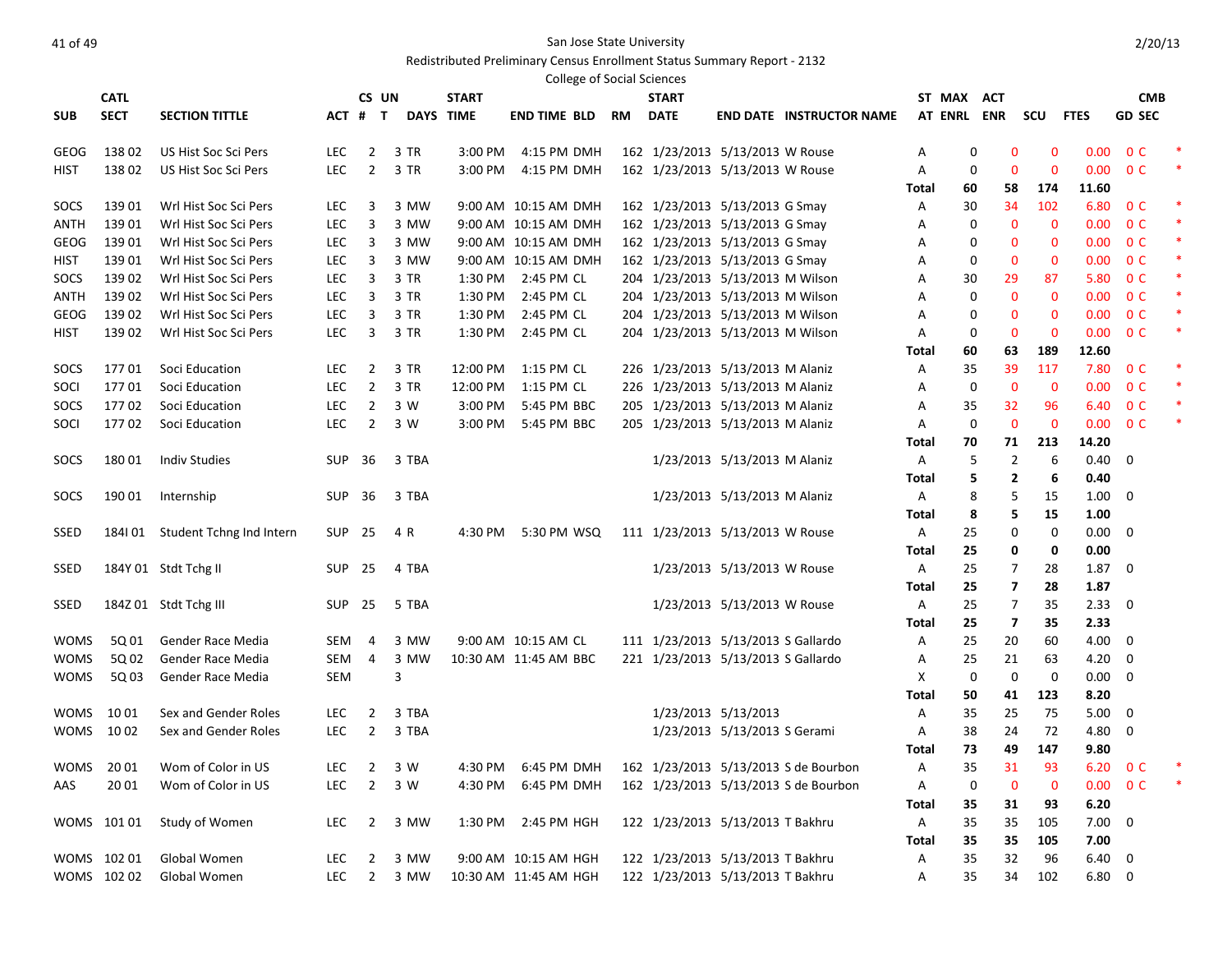|--|--|

### San Jose State University

# Redistributed Preliminary Census Enrollment Status Summary Report - 2132

|             |             |                       |            |                |             |              | <b>College of Social Sciences</b> |           |              |                                    |                                 |       |                |            |          |             |               |
|-------------|-------------|-----------------------|------------|----------------|-------------|--------------|-----------------------------------|-----------|--------------|------------------------------------|---------------------------------|-------|----------------|------------|----------|-------------|---------------|
|             | <b>CATL</b> |                       |            | CS UN          |             | <b>START</b> |                                   |           | <b>START</b> |                                    |                                 | ST.   | MAX            | ACT        |          |             | <b>CMB</b>    |
| <b>SUB</b>  | <b>SECT</b> | <b>SECTION TITTLE</b> | <b>ACT</b> | # T            | <b>DAYS</b> | <b>TIME</b>  | <b>END TIME BLD</b>               | <b>RM</b> | <b>DATE</b>  |                                    | <b>END DATE INSTRUCTOR NAME</b> |       | <b>AT ENRL</b> | <b>ENR</b> | scu      | <b>FTES</b> | <b>GD SEC</b> |
|             | WOMS 102 03 | Global Women          | LEC        |                | 2 3 T       | 4:30 PM      | 6:45 PM DMH                       |           |              | 162 1/23/2013 5/13/2013 T Bakhru   |                                 | A     | 35             | 34         | 102      | 6.80 0      |               |
|             |             |                       |            |                |             |              |                                   |           |              |                                    |                                 | Total | 105            | 100        | 300      | 20.00       |               |
|             | WOMS 160 01 | Women, Race, Class    | LEC.       | $\overline{2}$ | 3 MW        | 3:00 PM      | 4:15 PM CL                        |           |              | 303 1/23/2013 5/13/2013 S Gallardo |                                 | A     | 35             | 14         | 42       |             | $2.80\quad 0$ |
|             |             |                       |            |                |             |              |                                   |           |              |                                    |                                 | Total | 35             | 14         | 42       | 2.80        |               |
| <b>WOMS</b> | 18001       | Individual Studies    | SUP        | 36             | 3 TBA       |              |                                   |           |              | 1/23/2013 5/13/2013 S Gerami       |                                 | A     | 5.             | 0          | $\Omega$ | $0.00 \ 0$  |               |
|             |             |                       |            |                |             |              |                                   |           |              |                                    |                                 | Total | 5.             | 0          | 0        | 0.00        |               |
| WOMS        | 190 01      | Internship            | SUP        | 36             | 3 TBA       |              |                                   |           |              | 1/23/2013 5/13/2013 S Gerami       |                                 | A     | 5.             | 0          | $\Omega$ | 0.00        | $\Omega$      |
|             |             |                       |            |                |             |              |                                   |           |              |                                    |                                 | Total | 5.             | 0          | 0        | 0.00        |               |

**Social Sciences Total 1761 1586 4731 315.45**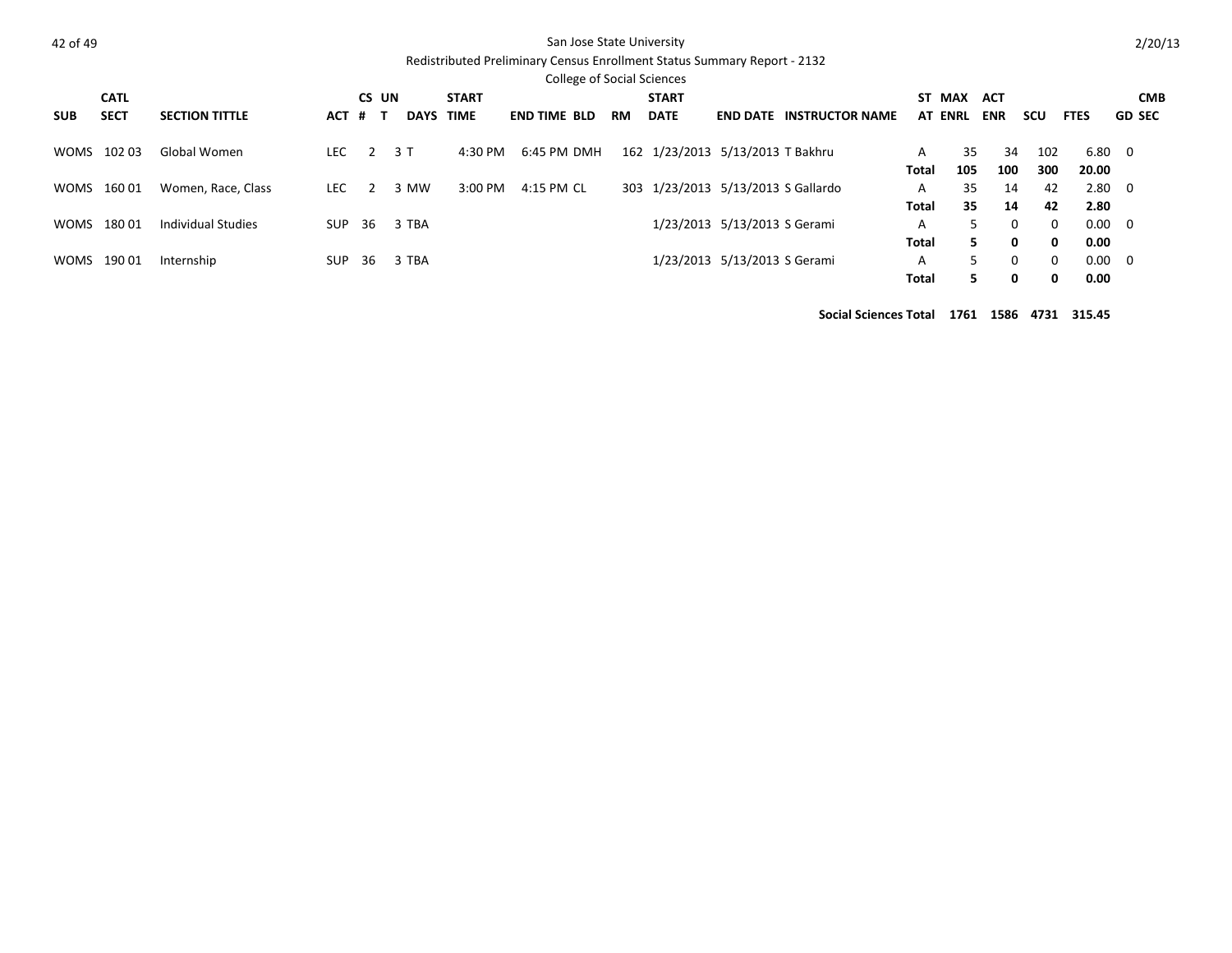Redistributed Preliminary Census Enrollment Status Summary Report - 2132

|             |             |                               |            |                |        |              |                       |           | <b>College of Social Sciences</b>                       |                              |                                                          |              |             |             |             |                |                |  |
|-------------|-------------|-------------------------------|------------|----------------|--------|--------------|-----------------------|-----------|---------------------------------------------------------|------------------------------|----------------------------------------------------------|--------------|-------------|-------------|-------------|----------------|----------------|--|
|             | <b>CATL</b> |                               |            | CS UN          |        | <b>START</b> |                       |           | <b>START</b>                                            |                              |                                                          |              | ST MAX ACT  |             |             |                | <b>CMB</b>     |  |
| <b>SUB</b>  | <b>SECT</b> | <b>SECTION TITTLE</b>         |            | ACT # T        |        | DAYS TIME    | <b>END TIME BLD</b>   | <b>RM</b> | <b>DATE</b>                                             |                              | <b>END DATE INSTRUCTOR NAME</b>                          |              | AT ENRL ENR |             | scu         | <b>FTES</b>    | <b>GD SEC</b>  |  |
| Sociology   |             |                               |            |                |        |              |                       |           |                                                         |                              |                                                          |              |             |             |             |                |                |  |
| SOCI        | 1 0 1       | Intro to Sociology            | <b>LEC</b> | 1              | 3 MW   |              | 9:00 AM 10:15 AM DMH  |           | 227 1/23/2013 5/13/2013 M Pasion                        |                              |                                                          | Α            | 50          | 52          | 156         | 10.40          | $\mathbf 0$    |  |
| SOCI        | 1 0 2       | Intro to Sociology            | <b>LEC</b> | 1              | 3 MW   | 1:30 PM      | 2:45 PM DMH           |           | 227 1/23/2013 5/13/2013 V Montes                        |                              |                                                          | Α            | 50          | 52          | 156         | 10.40          | 0              |  |
| SOCI        | 1 0 3       | Intro to Sociology            | <b>LEC</b> | $\mathbf{1}$   | 3 TR   |              | 9:00 AM 10:15 AM DMH  |           | 227 1/23/2013 5/13/2013 M Pasion                        |                              |                                                          | Α            | 50          | 50          | 150         | 10.00          | $\mathbf 0$    |  |
| SOCI        | 1 0 4       | Intro to Sociology            | LEC        | 1              | 3 TR   | 1:30 PM      | 2:45 PM DMH           |           | 227 1/23/2013 5/13/2013 D Brook                         |                              |                                                          | Α            | 50          | 50          | 150         | 10.00          | $\mathbf 0$    |  |
| SOCI        | 1 0 5       | Intro to Sociology            | <b>LEC</b> | 1              | 3 TR   | 4:30 PM      | 5:45 PM BBC           |           | 3 1/23/2013 5/13/2013 J Gomez                           |                              |                                                          | Α            | 50          | 52          | 156         | 10.40          | $\mathbf 0$    |  |
| SOCI        | 1 0 6       | Intro to Sociology            | <b>LEC</b> |                | 3      |              |                       |           |                                                         |                              |                                                          | X            | 0           | 0           | 0           | 0.00           | 0              |  |
|             |             |                               |            |                |        |              |                       |           |                                                         |                              |                                                          | Total        | 250         | 256         | 768         | 51.20          |                |  |
| SOCI        | 15 01       | Stat Ap in Soc Sci            | LEC        | 3              | 3 MW   |              | 9:00 AM 10:15 AM DMH  |           | 231 1/23/2013 5/13/2013 U Cohn                          |                              |                                                          | Α            | 30          | 32          | 96          | 6.40           | 0 <sup>C</sup> |  |
| SOCS        | 15 01       | Stat Ap in Soc Sci            | <b>LEC</b> | 3              | 3 MW   |              | 9:00 AM 10:15 AM DMH  |           | 231 1/23/2013 5/13/2013 U Cohn                          |                              |                                                          | Α            | 0           | $\mathbf 0$ | $\mathbf 0$ | 0.00           | 0 <sup>C</sup> |  |
| SOCI        | 15 02       | Stat Ap in Soc Sci            | <b>LEC</b> | 3              | 3 MW   |              | 12:00 PM 1:15 PM CL   |           | 303 1/23/2013 5/13/2013 U Cohn                          |                              |                                                          | Α            | 30          | 31          | 93          | 6.20           | 0 <sup>C</sup> |  |
| SOCS        | 15 02       | Stat Ap in Soc Sci            | <b>LEC</b> | 3              | 3 MW   |              | 12:00 PM 1:15 PM CL   |           | 303 1/23/2013 5/13/2013 U Cohn                          |                              |                                                          | Α            | 0           | $\mathbf 0$ | $\mathbf 0$ | 0.00           | 0 <sup>C</sup> |  |
|             |             |                               |            |                |        |              |                       |           |                                                         |                              |                                                          | Total        | 60          | 63          | 189         | 12.60          |                |  |
| SOCI        | 5701        | Community Involve             | <b>LEC</b> | 1              | 3 MW   | 12:00 PM     | 1:15 PM DMH           |           | 227 1/23/2013 5/13/2013 C Cox                           |                              |                                                          | Α            | 40          | 37          | 111         | 7.40           | 0 <sup>C</sup> |  |
| <b>UNVS</b> | 5701        | Community Involve             | <b>LEC</b> | 1              | 3 MW   | 12:00 PM     | 1:15 PM DMH           |           | 227 1/23/2013 5/13/2013 C Cox                           |                              |                                                          | Α            | 0           | $\mathbf 0$ | $\mathbf 0$ | 0.00           | 0 <sup>C</sup> |  |
|             |             |                               |            |                |        |              |                       |           |                                                         |                              |                                                          | Total        | 40          | 37          | 111         | 7.40           |                |  |
| SOCI        | 8001        | Social Problems               | <b>LEC</b> | 1              | 3 MW   |              | 10:30 AM 11:45 AM WSQ |           | 207 1/23/2013 5/13/2013 N Boero                         |                              |                                                          | Α            | 130         | 112         | 336         | 22.40          | 0              |  |
| SOCI        | 80 02       | Social Problems               | <b>LEC</b> | 1              | 3 TR   |              | 9:00 AM 10:15 AM DMH  |           | 161 1/23/2013 5/13/2013 D Brook                         |                              |                                                          | Α            | 50          | 47          | 141         | 9.40           | 0              |  |
| SOCI        | 8003        | Social Problems               | <b>LEC</b> | 1              | 3T     |              | 6:00 PM 8:45 PM BBC   |           | 4 1/23/2013 5/13/2013 J Gomez                           |                              |                                                          | Α            | 65          | 55          | 165         | 11.05          | 1              |  |
|             |             |                               |            |                |        |              |                       |           |                                                         |                              |                                                          | Total        | 245         | 214         | 642         | 42.85          |                |  |
| SOCI        |             | 100W 01 Writing Workshop      | SEM        | 4              | 3 MW   |              |                       |           |                                                         |                              | 9:00 AM 10:15 AM DMH 149A 1/23/2013 5/13/2013 S Morewitz | Α            | 35          | 27          | 81          | 5.40           | 0              |  |
| SOCI        |             | 100W 02 Writing Workshop      | SEM        | 4              | 3 MW   | 12:00 PM     | 1:15 PM DMH           |           | 231 1/23/2013 5/13/2013 M Durden                        |                              |                                                          | Α            | 25          | 26          | 78          | 5.20           | $\mathbf 0$    |  |
| SOCI        |             | 100W 03 Writing Workshop      | SEM        | 4              | 3 TR   | 3:00 PM      |                       |           | 4:15 PM DMH 226A 1/23/2013 5/13/2013 T Dehaan           |                              |                                                          | Α            | 25          | 26          | 78          | 5.20           | $\mathbf 0$    |  |
| SOCI        |             | 100W 04 Writing Workshop      | SEM        | 4              | 3T     | 6:00 PM      | 8:45 PM DMH           |           | 231 1/23/2013 5/13/2013 S Nava                          |                              |                                                          | Α            | 25          | 27          | 81          | 5.40           | 0              |  |
|             |             |                               |            |                |        |              |                       |           |                                                         |                              |                                                          | Total        | 110         | 106         | 318         | 21.20          |                |  |
| SOCI        | 101 01      | Social Theory                 | <b>LEC</b> | $\overline{2}$ | 3 MW   | 1:30 PM      | 2:45 PM DMH 226A      |           |                                                         | 1/23/2013 5/13/2013 T Dehaan |                                                          | Α            | 35          | 36          | 108         | 7.20           | $\mathbf 0$    |  |
| SOCI        | 101 02      | Social Theory                 | <b>LEC</b> | $\overline{2}$ | 3 TR   |              | 10:30 AM 11:45 AM DMH |           | 231 1/23/2013 5/13/2013 P Chua                          |                              |                                                          | Α            | 35          | 24          | 72          | 4.80           | 0              |  |
| SOCI        | 101 03      | Social Theory                 | <b>LEC</b> | $\overline{2}$ | 3 TR   | 1:30 PM      | 2:45 PM DMH           |           | 231 1/23/2013 5/13/2013 P Chua                          |                              |                                                          | А            | 35          | 21          | 63          | 4.20           | 0              |  |
| SOCI        | 101 04      | Social Theory                 | <b>LEC</b> | $\overline{2}$ | 3 R    | 6:00 PM      | 8:45 PM DMH           |           | 227 1/23/2013 5/13/2013 T Dehaan                        |                              |                                                          | Α            | 35          | 37          | 111         | $7.50$ 2       |                |  |
|             |             |                               |            |                |        |              |                       |           |                                                         |                              |                                                          | Total        | 140         | 118         | 354         | 23.70          |                |  |
| SOCI        | 102 01      | Intro To Stat                 | <b>LEC</b> | 3              | 3 M    | 6:30 PM      | 9:15 PM DMH           |           | 227 1/23/2013 5/13/2013 J Bautista                      |                              |                                                          | Α            | 35          | 19          | 57          | $3.85$ 1       |                |  |
|             |             |                               |            |                |        |              |                       |           |                                                         |                              |                                                          | Total        | 35          | 19          | 57          | 3.85           |                |  |
| SOCI        | 103 80      | <b>SPSS Computer Analysis</b> | ACT 13     |                | 1 TBA  |              |                       |           |                                                         | 1/23/2013 5/13/2013          |                                                          | Α            | 20          | 9           | 9           | $0.72$ 7       |                |  |
|             |             |                               |            |                |        |              |                       |           |                                                         |                              |                                                          | <b>Total</b> | 20          | 9           | 9           | 0.72           |                |  |
| SOCI        | 104 01      | <b>Quantit Res Meth</b>       | LEC.       | 2              | 3 MW   |              |                       |           | 9:00 AM 10:15 AM DMH 226A 1/23/2013 5/13/2013 C Garcia  |                              |                                                          | А            | 35          | 24          | 72          | 4.80 0         |                |  |
| SOCI        | 104 02      | Quantit Res Meth              | <b>LEC</b> | $\overline{2}$ | 3 MW   |              |                       |           | 10:30 AM 11:45 AM DMH 226A 1/23/2013 5/13/2013 C Garcia |                              |                                                          | Α            | 35          | 30          | 90          | $6.05$ 1       |                |  |
| SOCI        | 104 03      | <b>Quantit Res Meth</b>       | LEC        | $\overline{2}$ | 3 TR   |              |                       |           | 9:00 AM 10:15 AM DMH 226A 1/23/2013 5/13/2013 J DeHaan  |                              |                                                          | Α            | 35          | 37          | 111         | $7.45 \quad 1$ |                |  |
| SOCI        | 104 04      | Quantit Res Meth              | LEC        |                | 3      |              |                       |           |                                                         |                              |                                                          | X            | $\mathbf 0$ | $\mathbf 0$ | 0           | $0.00 \t 0$    |                |  |
|             |             |                               |            |                |        |              |                       |           |                                                         |                              |                                                          | Total        | 105         | 91          | 273         | 18.30          |                |  |
| SOCI        |             | 104B 01 Adv Quant Research    | LEC        |                | 2 3 TR |              |                       |           | 231 1/23/2013 5/13/2013 C Garcia                        |                              |                                                          | Α            | 30          | 16          | 48          | $3.20 \ 0$     |                |  |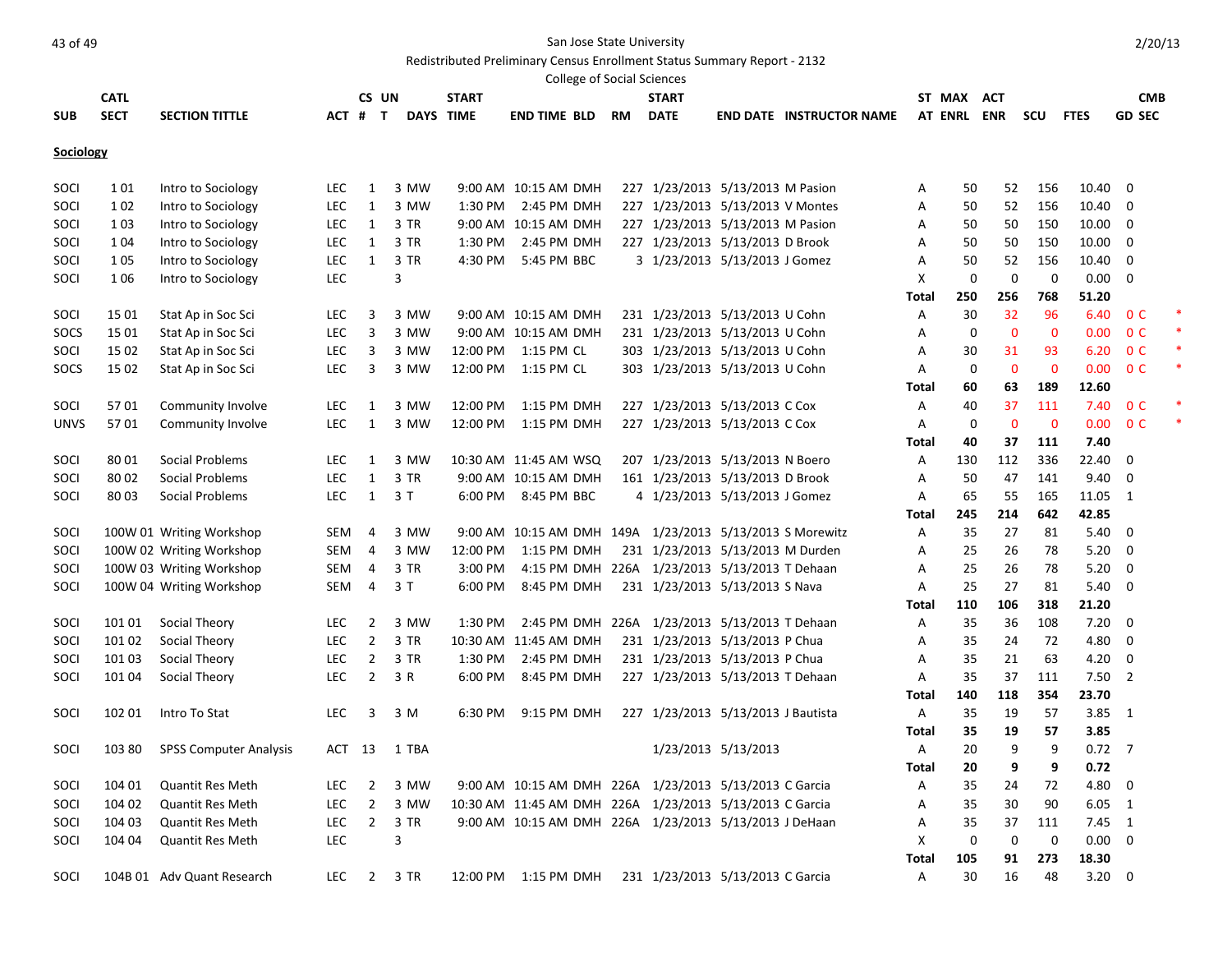# And the State University of 49

Redistributed Preliminary Census Enrollment Status Summary Report - 2132

|             |             |                           |            |                |           |              |                       |    | College of Social Sciences                             |                                                        |              |             |              |              |             |                |  |
|-------------|-------------|---------------------------|------------|----------------|-----------|--------------|-----------------------|----|--------------------------------------------------------|--------------------------------------------------------|--------------|-------------|--------------|--------------|-------------|----------------|--|
|             | <b>CATL</b> |                           |            | CS UN          |           | <b>START</b> |                       |    | START                                                  |                                                        |              | ST MAX ACT  |              |              |             | <b>CMB</b>     |  |
| <b>SUB</b>  | <b>SECT</b> | <b>SECTION TITTLE</b>     |            | ACT # T        | DAYS TIME |              | END TIME BLD          | RM | <b>DATE</b>                                            | <b>END DATE INSTRUCTOR NAME</b>                        |              | AT ENRL ENR |              | scu          | <b>FTES</b> | <b>GD SEC</b>  |  |
|             |             |                           |            |                |           |              |                       |    |                                                        |                                                        |              |             |              |              |             |                |  |
|             |             |                           |            |                |           |              |                       |    |                                                        |                                                        | <b>Total</b> | 30          | 16           | 48           | 3.20        |                |  |
| SOCI        | 105 01      | Qual Research Meth        | <b>LEC</b> | $\overline{2}$ | 3 MW      | 3:00 PM      |                       |    |                                                        | 4:15 PM DMH 226A 1/23/2013 5/13/2013 R Bryant-Anderson | A            | 35          | 33           | 99           | 6.60        | $\mathbf 0$    |  |
| <b>SOCI</b> | 105 02      | <b>Qual Research Meth</b> | <b>LEC</b> | $\overline{2}$ | 3 TR      | 1:30 PM      |                       |    | 2:45 PM DMH 226A 1/23/2013 5/13/2013 J DeHaan          |                                                        | A            | 35          | 34           | 102          | 6.80        | 0              |  |
|             |             |                           |            |                |           |              |                       |    |                                                        |                                                        | Total        | 70          | 67           | 201          | 13.40       |                |  |
| SOCI        |             | 105B 01 Adv Qual Research | <b>LEC</b> | $\overline{2}$ | 3 M       | 4:30 PM      |                       |    | 7:15 PM DMH 226A 1/23/2013 5/13/2013 N Boero           |                                                        | Α            | 30          | 29           | 87           | 5.80        | $\Omega$       |  |
|             |             |                           |            |                |           |              |                       |    |                                                        |                                                        | Total        | 30          | 29           | 87           | 5.80        |                |  |
| SOCI        | 116 01      | <b>Global Society</b>     | LEC.       | 1              | 3 MW      |              | 10:30 AM 11:45 AM DMH |    | 231 1/23/2013 5/13/2013 C Cox                          |                                                        | Α            | 40          | 43           | 129          | 8.60        | 0              |  |
| SOCI        | 116 02      | <b>Global Society</b>     | <b>LEC</b> | $\mathbf{1}$   | 3 MW      | 3:00 PM      | 4:15 PM DMH           |    | 227 1/23/2013 5/13/2013 V Montes                       |                                                        | Α            | 40          | 43           | 129          | 8.60        | $\mathbf 0$    |  |
| SOCI        | 116 03      | <b>Global Society</b>     | <b>LEC</b> | $\mathbf{1}$   | 3 TR      | 3:00 PM      | 4:15 PM DMH           |    | 231 1/23/2013 5/13/2013 D Brook                        |                                                        | A            | 40          | 37           | 111          | 7.40        | 0              |  |
|             |             |                           |            |                |           |              |                       |    |                                                        |                                                        | Total        | 120         | 123          | 369          | 24.60       |                |  |
| SOCI        | 11801       | Soci of Hum Rights        | <b>LEC</b> | $\overline{2}$ | 3 TR      |              |                       |    | 10:30 AM 11:45 AM DMH 226A 1/23/2013 5/13/2013 M Rokni |                                                        | Α            | 40          | 30           | 90           | 6.00        | - 0            |  |
|             |             |                           |            |                |           |              |                       |    |                                                        |                                                        | <b>Total</b> | 40          | 30           | 90           | 6.00        |                |  |
| SOCI        | 140 01      | Soci of Media             | <b>LEC</b> | $\overline{2}$ | 3 TR      | 4:30 PM      | 5:45 PM DMH           |    | 227 1/23/2013 5/13/2013 M Rokni                        |                                                        | A            | 40          | 33           | 99           | $6.65$ 1    |                |  |
|             |             |                           |            |                |           |              |                       |    |                                                        |                                                        | Total        | 40          | 33           | 99           | 6.65        |                |  |
| SOCI        | 15101       | Violence in Family        | <b>LEC</b> | $\overline{2}$ | 3 R       | 6:00 PM      | 8:45 PM DMH           |    | 231 1/23/2013 5/13/2013 S Bean                         |                                                        | Α            | 40          | 35           | 105          | 7.00        | 0              |  |
|             |             |                           |            |                |           |              |                       |    |                                                        |                                                        | <b>Total</b> | 40          | 35           | 105          | 7.00        |                |  |
| SOCI        | 154 01      | Non Conform Behav         | LEC.       | $\overline{2}$ | 3 MW      |              | 10:30 AM 11:45 AM DMH |    | 227 1/23/2013 5/13/2013 V Montes                       |                                                        | Α            | 40          | 41           | 123          | 8.25        | <sup>1</sup>   |  |
|             |             |                           |            |                |           |              |                       |    |                                                        |                                                        | Total        | 40          | 41           | 123          | 8.25        |                |  |
| SOCI        | 160 01      | Immigration & Identy      | <b>LEC</b> | $\overline{2}$ | 3 TR      |              | 10:30 AM 11:45 AM DMH |    | 227 1/23/2013 5/13/2013 C Garcia                       |                                                        | Α            | 40          | 20           | 60           | 4.00        | $\Omega$       |  |
|             |             |                           |            |                |           |              |                       |    |                                                        |                                                        | Total        | 40          | 20           | 60           | 4.00        |                |  |
| SOCI        | 161 01      | City Life                 | LEC        | $\overline{2}$ | 3 TR      |              | 9:00 AM 10:15 AM DMH  |    | 231 1/23/2013 5/13/2013 P Chua                         |                                                        | Α            | 35          | 22           | 66           | 4.40        | $\overline{0}$ |  |
|             |             |                           |            |                |           |              |                       |    |                                                        |                                                        | <b>Total</b> | 35          | 22           | 66           | 4.40        |                |  |
| SOCI        | 162 01      | Race/Ethnic Rels          | <b>LEC</b> |                | 3         |              |                       |    |                                                        |                                                        | Χ            | 0           | $\mathbf 0$  | $\mathbf 0$  | 0.00        | $\Omega$       |  |
| SOCI        | 162 02      | Race/Ethnic Rels          | <b>LEC</b> | $\overline{2}$ | 3 TR      | 3:00 PM      | 4:15 PM DMH           |    | 161 1/23/2013 5/13/2013 S Nava                         |                                                        | А            | 35          | 35           | 105          | 7.00        | 0              |  |
| SOCI        | 162 03      | Race/Ethnic Rels          | <b>LEC</b> |                | 3         |              |                       |    |                                                        |                                                        | Χ            | 0           | 0            | 0            | $0.00\,$    | $\mathbf 0$    |  |
|             |             |                           |            |                |           |              |                       |    |                                                        |                                                        | Total        | 35          | 35           | 105          | 7.00        |                |  |
| SOCI        | 163 01      | Social Change             | <b>LEC</b> | $\overline{2}$ | 3 TR      | 3:00 PM      | 4:15 PM DMH           |    | 227 1/23/2013 5/13/2013 M Rokni                        |                                                        | A            | 40          | 27           | 81           | 5.45        | $\overline{1}$ |  |
|             |             |                           |            |                |           |              |                       |    |                                                        |                                                        | <b>Total</b> | 40          | 27           | 81           | 5.45        |                |  |
| SOCI        | 164 01      | Social Action             | <b>LEC</b> | $\overline{2}$ | 3 TR      | 1:30 PM      | 2:45 PM DMH           |    | 161 1/23/2013 5/13/2013 P Rudy                         |                                                        | Α            | 40          | 24           | 72           | 4.80        | 0              |  |
|             |             |                           |            |                |           |              |                       |    |                                                        |                                                        | Total        | 40          | 24           | 72           | 4.80        |                |  |
| SOCI        | 165 01      | Poverty Wealth Prv        | <b>LEC</b> | $\overline{2}$ | 3 W       | 6:00 PM      | 8:45 PM DMH           |    | 231 1/23/2013 5/13/2013 C Cox                          |                                                        | Α            | 40          | 37           | 111          | 7.40        | - 0            |  |
|             |             |                           |            |                |           |              |                       |    |                                                        |                                                        | <b>Total</b> | 40          | 37           | 111          | 7.40        |                |  |
| <b>SOCI</b> | 166 01      | <b>Medical Sociology</b>  | <b>LEC</b> | $\overline{2}$ | 3 MW      | 1:30 PM      | 2:45 PM CL            |    | 226 1/23/2013 5/13/2013 N Boero                        |                                                        | A            | 40          | 25           | 75           | 5.10        | 2 C            |  |
| <b>GERO</b> | 166 01      | <b>Medical Sociology</b>  | <b>LEC</b> | $\overline{2}$ | 3 MW      | 1:30 PM      | 2:45 PM CL            |    | 226 1/23/2013 5/13/2013 N Boero                        |                                                        | Α            | 0           | $\mathbf{0}$ | $\mathbf{0}$ | 0.00        | 0 <sup>C</sup> |  |
|             |             |                           |            |                |           |              |                       |    |                                                        |                                                        | <b>Total</b> | 40          | 25           | 75           | 5.10        |                |  |
| SOCI        | 16901       | Polit Sociology           | <b>LEC</b> | $\overline{2}$ | 3 TR      | 12:00 PM     |                       |    | 1:15 PM DMH 226A 1/23/2013 5/13/2013 M Rokni           |                                                        | Α            | 40          | 23           | 69           | 4.60        | $\mathbf 0$    |  |
|             |             |                           |            |                |           |              |                       |    |                                                        |                                                        | Total        | 40          | 23           | 69           | 4.60        |                |  |
| SOCI        | 17001       | Soci of Family            | <b>LEC</b> | $\overline{2}$ | 3 MW      | 12:00 PM     |                       |    | 1:15 PM DMH 226A 1/23/2013 5/13/2013 T Dehaan          |                                                        | Α            | 40          | 40           | 120          | 8.00        | 0              |  |
|             |             |                           |            |                |           |              |                       |    |                                                        |                                                        | Total        | 40          | 40           | 120          | 8.00        |                |  |
| SOCI        | 17101       | Person and Society        | LEC.       | $\overline{2}$ | 3 MW      | 1:30 PM      | 2:45 PM DMH           |    | 231 1/23/2013 5/13/2013 M Durden                       |                                                        | A            | 40          | 36           | 108          | 7.20        | $\mathbf 0$    |  |
|             |             |                           |            |                |           |              |                       |    |                                                        |                                                        | <b>Total</b> | 40          | 36           | 108          | 7.20        |                |  |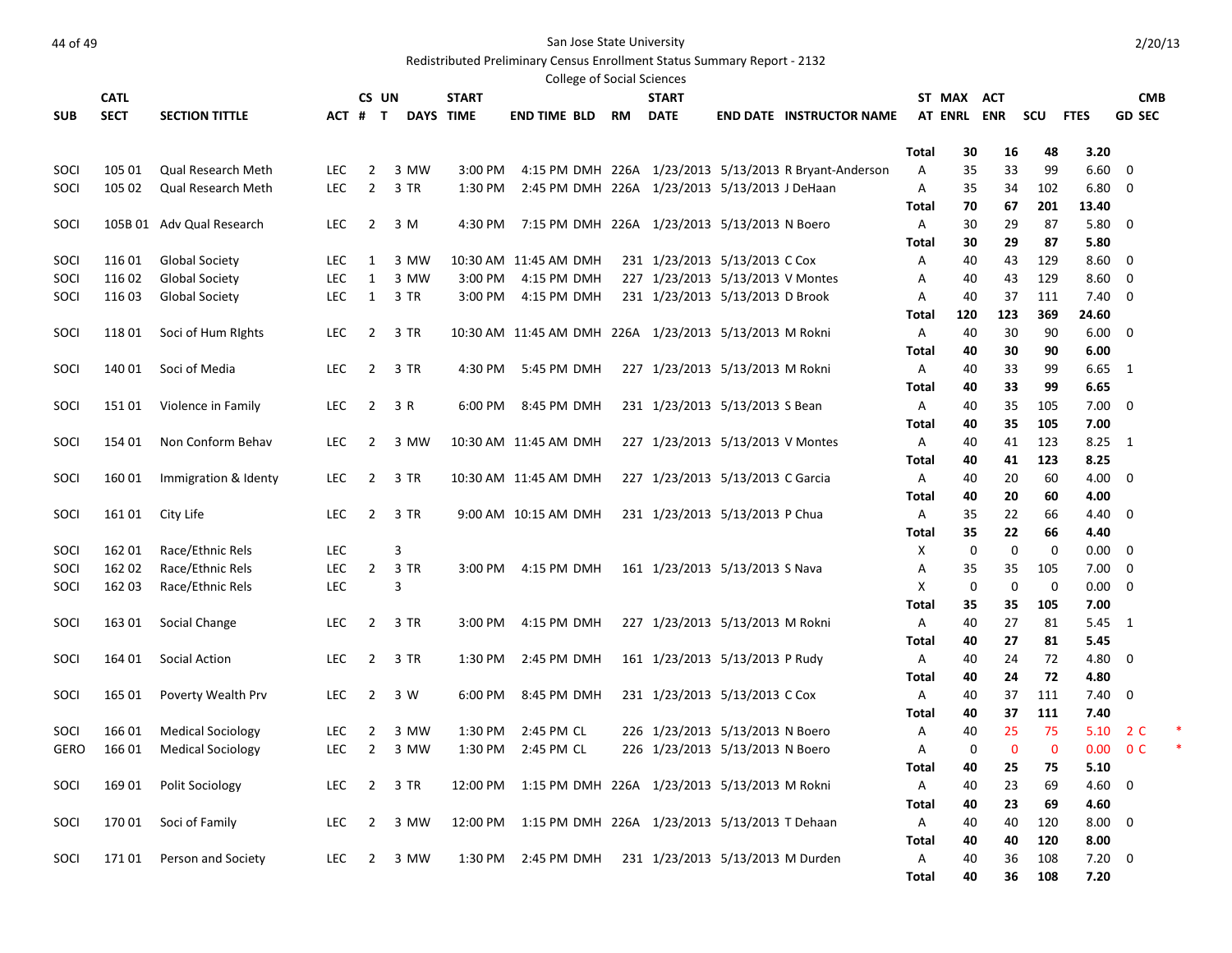# Redistributed Preliminary Census Enrollment Status Summary Report - 2132

|            |             |                            |               |                |       |              |                                                     |    | <b>College of Social Sciences</b>           |                              |                                 |              |                |                |             |              |                         |  |
|------------|-------------|----------------------------|---------------|----------------|-------|--------------|-----------------------------------------------------|----|---------------------------------------------|------------------------------|---------------------------------|--------------|----------------|----------------|-------------|--------------|-------------------------|--|
|            | <b>CATL</b> |                            |               | CS UN          |       | <b>START</b> |                                                     |    | <b>START</b>                                |                              |                                 |              | ST MAX ACT     |                |             |              | <b>CMB</b>              |  |
| <b>SUB</b> | <b>SECT</b> | <b>SECTION TITTLE</b>      |               | ACT # T        |       | DAYS TIME    | <b>END TIME BLD</b>                                 | RM | <b>DATE</b>                                 |                              | <b>END DATE INSTRUCTOR NAME</b> |              | AT ENRL ENR    |                | scu         | <b>FTES</b>  | <b>GD SEC</b>           |  |
| SOCI       | 17201       | <b>LGBT Studies</b>        | <b>LEC</b>    | $\overline{2}$ | 3 TR  |              | 10:30 AM 11:45 AM DMH                               |    | 161 1/23/2013 5/13/2013 S Murray            |                              |                                 | Α            | 40             | 31             | 93          | 6.20         | - 0                     |  |
|            |             |                            |               |                |       |              |                                                     |    |                                             |                              |                                 | Total        | 40             | 31             | 93          | 6.20         |                         |  |
| SOCI       | 173 01      | Socialization              | <b>LEC</b>    | 2              | 3 MW  | 4:30 PM      | 5:45 PM DMH                                         |    | 227 1/23/2013 5/13/2013 M Durden            |                              |                                 | Α            | 40             | 27             | 81          | 5.40         | $\mathbf 0$             |  |
|            |             |                            |               |                |       |              |                                                     |    |                                             |                              |                                 | Total        | 40             | 27             | 81          | 5.40         |                         |  |
| SOCI       | 174 01      | Sexualities                | LEC           | 2              | 3 MW  | 3:00 PM      | 4:15 PM DMH                                         |    | 231 1/23/2013 5/13/2013 C Cox               |                              |                                 | Α            | 40             | 41             | 123         | 8.20         | $\mathbf 0$             |  |
|            |             |                            |               |                |       |              |                                                     |    |                                             |                              |                                 | Total        | 40             | 41             | 123         | 8.20         |                         |  |
| SOCI       | 175 01      | Soc of Mas & Fem           | LEC           |                | 3     |              |                                                     |    |                                             |                              |                                 | х            | 0              | 0              | 0           | 0.00         | 0                       |  |
|            | WOMS 17501  | Soc of Mas & Fem           | <b>LEC</b>    |                | 3     |              |                                                     |    |                                             |                              |                                 | х            | 0              | 0              | 0           | 0.00         | 0                       |  |
| SOCI       | 175 02      | Soc of Mas & Fem           | LEC           | 2              | 3 MW  | 12:00 PM     | 1:15 PM DMH                                         |    | 208 1/23/2013 5/13/2013 S Zepeda            |                              |                                 | Α            | 40             | 30             | 90          | 6.00         | 0 <sup>C</sup>          |  |
|            | WOMS 17502  | Soc of Mas & Fem           | <b>LEC</b>    | $\overline{2}$ | 3 MW  | 12:00 PM     | 1:15 PM DMH                                         |    | 208 1/23/2013 5/13/2013 S Zepeda            |                              |                                 | Α            | 0              | $\mathbf 0$    | $\mathbf 0$ | 0.00         | 0 <sup>C</sup>          |  |
|            |             |                            |               |                |       |              |                                                     |    |                                             |                              |                                 | Total        | 40             | 30             | 90          | 6.00         |                         |  |
| SOCI       | 178 01      | Sociology of Childhood     | LEC           |                | 3     |              |                                                     |    |                                             |                              |                                 | х            | 0              | 0              | 0           | 0.00         | $\mathbf 0$             |  |
|            |             |                            |               |                |       |              |                                                     |    |                                             |                              |                                 | Total        | 0              | 0              | 0           | 0.00         |                         |  |
| SOCI       | 18001       | <b>Indiv Studies</b>       | SUP           | 36             | 4 TBA |              |                                                     |    |                                             | 1/23/2013 5/13/2013          |                                 | Α            | 0              | 0              | 0           | 0.00         | 0                       |  |
| SOCI       | 180 21      | <b>Indiv Studies</b>       | SUP           | 36             | 2 TBA |              |                                                     |    |                                             | 1/23/2013 5/13/2013 S Murray |                                 | Α            | 2              | 1              | 2           | 0.13         | 0                       |  |
| SOCI       | 180 32      | <b>Indiv Studies</b>       | SUP           | 36             | 3 TBA |              |                                                     |    |                                             | 1/23/2013 5/13/2013          |                                 | Α            | 2              | 0              | 0           | 0.00         | 0                       |  |
| SOCI       | 180 33      | <b>Indiv Studies</b>       | <b>SUP</b>    | 36             | 3 TBA |              |                                                     |    |                                             | 1/23/2013 5/13/2013          |                                 | А            | 2              | 0              | 0           | 0.00         | 0                       |  |
| SOCI       | 180 34      | <b>Indiv Studies</b>       | <b>SUP</b>    | 36             | 3 TBA |              |                                                     |    |                                             | 1/23/2013 5/13/2013          |                                 | Α            | 2              | 0              | 0           | 0.00         | 0                       |  |
| SOCI       | 18041       | <b>Indiv Studies</b>       | <b>SUP</b>    | 36             | 4 TBA |              |                                                     |    |                                             | 1/23/2013 5/13/2013          |                                 | Α            | 2              | 0              | 0           | 0.00<br>0.13 | 0                       |  |
| SOCI       | 18101       | Service Internship         | <b>SUP</b>    | 36             | 6 TBA |              |                                                     |    |                                             | 1/23/2013 5/13/2013          |                                 | Total<br>Α   | 10<br>0        | 1<br>0         | 2<br>0      | 0.00         | 0                       |  |
| SOCI       | 181 11      | Service Internship         | SUP           | 36             | 1 TBA |              |                                                     |    |                                             | 1/23/2013 5/13/2013          |                                 | А            | 2              | 0              | 0           | 0.00         | 0                       |  |
| SOCI       | 181 21      | Service Internship         | <b>SUP</b>    | 36             | 2 TBA |              |                                                     |    |                                             | 1/23/2013 5/13/2013          |                                 | А            | 2              | 0              | 0           | 0.00         | 0                       |  |
| SOCI       | 181 31      | Service Internship         | <b>SUP</b>    | 36             | 3 TBA |              |                                                     |    |                                             | 1/23/2013 5/13/2013 S Murray |                                 | А            | 2              | 2              | 6           | 0.40         | 0                       |  |
| SOCI       | 181 32      | Service Internship         | SUP           | 36             | 3 TBA |              |                                                     |    |                                             | 1/23/2013 5/13/2013          |                                 | А            | 2              | 0              | 0           | 0.00         | 0                       |  |
| SOCI       | 18133       | Service Internship         | SUP           | 36             | 3 TBA |              |                                                     |    |                                             | 1/23/2013 5/13/2013          |                                 | А            | 2              | 0              | 0           | 0.00         | 0                       |  |
| SOCI       | 18141       | Service Internship         | <b>SUP</b>    | 36             | 4 TBA |              |                                                     |    |                                             | 1/23/2013 5/13/2013          |                                 | Α            | 0              | 0              | 0           | 0.00         | 0                       |  |
|            |             |                            |               |                |       |              |                                                     |    |                                             |                              |                                 | Total        | 10             | $\overline{2}$ | 6           | 0.40         |                         |  |
| SOCI       |             | 181B 01 Sociology Capstone | LEC           | $\overline{2}$ | 3 MW  | 4:30 PM      | 5:45 PM CL                                          |    | 306 1/23/2013 5/13/2013 M Fallon            |                              |                                 | Α            | 30             | 30             | 90          | 6.00         | 0                       |  |
| SOCI       |             | 181B 02 Sociology Capstone | <b>LEC</b>    | $\overline{2}$ | 3 W   | 4:30 PM      |                                                     |    | 7:15 PM DMH 226A 1/23/2013 5/13/2013 P Rudy |                              |                                 | Α            | 30             | 38             | 114         | 7.60         | 0                       |  |
|            |             |                            |               |                |       |              |                                                     |    |                                             |                              |                                 | Total        | 60             | 68             | 204         | 13.60        |                         |  |
| SOCI       |             | 199H 01 Sen Hon Thesis     | SUP           | 36             | 4 TBA |              |                                                     |    |                                             | 1/23/2013 5/13/2013          |                                 | Α            | 0              | 0              | 0           | 0.00         | 0                       |  |
| SOCI       |             | 199H 31 Sen Hon Thesis     | SUP           | 36             | 3 TBA |              |                                                     |    |                                             | 1/23/2013 5/13/2013 S Murray |                                 | Α            | 2              | 1              | 3           | 0.20         | 0                       |  |
| SOCI       |             | 199H 32 Sen Hon Thesis     | <b>SUP 36</b> |                | 3 TBA |              |                                                     |    |                                             | 1/23/2013 5/13/2013          |                                 | Α            | 2              | 0              | 0           | 0.00         | $\overline{0}$          |  |
| SOCI       |             | 199H 33 Sen Hon Thesis     | SUP 36        |                | 3 TBA |              |                                                     |    |                                             | 1/23/2013 5/13/2013          |                                 | Α            | $\overline{2}$ | 0              | 0           | 0.00         | $\overline{\mathbf{0}}$ |  |
|            |             |                            |               |                |       |              |                                                     |    |                                             |                              |                                 | Total        | 6              | 1              | 3           | 0.20         |                         |  |
| SOCI       |             | 200B 01 Research Meth II   | SEM           | 5              | 3 R   |              | 6:00 PM 8:45 PM DMH                                 |    | 161 1/23/2013 5/13/2013 P Chua              |                              |                                 | Α            | 15             | 10             | 30          | 2.50 10      |                         |  |
|            |             |                            |               |                |       |              |                                                     |    |                                             |                              |                                 | <b>Total</b> | 15             | 10             | 30          | 2.50         |                         |  |
| SOCI       |             | 201B 01 Sociol Theory II   | SEM           |                | 3     |              |                                                     |    |                                             |                              |                                 | Χ            | 0              | 0              | 0           | $0.00 \t 0$  |                         |  |
| SOCI       |             | 201B 02 Sociol Theory II   | SEM           |                | 3     |              |                                                     |    |                                             |                              |                                 | х            | 0              | 0              | 0           | $0.00 \t 0$  |                         |  |
| SOCI       |             | 201B 03 Sociol Theory II   | SEM           | 5              | 3T    |              | 3:00 PM 5:45 PM DMH 235B 1/23/2013 5/13/2013 P Rudy |    |                                             |                              |                                 | Α            | 15             | 10             | 30          | 2.50 10      |                         |  |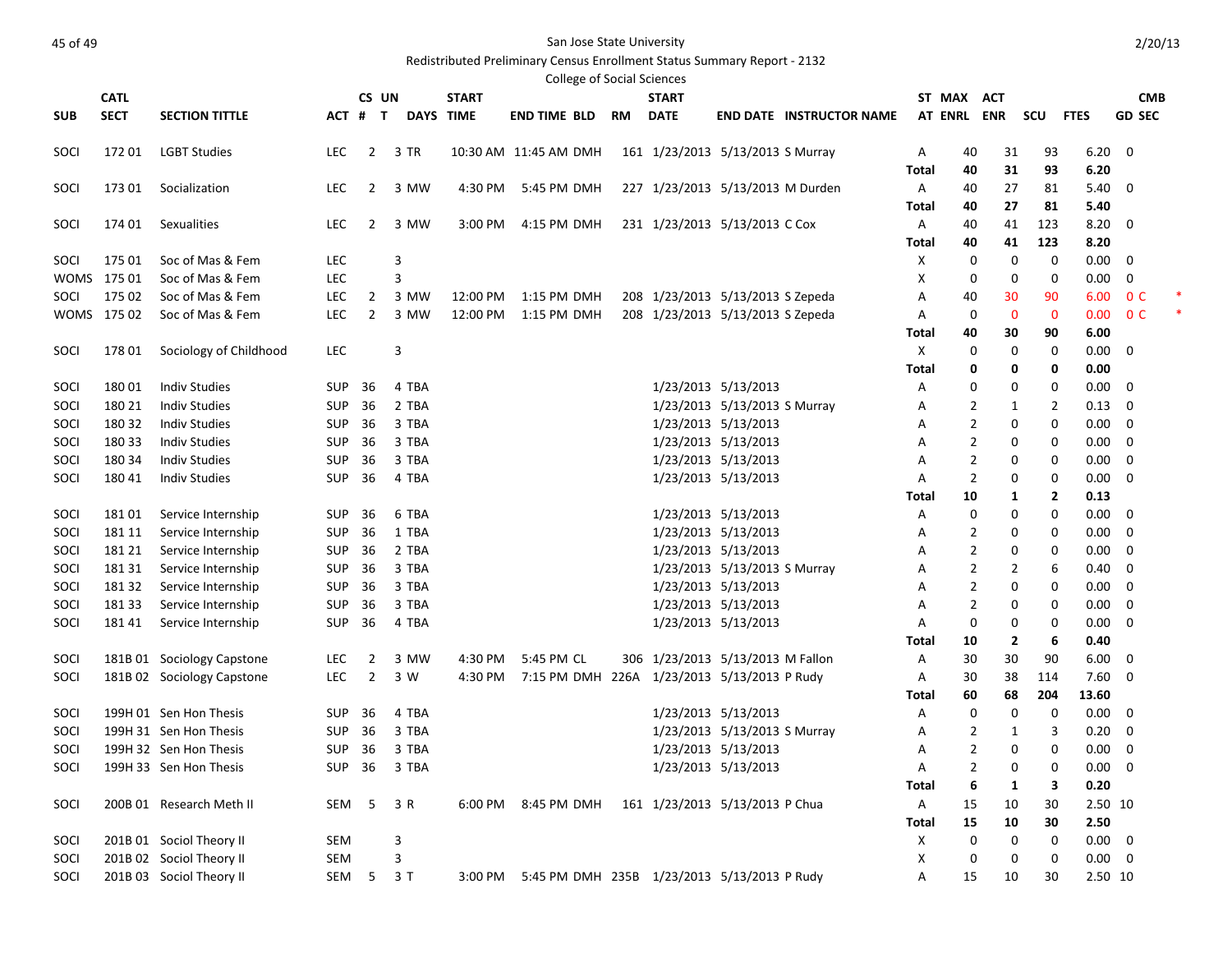# At the state of 49 San Jose State University

Redistributed Preliminary Census Enrollment Status Summary Report - 2132

|            |             |                        |            |       |             |              | <b>College of Social Sciences</b>             |           |              |                              |                                 |              |                |            |     |             |                |
|------------|-------------|------------------------|------------|-------|-------------|--------------|-----------------------------------------------|-----------|--------------|------------------------------|---------------------------------|--------------|----------------|------------|-----|-------------|----------------|
|            | <b>CATL</b> |                        |            | CS UN |             | <b>START</b> |                                               |           | <b>START</b> |                              |                                 |              | ST MAX         | <b>ACT</b> |     |             | <b>CMB</b>     |
| <b>SUB</b> | <b>SECT</b> | <b>SECTION TITTLE</b>  | <b>ACT</b> | #     | <b>DAYS</b> | <b>TIME</b>  | <b>END TIME BLD</b>                           | <b>RM</b> | <b>DATE</b>  |                              | <b>END DATE INSTRUCTOR NAME</b> |              | <b>AT ENRL</b> | <b>ENR</b> | scu | <b>FTES</b> | <b>GD SEC</b>  |
|            |             |                        |            |       |             |              |                                               |           |              |                              |                                 | <b>Total</b> | 15             | 10         | 30  | 2.50        |                |
| SOCI       | 270 01      | Sem Modern Family      | SEM        | 5     | 3T          | 6:00 PM      | 8:45 PM DMH 226A 1/23/2013 5/13/2013 S Murray |           |              |                              |                                 | Α            | 15             | 11         | 33  |             | 2.75 11        |
|            |             |                        |            |       |             |              |                                               |           |              |                              |                                 | <b>Total</b> | 15             | 11         | 33  | 2.75        |                |
| SOCI       | 28101       | Internship in Soc      | <b>SUP</b> | 25    | 6 TBA       |              |                                               |           |              | 1/23/2013 5/13/2013          |                                 | Α            | 0              | 0          | 0   | $0.00\,$    | 0              |
| SOCI       | 281 11      | Internship in Soc      | SUP        | 25    | 1 TBA       |              |                                               |           |              | 1/23/2013 5/13/2013          |                                 | Α            | 2              | 0          | 0   | 0.00        | 0              |
| SOCI       | 281 21      | Internship in Soc      | SUP        | 25    | 2 TBA       |              |                                               |           |              | 1/23/2013 5/13/2013          |                                 | A            | $\overline{2}$ | 0          | 0   | 0.00        | 0              |
| SOCI       | 281 31      | Internship in Soc      | <b>SUP</b> | 25    | 3 TBA       |              |                                               |           |              | 1/23/2013 5/13/2013          |                                 | A            | $\overline{4}$ | 0          | 0   | 0.00        | 0              |
| SOCI       | 28132       | Internship in Soc      | <b>SUP</b> | 25    | 3 TBA       |              |                                               |           |              | 1/23/2013 5/13/2013          |                                 | A            | 0              | 0          | 0   | 0.00        | $\mathbf 0$    |
| SOCI       | 281 61      | Internship in Soc      | <b>SUP</b> | 25    | 6 TBA       |              |                                               |           |              | 1/23/2013 5/13/2013          |                                 | Α            | $\mathbf 0$    | 0          | 0   | 0.00        | 0              |
|            |             |                        |            |       |             |              |                                               |           |              |                              |                                 | <b>Total</b> | 8              | 0          | 0   | 0.00        |                |
| SOCI       | 298 01      | <b>Special Studies</b> | <b>SUP</b> | 25    | 4 TBA       |              |                                               |           |              | 1/23/2013 5/13/2013          |                                 | Α            | 0              | 0          | 0   | 0.00        | 0              |
| SOCI       | 298 31      | <b>Special Studies</b> | <b>SUP</b> | 25    | 3 TBA       |              |                                               |           |              | 1/23/2013 5/13/2013 W Ng     |                                 | Α            | 2              | 1          | 3   | 0.25        | $\overline{1}$ |
| SOCI       | 298 32      | <b>Special Studies</b> | SUP        | 25    | 3 TBA       |              |                                               |           |              | 1/23/2013 5/13/2013 P Rudy   |                                 | Α            | 2              | 1          | 3   |             | $0.25$ 1       |
| SOCI       | 298 33      | <b>Special Studies</b> | <b>SUP</b> | 25    | 3 TBA       |              |                                               |           |              | 1/23/2013 5/13/2013 S Murray |                                 | A            | $\overline{2}$ | 1          | 3   | 0.25        | - 1            |
| SOCI       | 298 34      | <b>Special Studies</b> | SUP        | 25    | 3 TBA       |              |                                               |           |              | 1/23/2013 5/13/2013          |                                 | Α            | 2              | 0          | 0   |             | $0.00 \t 0$    |
| SOCI       | 298 41      | <b>Special Studies</b> | <b>SUP</b> | 25    | 4 TBA       |              |                                               |           |              | 1/23/2013 5/13/2013          |                                 | A            | 0              | 0          | 0   | 0.00        | $\mathbf 0$    |
|            |             |                        |            |       |             |              |                                               |           |              |                              |                                 | <b>Total</b> | 8              | 3          | 9   | 0.75        |                |
| SOCI       | 299 01      | <b>Masters Thesis</b>  | <b>SUP</b> | 25    | 6 TBA       |              |                                               |           |              | 1/23/2013 5/13/2013          |                                 | Α            | 0              | 0          | 0   | 0.00        | 0              |
| SOCI       | 299 31      | <b>Masters Thesis</b>  | <b>SUP</b> | 25    | 3 TBA       |              |                                               |           |              | 1/23/2013 5/13/2013          |                                 | Α            | 2              | 0          | 0   | 0.00        | 0              |
| SOCI       | 299 61      | <b>Masters Thesis</b>  | <b>SUP</b> | 25    | 6 TBA       |              |                                               |           |              | 1/23/2013 5/13/2013 S Murray |                                 | A            | $\overline{2}$ | 1          | 6   | 0.50        | - 1            |
| SOCI       | 299 62      | <b>Masters Thesis</b>  | <b>SUP</b> | 25    | 6 TBA       |              |                                               |           |              | 1/23/2013 5/13/2013          |                                 | A            | 2              | $\Omega$   | 0   | 0.00        | 0              |
|            |             |                        |            |       |             |              |                                               |           |              |                              |                                 | <b>Total</b> | 6              |            | 6   | 0.50        |                |

**Sociology Total 2118 1812 5420 363.80**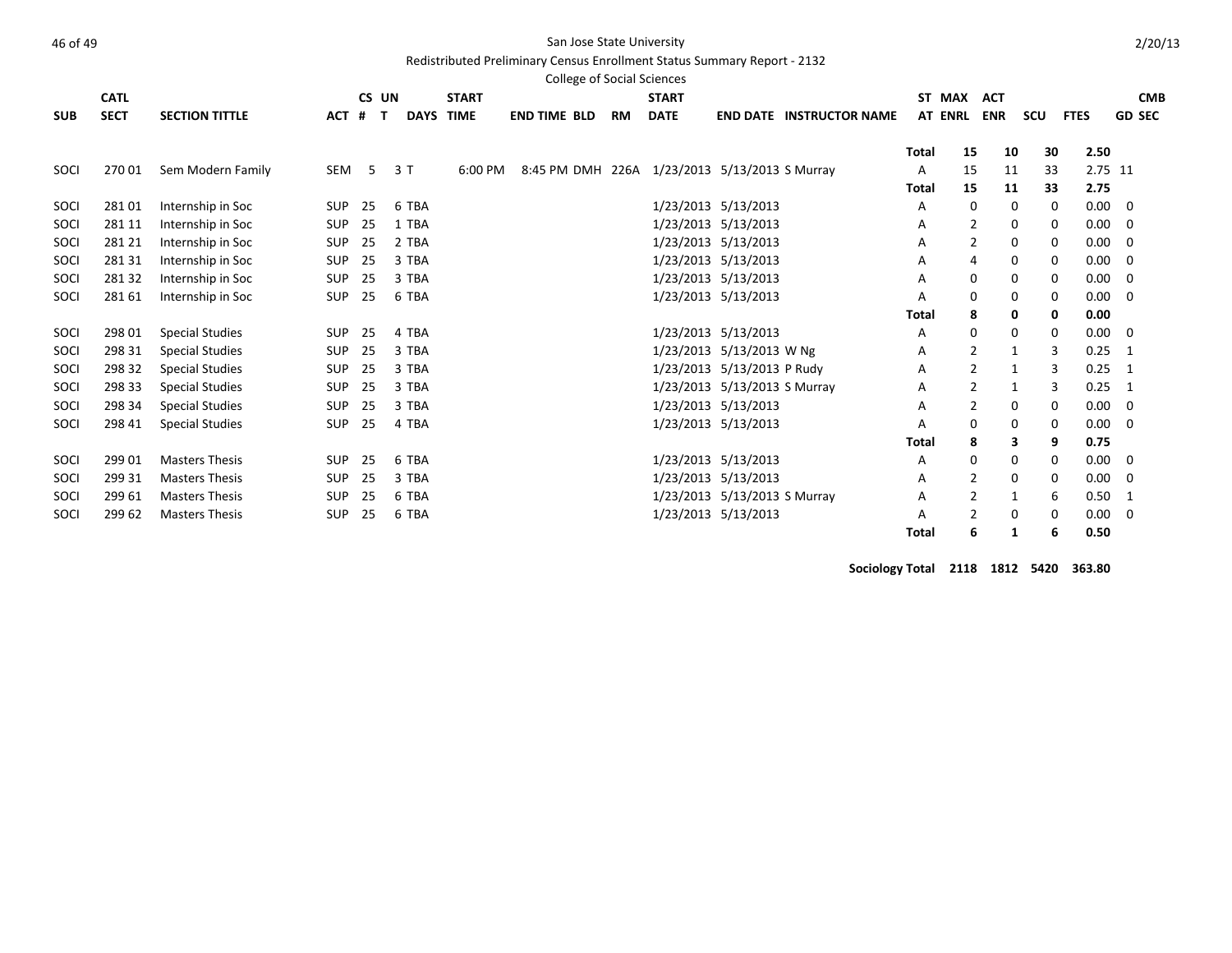# And the State University of 49 San Jose State University

# Redistributed Preliminary Census Enrollment Status Summary Report - 2132

|             |                                      |                            |            |         |              |       |                      |                     | College of Social Sciences |           |                                    |                             |                                      |              |             |                |     |                        |                |            |  |
|-------------|--------------------------------------|----------------------------|------------|---------|--------------|-------|----------------------|---------------------|----------------------------|-----------|------------------------------------|-----------------------------|--------------------------------------|--------------|-------------|----------------|-----|------------------------|----------------|------------|--|
|             | <b>CATL</b>                          |                            |            | CS UN   |              |       | <b>START</b>         |                     |                            |           | <b>START</b>                       |                             |                                      |              | ST MAX ACT  |                |     |                        |                | <b>CMB</b> |  |
| <b>SUB</b>  | <b>SECT</b>                          | <b>SECTION TITTLE</b>      |            | ACT # T |              |       | DAYS TIME            | <b>END TIME BLD</b> |                            | <b>RM</b> | <b>DATE</b>                        |                             | <b>END DATE INSTRUCTOR NAME</b>      |              | AT ENRL ENR |                | scu | <b>FTES</b>            | <b>GD SEC</b>  |            |  |
|             | <b>Urban &amp; Regional Planning</b> |                            |            |         |              |       |                      |                     |                            |           |                                    |                             |                                      |              |             |                |     |                        |                |            |  |
|             |                                      |                            |            |         |              |       |                      |                     |                            |           |                                    |                             |                                      |              |             |                |     |                        |                |            |  |
| URBP        | 120 01                               | Intro Housing              | <b>LEC</b> | 3       | 3T           |       | 4:30 PM              | 7:00 PM CL          |                            |           | 131 1/23/2013 5/13/2013 S Mathur   |                             |                                      | Α<br>Total   | 5<br>5      | 1<br>1         |     | 3<br>0.20<br>3<br>0.20 | 0              |            |  |
| URBP        | 133 01                               | Intro Soc Iss Plan         | <b>LEC</b> | 3       | 3 M          |       | 4:30 PM              | 7:00 PM CL          |                            |           | 308 1/23/2013 5/13/2013 S Mathur   |                             |                                      | Α            | 5           | $\overline{2}$ |     | 6<br>0.40              | 0 <sup>C</sup> |            |  |
| AAS         | 13301                                | Intro Soc Iss Plan         | <b>LEC</b> | 3       | 3 M          |       | 4:30 PM              | 7:00 PM CL          |                            |           | 308 1/23/2013 5/13/2013 S Mathur   |                             |                                      | Α            | $\mathbf 0$ | 0              |     | $\mathbf 0$<br>0.00    | 0 <sup>C</sup> |            |  |
| AFAM        | 13301                                | Intro Soc Iss Plan         | <b>LEC</b> | 3       | 3 M          |       | 4:30 PM              | 7:00 PM CL          |                            |           | 308 1/23/2013 5/13/2013 S Mathur   |                             |                                      | Α            | 0           | $\mathbf{0}$   |     | $\mathbf 0$<br>0.00    | 0 <sup>C</sup> |            |  |
|             |                                      |                            |            |         |              |       |                      |                     |                            |           |                                    |                             |                                      | Total        | 5           | 2              |     | 0.40<br>6              |                |            |  |
| URBP        | 136 01                               | Intro Land Use             | <b>LEC</b> |         | 3            |       |                      |                     |                            |           |                                    |                             |                                      | X            | $\mathbf 0$ | $\Omega$       |     | 0.00<br>0              | $\mathbf 0$    |            |  |
| <b>ENVS</b> | 136 01                               | Intro Land Use             | LEC        |         | 3            |       |                      |                     |                            |           |                                    |                             |                                      | X            | 0           | 0              |     | 0<br>0.00              | 0              |            |  |
|             |                                      |                            |            |         |              |       |                      |                     |                            |           |                                    |                             |                                      | <b>Total</b> | 0           | 0              |     | 0<br>0.00              |                |            |  |
| URBP        | 142 01                               | Intro Envir Planning       | <b>LEC</b> | 3       | 3 T          |       | 4:30 PM              | 7:00 PM SH          |                            |           | 444 1/23/2013 5/13/2013 S Moffat   |                             |                                      | Α            | 5           | 0              |     | 0<br>0.00              | 0 <sup>C</sup> |            |  |
| <b>ENVS</b> | 142 01                               | Intro Envir Planning       | <b>LEC</b> | 3       | 3T           |       | 4:30 PM              | 7:00 PM SH          |                            |           | 444 1/23/2013 5/13/2013 S Moffat   |                             |                                      | A            | 0           | 0              |     | $\mathbf 0$<br>0.00    | 0 <sup>C</sup> |            |  |
|             |                                      |                            |            |         |              |       |                      |                     |                            |           |                                    |                             |                                      | Total        | 5           | 0              |     | 0<br>0.00              |                |            |  |
| URBP        | 15101                                | Intro Urban Design         | <b>LEC</b> | 3       | 3 R          |       | 4:30 PM              |                     | 7:00 PM DMH                |           | 165 1/23/2013 5/13/2013 J Davidson |                             |                                      | Α            | 5           | 6              | 18  | 1.20                   | 0 <sup>C</sup> |            |  |
| <b>DSIT</b> | 15101                                | Intro Urban Design         | <b>LEC</b> | 3       | 3 R          |       | 4:30 PM              |                     | 7:00 PM DMH                |           | 165 1/23/2013 5/13/2013 J Davidson |                             |                                      | Α            | 0           | $\bf{0}$       |     | 0.00<br>$\mathbf 0$    | 0 <sup>C</sup> |            |  |
|             |                                      |                            |            |         |              |       |                      |                     |                            |           |                                    |                             |                                      | Total        | 5           | 6              | 18  | 1.20                   |                |            |  |
| URBP        | 175 01                               | <b>Urb Studies Topics</b>  | <b>LEC</b> | 3       | 3 M          |       | 7:30 PM              | 10:00 PM CL         |                            |           | 308 1/23/2013 5/13/2013 S Mathur   |                             |                                      | Α            | 5           | 0              |     | 0<br>0.00              | 0              |            |  |
| <b>URBP</b> | 175 02                               | <b>Urb Studies Topics</b>  | <b>LEC</b> | 3       | 3 R          |       | 4:30 PM              |                     | 7:00 PM DMH                |           |                                    |                             | 355 1/23/2013 5/13/2013 R McLaughlin | A            | 5           | 1              |     | 3<br>0.20              | 0              |            |  |
|             |                                      |                            |            |         |              |       |                      |                     |                            |           |                                    |                             |                                      | Total        | 10          | 1              |     | 3<br>0.20              |                |            |  |
| <b>URBP</b> | 17801                                | Int Transport & Up         | <b>LEC</b> | 3       | 3 W          |       | 7:30 PM 10:00 PM CL  |                     |                            |           | 318 1/23/2013 5/13/2013 E Serafin  |                             |                                      | A            | 5           | 2              |     | 6<br>0.40              | 0 <sup>C</sup> |            |  |
| <b>ENVS</b> | 178 01                               | Int Transport & Up         | <b>LEC</b> | 3       | 3 W          |       | 7:30 PM 10:00 PM CL  |                     |                            |           | 318 1/23/2013 5/13/2013 E Serafin  |                             |                                      | Α            | 0           | 0              |     | $\mathbf{0}$<br>0.00   | 0 <sup>C</sup> |            |  |
|             |                                      |                            |            |         |              |       |                      |                     |                            |           |                                    |                             |                                      | Total        | 5           | 2              |     | 6<br>0.40              |                |            |  |
| <b>URBP</b> | 179 01                               | Urban GIS Tech             | ACT        | 13      | 3 M          |       | 7:30 PM 10:00 PM WSQ |                     |                            |           | 208 1/23/2013 5/13/2013 R Kos      |                             |                                      | A            | 4           | 4              | 12  | 0.85                   | 1 <sup>C</sup> |            |  |
| <b>ENVS</b> | 179 01                               | Urban GIS Tech             | ACT        | 13      | 3 M          |       | 7:30 PM 10:00 PM WSQ |                     |                            |           | 208 1/23/2013 5/13/2013 R Kos      |                             |                                      | Α            | 0           | 0              |     | $\mathbf 0$<br>0.00    | 0 <sup>C</sup> |            |  |
|             |                                      |                            |            |         |              |       |                      |                     |                            |           |                                    |                             |                                      | Total        | 4           | 4              | 12  | 0.85                   |                |            |  |
| <b>URBP</b> | 18001                                | <b>Individual Studies</b>  | <b>SUP</b> |         | $\mathbf{1}$ |       |                      |                     |                            |           |                                    |                             |                                      | X            | $\Omega$    | 0              |     | 0<br>0.00              | $\Omega$       |            |  |
| URBP        | 18002                                | <b>Individual Studies</b>  | <b>SUP</b> | 36      |              | 1 TBA |                      |                     |                            |           |                                    | 1/23/2013 5/13/2013 H Nixon |                                      | Α            | 3           | $\overline{2}$ |     | 2<br>0.17              | $\overline{2}$ |            |  |
| URBP        | 18003                                | <b>Individual Studies</b>  | <b>SUP</b> | 36      |              | 2 TBA |                      |                     |                            |           |                                    | 1/23/2013 5/13/2013 H Nixon |                                      | Α            | 3           | 1              |     | $\overline{2}$<br>0.17 | $\overline{1}$ |            |  |
|             |                                      |                            |            |         |              |       |                      |                     |                            |           |                                    |                             |                                      | Total        | 6           | 3              |     | 4<br>0.33              |                |            |  |
| <b>URBP</b> | 203 01                               | Coll Nhood Plan            | SEM        | 5       | 4 M          |       | 4:30 PM              |                     | 7:00 PM WSQ                |           | 208 1/23/2013 5/13/2013 R Kos      |                             |                                      | Α            | 15          | 12             | 48  |                        | 4.00 12        |            |  |
|             |                                      |                            |            |         |              |       |                      |                     |                            |           |                                    |                             |                                      | Total        | 15          | 12             | 48  | 4.00                   |                |            |  |
| URBP        | 211 01                               | Reg Analysis Plan          | SEM        | 5       | 4 R          |       | 4:30 PM              |                     | 7:00 PM DMH                |           |                                    |                             | 355 1/23/2013 5/13/2013 R McLaughlin | Α            | 18          | 8              | 32  | 2.67                   | 8              |            |  |
|             |                                      |                            |            |         |              |       |                      |                     |                            |           |                                    |                             |                                      | Total        | 18          | 8              | 32  | 2.67                   |                |            |  |
| URBP        |                                      | 223A 01 Housing Econ & Pol | SEM        | 5       | 4 T          |       | 4:30 PM              | 7:00 PM CL          |                            |           | 131 1/23/2013 5/13/2013 S Mathur   |                             |                                      | Α            | 18          | 6              | 24  | 2.00                   | 6              |            |  |
|             |                                      |                            |            |         |              |       |                      |                     |                            |           |                                    |                             |                                      | Total        | 18          | 6              | 24  | 2.00                   |                |            |  |
| <b>URBP</b> | 225 01                               | Land Use & Urb Pl          | <b>SEM</b> |         | 4            |       |                      |                     |                            |           |                                    |                             |                                      | $\mathsf{x}$ | 0           | 0              |     | 0.00<br>$\mathbf 0$    | $\mathbf 0$    |            |  |
|             |                                      |                            |            |         |              |       |                      |                     |                            |           |                                    |                             |                                      | Total        | 0           | 0              |     | 0<br>0.00              |                |            |  |
| URBP        | 226 01                               | Reg Transport Plan         | <b>SEM</b> |         | 4            |       |                      |                     |                            |           |                                    |                             |                                      | X            | $\mathbf 0$ | 0              |     | 0<br>$0.00\,$          | - 0            |            |  |
|             |                                      |                            |            |         |              |       |                      |                     |                            |           |                                    |                             |                                      | <b>Total</b> | 0           | 0              |     | 0.00<br>0              |                |            |  |
| URBP        | 23101                                | Urb Design in Plan         | SEM        | 5       | 4 R          |       | 4:30 PM              |                     | 7:00 PM DMH                |           | 165 1/23/2013 5/13/2013 J Davidson |                             |                                      | Α            | 18          | 20             | 80  |                        | 6.67 20        |            |  |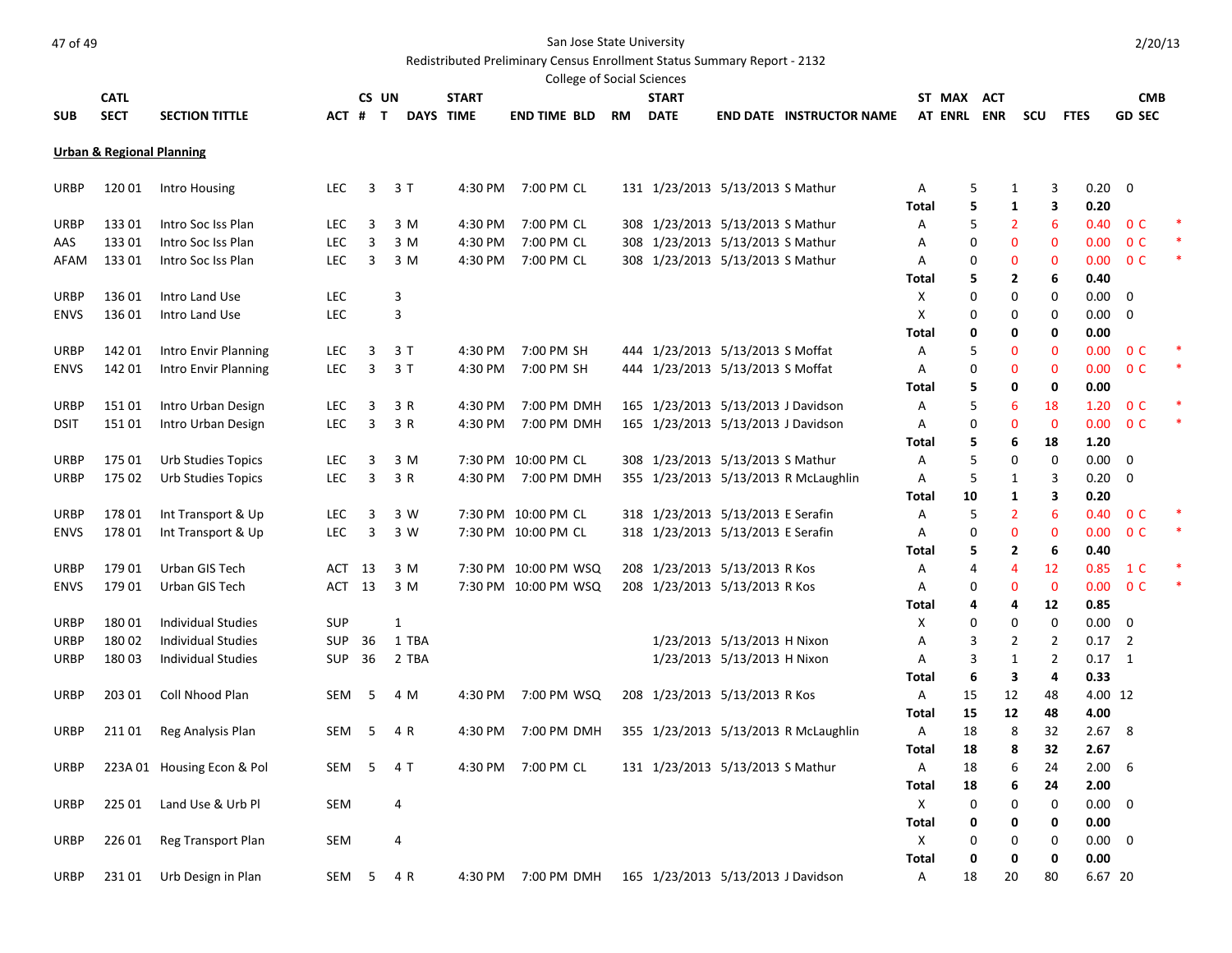Redistributed Preliminary Census Enrollment Status Summary Report - 2132

| <b>College of Social Sciences</b><br>CS UN<br>ST MAX |             |                                    |               |    |  |           |              |                      |           |                                   |                               |                                      |              |                |            |         |              |                |
|------------------------------------------------------|-------------|------------------------------------|---------------|----|--|-----------|--------------|----------------------|-----------|-----------------------------------|-------------------------------|--------------------------------------|--------------|----------------|------------|---------|--------------|----------------|
|                                                      | <b>CATL</b> |                                    |               |    |  |           | <b>START</b> |                      |           | <b>START</b>                      |                               |                                      |              |                | <b>ACT</b> |         |              | <b>CMB</b>     |
| <b>SUB</b>                                           | <b>SECT</b> | <b>SECTION TITTLE</b>              | ACT # T       |    |  | DAYS TIME |              | <b>END TIME BLD</b>  | <b>RM</b> | <b>DATE</b>                       |                               | <b>END DATE INSTRUCTOR NAME</b>      |              | <b>AT ENRL</b> | <b>ENR</b> | scu     | <b>FTES</b>  | <b>GD SEC</b>  |
|                                                      |             |                                    |               |    |  |           |              |                      |           |                                   |                               |                                      |              |                |            |         |              |                |
|                                                      |             |                                    |               |    |  |           |              |                      |           |                                   |                               |                                      | Total        | 18             | 20         | 80      | 6.67<br>3.00 | 9              |
| URBP                                                 | 233 01      | Social Issues Planning             | SEM           | 5  |  | 4 M       | 4:30 PM      | 7:00 PM CL           |           | 308 1/23/2013 5/13/2013 S Mathur  |                               |                                      | Α            | 18             | 9          | 36      | 3.00         |                |
| URBP                                                 | 234 01      | Field Study Sem                    | SEM           | -5 |  | 1 TBA     |              |                      |           |                                   | 1/23/2013 5/13/2013 A Agrawal |                                      | Total<br>A   | 18<br>5        | 9<br>1     | 36<br>1 | 0.08         | 1              |
|                                                      |             |                                    |               |    |  |           |              |                      |           |                                   |                               |                                      | Total        | 5              | 1          | 1       | 0.08         |                |
| URBP                                                 | 236 01      | Urban & Regional Dev               | <b>SEM</b>    | 5  |  | 4 W       | 4:30 PM      | 7:00 PM BBC          |           |                                   |                               | 1 1/23/2013 5/13/2013 K Richardson   | Α            | 18             | 19         | 76      | 6.33 19      |                |
| <b>URBP</b>                                          | 236 02      | Urban & Regional Dev               | <b>SEM</b>    | 5  |  | 4 W       |              | 7:30 PM 10:00 PM BBC |           | 223 1/23/2013 5/13/2013 H Wong    |                               |                                      | Α            | 18             | 19         | 76      | 6.33 19      |                |
|                                                      |             |                                    |               |    |  |           |              |                      |           |                                   |                               |                                      | Total        | 36             | 38         | 152     | 12.67        |                |
| <b>URBP</b>                                          | 250 01      | Urb Pl Pub Finance                 | SEM           | 5  |  | 4 M       |              | 7:30 PM 10:00 PM CL  |           | 308 1/23/2013 5/13/2013 S Mathur  |                               |                                      | Α            | 18             | 12         | 48      | 4.00 12      |                |
|                                                      |             |                                    |               |    |  |           |              |                      |           |                                   |                               |                                      | <b>Total</b> | 18             | 12         | 48      | 4.00         |                |
| <b>URBP</b>                                          | 25601       | Local Transp Plan                  | <b>SEM</b>    | 5  |  | 4 W       |              | 7:30 PM 10:00 PM CL  |           | 318 1/23/2013 5/13/2013 E Serafin |                               |                                      | Α            | 18             | 14         | 56      | 4.67 14      |                |
|                                                      |             |                                    |               |    |  |           |              |                      |           |                                   |                               |                                      | Total        | 18             | 14         | 56      | 4.67         |                |
| URBP                                                 | 260 01      | <b>Envtl Planning Topics</b>       | <b>SEM</b>    | 5  |  | 4 T       | 4:30 PM      | 7:00 PM SH           |           | 444 1/23/2013 5/13/2013 S Moffat  |                               |                                      | Α            | 18             | 16         | 64      | 5.33 16      |                |
|                                                      |             |                                    |               |    |  |           |              |                      |           |                                   |                               |                                      | Total        | 18             | 16         | 64      | 5.33         |                |
| URBP                                                 |             | 275G 01 GIS Overview               | SEM           | 5  |  | 1 TBA     |              |                      |           |                                   | 1/23/2013 5/13/2013 R Kos     |                                      | Α            | 18             | 13         | 13      | 1.08 13      |                |
|                                                      |             |                                    |               |    |  |           |              |                      |           |                                   |                               |                                      | <b>Total</b> | 18             | 13         | 13      | 1.08         |                |
| URBP                                                 | 276 01      | <b>Computer PI Topics</b>          | SEM           | 5  |  | 1 TBA     |              |                      |           |                                   | 1/23/2013 5/13/2013 H Nixon   |                                      | Α            | 23             | 17         | 68      | 1.42 17      |                |
|                                                      |             |                                    |               |    |  |           |              |                      |           |                                   |                               |                                      | Total        | 23             | 17         | 68      | 1.42         |                |
| URBP                                                 | 278 01      | <b>GIS Plang Applictns</b>         | <b>SEM</b>    | 5  |  | 4 M       |              | 7:30 PM 10:00 PM WSQ |           | 208 1/23/2013 5/13/2013 R Kos     |                               |                                      | Α            | 18             | 16         | 64      | 5.33 16      |                |
|                                                      |             |                                    |               |    |  |           |              |                      |           |                                   |                               |                                      | <b>Total</b> | 18             | 16         | 64      | 5.33         |                |
| <b>URBP</b>                                          | 28003       | Ping Rsearch Topic                 | SEM           | 5  |  | 3 TBA     |              |                      |           |                                   | 1/23/2013 5/13/2013 H Nixon   |                                      | Α            | 4              | 4          | 12      | 1.00         | 4              |
| <b>URBP</b>                                          | 280 04      | Ping Rsearch Topic                 | SEM           | 5  |  | 3 TBA     |              |                      |           |                                   | 1/23/2013 5/13/2013 D Salazar |                                      | Α            | 16             | 0          | 0       | 0.00         | $\mathbf 0$    |
|                                                      |             |                                    |               |    |  |           |              |                      |           |                                   |                               |                                      | Total        | 20             | 4          | 12      | 1.00         |                |
| URBP                                                 |             | 297P 01 Plan Rpt Prelim            | SEM           | 5  |  | 1 TBA     |              |                      |           |                                   | 1/23/2013 5/13/2013 A Agrawal |                                      | Α            | 18             | 14         | 14      | 1.17 14      |                |
| <b>URBP</b>                                          |             | 297P 02 Plan Rpt Prelim            | SEM           | 5  |  | 1 TBA     |              |                      |           |                                   | 1/23/2013 5/13/2013 A Agrawal |                                      | Α            | 18             | 11         | 11      | 0.92 11      |                |
|                                                      |             |                                    |               |    |  |           |              |                      |           |                                   |                               |                                      | <b>Total</b> | 36             | 25         | 25      | 2.08         |                |
| <b>URBP</b>                                          |             | 298A 01 Special Study-Rpt Devt     | SUP           | 25 |  | 3 R       |              | 7:30 PM 10:00 PM SH  |           | 444 1/23/2013 5/13/2013 A Agrawal |                               |                                      | Α            | 12             | 6          | 18      | 1.50         | 6              |
| <b>URBP</b>                                          |             | 298A 02 Special Study-Rpt Devt     | <b>SUP</b>    | 25 |  | 3 R       |              | 7:30 PM 10:00 PM SH  |           |                                   |                               | 444 1/23/2013 5/13/2013 R McLaughlin | Α            | 12             | 4          | 12      | 1.00         | $\overline{4}$ |
| URBP                                                 |             | 298A 03 Special Study-Rpt Devt     | <b>SUP</b>    | 25 |  | 3 R       |              | 7:30 PM 10:00 PM SH  |           | 444 1/23/2013 5/13/2013 R Kos     |                               |                                      | Α            | 12             | 6          | 18      | 1.50         | -6             |
| URBP                                                 |             | 298A 04 Special Study-Rpt Devt     | <b>SUP 25</b> |    |  | 3 R       |              | 7:30 PM 10:00 PM SH  |           | 444 1/23/2013 5/13/2013 R Kos     |                               |                                      | A            | 12             | 5          | 15      | 1.25         | -5             |
|                                                      |             |                                    |               |    |  |           |              |                      |           |                                   |                               |                                      | <b>Total</b> | 48             | 21         | 63      | 5.25         |                |
| URBP                                                 |             | 298B 01 Special Study: Pln Rpt Dev | SUP           | 25 |  | 3 TBA     |              |                      |           |                                   | 1/23/2013 5/13/2013 A Agrawal |                                      | Α            | 10             | 8          | 24      | 2.00         | 8              |
| URBP                                                 |             | 298B 02 Special Study: Pln Rpt Dev | <b>SUP</b>    | 25 |  | 3 TBA     |              |                      |           |                                   |                               | 1/23/2013 5/13/2013 R McLaughlin     | Α            | 10             | 8          | 24      | 2.00         | 8              |
| <b>URBP</b>                                          |             | 298B 03 Special Study: Pln Rpt Dev | <b>SUP</b>    | 25 |  | 3 TBA     |              |                      |           |                                   | 1/23/2013 5/13/2013 R Kos     |                                      | Α            | 10             | 8          | 24      | 2.00         | 8              |
| <b>URBP</b>                                          |             | 298B 04 Special Study: Pln Rpt Dev | <b>SUP</b>    | 25 |  | 3 TBA     |              |                      |           |                                   | 1/23/2013 5/13/2013 R Kos     |                                      | Α            | 10             | 7          | 21      | 1.75         | 7              |
| <b>URBP</b>                                          |             | 298B 05 Special Study: Pln Rpt Dev | <b>SUP 25</b> |    |  | 3 TBA     |              |                      |           |                                   | 1/23/2013 5/13/2013 H Nixon   |                                      | Α            | 10             | 3          | 9       | 0.75         | $\overline{3}$ |
|                                                      |             |                                    |               |    |  |           |              |                      |           |                                   |                               |                                      | <b>Total</b> | 50             | 34         | 102     | 8.50         |                |

**Urban & Regional Planning Total 440 285 940 73.33**